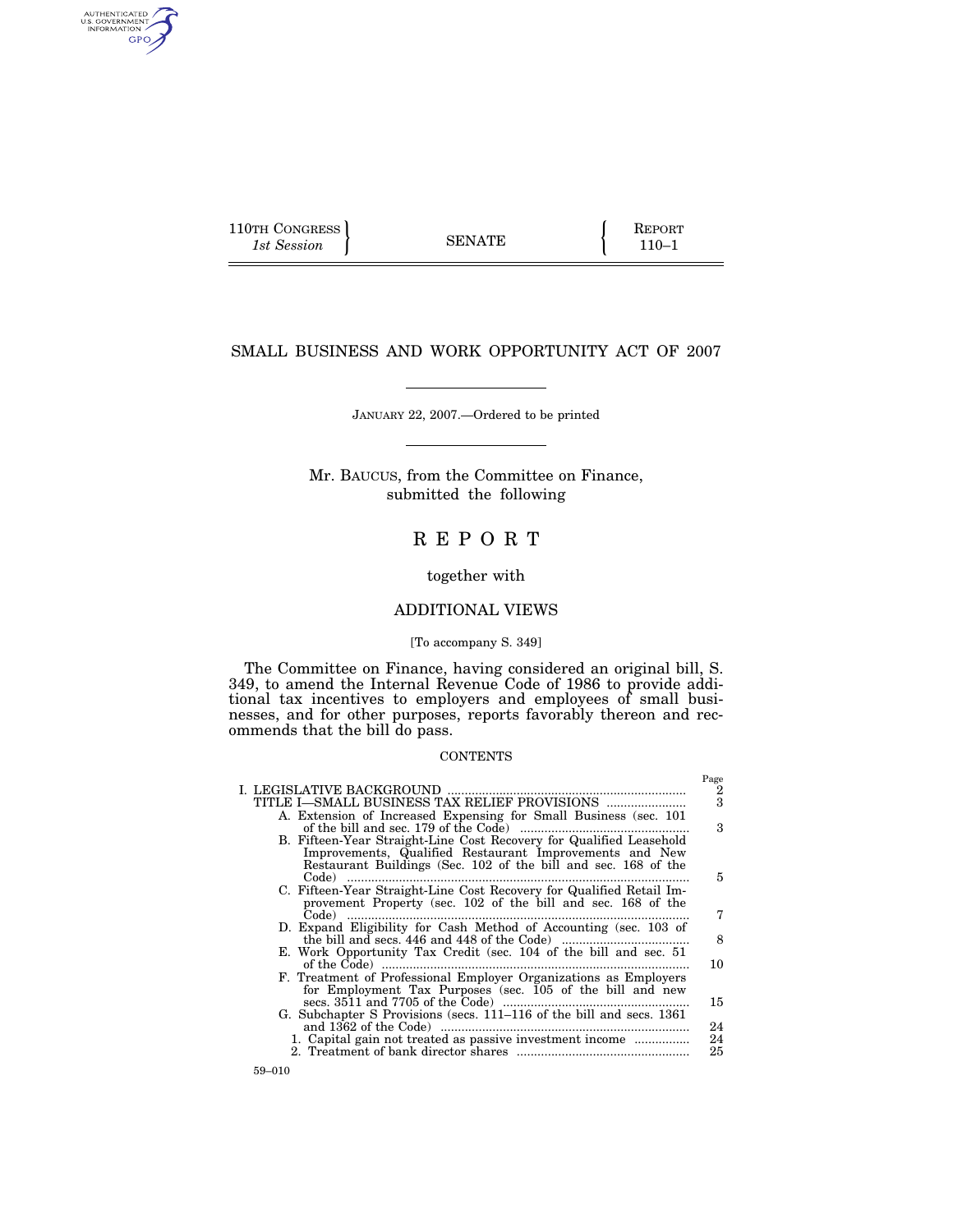| 3. Treatment of banks changing from reserve method of account-<br>$\text{ing}$                                  | 26       |
|-----------------------------------------------------------------------------------------------------------------|----------|
| <br>4. Treatment of sale of an interest in a qualified subchapter S                                             | 27       |
| 5. Elimination of earnings and profits attributable to pre-1983                                                 |          |
| vears<br>6. Expansion of qualifying beneficiaries of an electing small busi-                                    | 28       |
|                                                                                                                 | 28       |
| A. Modification of Effective Date of Leasing Provisions of the Amer-                                            | 29       |
| ican Jobs Creation Act of 2004 (sec. 201 of the bill and sec.                                                   |          |
|                                                                                                                 | 29       |
| B. Tax Treatment of Certain Inverted Corporate Entities (sec. 202                                               | 30       |
| C. Denial of Deduction for Punitive Damages (sec. 203 of the bill                                               |          |
| D. Denial of Deduction for Certain Fines, Penalties, and Other                                                  | 35       |
| Amounts (sec. 204 of the bill and sec. 162 of the Code)                                                         | 36       |
| E. Revision of Tax Rules on Expatriation of Individuals (sec. 205                                               |          |
| of the bill and secs. 102, 877, 2107, 2501, 7701 and 6039G                                                      | 39       |
| F. Limit Amounts of Annual Deferrals Under Nonqualified Deferred                                                |          |
| Compensation Plans (sec. 206 of the bill and sec. 409A of the                                                   | 51       |
| G. Increase in Criminal Monetary Penalty Limitation for the Under-                                              |          |
| payment or Overpayment of Tax Due to Fraud (sec. 207 of the<br>bill and secs. 7201, 7203, and 7206 of the Code) | 54       |
| H. Doubling of Certain Penalties, Fines, and Interest on Underpay-                                              |          |
| ments Related to Certain Offshore Financial Arrangements (sec.                                                  |          |
| I. Increase in Penalty for Bad Checks and Money Orders (sec. 209                                                | 56       |
|                                                                                                                 | 60       |
| J. Treatment of Contingent Payment Convertible Debt Instruments                                                 | 61       |
| K. Extension of IRS User Fees (sec. 211 of the bill and sec. 7528                                               |          |
| L. Modification of Collection Due Process Procedures for Employ-                                                | 64       |
| ment Tax Liabilities (sec. 212 of the bill and sec. 6330 of the                                                 |          |
|                                                                                                                 | 64       |
| M. Whistleblower Reforms (sec. 213 of the bill and sec. 7623 of<br>the Code $\ldots$                            | 66       |
| N. Expand Denial of Deduction for Certain Excessive Employee Re-                                                |          |
| muneration (sec. 214 of the bill and sec. $162(m)$ of the $\text{Code}$ )                                       | 68<br>69 |
|                                                                                                                 | 73       |
|                                                                                                                 | 73<br>75 |
|                                                                                                                 | 76       |
|                                                                                                                 |          |

# **I. LEGISLATIVE BACKGROUND**

Since the Fair Labor Standards Act of 1938, Congress has required employers to pay a minimum wage to workers, with some exceptions. Congress enacted the current general minimum wage of \$5.15 an hour in 1996. The decade that has passed since then marks the longest period in history without an adjustment to the minimum wage. A majority of states have enacted minimum wages in excess of the current Federal level.

A full-time minimum wage worker earns about \$10,712 a year. Roughly two million workers are paid at or below the federal minimum wage. Millions more would be affected by any increase, because many workers earn slightly more than the minimum wage and may also see an increase. According to some research, smaller businesses employ a disproportionate share of workers earning the minimum wage. Small business owners have therefore argued that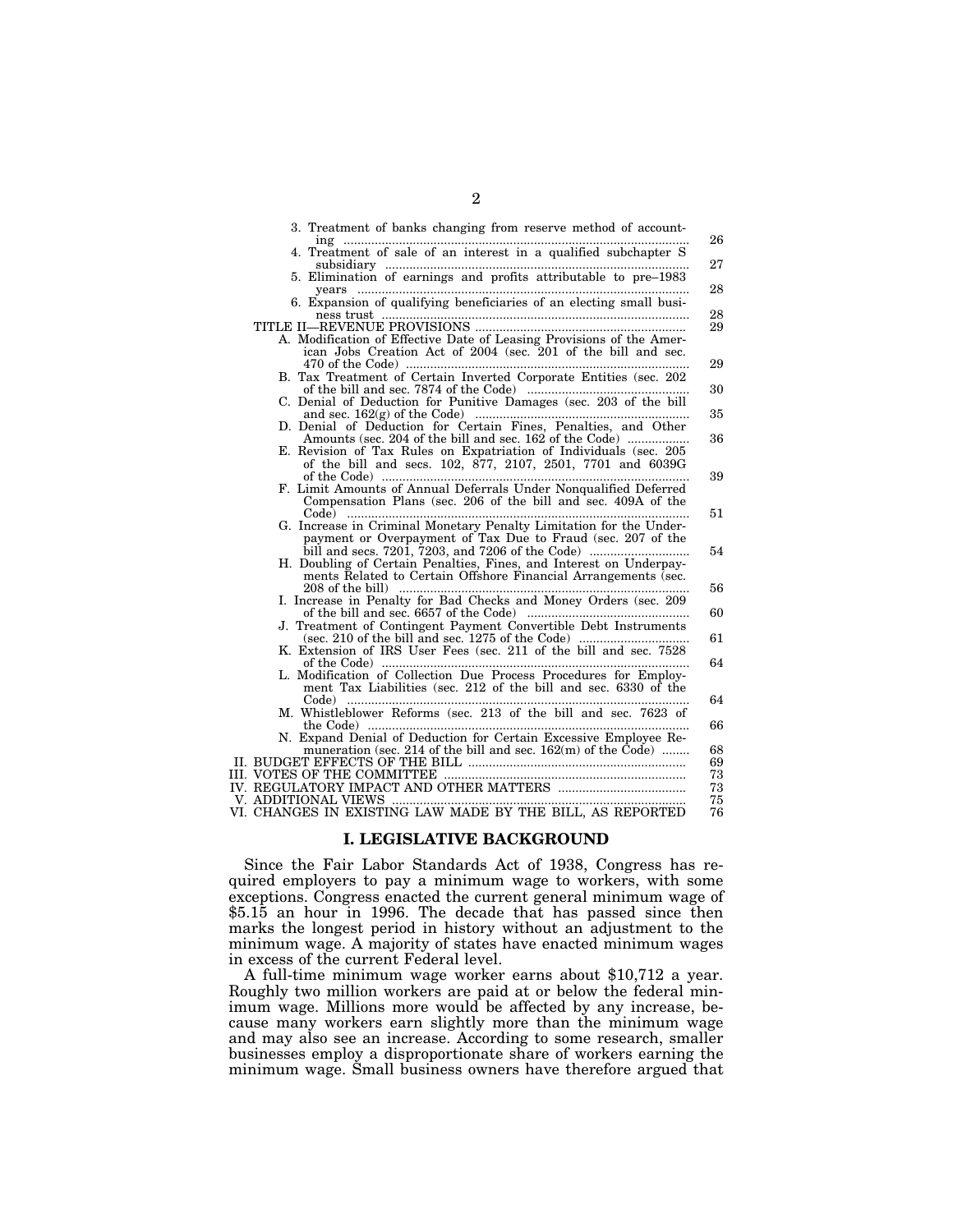any increase in the minimum wage should be accompanied by tax incentives targeted for small businesses in order to lower their costs.

The Finance Committee has exclusive jurisdiction over tax matters and held a hearing on January 10, 2007, entitled, "Tax Incentives for Businesses in Response to a Minimum Wage Increase." The Committee heard from a variety of witnesses, including labor economists, small business owners, and tax experts.1 Following this hearing, the Committee held a mark-up on January 17, 2007, to consider an original bill, S. 349 (the ''Small Business and Work Opportunity Act of 2007''), a revenue-neutral bill containing a number of tax incentives for small businesses and businesses that hire minimum wage workers. With a majority and quorum present, the Committee favorably reported the bill by unanimous voice vote on that date and this report describes the provisions of the bill. The Committee anticipates that the Senate may consider adding the substance of this bill to H.R. 2, the "Fair Minimum Wage Act of 2007,'' or similar legislation.

## TITLE I—SMALL BUSINESS TAX RELIEF PROVISIONS

#### A. EXTENSION OF INCREASED EXPENSING FOR SMALL BUSINESS

### (Sec. 101 of the bill and sec. 179 of the Code)

## PRESENT LAW

In lieu of depreciation, a taxpayer with a sufficiently small amount of annual investment may elect to deduct (or ''expense'') such costs under section 179. Present law provides that the maximum amount a taxpayer may expense, for taxable years beginning in 2003 through 2009, is \$100,000 of the cost of qualifying property placed in service for the taxable year.2 In general, qualifying property is defined as depreciable tangible personal property that is purchased for use in the active conduct of a trade or business. Offthe-shelf computer software placed in service in taxable years beginning before 2010 is treated as qualifying property. The \$100,000 amount is reduced (but not below zero) by the amount by which the cost of qualifying property placed in service during the taxable year exceeds \$400,000. The \$100,000 and \$400,000 amounts are indexed for inflation for taxable years beginning after 2003 and before 2010. For taxable years beginning in 2007, the inflation-adjusted amounts are \$112,000 and \$450,000, respectively.3

The amount eligible to be expensed for a taxable year may not exceed the taxable income for a taxable year that is derived from the active conduct of a trade or business (determined without regard to this provision). Any amount that is not allowed as a deduction because of the taxable income limitation may be carried forward to succeeding taxable years (subject to similar limitations).

<sup>&</sup>lt;sup>1</sup>The Committee heard testimony that while increasing the minimum wage would benefit workers through increased wages, a minimum wage increase may also have consequences of em-ployers hiring fewer workers or reducing workers' hours. Others testified that research has shown moderate increases to the minimum wage have little or no adverse employment impact with significant benefits to affected workers.

<sup>&</sup>lt;sup>2</sup> Additional section 179 incentives are provided with respect to qualified property meeting applicable requirements that is used by a business in an empowerment zone (sec. 1397A), a re-<br>newal community (sec. 1400J), or the Gulf Opportunity Zone (sec. 1400N(e)).<br><sup>3</sup> Rev. Proc. 2006–53, sec. 2.19, 2006–48 I.R.B. 996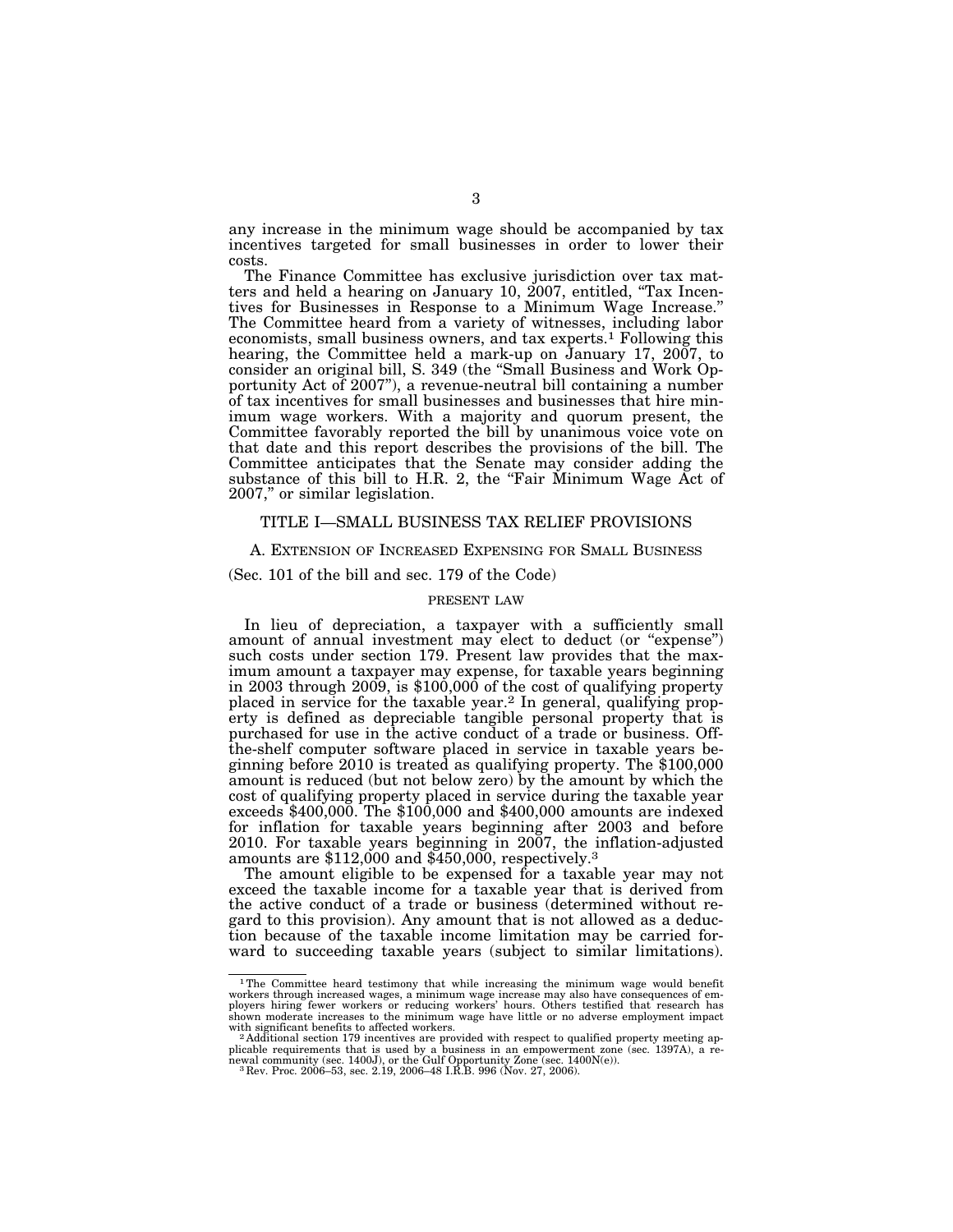No general business credit under section 38 is allowed with respect to any amount for which a deduction is allowed under section 179. An expensing election is made under rules prescribed by the Secretary.4

For taxable years beginning in 2010 and thereafter (or before 2003), the following rules apply. A taxpayer with a sufficiently small amount of annual investment may elect to deduct up to \$25,000 of the cost of qualifying property placed in service for the taxable year. The \$25,000 amount is reduced (but not below zero) by the amount by which the cost of qualifying property placed in service during the taxable year exceeds \$200,000. The \$25,000 and \$200,000 amounts are not indexed. In general, qualifying property is defined as depreciable tangible personal property that is purchased for use in the active conduct of a trade or business (not including off-the-shelf computer software). An expensing election may be revoked only with consent of the Commissioner.5

## REASONS FOR CHANGE

The Committee believes that section 179 expensing provides two important benefits for small businesses. First, it lowers the cost of capital for property used in a trade or business. With a lower cost of capital, the Committee believes small businesses will invest in more equipment and employ more workers. Second, it eliminates depreciation recordkeeping requirements with respect to expensed property. In 2006, Congress acted to extend the increased value of these benefits and the increased number of taxpayers eligible for these benefits for taxable years through 2009. The Committee believes that the changes to section 179 expensing will continue to provide important benefits if extended, and the bill therefore extends these changes for an additional year.

#### EXPLANATION OF PROVISION

The provision extends for one year the increased amount that a taxpayer may deduct and the other section 179 rules applicable in taxable years beginning before 2010. Thus, under the provision, these present-law rules continue in effect for taxable years beginning after 2009 and before 2011.

#### EFFECTIVE DATE

The provision is effective for taxable years beginning after December 31, 2009.

<sup>4</sup>Sec. 179(c)(1). Under Treas. Reg. sec. 1.179–5, applicable to property placed in service in taxable years beginning after 2002 and before 2008, a taxpayer is permitted to make or revoke an election under section 179 without the consent of the Commissioner on an amended Federal tax return for that taxable year. This amended return must be filed within the time prescribed by law for filing an amended return for the taxable year. T.D. 9209, July 12, 2005.  $5\,\text{Sec.}$  179(c)(2).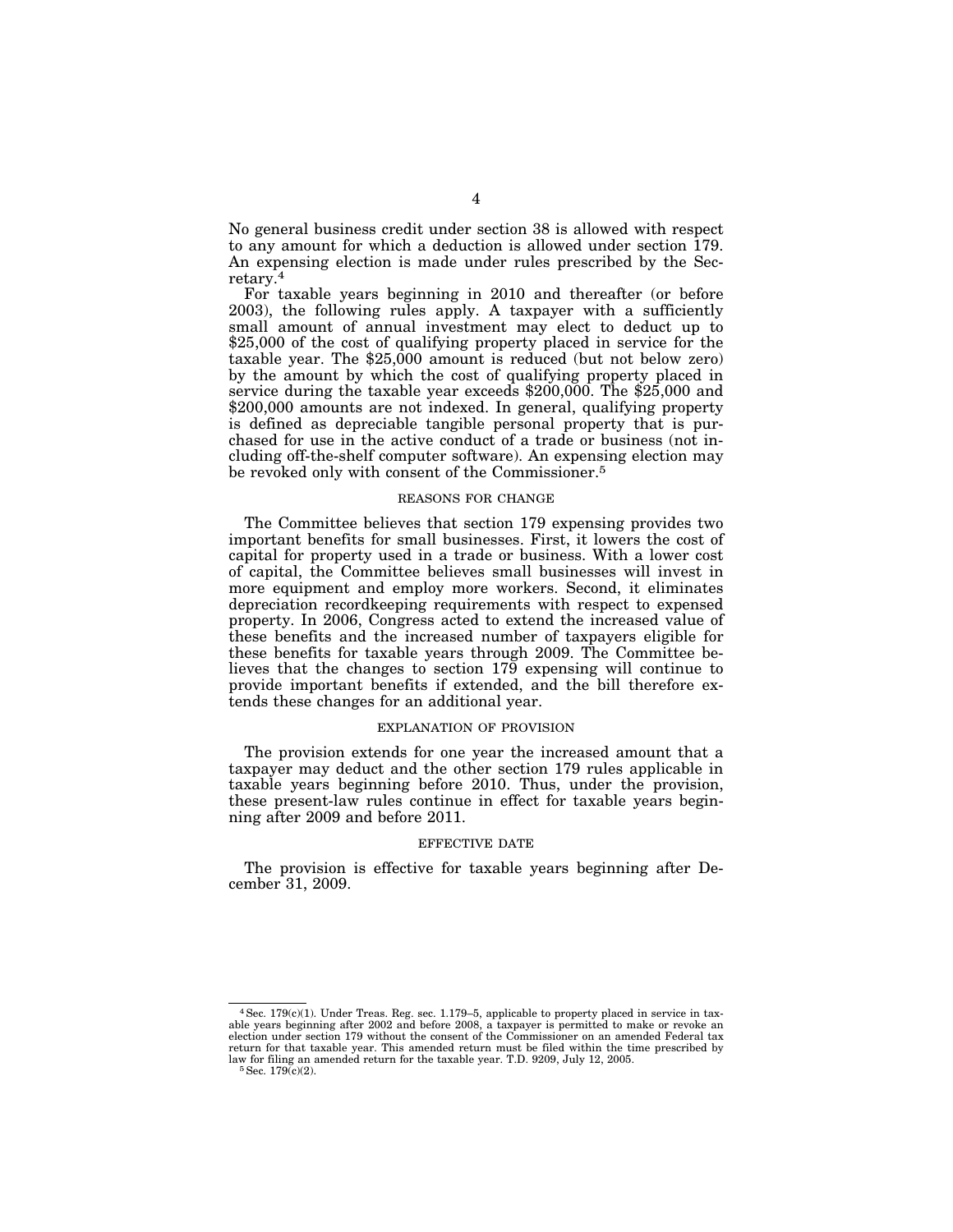## B. FIFTEEN-YEAR STRAIGHT-LINE COST RECOVERY FOR QUALIFIED LEASEHOLD IMPROVEMENTS, QUALIFIED RESTAURANT IMPROVE- MENTS AND NEW RESTAURANT BUILDINGS

(Sec. 102 of the bill and sec. 168 of the Code)

#### PRESENT LAW

### *In general*

A taxpayer generally must capitalize the cost of property used in a trade or business and recover such cost over time through annual deductions for depreciation or amortization. Tangible property generally is depreciated under the modified accelerated cost recovery system ("MACRS"), which determines depreciation by applying specific recovery periods, placed-in-service conventions, and depreciation methods to the cost of various types of depreciable property.<sup>6</sup> The cost of nonresidential real property is recovered using the straight-line method of depreciation and a recovery period of 39 years. Nonresidential real property is subject to the mid-month placed-in-service convention. Under the mid-month convention, the depreciation allowance for the first year property is placed in service is based on the number of months the property was in service, and property placed in service at any time during a month is treated as having been placed in service in the middle of the month.

### *Depreciation of leasehold improvements*

Generally, depreciation allowances for improvements made on leased property are determined under MACRS, even if the MACRS recovery period assigned to the property is longer than the term of the lease. This rule applies regardless of whether the lessor or the lessee places the leasehold improvements in service. If a leasehold improvement constitutes an addition or improvement to nonresidential real property already placed in service, the improvement generally is depreciated using the straight-line method over a 39 year recovery period, beginning in the month the addition or improvement was placed in service. However, exceptions exist for certain qualified leasehold improvements and certain qualified restaurant property.

## *Qualified leasehold improvement property*

Section  $168(e)(3)(E)(iv)$  provides a statutory 15-year recovery period for qualified leasehold improvement property placed in service before January 1, 2008. Qualified leasehold improvement property is recovered using the straight-line method. Leasehold improvements placed in service in 2008 and later will be subject to the general rules described above.

Qualified leasehold improvement property is any improvement to an interior portion of a building that is nonresidential real property, provided certain requirements are met. The improvement must be made under or pursuant to a lease either by the lessee (or sublessee), or by the lessor, of that portion of the building to be occupied exclusively by the lessee (or sublessee). The improvement must be placed in service more than three years after the date the building was first placed in service. Qualified leasehold improve-

<sup>6</sup>Sec. 168.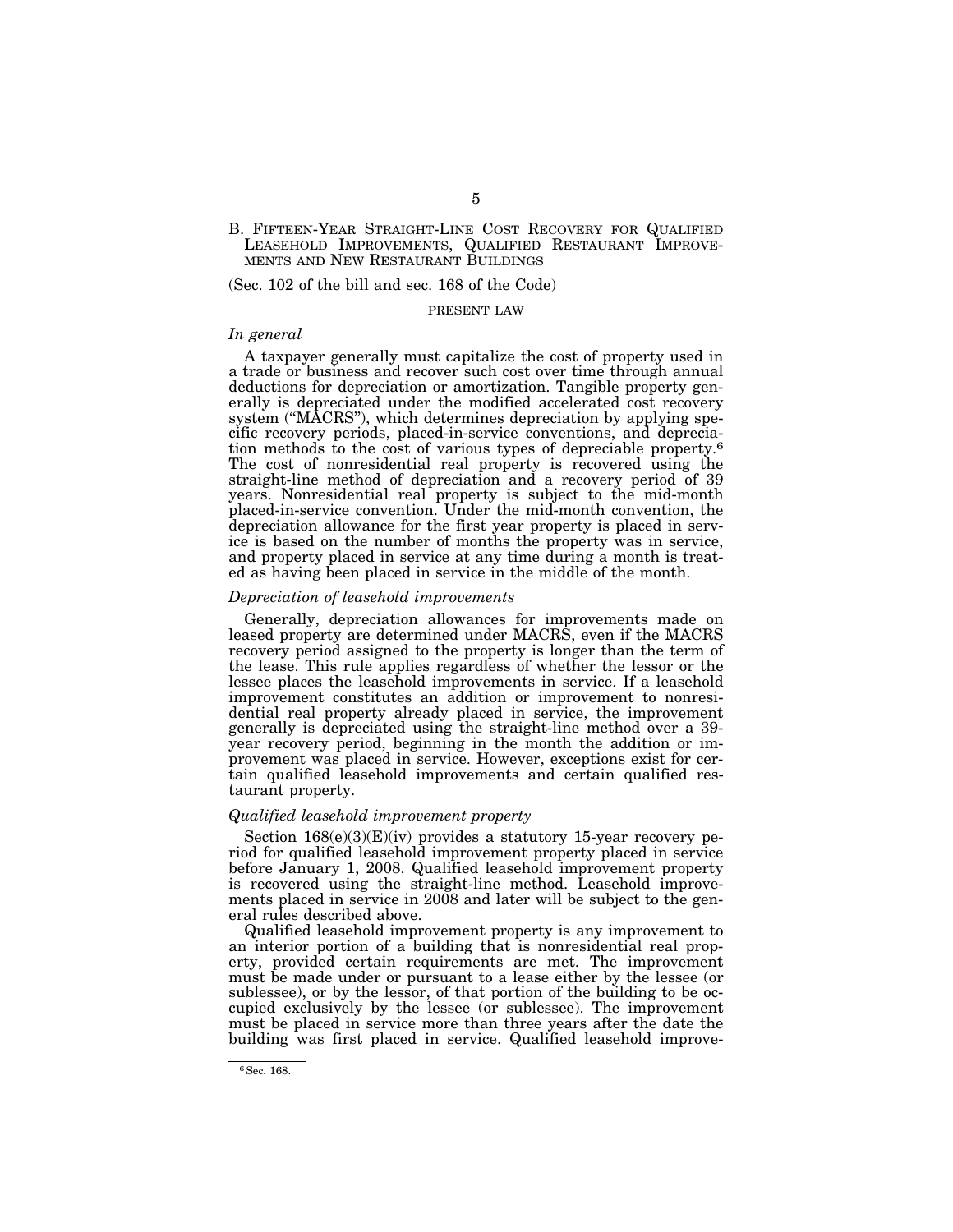ment property does not include any improvement for which the expenditure is attributable to the enlargement of the building, any elevator or escalator, any structural component benefiting a common area, or the internal structural framework of the building. However, if a lessor makes an improvement that qualifies as qualified leasehold improvement property, such improvement does not qualify as qualified leasehold improvement property to any subsequent owner of such improvement. An exception to the rule applies in the case of death and certain transfers of property that qualify for nonrecognition treatment.

#### *Qualified restaurant property*

Section  $168(e)(3)(E)(v)$  provides a statutory 15-year recovery period for qualified restaurant property placed in service before January 1, 2008. For purposes of the provision, qualified restaurant property means any improvement to a building if such improvement is placed in service more than three years after the date such building was first placed in service and more than 50 percent of the building's square footage is devoted to the preparation of, and seating for on-premises consumption of, prepared meals. Qualified restaurant property is recovered using the straight-line method.

## REASONS FOR CHANGE

The Committee believes that taxpayers should not be required to recover the costs of certain leasehold improvements beyond the useful life of the investment. The 39-year recovery period for leasehold improvements for property placed in service after December 31, 2007 extends beyond the useful life of many such investments. Although lease terms differ, the Committee believes that lease terms for commercial real estate are also typically shorter than the 39-year recovery period. In the interests of simplicity and administrability, a uniform period for recovery of leasehold improvements is desirable. Therefore, the provision extends the 15-year recovery period for leasehold improvements.

The Committee also believes that unlike other commercial buildings, restaurant buildings generally are more specialized structures. Restaurants also experience considerably more traffic, and remain open longer than most commercial properties. This daily use causes rapid deterioration of restaurant properties and forces restaurateurs to constantly repair and upgrade their facilities. As such, restaurant facilities generally have a shorter life span than other commercial establishments. The Committee bill extends the 15-year recovery period for improvements made to restaurant buildings, and applies the 15-year recovery period to new restaurants, to more accurately reflect the true economic life of such properties.

### EXPLANATION OF PROVISION

The present-law provisions for qualified leasehold improvement property and restaurant improvements are extended for three months (through March 31, 2008). In addition, the three-year rule for restaurant property is repealed. Thus, newly constructed restaurant buildings and restaurant improvements within the first three years also qualify for the 15-year recovery period.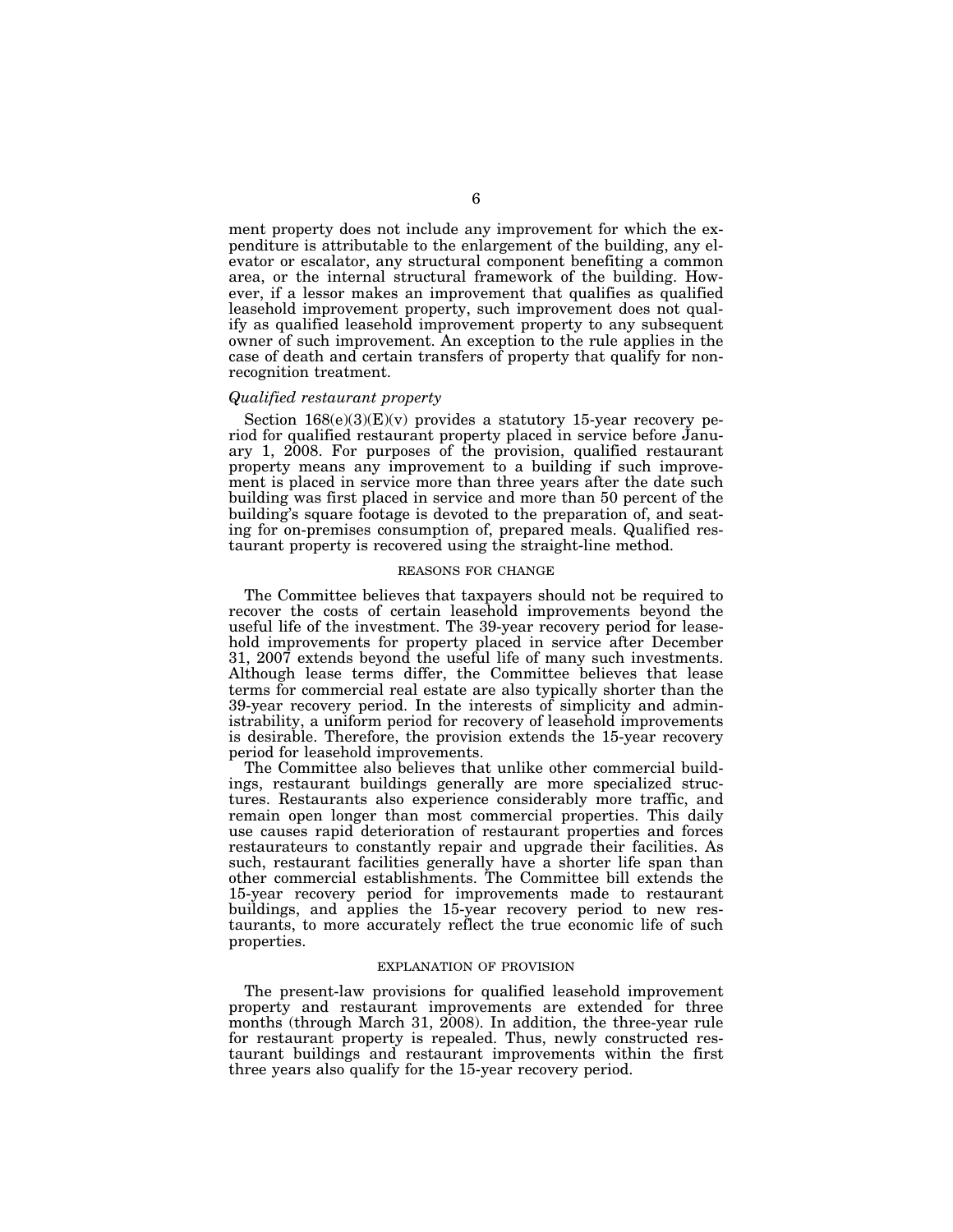## EFFECTIVE DATE

The provision generally applies to property placed in service after December 31, 2007. Repeal of the three-year rule for restaurant property is effective for property placed in service after the date of enactment, the original use of which begins with the taxpayer after the date of enactment.

#### C. FIFTEEN-YEAR STRAIGHT-LINE COST RECOVERY FOR QUALIFIED RETAIL IMPROVEMENT PROPERTY

#### (Sec. 102 of the bill and sec. 168 of the Code)

#### PRESENT LAW

A taxpayer generally must capitalize the cost of property used in a trade or business and recover such cost over time through annual deductions for depreciation or amortization. Tangible property generally is depreciated under the modified accelerated cost recovery system ("MACRS"), which determines depreciation by applying specific recovery periods, placed-in-service conventions, and depreciation methods to the cost of various types of depreciable property.7 The cost of nonresidential real property is recovered using the straight-line method of depreciation and a recovery period of 39 years. Nonresidential real property is subject to the mid-month placed-in-service convention. Under the mid-month convention, the depreciation allowance for the first year property is placed in service is based on the number of months the property was in service, and property placed in service at any time during a month is treated as having been placed in service in the middle of the month.

Generally, depreciation allowances for improvements made on retail property are determined under MACRS. If a retail property improvement constitutes an addition or improvement to nonresidential real property already placed in service, the improvement generally is depreciated using the straight-line method over a 39-year recovery period, beginning in the month the addition or improvement was placed in service. A special provision provides a 15-year recovery period for qualified leasehold improvement property.<sup>8</sup>

## REASONS FOR CHANGE

The Committee believes that taxpayers should not be required to recover the costs of certain improvements beyond the useful life of the investment. The present law 39-year recovery period for improvements to owner occupied (i.e., not leased) retail property extends beyond the useful life of many such investments. Therefore, the provision includes a 15-year recovery period for qualified retail improvements.

Additionally, the Committee believes that retailers should not be treated differently based on whether the building in which they operate is owned or leased. The shorter 15-year recovery period for leasehold improvements under present law provides an unfair competitive advantage for those retailers who lease space. As many small business retailers own the building in which they operate

<sup>&</sup>lt;sup>7</sup> Sec. 168.<br><sup>8</sup> Sec. 168(e)(3)(E)(iv).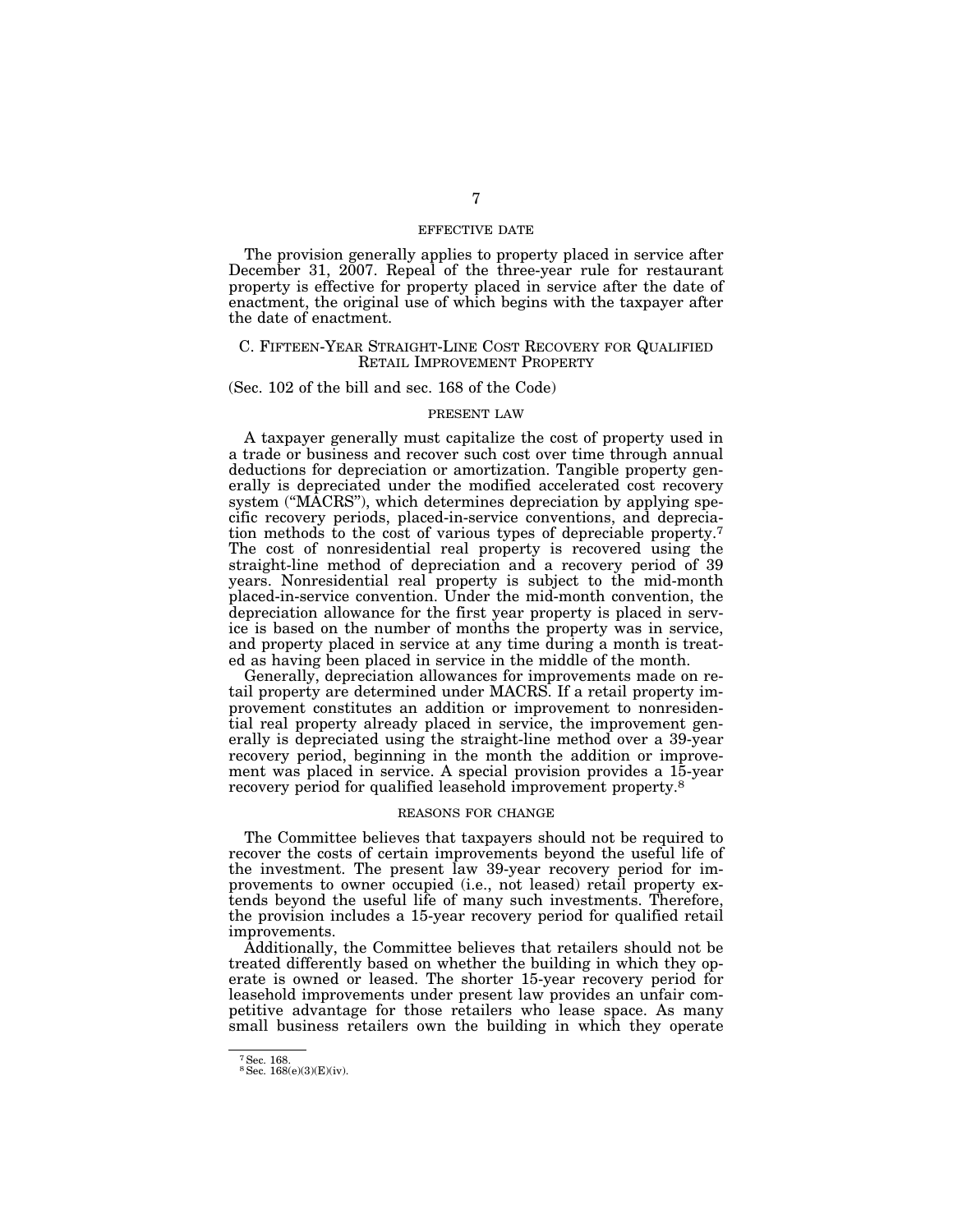their business, the Committee believes this provision will provide relief to small businesses.

#### EXPLANATION OF PROVISION

The provision provides a statutory 15-year recovery period for qualified retail improvement property placed in service before March 31, 2008. For purposes of the provision, qualified retail improvement property means any improvement to an interior portion of a building which is nonresidential real property if such portion is open to the general public<sup>9</sup> and is used in the retail trade or business of selling tangible personal property to the general public, and such improvement is placed in service more than three years after the date the building was first placed in service. Qualified retail improvement property does not include any improvement for which the expenditure is attributable to the enlargement of the building, any elevator or escalator, or the internal structural framework of the building.

For the purposes of this provision, retail establishments that qualify for the 15-year recovery period include those primarily engaged in the sale of goods. Examples of these retail establishments include, but are not limited to, grocery stores, clothing stores, hardware stores and convenience stores. However, establishments primarily engaged in providing services, such as professional services, financial services, personal services, health services, and entertainment, do not qualify. It is generally intended that businesses defined as a store retailer under the current North American Industry Classification System (industry sub-sectors 441 through 453) qualify for the provision, while those in other industry classes do not qualify under the provision.

## EFFECTIVE DATE

The provision applies to property placed in service after the date of enactment.

#### D. EXPAND ELIGIBILITY FOR CASH METHOD OF ACCOUNTING

(Sec. 103 of the bill and secs. 446 and 448 of the Code)

### PRESENT LAW

Section 446(c) of the Code generally allows a taxpayer to select the method of accounting it will use to compute its taxable income provided that such method clearly reflects the income of the taxpayer. A taxpayer is entitled to adopt any one of the permissible methods for each separate trade or business, subject to certain restrictions. Permissible methods include the cash receipts and disbursements method (''cash method''), an accrual method, or any other method (including a hybrid method) permitted under regulations prescribed by the Secretary of the Treasury.

Section 448 generally provides that the cash method of accounting may not be used by any C corporation,<sup>10</sup> by any partnership

<sup>&</sup>lt;sup>9</sup> Improvements to portions of a building not open to the general public (e.g., stock room in back of retail space) do not qualify under the provision.<br><sup>10</sup>For this purpose, a tax-exempt trust with unrelated business inc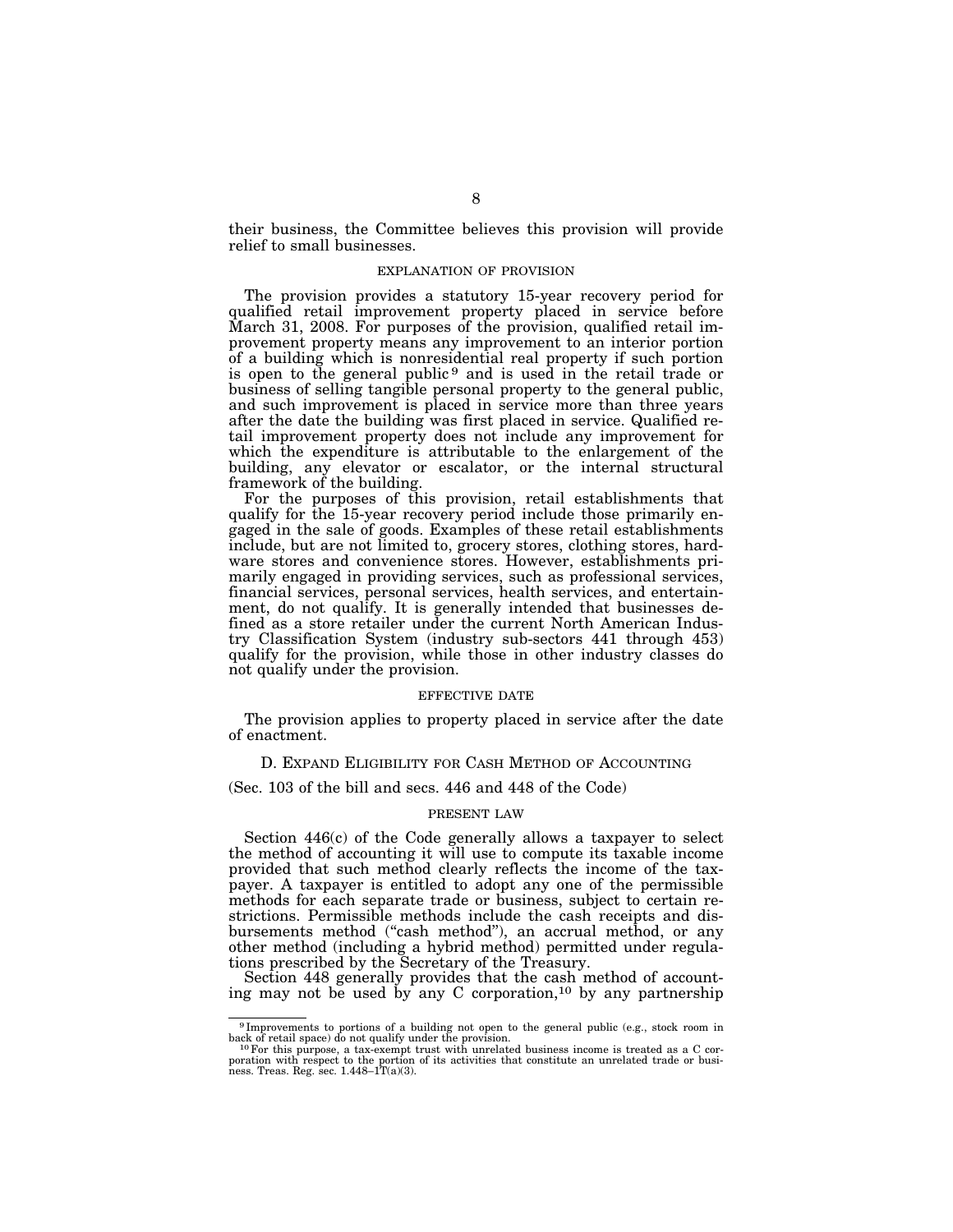that has a C corporation as a partner, or by any tax shelter. Exceptions are made for farming businesses and qualified personal service corporations. Additionally, an exception is provided for C corporations and partnerships that have a C corporation as a partner if the average annual gross receipts of the taxpayer is \$5 million or less for all prior taxable years (including the prior taxable years of any predecessor of the entity). For this purpose, average annual gross receipts is calculated for each tax year by averaging the annual gross receipts for the three-year period ending in such year. The test must be met for all prior tax years beginning after December 31, 1985 in order for a taxpayer to be eligible for the exception.

Section 471 provides that, regardless of a taxpayer's overall method of accounting, the Secretary may require taxpayers to maintain inventories on the accrual method if necessary to clearly reflect income. This requirement is generally applied to taxpayers for whom the production, purchase, or sale of merchandise is an income-producing factor.11 However, an exception is provided for taxpayers whose average annual gross receipts does not exceed \$1 million.<sup>12</sup> Such taxpayers account for inventory as materials and supplies that are not incidental pursuant to Regulations section 1.162–  $\mathfrak{z}$ .13

When a taxpayer changes its method of accounting, there is taken into account for the taxable year of the change adjustments to taxable income necessary to prevent amounts from being duplicated or omitted by reason of the change.14 Positive adjustments (i.e., additions to taxable income), if initiated by the taxpayer and made with the consent of the Secretary, are generally spread over four taxable years beginning in the year of change.15 Negative adjustments (i.e., reductions to taxable income) are generally taken into account entirely in the year of change.16

#### REASONS FOR CHANGE

The Committee is sensitive to the trade-off between competing priorities of simplification and accurate income measurement in the tax system. Many taxpayers find the cash method of accounting to be simpler to use than the accrual method, which generally is considered to provide a more accurate measurement of income for each taxable year. The effect of the differences in income measurement is not permanent, as the different methods produce the same total amount of taxable income over time.

The present-law exception for small businesses with gross receipts under \$5 million  $17$  reflects the view that, in the case of small businesses, the benefits of simplification under the cash method outweigh any impact on accuracy. The Committee believes that the threshold has become outdated over time and understates the maximum size of business which should be eligible for use of the cash method. Accordingly, the Committee provision increases the thresh-

<sup>&</sup>lt;sup>11</sup> Treas. Reg. sec. 1.471–1.<br><sup>12</sup> Rev. Proc. 2001–10, 2001–02 I.R.B. 272 (January 8, 2001).<br><sup>13</sup> Under Treas. Reg. sec. 1.162–3, a deduction is permitted for the cost of materials and sup-<br><sup>13</sup> Under Treas. Reg. sec. 1. plies only in the amount that they are actually consumed and used in operations during the  $\frac{\text{tax}}{14}\text{Sec. }481$ .

<sup>&</sup>lt;sup>15</sup> Rev. Proc. 2002–19, 2002–1 C.B. 696.<br><sup>16</sup>*Ibid.* <sup>17</sup>The threshold is \$1 million with respect to inventory accounting.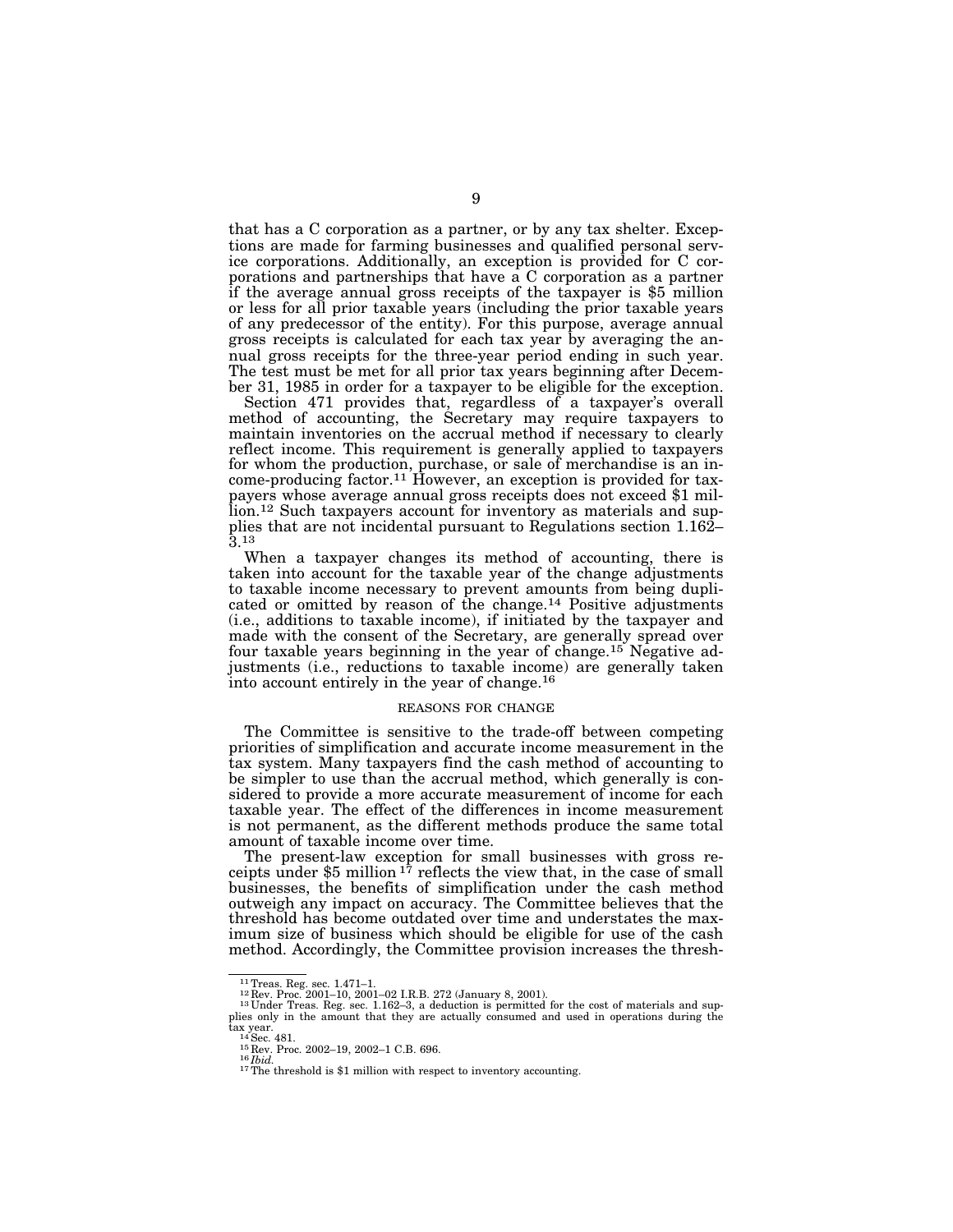old and indexes it for inflation to prevent it from becoming outdated in the future.

#### EXPLANATION OF PROVISION

Under the provision, eligibility to use the cash method under the annual gross receipts exception is expanded to all non-farm taxpayers other than tax shelters regardless of the presence of inventories, and the threshold for the exception is increased from \$5 million to \$10 million.

The provision also resets the December 31, 1985 testing start date. Under the provision, the gross receipts test must be met for all tax years ending on or after the date of enactment. Thus, a taxpayer who did not meet the \$5 million gross receipts test in one or more years ending prior to the date of enactment but meets the new \$10 million test for all tax years ending on or after the date of enactment is eligible to use the cash method under the provision. The \$10 million threshold is indexed for tax years beginning in

calendar years after 2008. The indexed amount applies in each year for the purposes of testing the average annual gross receipts, calculated based on the prior three tax years. Once a taxpayer has either met or not met the gross receipts test with respect to a particular tax year, that result cannot subsequently be changed by the effect of the indexing. Thus, a tax year that ends on or after the date of enactment for which the gross receipts test is not met causes the taxpayer to be ineligible to use the cash method under the gross receipts test exception in all tax years subsequent to the year in which the test is not met, regardless of whether the threshold is subsequently increased by indexing above the amount of average annual gross receipts for the year in which the test was not met.

Accounting method changes under the provision are deemed to be initiated by the taxpayer and made with the consent of the Secretary. Thus, the adjustments under section 481 are spread over four years (in the case of a positive change) or taken into account entirely in one year (in the case of a negative change).

Taxpayers who are eligible to use the cash method under the provision also are exempt from maintaining inventories on the accrual method. Thus, the \$1 million gross receipts threshold of Rev. Proc. 2001–10 is effectively increased to \$10 million for taxpayers qualifying for the provision.

#### EFFECTIVE DATE

The provision is applicable to taxable years beginning after the date of enactment.

### E. WORK OPPORTUNITY TAX CREDIT

(Sec. 104 of the bill and sec. 51 of the Code)

#### PRESENT LAW

## *In general*

The work opportunity tax credit is available on an elective basis for employers hiring individuals from one or more of nine targeted groups. The amount of the credit available to an employer is determined by the amount of qualified wages paid by the employer. Gen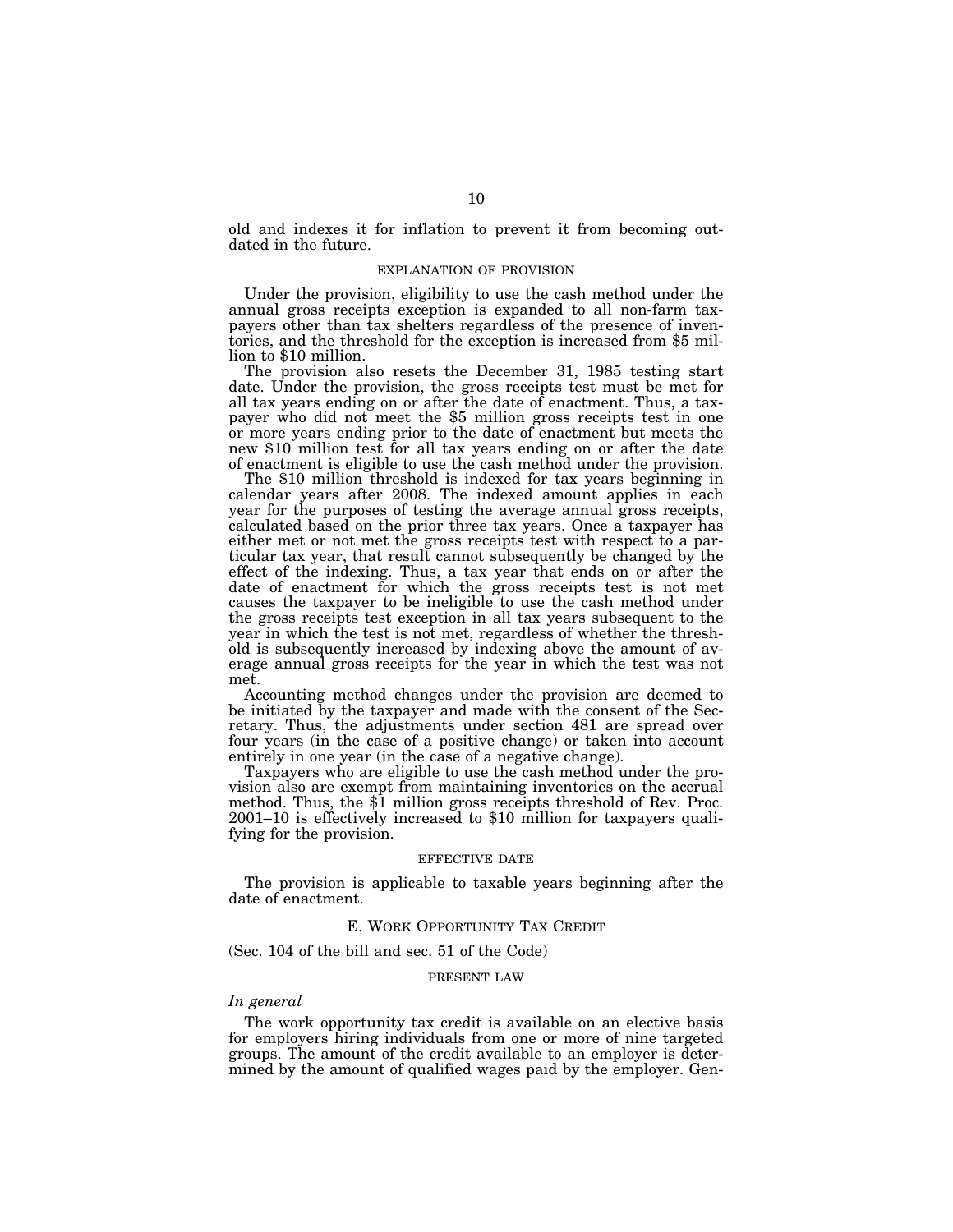erally, qualified wages consist of wages attributable to service rendered by a member of a targeted group during the one-year period beginning with the day the individual begins work for the employer (two years in the case of an individual in the long-term family assistance recipient category).

### *Targeted groups eligible for the credit*

Generally an employer is eligible for the credit only for qualified wages paid to members of a targeted group.

#### *(1) Families receiving TANF*

An eligible recipient is an individual certified by a designated local employment agency (e.g., a State employment agency) as being a member of a family eligible to receive benefits under the Temporary Assistance for Needy Families Program (''TANF'') for a period of at least nine months part of which is during the 18-month period ending on the hiring date. For these purposes, members of the family are defined to include only those individuals taken into account for purposes of determining eligibility for the TANF.

# *(2) Qualified veteran*

A qualified veteran is a veteran who is certified by the designated local agency as a member of a family certified as receiving assistance under a food stamp program under the Food Stamp Act of 1977 for a period of at least three months part of which is during the 12-month period ending on the hiring date. For these purposes, members of a family are defined to include only those individuals taken into account for purposes of determining eligibility for a food stamp program under the Food Stamp Act of 1977.

For these purposes, a veteran is an individual who has served on active duty (other than for training) in the Armed Forces for more than 180 days or who has been discharged or released from active duty in the Armed Forces for a service-connected disability. However, any individual who has served for a period of more than 90 days during which the individual was on active duty (other than for training) is not a qualified veteran if any of this active duty occurred during the 60-day period ending on the date the individual was hired by the employer. This latter rule is intended to prevent employers who hire current members of the armed services (or those departed from service within the last 60 days) from receiving the credit.

#### *(3) Qualified ex-felon*

A qualified ex-felon is an individual certified as: (1) having been convicted of a felony under any State or Federal law, and (2) having a hiring date within one year of release from prison or date of conviction.

### *(4) High risk youth*

A high-risk youth is an individual certified as being at least age 18 but not yet age 25 on the hiring date and as having a principal place of abode within an empowerment zone, enterprise community, or renewal community (as defined under Subchapter U of Subtitle A, Chapter 1 of the Internal Revenue Code). Qualified wages do not include wages paid or incurred for services performed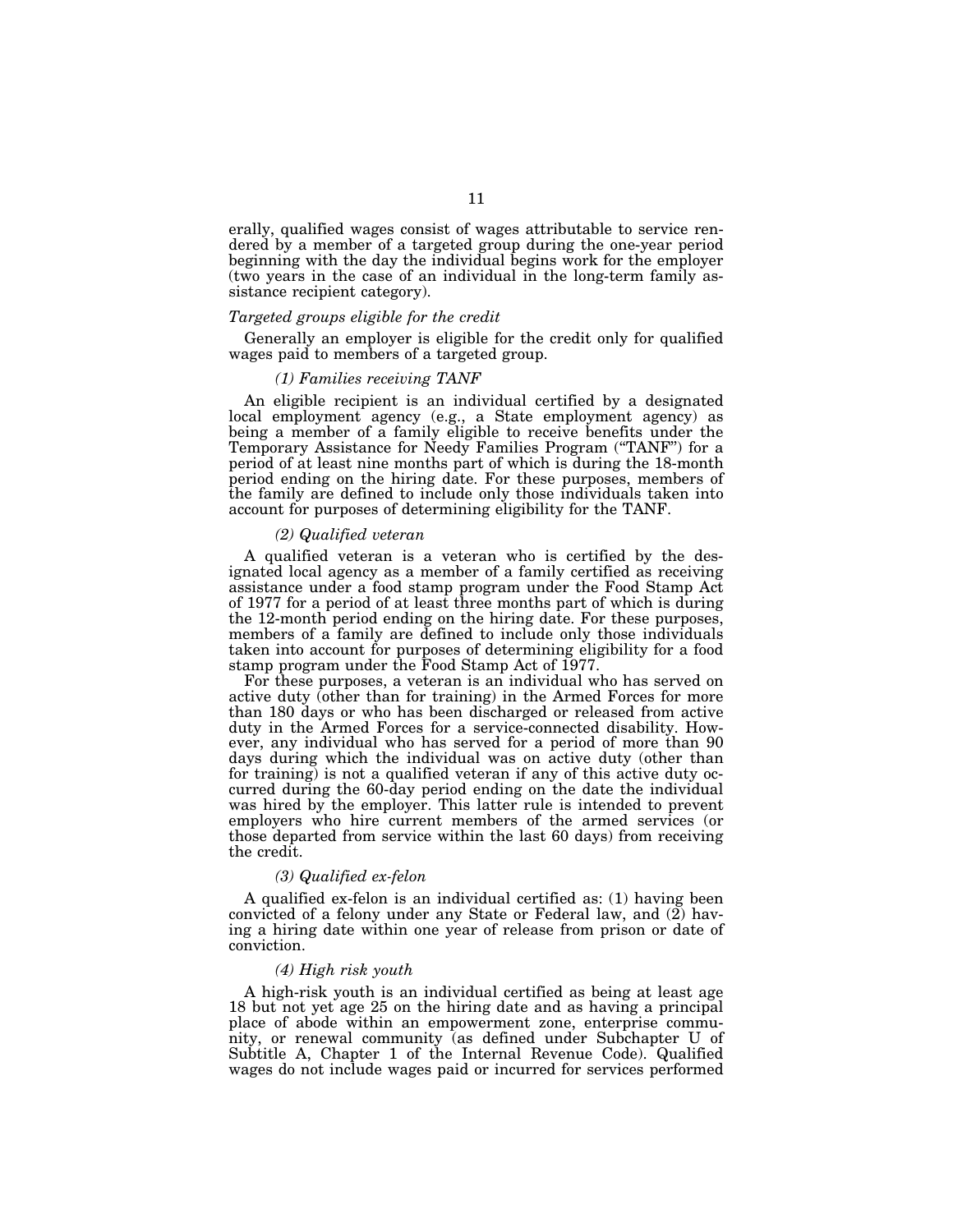after the individual moves outside an empowerment zone, enterprise community, or renewal community.

#### *(5) Vocational rehabilitation referral*

A vocational rehabilitation referral is an individual who is certified by a designated local agency as an individual who has a physical or mental disability that constitutes a substantial handicap to employment and who has been referred to the employer while receiving, or after completing: (a) vocational rehabilitation services under an individualized, written plan for employment under a State plan approved under the Rehabilitation Act of 1973; or (b) under a rehabilitation plan for veterans carried out under Chapter 31 of Title 38, U.S. Code. Certification will be provided by the designated local employment agency upon assurances from the vocational rehabilitation agency that the employee has met the above conditions.

## *(6) Qualified summer youth employee*

A qualified summer youth employee is an individual: (1) who performs services during any 90-day period between May 1 and September 15, (2) who is certified by the designated local agency as being 16 or 17 years of age on the hiring date, (3) who has not been an employee of that employer before, and (4) who is certified by the designated local agency as having a principal place of abode within an empowerment zone, enterprise community, or renewal community (as defined under Subchapter U of Subtitle A, Chapter 1 of the Internal Revenue Code). As with high risk youths, no credit is available on wages paid or incurred for service performed after the qualified summer youth moves outside of an empowerment zone, enterprise community, or renewal community. If, after the end of the 90-day period, the employer continues to employ a youth who was certified during the 90-day period as a member of another targeted group, the limit on qualified first year wages will take into account wages paid to the youth while a qualified summer youth employee.

#### *(7) Qualified food stamp recipient*

A qualified food stamp recipient is an individual aged 18 but not yet 40 certified by a designated local employment agency as being a member of a family receiving assistance under a food stamp program under the Food Stamp Act of 1977 for a period of at least six months ending on the hiring date. In the case of families that cease to be eligible for food stamps under section 6(o) of the Food Stamp Act of 1977, the six-month requirement is replaced with a requirement that the family has been receiving food stamps for at least three of the five months ending on the date of hire. For these purposes, members of the family are defined to include only those individuals taken into account for purposes of determining eligibility for a food stamp program under the Food Stamp Act of 1977.

## *(8) Qualified SSI recipient*

A qualified SSI recipient is an individual designated by a local agency as receiving supplemental security income ("SSI") benefits under Title XVI of the Social Security Act for any month ending within the 60-day period ending on the hiring date.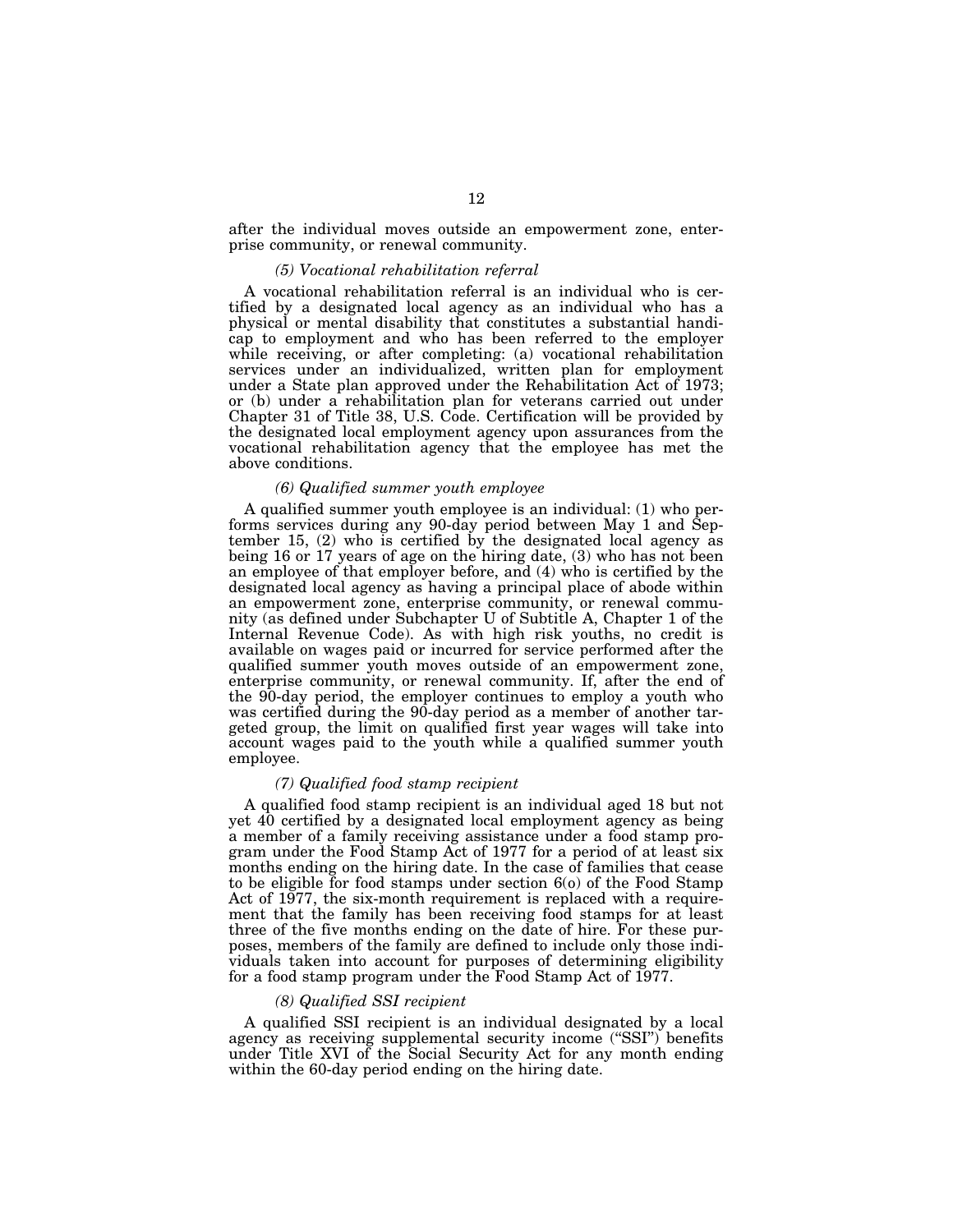### *(9) Long-term family assistance recipients*

A qualified long-term family assistance recipient is an individual certified by a designated local agency as being: (1) a member of a family that have received family assistance for at least 18 consecutive months ending on the hiring date; (2) a member of a family that have received such family assistance for a total of at least 18 months (whether or not consecutive) after August 5, 1997 (the date of enactment of the welfare-to-work tax credit)<sup>18</sup> if the individual is hired within two years after the date that the 18-month total is reached; or (3) a member of a family who are no longer eligible for family assistance because of either Federal or State time limits, if the individual is hired within two years after the Federal or State time limits made the family ineligible for family assistance.

### *Qualified wages*

Generally, qualified wages are defined as cash wages paid by the employer to a member of a targeted group. The employer's deduction for wages is reduced by the amount of the credit.

For purposes of the credit, generally wages are defined by reference to the FUTA definition of wages contained in sec. 3306(b) (without regard to the dollar limitation therein contained). Special rules apply in the case of certain agricultural labor and certain railroad labor.

### *Calculation of the credit*

The credit available to an employer for qualified wages paid to members of all targeted groups except for long-term family assistance recipients equals 40 percent (25 percent for employment of 400 hours or less) of qualified first-year wages. Generally, qualified first-year wages are qualified wages (not in excess of \$6,000) attributable to service rendered by a member of a targeted group during the one-year period beginning with the day the individual began work for the employer. Therefore, the maximum credit per employee is  $$2,400$  (40 percent of the first  $$6,000$  of qualified firstyear wages). With respect to qualified summer youth employees, the maximum credit is \$1,200 (40 percent of the first \$3,000 of qualified first-year wages). Except for long-term family assistance recipients, no credit is allowed for second-year wages.

In the case of long-term family assistance recipients, the credit equals 40 percent ( $25$  percent for employment of  $400$  hours or less) of \$10,000 for qualified first-year wages and 50 percent of the first \$10,000 of qualified second-year wages. Generally, qualified secondyear wages are qualified wages (not in excess of \$10,000) attributable to service rendered by a member of the long-term family assistance category during the one-year period beginning on the day after the one-year period beginning with the day the individual began work for the employer. Therefore, the maximum credit per employee is \$9,000 (40 percent of the first \$10,000 of qualified firstyear wages plus 50 percent of the first \$10,000 of qualified secondyear wages).

<sup>18</sup>The welfare-to-work tax credit was consolidated into the work opportunity tax credit in the Tax Relief and Health Care Act of 2006.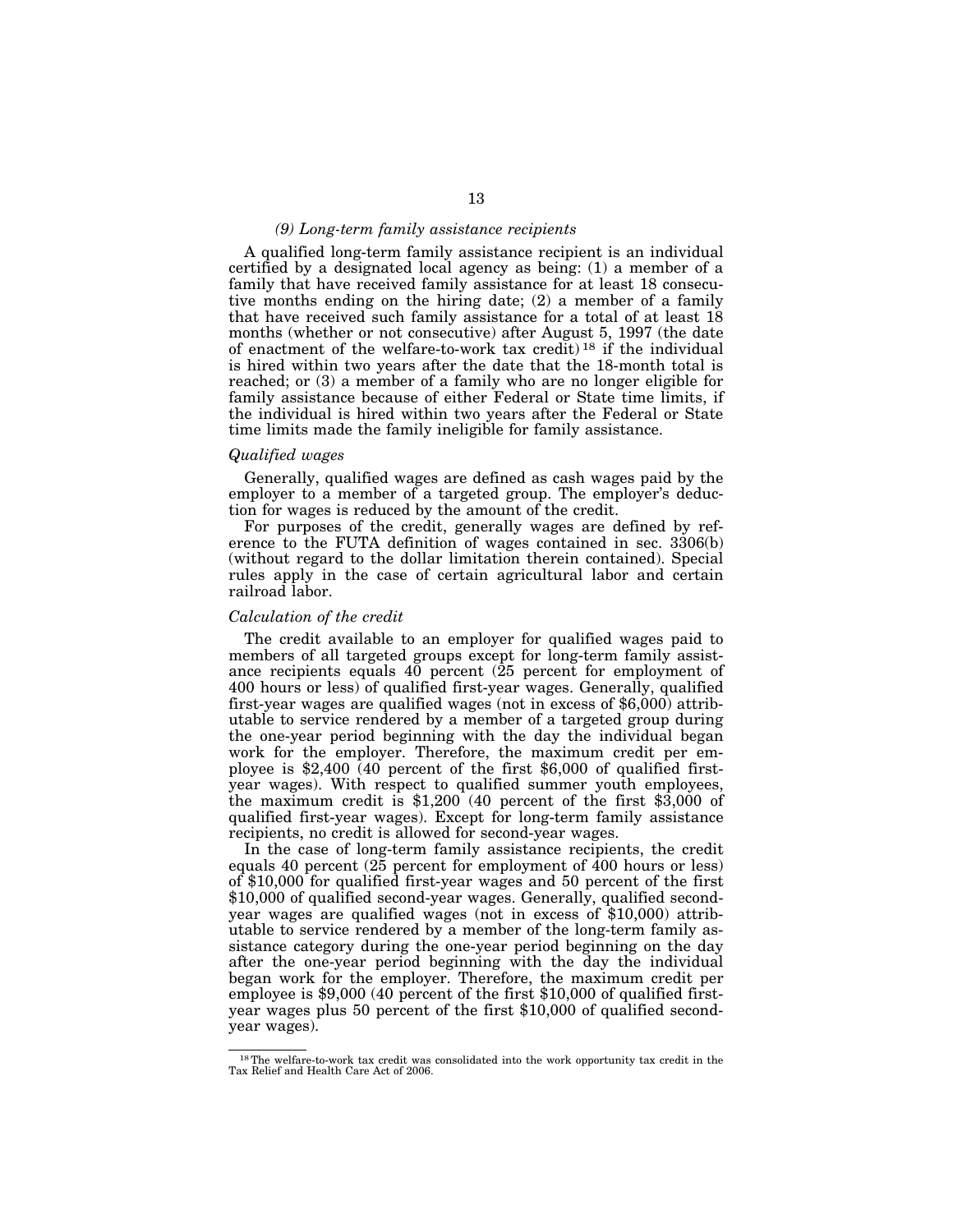### *Certification rules*

An individual is not treated as a member of a targeted group unless: (1) on or before the day on which an individual begins work for an employer, the employer has received a certification from a designated local agency that such individual is a member of a targeted group; or (2) on or before the day an individual is offered employment with the employer, a pre-screening notice is completed by the employer with respect to such individual, and not later than the 28th day after the individual begins work for the employer, the employer submits such notice, signed by the employer and the individual under penalties of perjury, to the designated local agency as part of a written request for certification. For these purposes, a pre-screening notice is a document (in such form as the Secretary may prescribe) which contains information provided by the individual on the basis of which the employer believes that the individual is a member of a targeted group.

### *Minimum employment period*

No credit is allowed for qualified wages paid to employees who work less than 120 hours in the first year of employment.

## *Other rules*

The work opportunity tax credit is not allowed for wages paid to a relative or dependent of the taxpayer. No credit is allowed for wages paid to an individual who is a more than fifty-percent owner of the entity. Similarly, wages paid to replacement workers during a strike or lockout are not eligible for the work opportunity tax credit. Wages paid to any employee during any period for which the employer received on-the-job training program payments with respect to that employee are not eligible for the work opportunity tax credit. The work opportunity tax credit generally is not allowed for wages paid to individuals who had previously been employed by the employer. In addition, many other technical rules apply.

## *Expiration*

The work opportunity tax credit is not available for individuals who begin work for an employer after December 31, 2007.

### REASONS FOR CHANGE

The Committee believes that the experience with the credit has been positive and wishes to extend and expand the credit. In particular, the Committee believes that the credit can be used to improve employment opportunities for broader classes of qualified veterans and designated community residents. Also, the Committee believes that the expansion of the vocational rehabilitation referral group appropriately conforms availability of the credit to a previous expansion of the vocational rehabilitation referral program. Finally, the Committee believes that a longer-term expansion will encourage greater employer participation in the credit.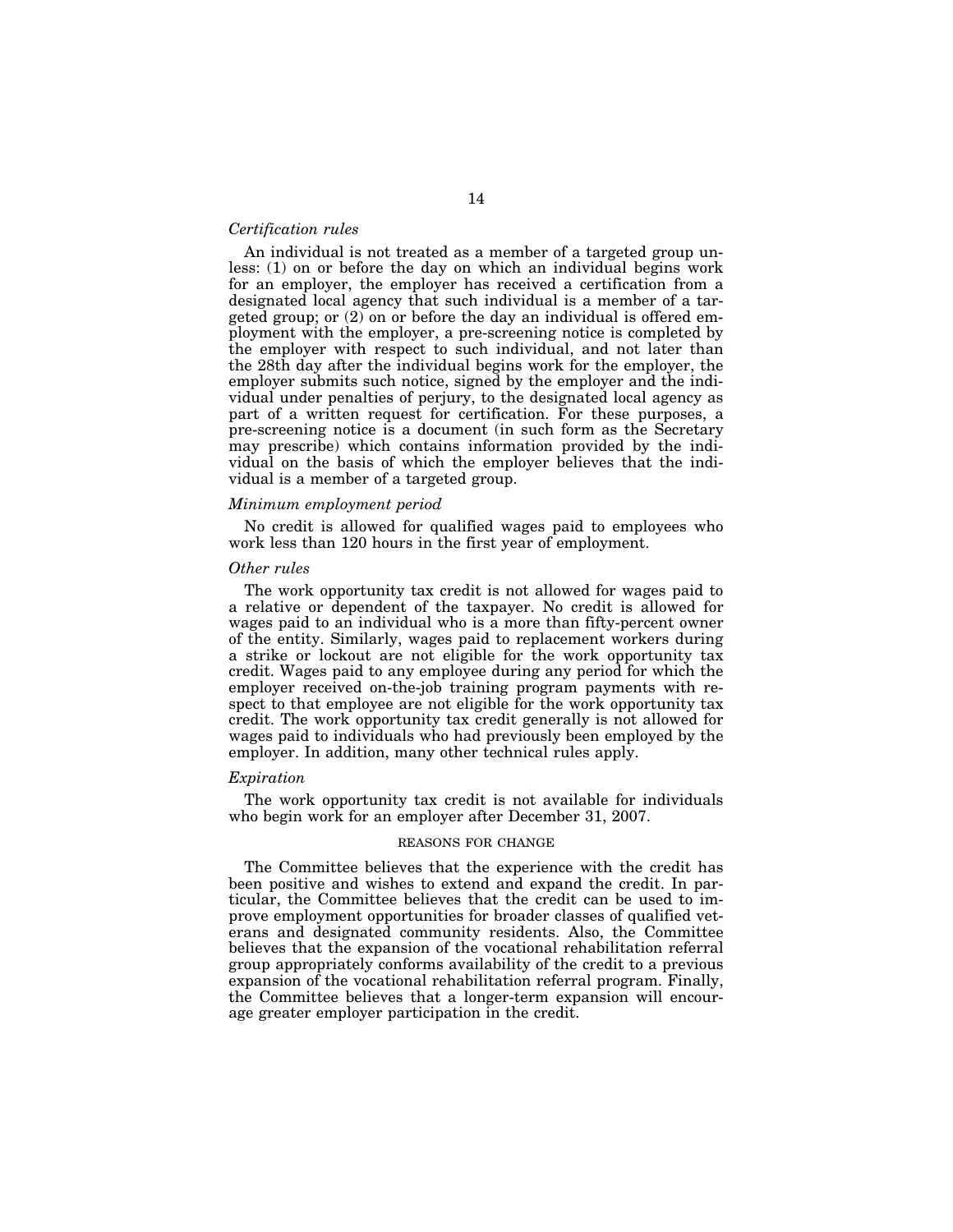#### EXPLANATION OF PROVISION

## *Extension*

The provision extends the work opportunity tax credit for five years (for qualified individuals who begin work for an employer after December 31, 2007 and before January 1, 2013).

### *Qualified veterans targeted group*

The provision expands the qualified veterans' targeted group to include an individual who is certified as entitled to compensation for a service-connected disability incurred after September 10, 2001. Being entitled to such compensation means having a disability rating of 10-percent or higher for service connected injuries.

## *Qualified first-year wages*

The provision expands the definition of qualified first-year wages from \$6,000 to \$12,000 in the case of individuals certified as being entitled to compensation for a service-connected disability incurred after September 10, 2001 (i.e., having a disability rating of 10-percent or higher).

## *High risk youth targeted group*

The provision expands the definition of high risk youths to include otherwise qualifying individuals age 18 but not yet age 40 on the hiring date. The provision also changes the name of the category to the "designated community residents" targeted group.

### *Vocational rehabilitation referral targeted group*

The provision expands the definition of vocational rehabilitation referral to include any individual who is certified by a designated local agency as an individual who has a physical or mental disability that constitutes a substantial handicap to employment and who has been referred to the employer while receiving, or after completing, an individual work plan developed and implemented by an employment network pursuant to subsection (g) of section 1148 of the Social Security Act.

## EFFECTIVE DATE

Generally, the extension of the credit is effective for wages paid or incurred to a qualified individual who begins work for an employer after December 31, 2007. The other provisions are effective for individuals who begin work for an employer after the date of enactment in taxable years ending after such date.

# F. TREATMENT OF PROFESSIONAL EMPLOYER ORGANIZATIONS AS EMPLOYERS FOR EMPLOYMENT TAX PURPOSES

## (Sec. 105 of the bill and new secs. 3511 and 7705 of the Code)

## PRESENT LAW

# *In general*

Employment taxes generally consist of the taxes under the Federal Insurance Contributions Act (''FICA''), the taxes under the Railroad Retirement Tax Act ("RRTA"), the tax under the Federal Unemployment Tax Act (''FUTA''), and income taxes required to be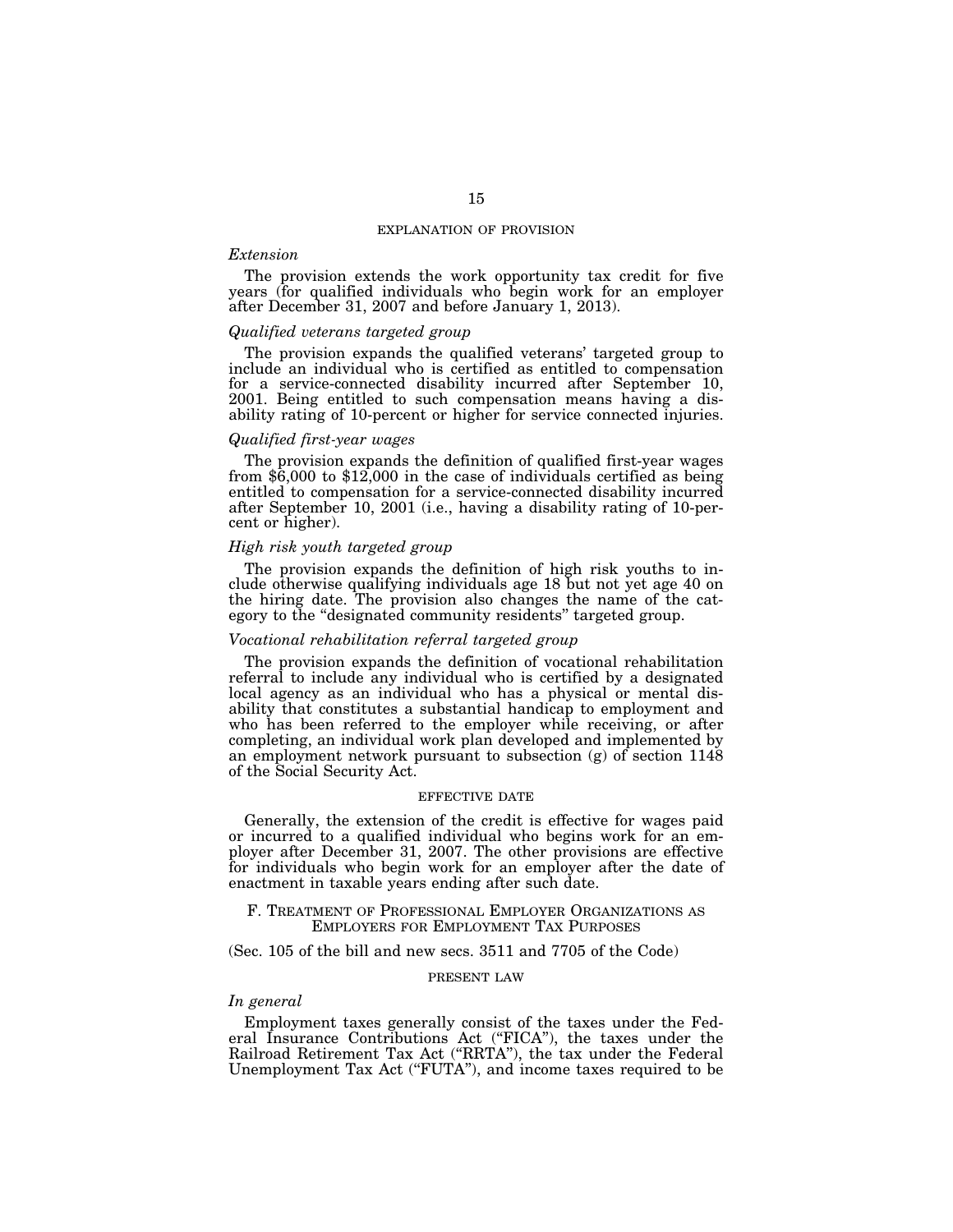withheld by employers from wages paid to employees ("income tax") withholding").<sup>19</sup>

FICA tax consists of two parts: (1) old age, survivor, and disability insurance ("OASDI"), which correlates to the Social Security program that provides monthly benefits after retirement, disability, or death; and (2) Medicare hospital insurance (''HI''). The OASDI tax rate is 6.2 percent on both the employee and employer (for a total rate of 12.4 percent). The OASDI tax rate applies to wages up to the OASDI wage base for the calendar year (\$97,500 for 2007). The HI tax rate is 1.45 percent on both the employee and the employer (for a total rate of 2.9 percent). Unlike the OASDI tax, the HI tax is not limited to a specific amount of wages, but applies to all wages.

RRTA taxes consist of tier 1 taxes and tier 2 taxes. Tier 1 taxes parallel the OASDI and HI taxes applicable to employers and employees. Tier 2 taxes consist of employer and employee taxes on railroad compensation up to the tier 2 wage base for the calendar year. For  $2007$ , the tier 2 employer rate is 12.1 percent, the employee rate is 3.9 percent, and the tier 2 wage base is \$72,600.

Under FUTA, employers must pay a tax of 6.2 percent of wages up to the FUTA wage base of \$7,000. An employer may take a credit against its FUTA tax liability for its contributions to a State unemployment fund and, in certain cases, an additional credit for contributions that would have been required if the employer had been subject to a higher contribution rate under State law. For purposes of the credit, contributions means payments required by State law to be made by an employer into an unemployment fund, to the extent the payments are made by the employer without being deducted or deductible from employees' remuneration.<sup>20</sup>

Employers are required to withhold income taxes from wages paid to employees. Withholding rates vary depending on the amount of wages paid, the length of the payroll period, and the number of withholding allowances claimed by the employee.

Wages paid to employees, and FICA, RRTA, and income taxes withheld from the wages, are required to be reported on employment tax returns and on Forms W–2.21

Employment taxes generally apply to all remuneration paid by an employer to an employee. However, various exclusions apply to certain types of remuneration or certain types of services, which may depend on the type of employer for whom an employee performs services.<sup>22</sup> For example, remuneration (subject to a dollar limit) paid to an employee by a tax-exempt organization is excluded from wages for FICA purposes, and services performed in the employ of certain tax-exempt organizations are excluded from employment for FUTA purposes.<sup>23</sup> In addition, various definitions and special rules apply to certain types of employers.<sup>24</sup>

<sup>19</sup>Secs. 3101–3128 (FICA), 3201–3241 (RRTA), 3301–3311 (FUTA), and 3401–3404 (income

tax withholding). Sections 3501–3510 provide additional rules.<br>20The "SUTA Dumping Prevention Act of 2004" (Pub. L. No. 108–295), set standards for State<br>law to prevent the practice of "SUTA dumping," a tax evasion scheme

are formed to obtain low State unemployment insurance tax rates.<br>
<sup>21</sup> Secs. 6011 and 6051.<br>
<sup>22</sup> See, e.g., secs. 3121(a) and (b), 3231(e), 3306(b) and (c), and 3401(a).<br>
<sup>23</sup> See, e.g., secs. 3121(a)(16) and 3306(c)(8).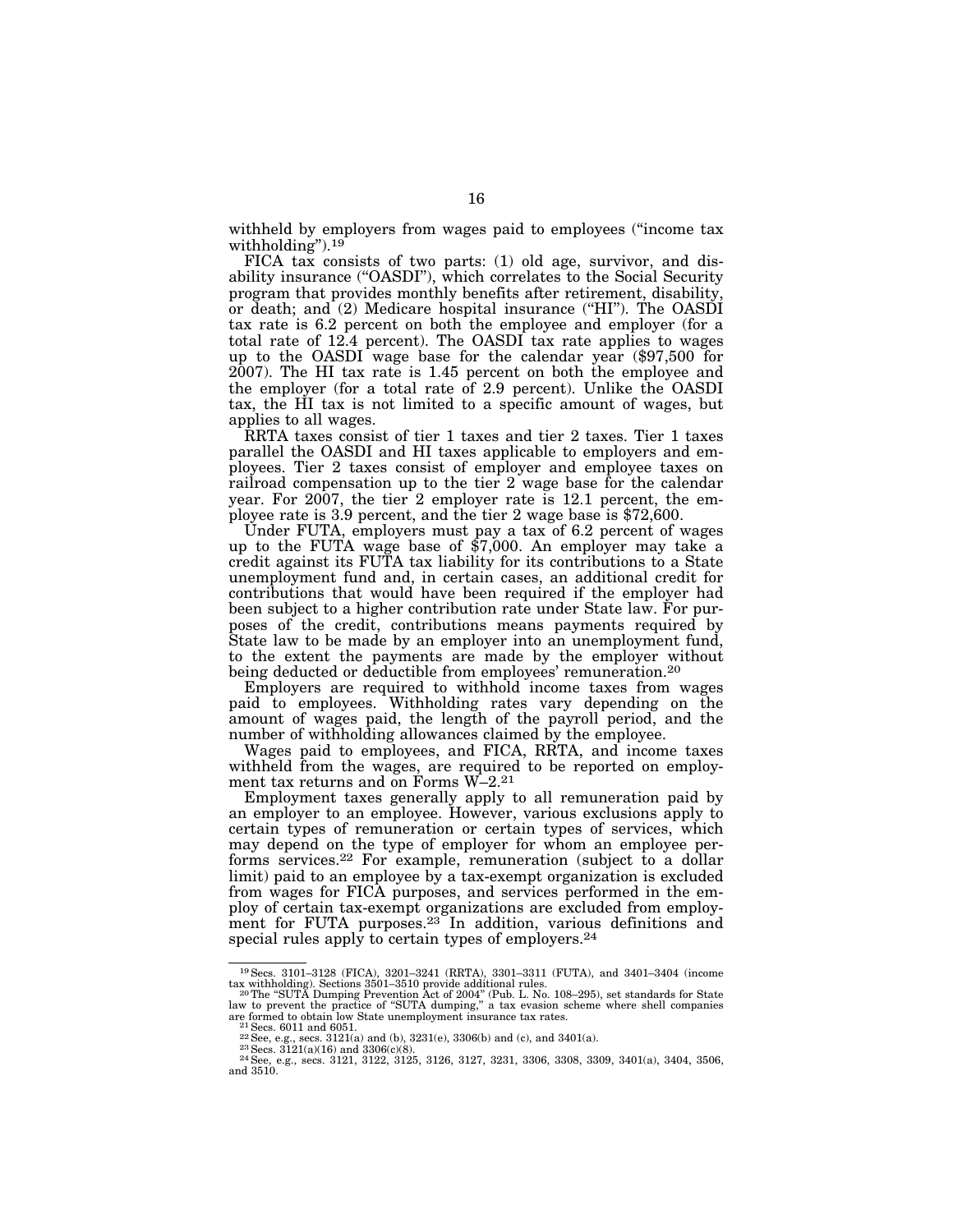As discussed above, certain employment taxes apply only on amounts up to a specified wage base. If an employee works for multiple employers during a year, separate wage bases generally apply to each employer. However, a single OASDI, RRTA tier 1 or tier 2, or FUTA wage base applies in certain cases in which an employer (a ''successor'' employer) takes over the business of another employer (the "predecessor" employer) and employs the employees of the predecessor employer.

#### *Responsibility for employment tax compliance*

Employment tax responsibility generally rests with the person who is the employer of an employee under a common-law test that has been incorporated into Treasury regulations.<sup>25</sup> Under the regulations, an employer-employee relationship generally exists if the person for whom services are performed has the right to control and direct the individual who performs the services, not only as to the result to be accomplished by the work, but also as to the details and means by which that result is accomplished. That is, an employee is subject to the will and control of the employer, not only as to what is to be done, but also as to how it is to be done. It is not necessary that the employer actually control the manner in which the services are performed, rather it is sufficient that the employer have a right to control. Whether the requisite control exists is determined on the basis of all the relevant facts and circumstances. The test of whether an employer-employee relationship exists often arises in determining whether a worker is an employee or an independent contractor. However, the same test applies in determining whether a worker is an employee of one person or another.<sup>26</sup>

In some cases, a person other than the common-law employer (a "third party") may be liable for employment taxes. For example, if wages are paid to an employee by a third party and the third party, rather than the employer, has control of the payment of the wages, the third party is the statutory employer responsible for complying with applicable employment tax requirements.27 In addition, certain designated agents are jointly and severally liable with the employer for employment taxes with respect to wages paid to the employer's employees. These designated agents prepare and file employment tax returns using their own name and employer identification number. In contrast, reporting agents (often referred to as payroll service providers) are generally not liable for the employment taxes reported on their clients' returns. Reporting agents pre-

<sup>&</sup>lt;sup>25</sup> Treas. Reg. secs. 31.3121(d)–1(c)(1), 31.3306(i)–1(a), and 31.3401(c)–1.<br><sup>26</sup> Issues relating to the classification of workers as employees or independent contractors are<br>discussed in Joint Committee on Taxation, Stu

enue Code of 1986 (JCS-3-01), April 2001, at Vol. II, Part XV.A, at 539-550.<br><sup>27</sup>Sec. 3401(d)(1) (for purposes of income tax withholding, if the employer does not have con-<br>trol of the payment of wages, the person having not necessarily mean that the payor has control of the payment of the wages. Rather, control<br>depends on the facts and circumstances. See, e.g., Consolidated Flooring Services v. United<br>States, 38 Fed. Cl. 450 (1997), and W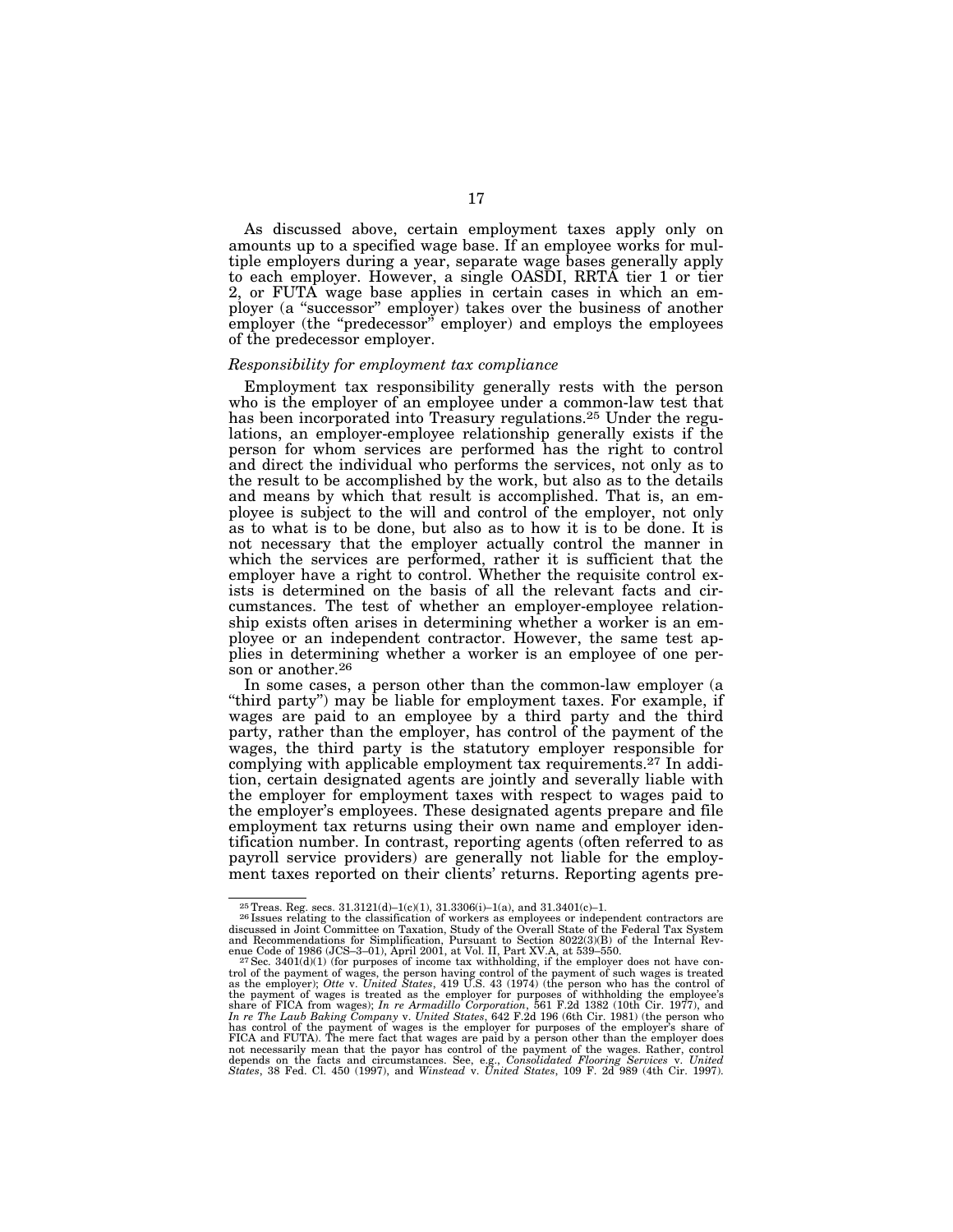pare and file employment tax returns for their clients using the client's name and employer identification number.

#### *Professional employer organizations*

A professional employer organization (sometimes called an employee leasing company) provides employees to perform services in the businesses of the professional employer organization's customers, generally small and medium-sized businesses. In many cases, before the professional employer organization arrangement is entered into, the employees already work in the customer's business as employees of the customer. The terms of a typical professional employer organization agreement provide that the professional employer organization is responsible for paying the employees and for the related employment tax compliance. Legally, the employees may be the employees of the customer, rather than the professional employer organization; nonetheless, customers typically rely on the professional employer organization to satisfy employment tax obligations.28

## *Income tax credits based on wages for employment tax purposes*

The Code provides various income tax credits to employers under which the amount of the credit is determined by reference to the amount of wages for employment tax purposes.<sup>29</sup> For example, the amount of an employer's work opportunity credit is based on a portion of FUTA wages paid by the employer to employees who are members of certain targeted groups.<sup>30</sup> In addition, the credit for employer FICA tax paid on tips is based on the employer share of FICA tax paid by the employer with respect to certain tips treated as wages for FICA purposes.<sup>31</sup>

#### *Reporting by large food and beverage establishments*

Certain reporting requirements relating to tips apply to large food or beverage establishments.<sup>32</sup> In the case of such an establishment, an employer is generally required to report the following information to the IRS each calendar year: (1) the gross receipts of the establishment from the provision of food and beverages (other than certain receipts); (2) the aggregate amount of charge receipts (other than certain receipts);  $(3)$  the aggregate amount of charged tips on the charge receipts; (4) the sum of the aggregate amount of tips reported to the employer by employees and certain amounts required to be reported by the employer on employees' Form W–2s; and (5) with respect to each employee, the amount of tips allocated

<sup>&</sup>lt;sup>28</sup> As discussed in the text above, the issue of whether a worker is an employee of a particular entity for employment tax purposes is generally determined by reference to section 3121(d), which incorporates the common law definition of employee. This common law definition also generally applies for purposes of who is an employee for retirement plan purposes. In some cases, a professional employer organization may provide benefits to workers who are legally the employees of the customer. The IRS has issued guidance with respect to how the retirement<br>plan rules apply in such cases. For example, Revenue Procedure 2002–11, 2002–1 C.B. 911, pro-<br>vides that employees of a customer may tion plan of the professional employer organization if the customer adopts the plan and certain<br>other requirements are satisfied. See also Rev. Proc. 2003–86, 2003–2 C.B. 1211.<br><sup>29</sup> See, e.g., secs. 41 (credit for researc

for employer FICA tax paid on tips), 45C (credit for clinical drug testing expenses), 51 (work opportunity credit), 51A (welfare-to-work credit), 1396 (empowerment zone employment credit), 1400(d) (DC Zone employment cred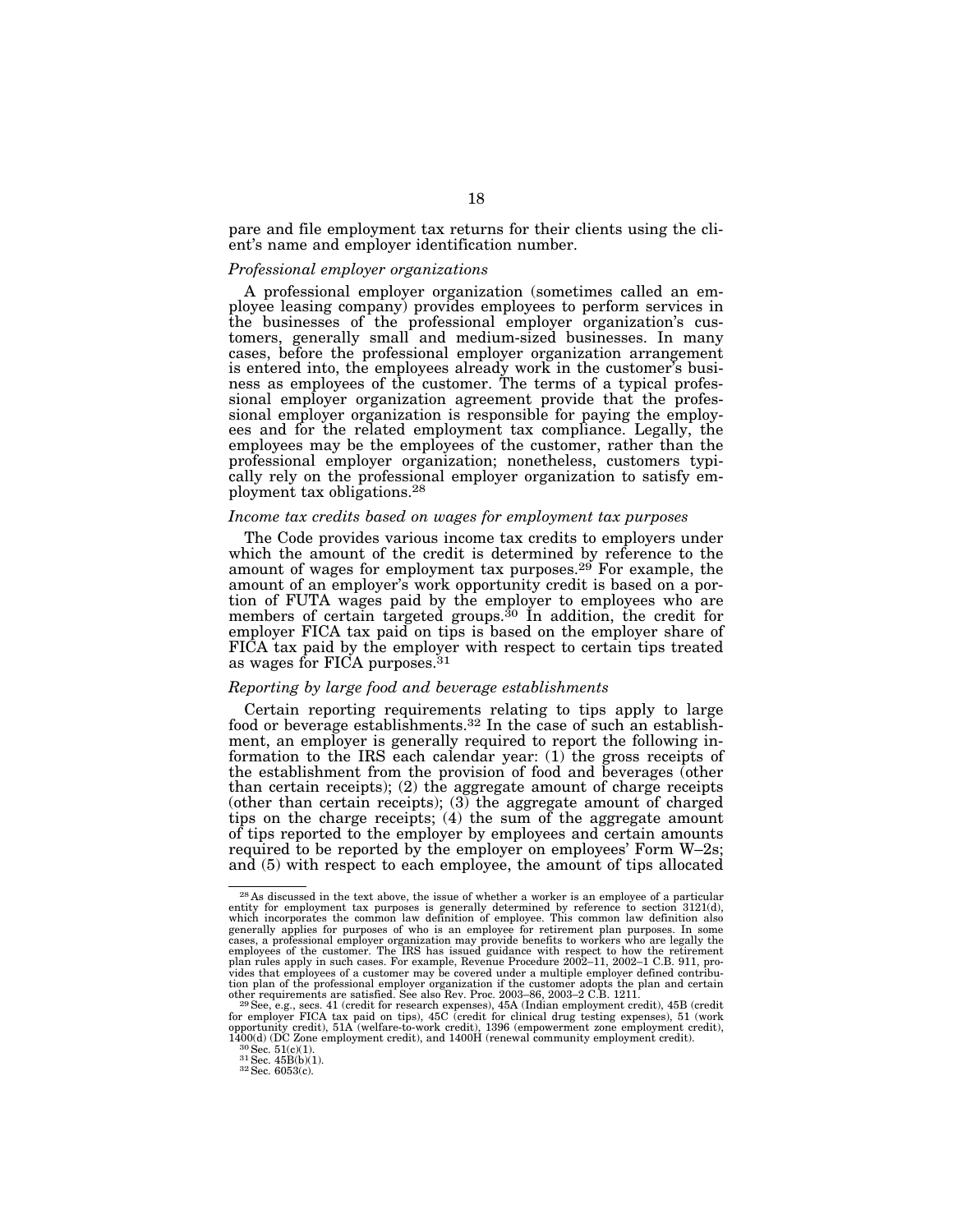to the employee based on the receipts of the establishment. The employer must also provide employees with written statements showing certain information each calendar year, including the amount of tips allocated to the employee for the year.

#### *User fees*

User fees apply to requests to the IRS for ruling letters, opinion letters, determination letters, and similar requests.<sup>33</sup> The user fees that apply are determined by the IRS and are generally required to be determined after taking into account the average time and difficulty involved in a request.

### REASONS FOR CHANGE

The IRS estimates that the portion of tax gap attributable to FICA and FUTA taxes is \$15 billion.<sup>34</sup> An additional portion of the tax gap is attributable to income taxes due on unreported wages.

Professional employer organizations specialize in providing employees and employment-related services, including employment tax compliance, to their customers, which are generally small and medium-sized businesses. In addition, a professional employer organization can obtain economies of scale not available to its individual customers. As a result, professional employer organizations may improve employment tax compliance.

Under present law, responsibility for employment tax compliance generally rests with the employer. Uncertainty may exist as to whether a professional employer organization or its customer is the employer of the employees provided to the customer, making it unclear which party bears employment tax responsibility. In the case of noncompliance, the IRS may have difficulty establishing either party's liability for unpaid employment taxes. The Committee believes that improved employment tax compliance can be achieved by providing rules under which a professional employer organization that meets certain standards and follows certain procedures is treated for employment tax purposes as the employer of employees provided to customers, and thus is responsible for employment tax compliance, rather than the customers.

## EXPLANATION OF PROVISION

## *Treatment of certified professional employer organization as employer for employment tax purposes*

Under the provision, if certain requirements are met, solely for purposes of employment taxes and other obligations under the employment tax rules, a certified professional employer organization is treated as the employer of any work site employee performing services for any customer of the certified professional employer organization, but only with respect to remuneration remitted to the work site employee by the certified professional employer organization. In addition, no other person is treated as the employer for employment tax purposes with respect to remuneration remitted by

<sup>&</sup>lt;sup>33</sup> Sec. 7528.<br><sup>34</sup> Internal Revenue Service, IRS Updates Tax Gap Estimates, IR–2006–28, and attachment (Feb. 14, 2006). The tax gap is the amount of tax that is imposed by law for a given tax year but is not paid volunt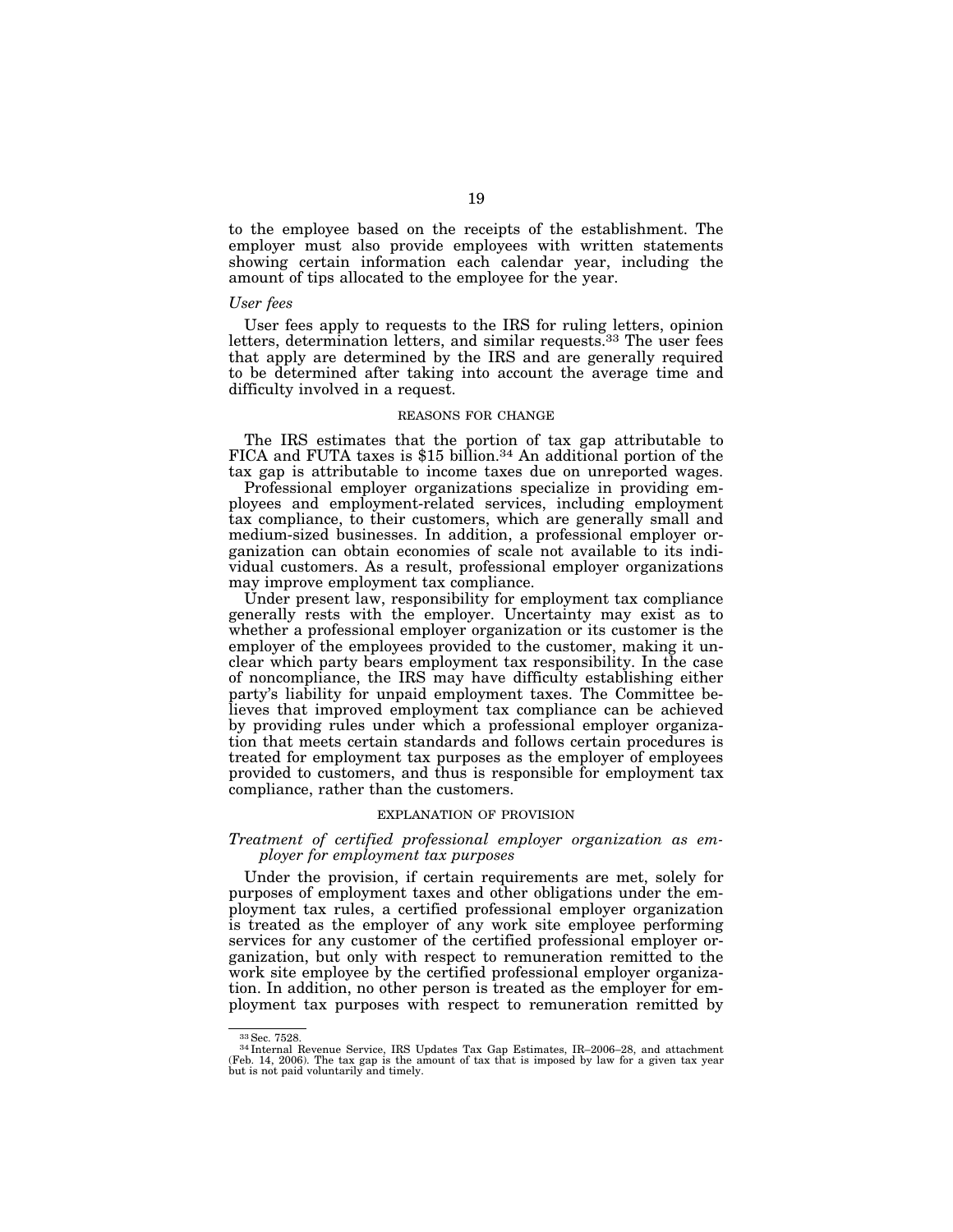the certified professional employer organization to a work site employee.

Under the provision, if an individual (other than a self-employed individual) who is not a work site employee, but who performs services under a contract that meets the contract requirements applicable to work site employees, then, solely for purposes of a certified professional employer organization's liability for employment taxes and other obligations under the employment tax rules, a certified professional employer organization is treated as the employer of the individual, but only with respect to remuneration remitted to the individual by the certified professional employer organization.

Under the provision, exclusions, definitions, and special rules that are based on the type of employer and that would apply if the certified professional employer organization were not treated as the employer under the provision continue to apply. Thus, for example, if services performed in the employ of a customer that is a tax-exempt organization would be excluded from employment for FUTA purposes, the fact that a certified professional employer organization is treated as the employer for employment tax purposes does not affect the application of the exclusion. Similarly, if remuneration for agricultural labor  $35$  or for catching fish  $36$  would not be subject to FICA taxes, the application of the exclusion is not affected by the fact that a certified professional employer organization is treated as the employer for employment tax purposes under the provision.

The provision provides rules under which, on entering into a service contract with a customer with respect to a work site employee, a certified professional employer organization is treated as a successor employer and the customer is treated as the predecessor employer. Similarly, on termination of a service contract with respect to a work site employee, the customer is treated as a successor employer and the certified professional employer organization is treated as a predecessor employer. Thus, wages paid by the customer and the certified professional employer organization to a work site employee during a calendar year are subject to a single OASDI, RRTA tier 1 or tier 2, or FUTA wage base.

The provision does not apply in the case of a customer who is related to the certified professional employer organization.37 In addition, an individual with net earnings from self-employment derived from a customer's trade or business (i.e., a self-employed individual), including a customer who is a sole proprietor or a partner of a customer that is a partnership, is not a work site employee for employment tax purposes with respect to remuneration paid by a certified professional employer organization.

A certified professional employer organization is eligible for the FUTA credit with respect to contributions made to a State unemployment fund with respect to a work site employee by the certified professional employer organization or a customer. An additional FUTA credit may be claimed by a certified professional employer

 $\frac{35}{36}$ See sec. 3121(a)(8).<br><sup>36</sup>See sec. 3121(b)(20).<br><sup>37</sup>Whether a customer and a certified professional employer organization are related is determined under the rules of section 267(b) (relating to transactions between related taxpayers) or<br>707(b) (relating to transactions between a partner and partnership). However, rules based on<br>more than 50 percent ownership ar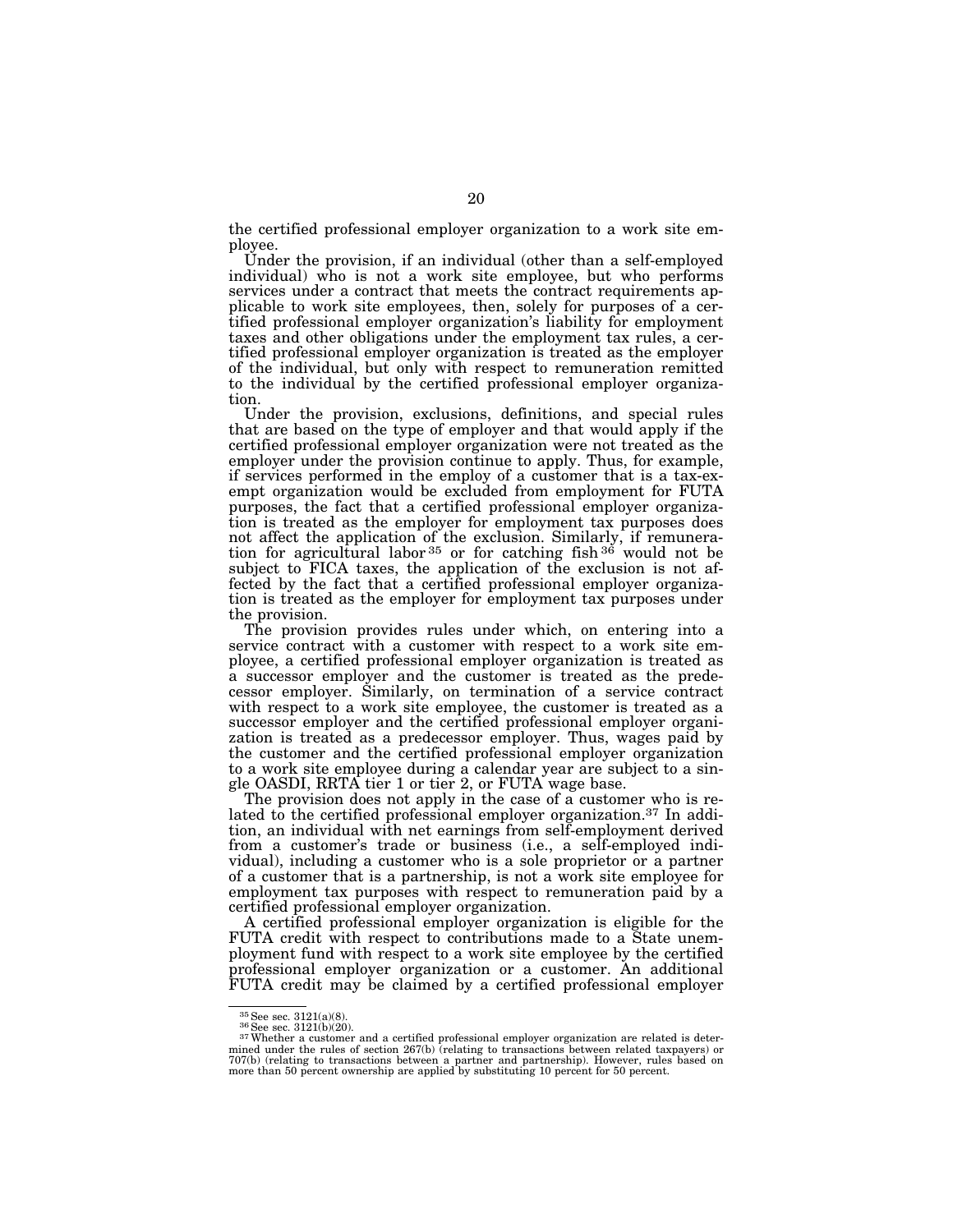organization if, under State law, a certified professional employer organization is permitted to collect and remit contributions with respect to a work site employee to the State unemployment fund.

#### *Certified professional employer organization*

A certified professional employer organization is a person who has been certified by the Secretary, for purposes of being treated as the employer for employment tax purposes under the provision, as meeting certain requirements. These requirements are met if the person—

• demonstrates that the person (and any owner, officer, and such other persons as may be specified in regulations) meets requirements established by the Secretary with respect to tax status, background, experience, business location, and annual financial audits;

• computes its taxable income using an accrual method of accounting unless the Secretary approves another method;

• agrees to satisfy the bond and independent financial review requirements (described below) on an ongoing basis;

• agrees to satisfy any reporting obligations imposed by the Secretary;

• agrees to verify on such periodic basis as prescribed by the Secretary that it continues to meet the requirements for certification; and

• agrees to notify the Secretary in writing within such time as prescribed by the Secretary of any change that materially affects whether it continues to meet the requirements for certification.

Under the bond requirement, a certified professional employer organization must post a bond for the payment of employment taxes in a minimum amount and in a form acceptable to the Secretary. The minimum amount is determined for the period April 1 of any calendar year through March 31 of the following calendar year and is the greater of  $(I)$  five percent of the employment taxes for which the certified professional employer organization is liable under the provision during the preceding calendar year (but not to exceed  $$1,000,000$ , or  $(2)$   $$50,000$ .

Under the independent financial review requirements, a certified professional employer organization must: (1) have, as of the most recent review date (i.e., six months after the completion of the certified professional employer organization's fiscal year), caused to be prepared and provided to the Secretary an opinion of an independent certified public accountant that the certified professional employer organization's financial statements are presented fairly in accordance with generally accepted accounting principles; and (2) provide to the Secretary, not later than the last day of the second month beginning after the end of each calendar quarter, from an independent certified public accountant an assertion regarding Federal employment tax payments and an examination level attestation on the assertion. The assertion must state that the certified professional employer organization has withheld and made deposits of all required FICA, RRTA, and withheld income taxes for the calendar quarter, and the attestation must state that the assertion is fairly stated in all material respects. If a certified professional employer organization fails to file the required assertion and attesta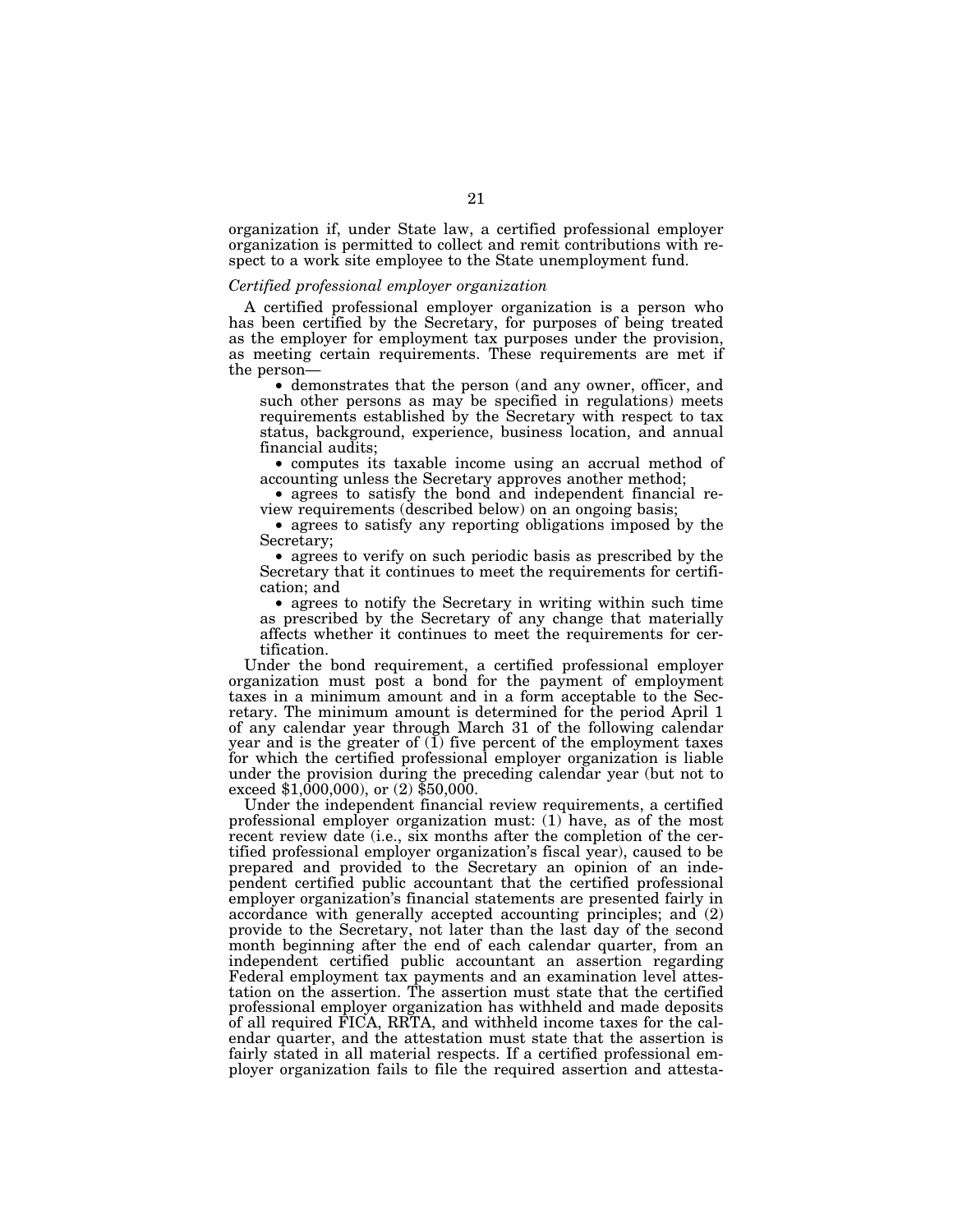tion with respect to any calendar quarter, the independent financial review requirements are treated as not satisfied for the period beginning on the due date for the attestation.

For purposes of the bond and independent financial review requirements, all professional employer organizations that are members of a controlled group of corporations or under common control are treated as a single organization.38 The Secretary may suspend or revoke the certification of a person's certified professional employer organization status if the Secretary determines that the person does not satisfy the representations or other requirements for certification or fails to satisfy the applicable accounting, reporting, payment, or deposit requirements.

### *Work site employee*

A work site employee is an individual who: (1) performs services for a customer of a certified professional employer organization pursuant to a contract between the customer and the certified professional employer organization that meets certain requirements (described below); and (2) performs services at a work site meeting certain requirements (described below).39 Thus, if the contract or work site fails to meet applicable requirements, the individual is not a work site employee.

The contract between the customer and the certified professional employer organization must be in writing and, with respect to an individual performing services for the customer, must provide that the certified professional employer organization will—

• assume responsibility for payment of wages to the individual, without regard to the receipt or adequacy of payment from the customer;

• assume responsibility for reporting, withholding, and paying any employment taxes with respect to the individual's wages, without regard to the receipt or adequacy of payment from the customer;

• assume responsibility for any employee benefits that the contract may require the certified professional employer organization to provide, without regard to the receipt or adequacy of payment from the customer;

• assume responsibility for hiring, firing, and recruiting workers in addition to the customer's responsibility for hiring, firing and recruiting workers;

• maintain employee records relating to the individual; and

• agree to be treated as a certified professional employer organization for employment tax purposes with respect to such individual.

For purposes of whether an individual is a work site employee, the work site where the individual performs services meets the applicable requirements if at least 85 percent of the individuals performing services for the customer at the work site are subject to one or more contracts with the certified professional employer organization that meet the above requirements.40

 $38$ Whether entities are members of a controlled group of corporations or under common control is determined under the rules of section 414(b) and (c).

trol is determined under the rules of section 414(b) and  $\overline{(c)}$ .<br><sup>39</sup> As discussed above, a self-employed individual is not a work site employee.<br><sup>40</sup>For this purpose, excluded employees under section 414(q)(5), such as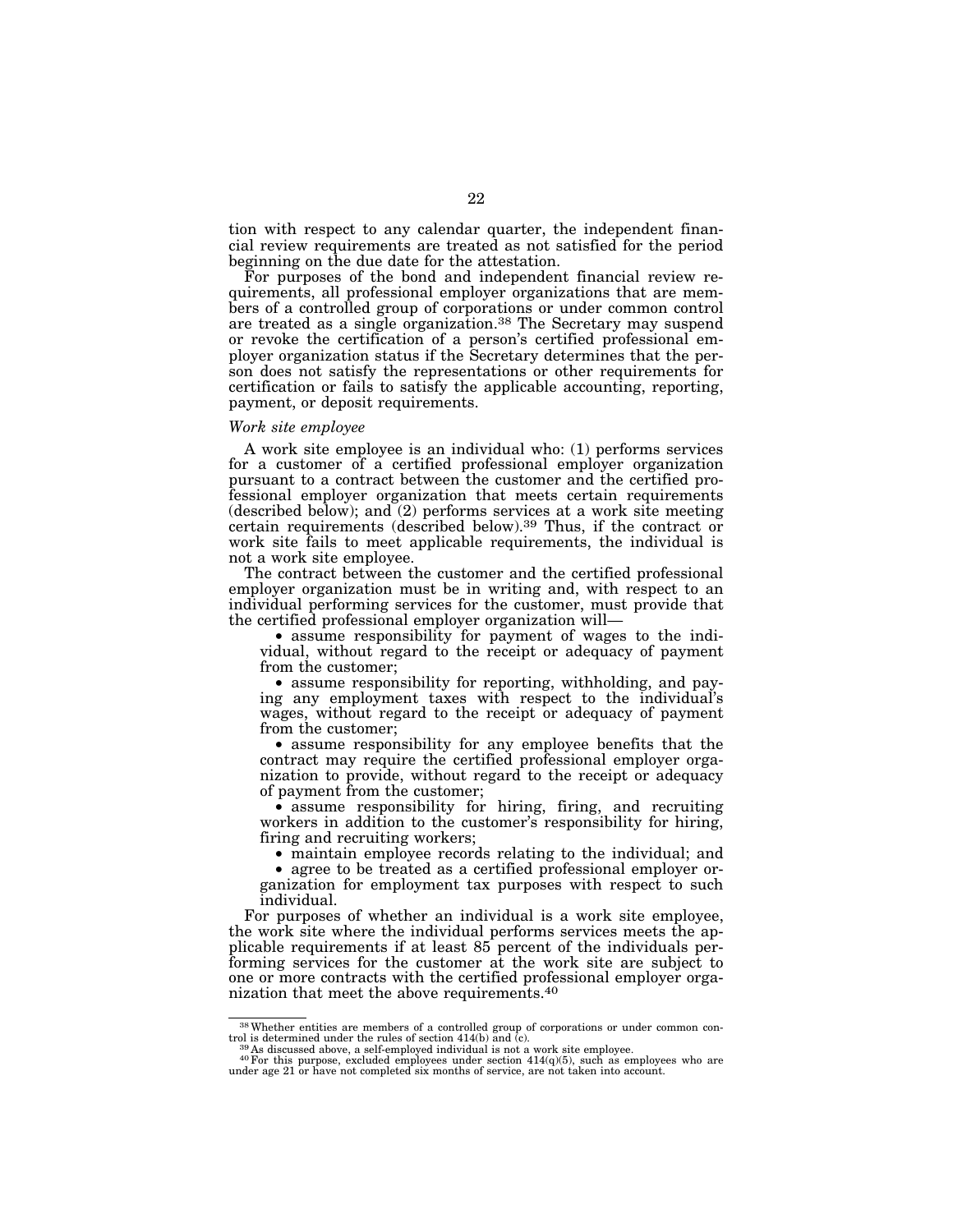### *Regulations*

The Secretary of Treasury (''Secretary'') is directed to prescribe such regulations as may be necessary or appropriate to carry out the purposes of the provision. The Secretary is also directed to develop reporting and recordkeeping rules, regulations, and procedures to ensure compliance with the provision with respect to entities applying for and receiving certification as certified professional employer organizations. These are to be designed in a manner to streamline, to the extent possible, the application of the requirements of the provision, the exchange of information between a certified professional employer organization and its customers, and the reporting and recordkeeping obligations of a certified professional employer organization.

#### *No inference with respect to other provisions*

Nothing contained in the provision or the amendments made by the provision is to be construed to create any inference with respect to the determination of who is an employee or employer (1) for Federal tax purposes (other than the purposes set forth in the provision), or (2) for purposes of any other provision of law.

#### *Other rules*

### *Income tax credits based on wages for employment tax purposes*

Under the provision, for purposes of various income tax credits 41 under which the amount of the credit is determined by reference to the amount of employment tax wages or employment taxes: (1) the credit with respect to a work site employee performing services for a customer applies to the customer (not to the certified professional employer organization); (2) the customer (and not the certified professional employer organization) is to take into account wages and employment taxes paid by the certified professional employer organization with respect to the work site employee and for which the certified professional employer organization receives payment from the customer; and (3) the certified professional employer organization is required to furnish the customer with any information necessary for the customer to claim the credit.42

#### *Reporting by large food and beverage establishments*

Under the provision, if a certified professional employer organization is treated for employment tax purposes as the employer of a work site employee, the customer for whom the work site em-

<sup>41</sup>Secs. 41 (credit for research expenses), 45A (Indian employment credit), 45B (credit for em-ployer FICA tax paid on tips), 45C (credit for clinical drug testing expenses), 51 (work opportunity credit), 51A (welfare-to-work credit), 1396 (empowerment zone employment credit), 1400(d) (DC Zone employment credit), 1400H (renewal community employment credit), and any

other provision as provided by the Secretary.<br>"<sup>42</sup> Present law provides a deduction from taxable income (or, in the case of an individual, ad-<br>justed gross income) that is equal to a portion of the taxpayer's qualified pr income (sec. 199). The deduction for a taxable year is limited to 50 percent of the wages de-<br>ducted in arriving at qualified production activities income. To be taken into account, wages<br>must be paid by the taxpayer to it wages means wages subject to income tax withholding, as well as elective deferrals and certain<br>other amounts. Under regulations dealing with wages paid by an entity other than the common-<br>law employer, a taxpayer may take the other entity on Form W–2 (with the other entity listed as the employer on the Form W–<br>2), provided that the wages were paid to employees of the taxpayer for employment by the tax-<br>payer. Treas. Reg. sec. 1.199–2(a)(2).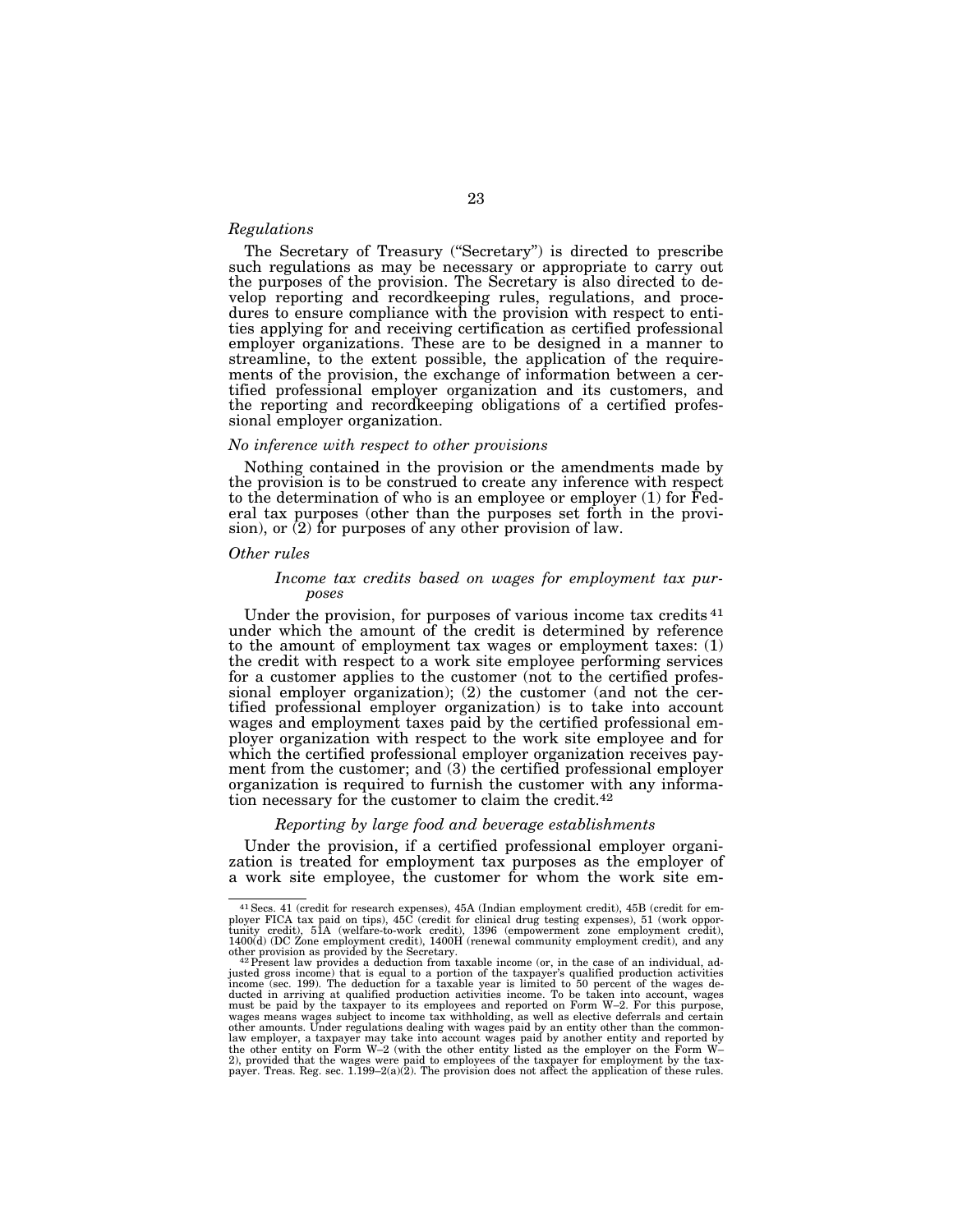ployee performs services is the employer for purposes of the reporting required with respect to a large food or beverage establishment. The certified professional employer organization is required to furnish the customer with any information necessary to complete the required reporting.

### *User fees*

Under the provision, the user fee charged under the program for certifying a professional employer organization may not exceed \$500.

#### EFFECTIVE DATE

The provision is effective with respect to wages paid for services performed on or after January 1 of the first calendar year beginning more than 12 months after the date of enactment of the provision. The Secretary is directed to establish the certification program for professional employer organizations not later than six months before the provision becomes effective.

## G. SUBCHAPTER S PROVISIONS

### (Secs. 111–116 of the bill and secs. 1361 and 1362 of the Code)

#### OVERVIEW

In general, an S corporation is not subject to corporate-level income tax on its items of income and loss. Instead, an S corporation passes through its items of income and loss to its shareholders. The shareholders take into account separately their shares of these items on their individual income tax returns. To prevent double taxation of these items when the stock is later disposed of, each shareholder's basis in the stock of the S corporation is increased by the amount included in income (including tax-exempt income) and is decreased by the amount of any losses (including nondeductible losses) taken into account. A shareholder's loss may be deducted only to the extent of his or her basis in the stock or debt of the S corporation. To the extent a loss is not allowed due to this limitation, the loss generally is carried forward with respect to the shareholder.

#### REASONS FOR CHANGE

Many small businesses are organized as S corporations. The bill contains a number of provisions relating to these corporations. These provisions modernize the S corporation rules and eliminate undue restrictions on S corporations. The Committee believes that these changes will improve the operation of Subchapter S and therefore will benefit small businesses.

1. Capital gain not treated as passive investment income

#### PRESENT LAW

#### *Passive investment income*

An S corporation is subject to corporate-level tax, at the highest corporate tax rate, on its excess net passive income if the corporation has (1) accumulated earnings and profits at the close of the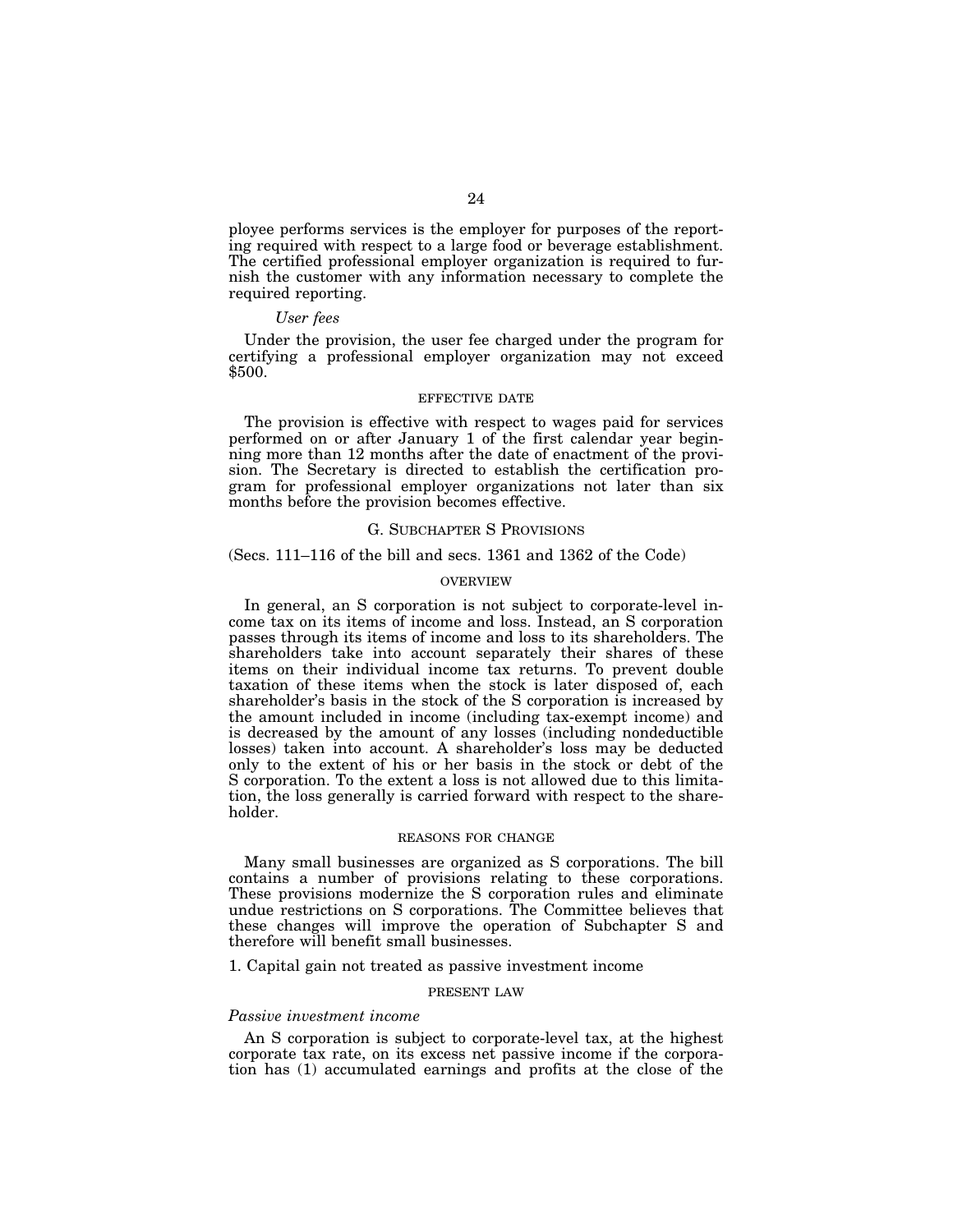taxable year and (2) gross receipts more than 25 percent of which are passive investment income.

Excess net passive income is the net passive income for a taxable year multiplied by a fraction, the numerator of which is the amount of passive investment income in excess of 25 percent of gross receipts and the denominator of which is the passive investment income for the year. Net passive income is defined as passive investment income reduced by the allowable deductions that are directly connected with the production of that income. Passive investment income generally means gross receipts derived from royalties, rents, dividends, interest, annuities, and sales or exchanges of stock or securities (to the extent of gains). Passive investment income generally does not include interest on accounts receivable, gross receipts that are derived directly from the active and regular conduct of a lending or finance business, gross receipts from certain liquidations, gain or loss from any section 1256 contract (or related property) of an options or commodities dealer, or certain interest and dividend income of banks and depository institution of holding companies.

In addition, an S corporation election is terminated whenever the S corporation has accumulated earnings and profits at the close of each of three consecutive taxable years and has gross receipts for each of those years more than 25 percent of which are passive investment income.

#### EXPLANATION OF PROVISION

The provision eliminates gains from sales or exchanges of stock or securities as an item of passive investment income.

## EFFECTIVE DATE

The provision applies to taxable years beginning after the date of enactment.

2. Treatment of bank director shares

#### PRESENT LAW

An S corporation may have no more than 100 shareholders and may have only one outstanding class of stock.

An S corporation has one class of stock if all outstanding shares of stock confer identical rights to distribution and liquidation proceeds. Differences in voting rights are disregarded.43

National banking law requires that a director of a national bank own stock in the bank and that a bank have at least five directors.44 A number of States have similar requirements for Statechartered banks. In some cases, a bank director enters into an agreement under which the bank (or a holding company) will reac-

<sup>43</sup>Sec. 1361(c)(4). Treasury regulations provide that buy-sell and redemption agreements are disregarded in determining whether a corporation's outstanding shares confer identical distribution and liquidation rights unless (1) a principal purpose of the agreement is to circumvent the one class of stock requirement and (2) the agreement establishes a purchase price that, at the time the agreement is entered into, is significantly in excess of, or below, the fair market value of the stock. Treas. Reg. sec. 1.1361–1(l). 44 12 U.S.C. secs. 71–72.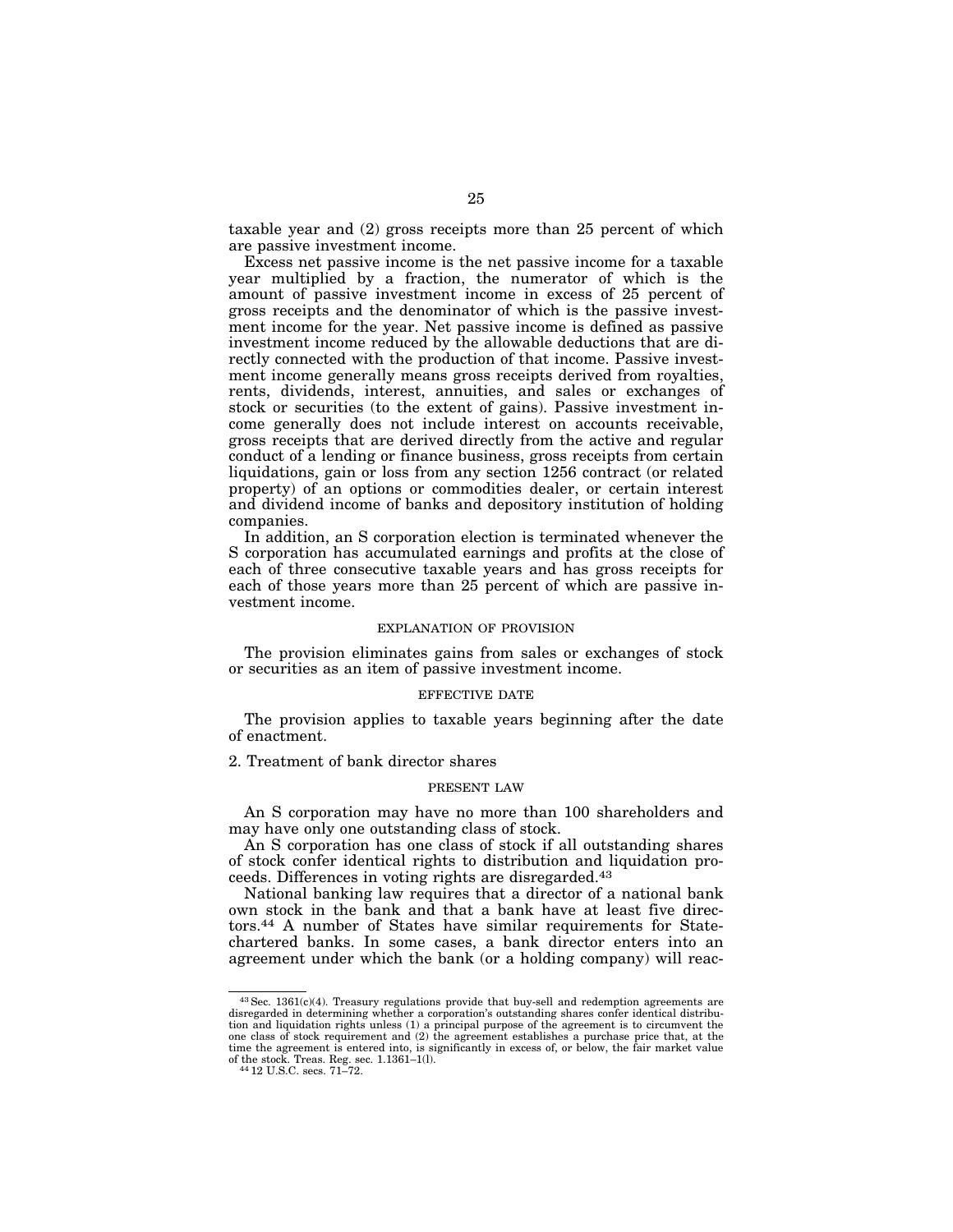quire the stock upon the director's ceasing to hold the office of director, at the price paid by the director for the stock.45

## EXPLANATION OF PROVISION

Under the provision, restricted bank director stock is not taken into account as outstanding stock in applying the provisions of subchapter S.46 Thus, the stock is not treated as a second class of stock; a director is not treated as a shareholder of the S corporation by reason of the stock; the stock is disregarded in allocating items of income, loss, etc. among the shareholders; and the stock is not treated as outstanding for purposes of determining whether an S corporation holds 100 percent of the stock of a qualified subchapter S subsidiary.

Restricted bank director stock is stock in a bank (as defined in sec. 581), or a depository institution holding company (within the meaning of sec.  $3(w)(1)$  of the Federal Deposit Insurance Act), if the stock is required to be held by an individual under applicable Federal or State law in order to permit the individual to serve as a director of the bank or holding company and which is subject to an agreement with the bank or holding company (or corporation in control of the bank or company) pursuant to which the holder is required to sell the stock back upon ceasing to be a director at the same price the individual acquired the stock.

A distribution (other than a payment in exchange for the stock) with respect to the restricted stock is includible in the gross income of the director and is deductible by the S corporation for the taxable year that includes the last day of the director's taxable year in which the distribution is included in income.

#### EFFECTIVE DATE

The provision applies to taxable years beginning after December 31, 2006.

The provision also provides that restricted bank director stock is not treated as a second class of stock for taxable years beginning after December 31, 1996.

3. Treatment of banks changing from reserve method of accounting

#### PRESENT LAW

A financial institution which uses the reserve method of accounting for bad debts may not elect to be an S corporation.47 If a financial institution changes from the reserve method of accounting, there is taken into account for the taxable year of the change adjustments to taxable income necessary to prevent amounts from being duplicated or omitted by reason of the change.<sup>48</sup>

Positive adjustments (i.e., additions to taxable income) are generally spread over four taxable years beginning in the year of

<sup>45</sup>See Private Letter Ruling 200217048 (January 24, 2002) describing such an agreement and holding that it creates a second class of stock. Nonetheless, the ruling concluded that the election to be an S corporation was inadvertently invalid and that an amended agreement did not

<sup>&</sup>lt;sup>46</sup>No inference is intended as to the proper income tax treatment of restricted bank director stock or other similar stock under present law. 47Sec. 1361(b)(2)(A). 48Sec. 481.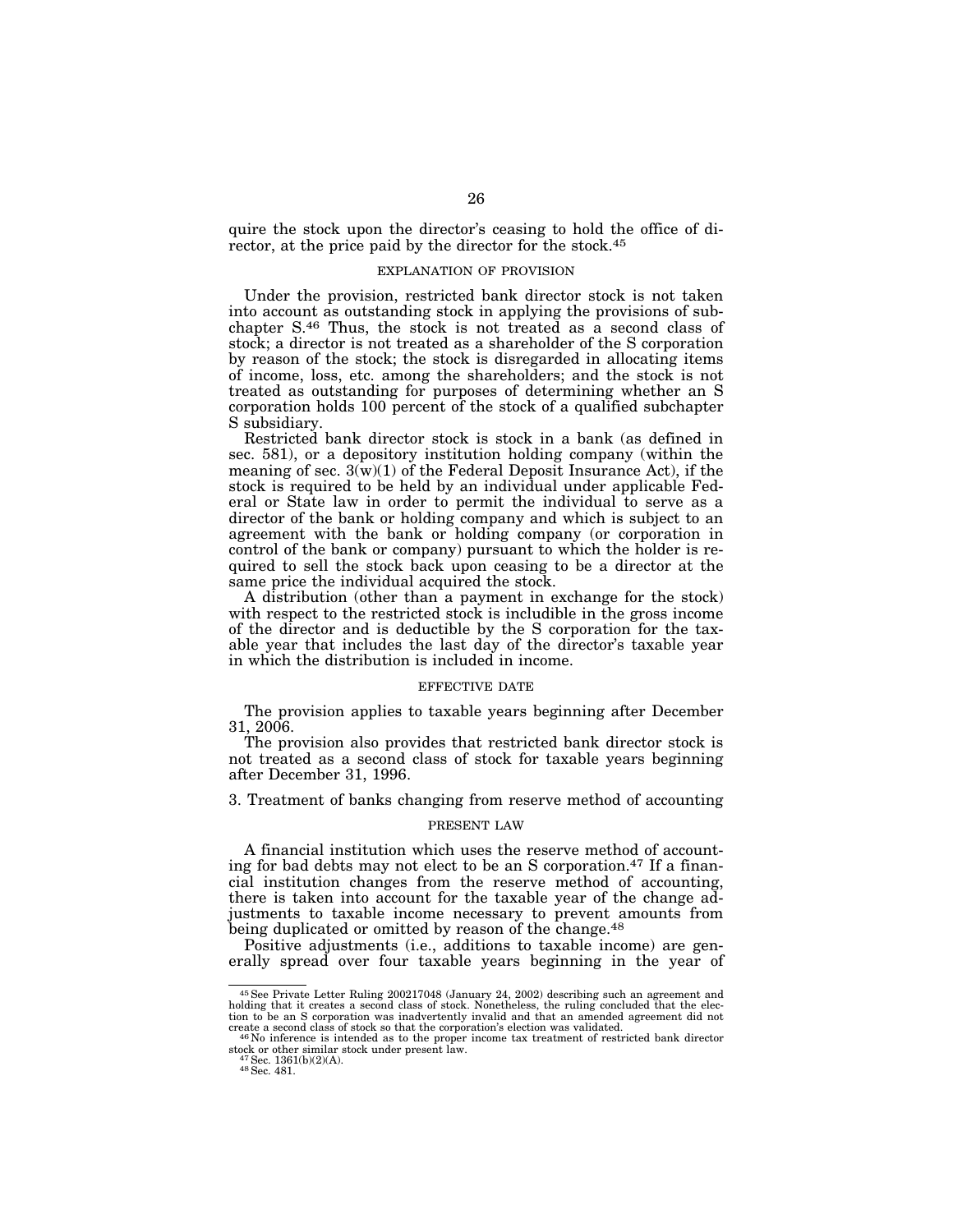change.49 Negative adjustments (i.e., reductions to taxable income) are generally taken into account entirely in the year of change.50

In the case of a financial institution that changes from the reserve method and elects to be an S corporation for the year of change, the adjustments are both included in the income of the shareholders and are taken into account in computing the tax on built-in gain under section 1374. If the change in accounting method is made for the last taxable year prior to becoming an S corporation, any adjustments for that year are taken into account in computing the corporation's taxable income, but not taken into account by the shareholders.

#### EXPLANATION OF PROVISION

The provision allows a bank which changes from the reserve method of accounting for bad debts for its first taxable year for which it is an S corporation to elect to take into account all adjustments under section 481 by reason of the change in the last taxable year it was a C corporation.

#### EFFECTIVE DATE

The provision applies to taxable years beginning after December 31, 2006.

4. Treatment of sale of an interest in a qualified subchapter S subsidiary

### PRESENT LAW

Under present law, an S corporation that owns all the stock of a corporation may elect to treat the subsidiary corporation as a qualified subchapter S subsidiary (''QSub''). A qualified subchapter S subsidiary is disregarded as a separate entity for Federal tax purposes and its items of income, deduction, loss, and credit are treated as items of the S corporation.

If the subsidiary corporation ceases to be a QSub (e.g., fails to meet the wholly-owned requirement) the subsidiary is treated as a new corporation acquiring all its assets (and assuming all of its liabilities) immediately before such cessation from the parent S corporation in exchange for its stock. Under Treasury regulations,<sup>51</sup> the tax treatment of the termination of the QSub election is determined under general principals of tax law, including the step transaction doctrine. The regulations set forth an example 52 in which an S corporation sells 21 percent of the stock of a QSub to an unrelated party. In the example, the deemed transfer of all the assets to the QSub is treated as a taxable sale because the S corporation was not in control of the QSub immediately after the transfer by reason of the sale, and thus the transfer did not qualify for nonrecognition treatment under section 351.

#### EXPLANATION OF PROVISION

The provision provides that where the sale of stock of a QSub results in the termination of the QSub election, the sale is treated

<sup>49</sup> Rev. Proc. 2002–19, 2002–1 C.B. 696.<br> $^{50}$ Id.<br> $^{51}$ Treas. Reg. sec. 1.1361–5(b).<br> $^{52}$ Example 1 of Treas. Reg. sec. 1.1361–5(b)(3).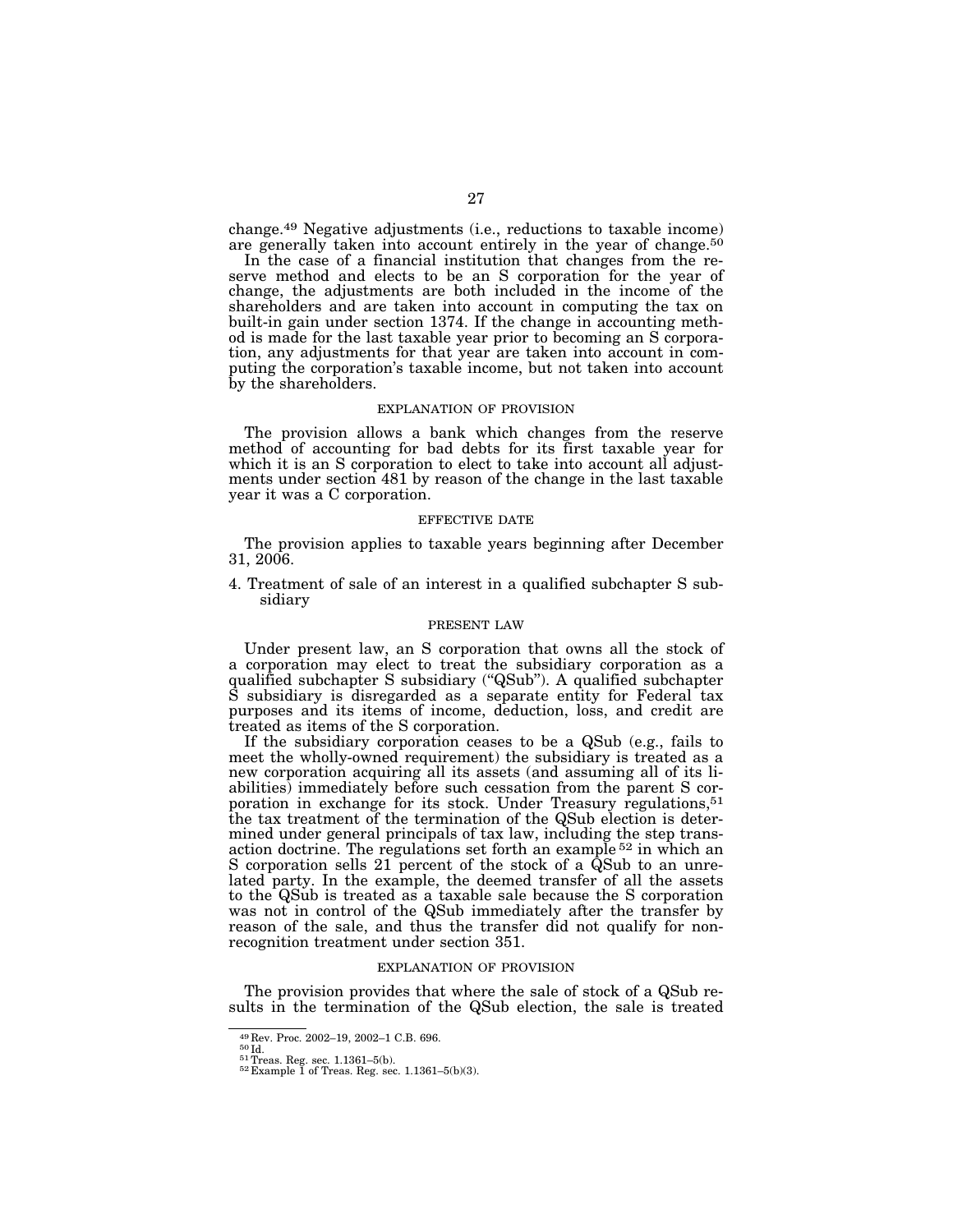as a sale of an undivided interest in the assets of the QSub (based on the percentage of the stock sold) followed by a deemed transfer to the QSub in a transaction to which section 351 applies.

Thus, in the above example, the S corporation will be treated as selling a 21 percent-interest in all the assets of the QSub to the unrelated party, followed by a transfer of all the assets to a new corporation in a transaction to which section 351 applies. Thus, the S corporation will recognize 21 percent of the gain or loss in the assets of the QSub.

## EFFECTIVE DATE

The provision applies to taxable years beginning after December 31. 2006.

5. Elimination of earnings and profits attributable to pre-1983 years

#### PRESENT LAW

The Small Business Jobs Protection Act of 1996 provided that if a corporation was an S corporation for its first taxable year beginning after December 31, 1996, the accumulated earnings and profits of the corporation as of the beginning of that year were reduced by the accumulated earnings and profits (if any) accumulated in a taxable year beginning before January 1, 1983, for which the corporation was an electing small business corporation under subchapter S.

### EXPLANATION OF PROVISION

The provision provides in the case of any corporation which was not an S corporation for its first taxable year beginning after December 31, 1996, the accumulated earnings and profits of the corporation as of the beginning of the first taxable year beginning after the date of the enactment of this provision is reduced by the accumulated earnings and profits (if any) accumulated in a taxable year beginning before January 1, 1983, for which the corporation was an electing small business corporation under subchapter S.

#### EFFECTIVE DATE

The provision applies to taxable years beginning after the date of enactment.

6. Expansion of qualifying beneficiaries of an electing small business trust

#### PRESENT LAW

Under present law, an electing small business trust ("ESBT") may be a shareholder of an S corporation. Generally, the eligible beneficiaries of an ESBT include individuals, estates, and certain charitable organizations eligible to hold S corporation stock directly. A nonresident alien individual may not be a potential current beneficiary of an ESBT.

The portion of an ESBT which consists of the stock of an S corporation is treated as a separate trust and is generally taxed on its share of the S corporation's income at the highest rate of tax imposed on individual taxpayers (currently 35 percent). This in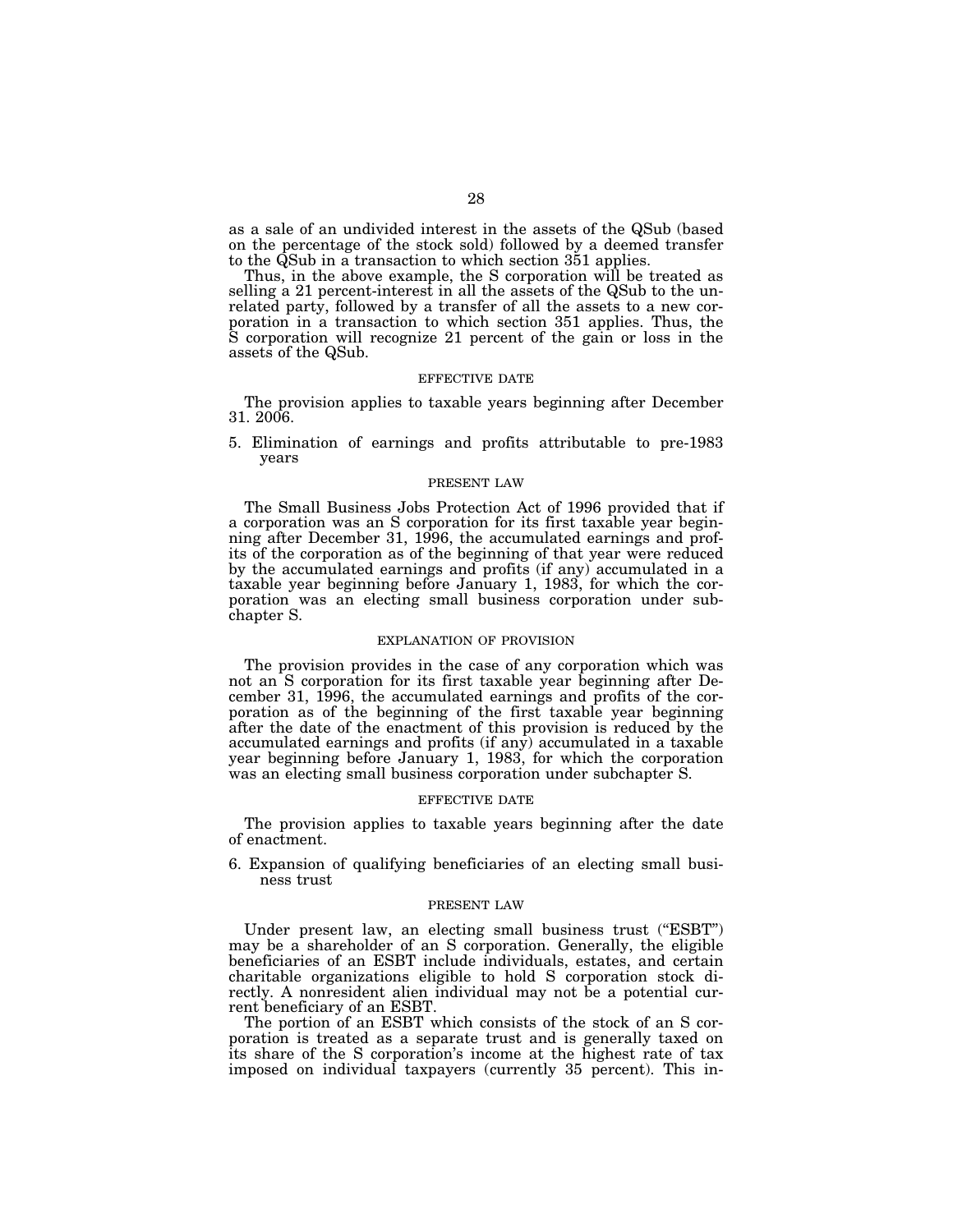come (whether or not distributed by the ESBT) is not taxed to the beneficiaries of the ESBT.

## EXPLANATION OF PROVISION

The provision allows a nonresident alien individual to be a potential current beneficiary of an ESBT.

#### EFFECTIVE DATE

The provision is effective on the date of enactment.

## TITLE II—REVENUE PROVISIONS

### A. MODIFICATION OF EFFECTIVE DATE OF LEASING PROVISIONS OF THE AMERICAN JOBS CREATION ACT OF 2004

### (Sec. 201 of the bill and sec. 470 of the Code)

## PRESENT LAW

Present law provides for the deferral of losses attributable to certain tax exempt use property, generally effective for leases entered into after March 12, 2004. The deferral provision does not apply to property located in the United States that is subject to a lease with respect to which a formal application: (1) was submitted for approval to the Federal Transit Administration (an agency of the Department of Transportation) after June 30, 2003, and before March 13, 2004; (2) is approved by the Federal Transit Administration before January 1, 2006; and (3) includes a description and the fair market value of such property (the "qualified transportation property exception'').

### REASONS FOR CHANGE

The Committee is aware that certain leasing transactions entered into with foreign lessees prior to March 12, 2004 are continuing to provide a benefit to the taxpayers who participated in such transactions. The Committee finds these transactions and their continuing benefit to be inappropriate. Thus, the provision denies any future tax benefit with respect to the transactions.

#### EXPLANATION OF PROVISION

The provision changes the effective date of the loss deferral rules with respect to certain leases. Under the provision, the loss deferral rules also apply to leases entered into on or before March 12, 2004, if the lessee is a foreign person or entity. With respect to such leases, losses are deferred starting in taxable years beginning after December 31, 2006.

No inference is intended with respect to the tax treatment of leases entered into on or before March 12, 2004, if the lessee is not a foreign person or entity.

#### EFFECTIVE DATE

The provision is effective as if included in the provisions of the American Jobs Creation Act of 2004 to which it relates.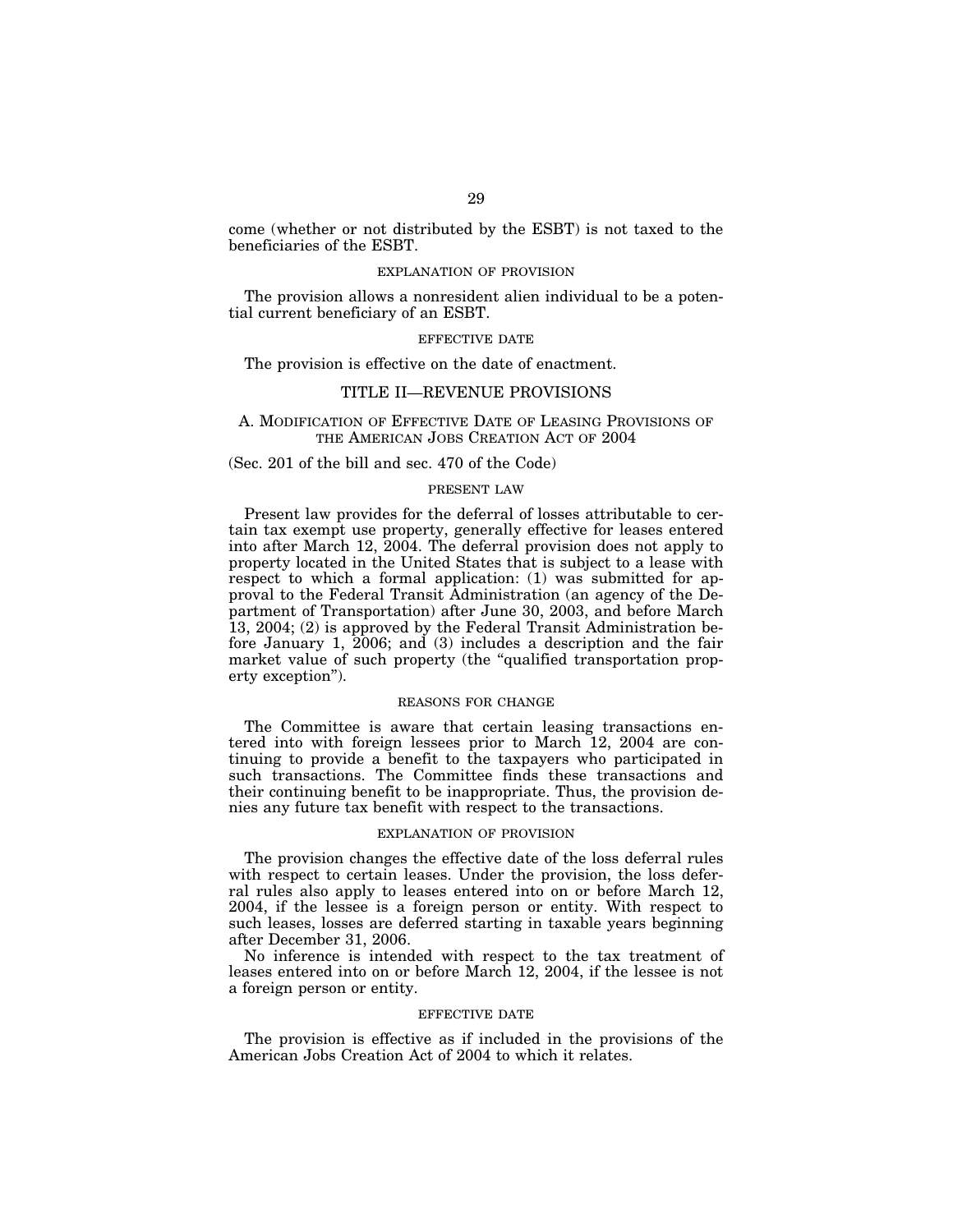## B. TAX TREATMENT OF CERTAIN INVERTED CORPORATE ENTITIES

## (Sec. 202 of the bill and sec. 7874 of the Code)

### PRESENT LAW

## *Determination of corporate residence*

The U.S. tax treatment of a multinational corporate group depends significantly on whether the parent corporation of the group is domestic or foreign. For purposes of U.S. tax law, a corporation is treated as domestic if it is incorporated under the law of the United States or of any State. Other corporations (i.e., those incorporated under the laws of foreign countries or U.S. possessions) generally are treated as foreign.

### *U.S. taxation of domestic corporations*

The United States employs a ''worldwide'' tax system, under which domestic corporations generally are taxed on all income, whether derived in the United States or abroad. In order to mitigate the double taxation that may arise from taxing the foreignsource income of a domestic corporation, a foreign tax credit for income taxes paid to foreign countries is provided to reduce or eliminate the U.S. tax owed on such income, subject to certain limitations.

Income earned by a domestic parent corporation from foreign operations conducted by foreign corporate subsidiaries generally is subject to U.S. tax when the income is distributed as a dividend to the domestic corporation. Until such repatriation, the U.S. tax on such income generally is deferred, and U.S. tax is imposed on such income when repatriated. However, certain anti-deferral regimes may cause the domestic parent corporation to be taxed on a current basis in the United States with respect to certain categories of passive or highly mobile income earned by its foreign subsidiaries, regardless of whether the income has been distributed as a dividend to the domestic parent corporation. The main antideferral regimes in this context are the controlled foreign corporation rules of subpart F (secs. 951–964) and the passive foreign investment company rules (secs. 1291–1298). A foreign tax credit is generally available to offset, in whole or in part, the U.S. tax owed on this foreign-source income, whether such income is repatriated as an actual dividend or included under one of the anti-deferral regimes.

#### *U.S. taxation of foreign corporations*

The United States taxes foreign corporations only on income that has a sufficient nexus to the United States. Thus, a foreign corporation is generally subject to U.S. tax only on income that is ''effectively connected'' with the conduct of a trade or business in the United States. Such ''effectively connected income'' generally is taxed in the same manner and at the same rates as the income of a U.S. corporation. An applicable tax treaty may limit the imposition of U.S. tax on business operations of a foreign corporation to cases in which the business is conducted through a ''permanent establishment'' in the United States.

In addition, foreign corporations generally are subject to a grossbasis U.S. tax at a flat 30-percent rate on the receipt of interest,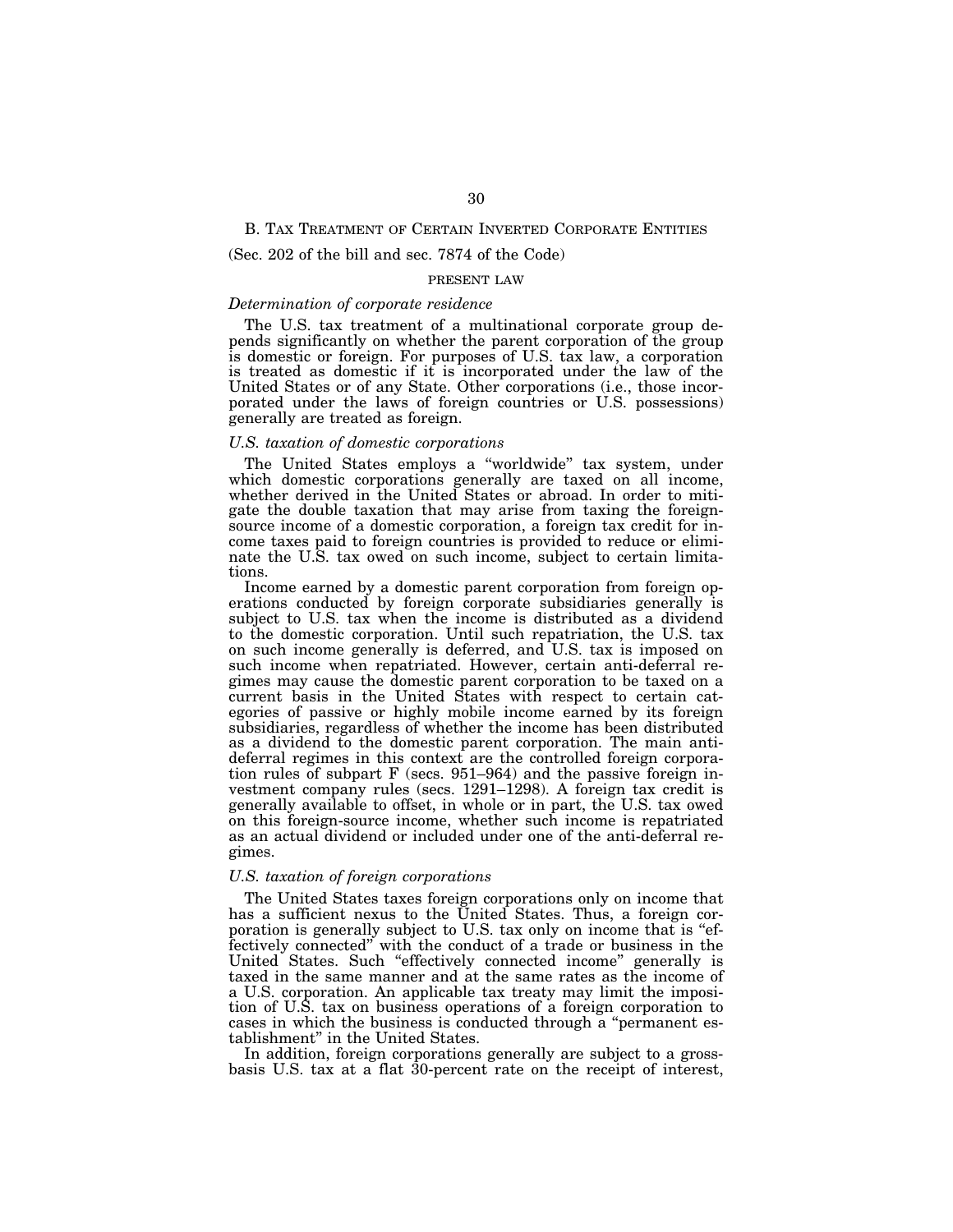dividends, rents, royalties, and certain similar types of income derived from U.S. sources, subject to certain exceptions. The tax generally is collected by means of withholding by the person making the payment. This tax may be reduced or eliminated under an applicable tax treaty.

### *U.S. tax treatment of inversion transactions prior to the American Jobs Creation Act of 2004*

Prior to the American Jobs Creation Act of 2004 (''AJCA''), a U.S. corporation could reincorporate in a foreign jurisdiction and thereby replace the U.S. parent corporation of a multinational corporate group with a foreign parent corporation. These transactions were commonly referred to as inversion transactions. Inversion transactions could take many different forms, including stock inversions, asset inversions, and various combinations of and variations on the two. Most of the known transactions were stock inversions. In one example of a stock inversion, a U.S. corporation forms a foreign corporation, which in turn forms a domestic merger subsidiary. The domestic merger subsidiary then merges into the U.S. corporation, with the U.S. corporation surviving, now as a subsidiary of the new foreign corporation. The U.S. corporation's shareholders receive shares of the foreign corporation and are treated as having exchanged their U.S. corporation shares for the foreign corporation shares. An asset inversion could be used to reach a similar result, but through a direct merger of the top-tier U.S. corporation into a new foreign corporation, among other possible forms. An inversion transaction could be accompanied or followed by further restructuring of the corporate group. For example, in the case of a stock inversion, in order to remove income from foreign operations from the U.S. taxing jurisdiction, the U.S. corporation could transfer some or all of its foreign subsidiaries directly to the new foreign parent corporation or other related foreign corporations.

In addition to removing foreign operations from U.S. taxing jurisdiction, the corporate group could seek to derive further advantage from the inverted structure by reducing U.S. tax on U.S.-source income through various earnings stripping or other transactions. This could include earnings stripping through payment by a U.S. corporation of deductible amounts such as interest, royalties, rents, or management service fees to the new foreign parent or other foreign affiliates. In this respect, the post-inversion structure could enable the group to employ the same tax-reduction strategies that are available to other multinational corporate groups with foreign parents and U.S. subsidiaries, subject to the same limitations (e.g., secs. 163(j) and 482).

Inversion transactions could give rise to immediate U.S. tax consequences at the shareholder and/or the corporate level, depending on the type of inversion. In stock inversions, the U.S. shareholders generally recognized gain (but not loss) under section 367(a), based on the difference between the fair market value of the foreign corporation shares received and the adjusted basis of the domestic corporation stock exchanged. To the extent that a corporation's share value had declined, and/or it had many foreign or tax-exempt shareholders, the impact of this section  $367(a)$  "toll charge" was reduced. The transfer of foreign subsidiaries or other assets to the foreign parent corporation also could give rise to U.S. tax con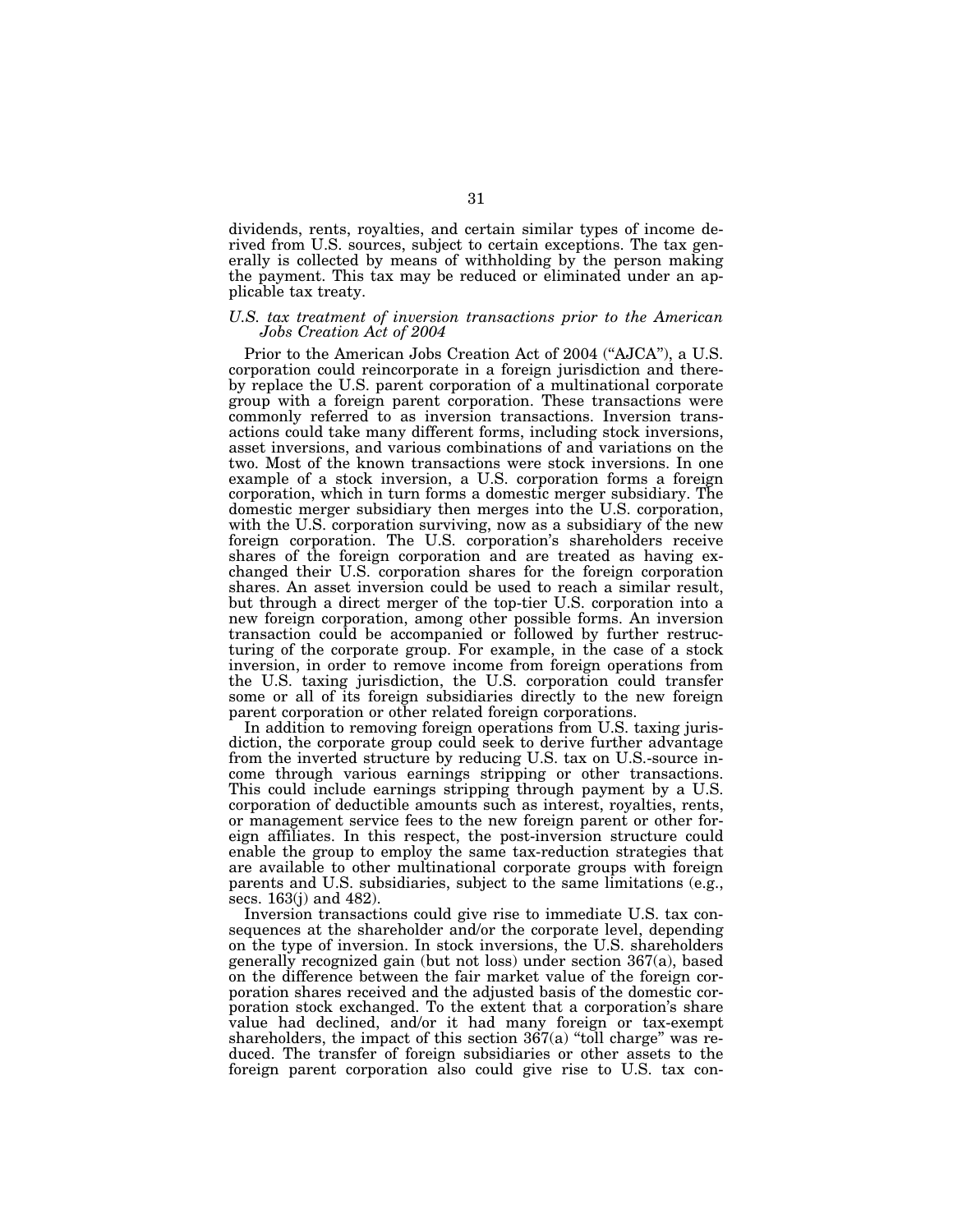sequences at the corporate level (e.g., gain recognition and earnings and profits inclusions under secs. 1001, 311(b), 304, 367, 1248 or other provisions). The tax on any income recognized as a result of these restructurings could be reduced or eliminated through the use of net operating losses, foreign tax credits, and other tax attributes.

In asset inversions, the U.S. corporation generally recognized gain (but not loss) under section 367(a) as though it had sold all of its assets, but the shareholders generally did not recognize gain or loss, assuming the transaction met the requirements of a reorganization under section 368.

### *U.S. tax treatment of inversion transactions under AJCA*

### *In general*

AJCA added new section 7874 to the Code, which defines two different types of corporate inversion transactions and establishes a different set of consequences for each type. Certain partnership transactions also are covered.

## *Transactions involving at least 80 percent identity of stock ownership*

The first type of inversion is a transaction in which, pursuant to a plan 53 or a series of related transactions: (1) a U.S. corporation becomes a subsidiary of a foreign-incorporated entity or otherwise transfers substantially all of its properties to such an entity in a transaction completed after March  $\overline{4}$ , 2003; (2) the former shareholders of the U.S. corporation hold (by reason of holding stock in the U.S. corporation) 80 percent or more (by vote or value) of the stock of the foreign-incorporated entity after the transaction; and (3) the foreign-incorporated entity, considered together with all companies connected to it by a chain of greater than 50 percent ownership (i.e., the ''expanded affiliated group''), does not have substantial business activities in the entity's country of incorporation, compared to the total worldwide business activities of the expanded affiliated group. The provision denies the intended tax benefits of this type of inversion (''80-percent inversion'') by deeming the toptier foreign corporation to be a domestic corporation for all purposes of the Code.54

In determining whether a transaction meets the definition of an inversion under the provision, stock held by members of the expanded affiliated group that includes the foreign incorporated entity is disregarded. For example, if the former top-tier U.S. corporation receives stock of the foreign incorporated entity (e.g., so-called "hook" stock), the stock would not be considered in determining whether the transaction meets the definition. Similarly, if a U.S. parent corporation converts an existing wholly owned U.S. subsidiary into a new wholly owned controlled foreign corporation, the stock of the new foreign corporation would be disregarded, with the result that the transaction would not meet the definition of an in-

 $53$  Acquisitions with respect to a domestic corporation or partnership are deemed to be "pursuant to a plan" if they occur within the four-year period beginning on the date which is two years before the ownership thresho

partnership.<br><sup>54</sup>Since the top-tier foreign corporation is treated for all purposes of the Code as domestic,<br>the shareholder-level "toll charge" of sec. 367(a) does not apply to these inversion transactions.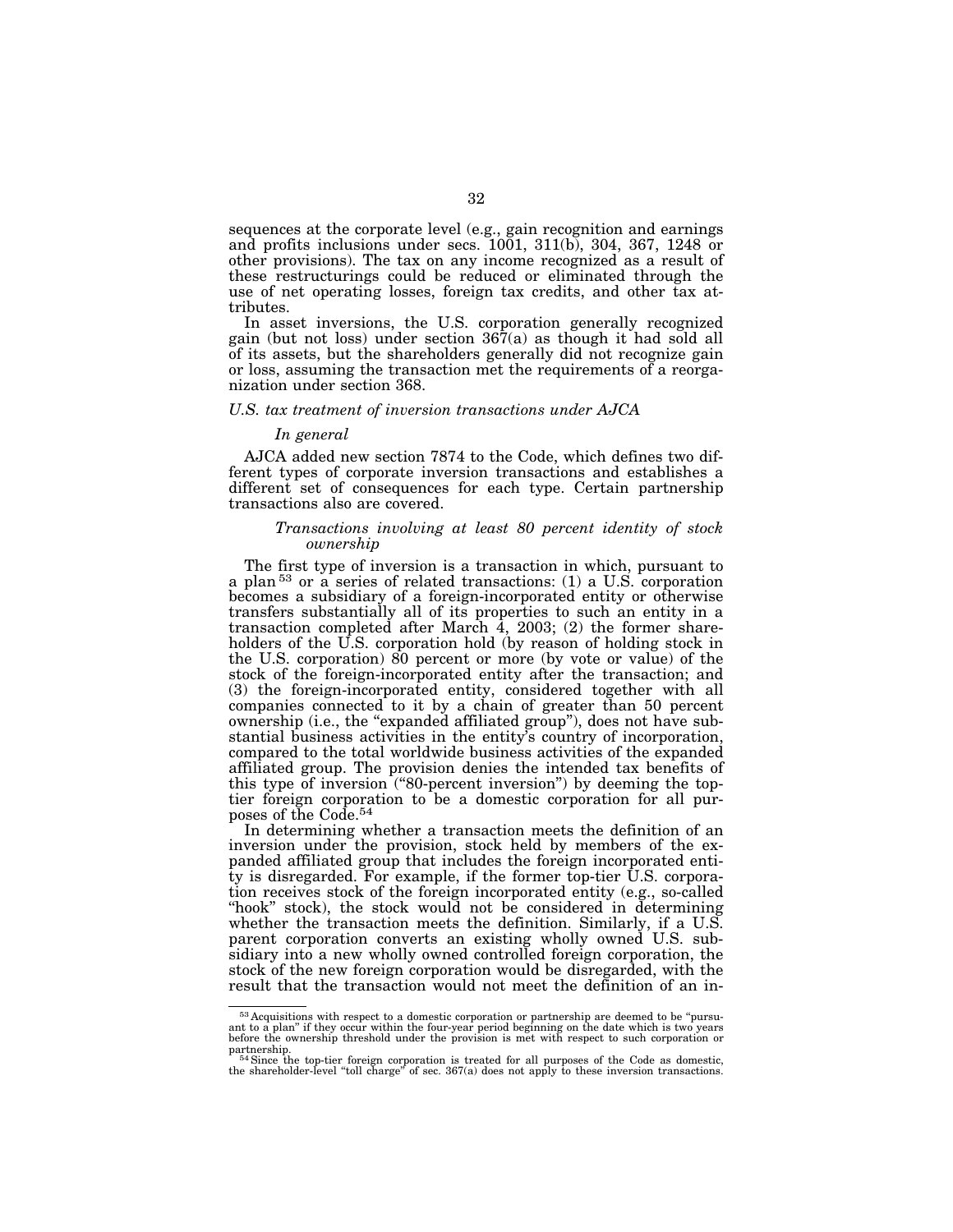version under the provision. Stock sold in a public offering related to the transaction also is disregarded for these purposes.

Transfers of properties or liabilities as part of a plan a principal purpose of which is to avoid the purposes of the provision are disregarded. In addition, the Treasury Secretary is to provide regulations to carry out the provision, including regulations to prevent the avoidance of the purposes of the provision, including avoidance through the use of related persons, pass-through or other noncorporate entities, or other intermediaries, and through transactions designed to qualify or disqualify a person as a related person or a member of an expanded affiliated group. Similarly, the Treasury Secretary has the authority to treat certain non-stock instruments as stock, and certain stock as not stock, where necessary to carry out the purposes of the provision.

### *Transactions involving at least 60 percent but less than 80 percent identity of stock ownership*

The second type of inversion is a transaction that would meet the definition of an inversion transaction described above, except that the 80–percent ownership threshold is not met. In such a case, if at least a 60–percent ownership threshold is met, then a second set of rules applies to the inversion. Under these rules, the inversion transaction is respected (i.e., the foreign corporation is treated as foreign), but any applicable corporate-level ''toll charges'' for establishing the inverted structure are not offset by tax attributes such as net operating losses or foreign tax credits. Specifically, any applicable corporate-level income or gain required to be recognized under sections 304, 311(b), 367, 1001, 1248, or any other provision with respect to the transfer of controlled foreign corporation stock or the transfer or license of other assets by a U.S. corporation as part of the inversion transaction or after such transaction to a related foreign person is taxable, without offset by any tax attributes (e.g., net operating losses or foreign tax credits). This rule does not apply to certain transfers of inventory and similar property. These measures generally apply for a 10-year period following the inversion transaction.

### *Other rules*

Under section 7874, inversion transactions include certain partnership transactions. Specifically, the provision applies to transactions in which a foreign-incorporated entity acquires substantially all of the properties constituting a trade or business of a domestic partnership, if after the acquisition at least 60 percent (or 80 percent, as the case may be) of the stock of the entity is held by former partners of the partnership (by reason of holding their partnership interests), provided that the other terms of the basic definition are met. For purposes of applying this test, all partnerships that are under common control within the meaning of section 482 are treated as one partnership, except as provided otherwise in regulations. In addition, the modified "toll charge" rules apply at the partner level.

A transaction otherwise meeting the definition of an inversion transaction is not treated as an inversion transaction if, on or before March 4, 2003, the foreign-incorporated entity had acquired directly or indirectly more than half of the properties held directly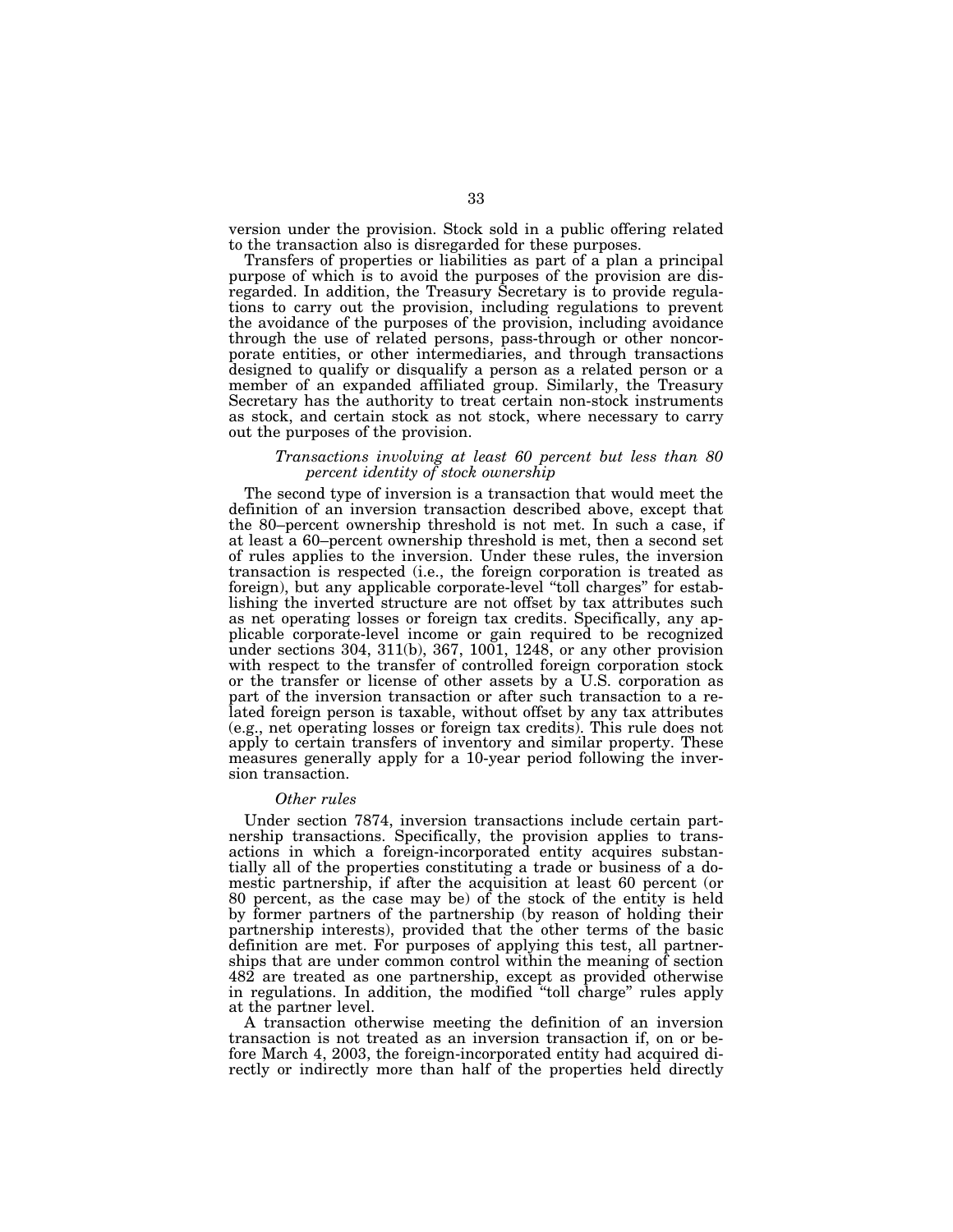or indirectly by the domestic corporation, or more than half of the properties constituting the partnership trade or business, as the case may be.

#### REASONS FOR CHANGE

The Committee believes that the inversions regime should generally apply to companies that completed 80-percent inversion transactions after public notice was given that eventual legislation on this issue could be effective after March 20, 2002.

#### EXPLANATION OF PROVISION

The provision generally extends the 80-percent inversion regime of section 7874 to 80-percent inversions completed after March 20, 2002 but on or before March 4, 2003, with certain modifications as described below. A transaction otherwise meeting the definition of an 80-percent inversion under the provision (i.e., one completed after March 20, 2002 but on or before March 4, 2003) is not treated as an 80-percent inversion if, on or before March 20, 2002, the foreign-incorporated entity had acquired directly or indirectly more than half the properties held directly or indirectly by the domestic corporation, or more than half the properties constituting the partnership trade or business, as the case may be.

Under the provision, an 80-percent inversion that is completed after March 20, 2002 but on or before March 4, 2003 is respected until the end of the last day of the foreign-incorporated entity's taxable year that began in 2006. At the end of that day, the inverted foreign-incorporated entity that completed the 80-percent inversion (or if relevant, any successor entity) is deemed to have transferred all of its assets and liabilities to a domestic corporation in a transaction that is generally treated as a nontaxable inbound reorganization (''repatriation''). The basis of the assets of the foreign-incorporated entity generally remains the same in the hands of the domestic corporation, subject to any special adjustments for importing built-in losses (e.g., sec. 362(e)). Shareholders of the domestic corporation inherit the respective bases of their shares of the foreign-incorporated entity.

On the day of the repatriation, the earnings and profits of the inverted foreign-incorporated entity transfer over to the domestic corporation. The transfer of such earnings and profits is not a deemed dividend and does not result in a tax upon the domestic corporation or its shareholders. In addition, any foreign taxes attributable to such earnings and profits are not creditable. However, shareholders may be subject to tax on distributions of such earnings and profits.

Beginning on the day after the repatriation, the inverted foreignincorporated entity is treated for all tax purposes as a domestic corporation. Thus, any income earned by the inverted foreign-incorporated entity after the date of repatriation is deemed to be earned by a domestic corporation, and therefore, is fully taxable at U.S. corporate income tax rates. As a further consequence of the repatriation of the inverted foreign-incorporated entity, foreign subsidiaries become controlled foreign corporations, subject to the rules of subpart F.

It is intended that the Secretary will prescribe regulations that are necessary or appropriate to carry out the provision, including,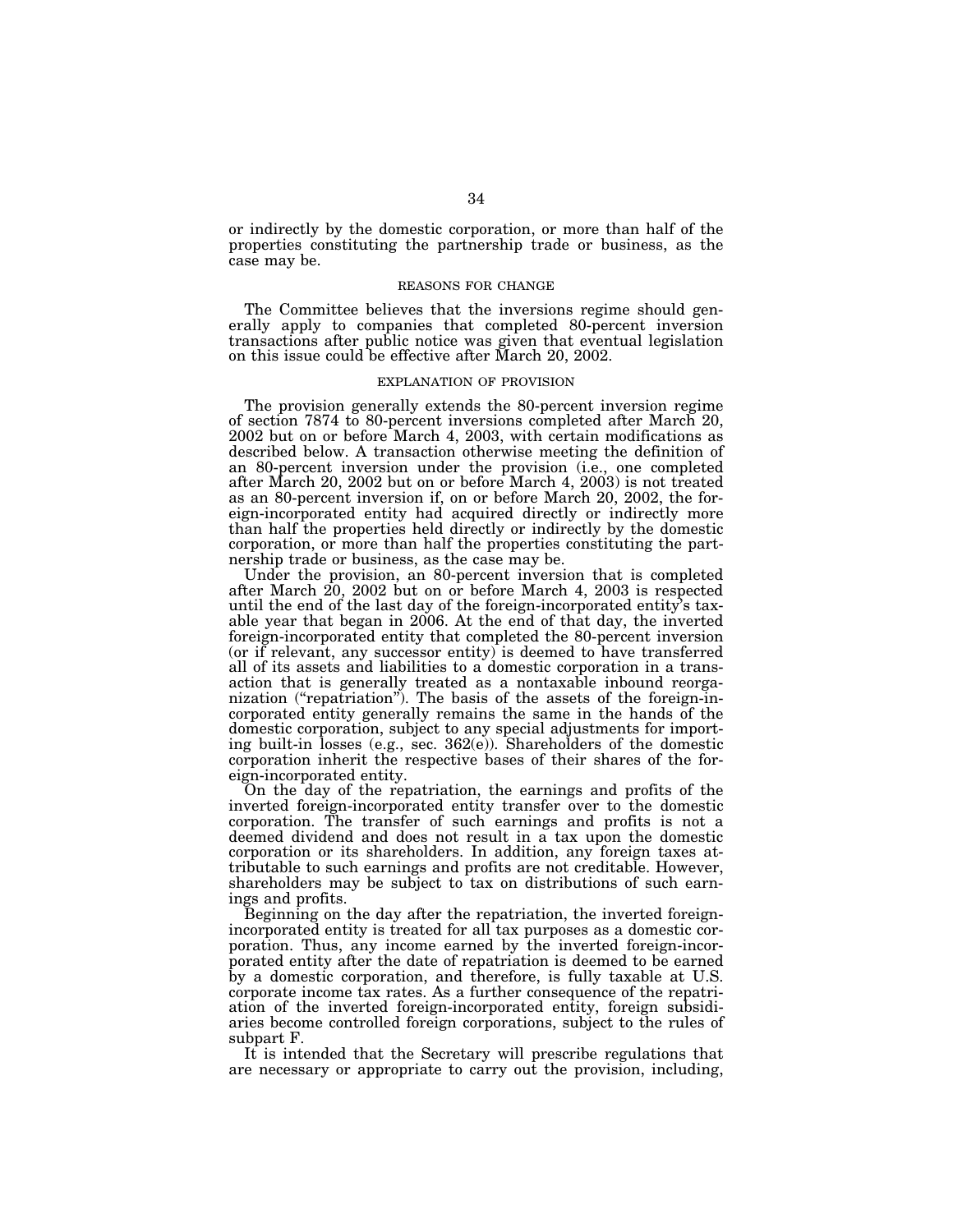but not limited to, regulations to prevent the avoidance of the purposes of the provision.

## EFFECTIVE DATE

The provision is effective for taxable years beginning after December 31, 2006.

# C. DENIAL OF DEDUCTION FOR PUNITIVE DAMAGES

(Sec.  $203$  of the bill and sec.  $162(g)$  of the Code)

### PRESENT LAW

In general, a deduction is allowed for all ordinary and necessary expenses that are paid or incurred by the taxpayer during the taxable year in carrying on any trade or business.55 However, no deduction is allowed for any payment that is made to an official of any governmental agency if the payment constitutes an illegal bribe or kickback or if the payment is to an official or employee of a foreign government and is illegal under Federal law.56 In addition, no deduction is allowed under present law for any fine or similar payment made to a government for violation of any law.<sup>57</sup> Furthermore, no deduction is permitted for two-thirds of any damage payments made by a taxpayer who is convicted of a violation of the Clayton antitrust law or any related antitrust law.58

In general, gross income does not include amounts received on account of personal physical injuries and physical sickness.59 However, this exclusion does not apply to punitive damages.<sup>60</sup>

### REASONS FOR CHANGE

The Committee believes that allowing a tax deduction for punitive damages undermines the societal role of punitive damages in discouraging and penalizing the activities or actions for which punitive damages are imposed. If a taxpayer deducts a payment for punitive damages, the amount of the payment does not reflect the true after-tax punitive effect on the taxpayer. The Committee is concerned that allowing a deduction for such payments in effect shifts a portion of the penalty to the Federal Government and to the public. Furthermore, the Committee believes that determining the amount of punitive damages to be disallowed as a tax deduction is not administratively burdensome because taxpayers generally can make such a determination readily by reference to pleadings filed with a court, and plaintiffs already make such a determination in determining the taxable portion of any payment. The Committee also believes that reporting the amount of any insurance payment for punitive damages to the IRS and the taxpayer will promote effective tax administration and foster compliance with the tax laws.

<sup>55</sup> Sec. 162(a).<br>
56 Sec. 162(c).<br>
57 Sec. 162(f).<br>
58 Sec. 162(g).<br>
59 Sec. 104(a).<br>
60 Sec. 104(a)(2).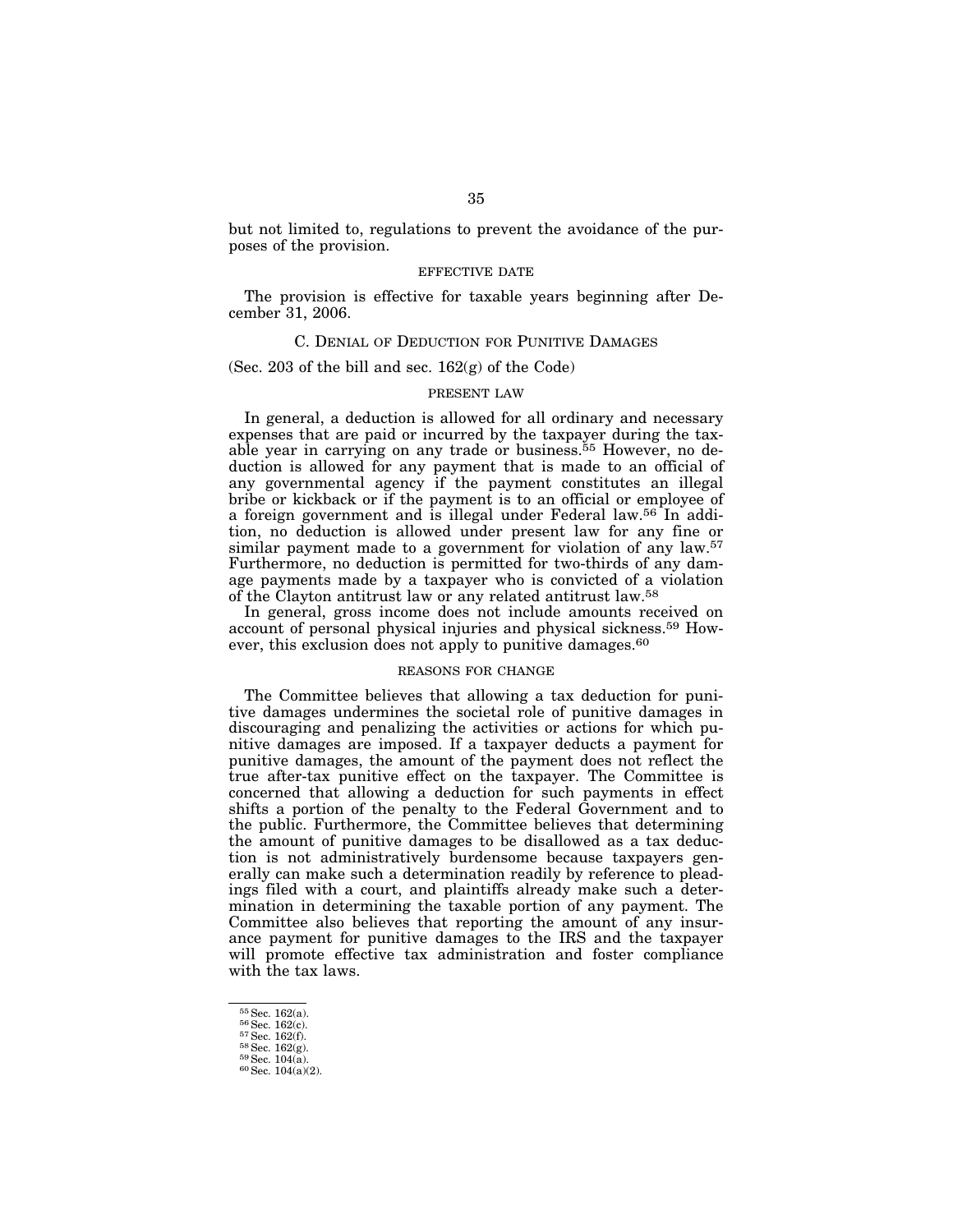### EXPLANATION OF PROVISION

The provision denies any deduction for punitive damages that are paid or incurred by the taxpayer as a result of a judgment or in settlement of a claim. If the liability for punitive damages is covered by insurance, any such punitive damages paid by the insurer are included in gross income of the insured person and the insurer is required to report such amounts to both the insured person and the IRS.

#### EFFECTIVE DATE

The provision is effective for punitive damages that are paid or incurred on or after the date of enactment.

### D. DENIAL OF DEDUCTION FOR CERTAIN FINES, PENALTIES, AND OTHER AMOUNTS

(Sec. 204 of the bill and sec. 162 of the Code)

## PRESENT LAW

Under present law, no deduction is allowed as a trade or business expense under section 162(a) for the payment of a fine or similar penalty to a government for the violation of any law (sec. 162(f)). The enactment of section 162(f) in 1969 codified existing case law that denied the deductibility of fines as ordinary and necessary business expenses on the grounds that ''allowance of the deduction would frustrate sharply defined national or State policies proscribing the particular types of conduct evidenced by some governmental declaration thereof."<sup>61</sup>

Treasury regulation section  $1.162-21(b)(1)$  provides that a fine or similar penalty includes an amount: (1) paid pursuant to conviction or a plea of guilty or nolo contendere for a crime (felony or misdemeanor) in a criminal proceeding; (2) paid as a civil penalty imposed by Federal, State, or local law, including additions to tax and additional amounts and assessable penalties imposed by chapter 68 of the Code; (3) paid in settlement of the taxpayer's actual or potential liability for a fine or penalty (civil or criminal); or (4) forfeited as collateral posted in connection with a proceeding which could result in imposition of such a fine or penalty. Treasury regulation section  $1.162-21(b)(2)$  provides, among other things, that compensatory damages (including damages under section 4A of the Clayton Act (15 U.S.C. 15a), as amended) paid to a government do not constitute a fine or penalty.

#### REASONS FOR CHANGE

The Committee is concerned that there is a lack of clarity and consistency under present law regarding when taxpayers may deduct payments made in settlement of government investigations of potential wrongdoing, as well as in situations where there has been a final determination of wrongdoing. If a taxpayer deducts payments made in settlement of an investigation of potential wrongdoing or as a result of a finding of wrongdoing, the publicly announced amount of the settlement payment does not reflect the

<sup>61</sup>S. Rep. No. 91–552, 91st Cong, 1 Sess., 273–74 (1969), referring to *Tank Truck Rentals, Inc.*  v. *Commissioner,* 356 U.S. 30 (1958).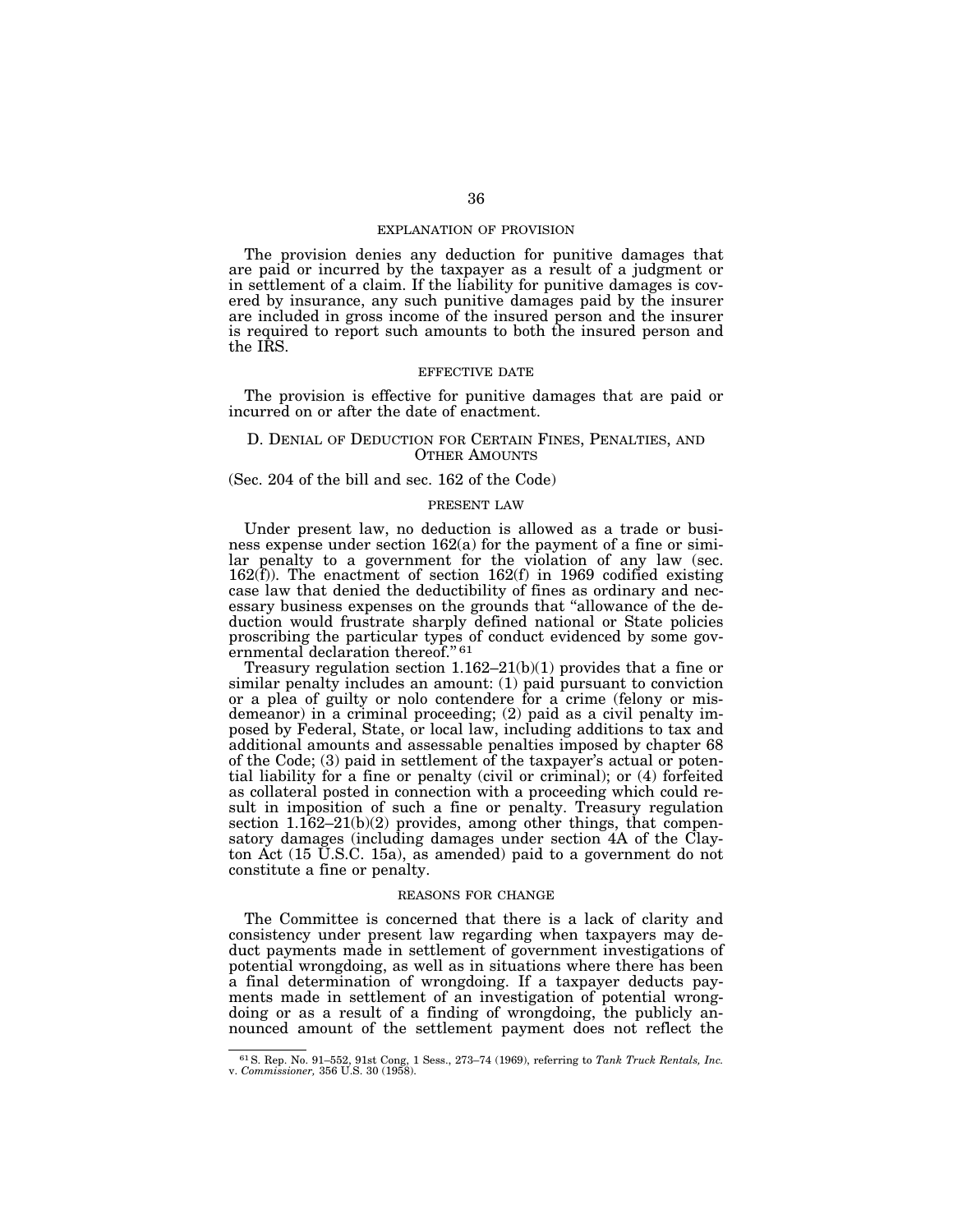true after-tax penalty on the taxpayer.62 The Committee also is concerned that allowing a deduction for such payments in effect shifts a portion of the penalty to the Federal government and to the public. The Committee believes that reporting the payments to the IRS and the taxpayer promotes effective tax administration and fosters compliance with the tax law.

# EXPLANATION OF PROVISION

The provision modifies the rules regarding the determination whether payments are nondeductible payments of fines or penalties under section 162(f). In particular, the provision generally provides that amounts paid or incurred (whether by suit, agreement, or otherwise) to, or at the direction of, a government in relation to the violation of any law or the investigation or inquiry into the potential violation of any law 63 are nondeductible under any provision of the income tax provisions.64 The provision applies to deny a deduction for any such payments, including those where there is no admission of guilt or liability and those made for the purpose of avoiding further investigation or litigation. An exception applies to payments that the taxpayer establishes are either restitution (including remediation of property), or amounts required to come into compliance with any law that was violated or involved in the investigation or inquiry, and that are identified in the court order or settlement as restitution, remediation, or required to come into compliance.65 The IRS remains free to challenge the characterization of an amount so identified; however, no deduction is allowed unless the identification is made.<sup>66</sup>

An exception also applies to any amount paid or incurred as taxes due.<sup>67</sup>

The provision is intended to apply only where a government (or other entity treated in a manner similar to a government under the provision) is a complainant or investigator with respect to the violation or potential violation of any law.68

 $62$ The Government Acountability Office ("GAO") reported that the majority of companies responding to a GAO survey deducted civil settlement payments when their settlement agreements did not label the payments as penalties. See, Government Accountability Office, TAX AD-MINISTRATION: Systematic Information Sharing Would Help IRS Determine the Deductibility

<sup>&</sup>lt;sup>63</sup>The provision does not affect amounts paid or incurred in performing routine audits or reviews such as annual audits that are required of all organizations or individuals in a similar business sector, or profession, as a requirement for being allowed to conduct business. However, if the government or regulator raised an issue of compliance and a payment is required in settlement of such issue, the provision would affect that payment.<br><sup>64</sup>The provision provides that such amounts are nondeductible under chapter 1 of the Internal

Revenue Code.<br><sup>65</sup>The provision does not affect the treatment of antitrust payments made under section 4 of the Clayton Act, which continue to be governed by the provisions of section 162(g).

the Clayton Act, which continue to be governed by the provisions of section  $162(g)$ .<br><sup>66</sup>If a settlement agreement does not specify a specific amount to be paid for the purpose of<br>coming into compliance but instead simply then be considered identified. However, if an agreement specifies a specific dollar amount that must be paid or incurred, the amount would not be eligible to be deducted without a specifica-

tion that it is for restitution (including remediation of property), or coming into compliance.<br><sup>67</sup>Thus, amounts paid or incurred as taxes due are not affected by the provision (e.g., State<br>taxes that are otherwise deduct est with respect to such taxes (but not interest, if any, with respect to any penalties imposed<br>with respect to such taxes).<br>68Thus for any penalties imposed and conduct a permutation of the second theory of the second the

with respect to such taxes).<br><sup>68</sup>Thus, for example, the provision would not apply to payments made by one private party<br>to another in a lawsuit between private parties, merely because a judge or jury acting in the capacity as a court directs the payment to be made. The mere fact that a court enters a judg-ment or directs a result in a private dispute does not cause a payment to be made ''at the direction of government″ for purposes of the provision.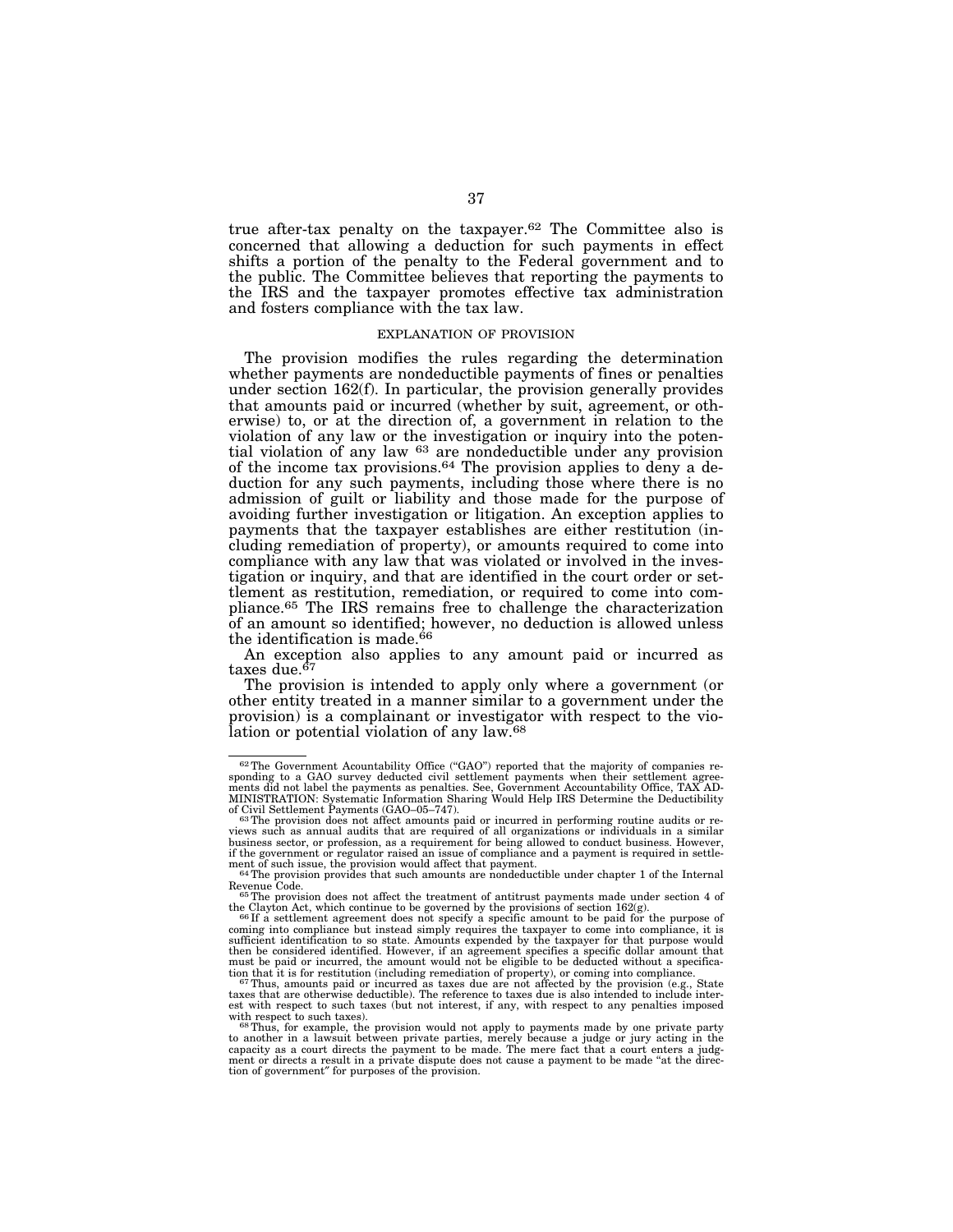It is intended that a payment will be treated as restitution (including remediation of property) only if substantially all of the payment is required to be paid to the specific persons, or in relation to the specific property, actually harmed by the conduct of the taxpayer that resulted in the payment. Thus, a payment to or with respect to a class substantially broader than the specific persons or property that were actually harmed (e.g., to a class including similarly situated persons or property) does not qualify as restitution or included remediation of property.69 Restitution and included remediation of property is limited to the amount that bears a substantial quantitative relationship to the harm caused by the past conduct or actions of the taxpayer that resulted in the payment in question. If the party harmed is a government or other entity, then restitution and included remediation of property includes payment to such harmed government or entity, provided the payment bears a substantial quantitative relationship to the harm. However, restitution or included remediation of property does not include reimbursement of government investigative or litigation costs, or payments to whistleblowers.

It is intended that a payment will be treated as an amount required to come into compliance only if it directly corrects a violation with respect to a particular requirement of law that was under investigation. For example, if the law requires a particular emission standard to be met or particular machinery to be used, amounts required to be paid under a settlement agreement to meet the required standard or install the machinery are deductible to the extent otherwise allowed. Similarly, if the law requires certain practices and procedures to be followed and a settlement agreement requires the taxpayer to pay to establish such practices or procedures, such amounts would be deductible. However, amounts paid for other purposes not directly correcting a violation of law are not deductible. For example, amounts paid to bring other machinery that is already in compliance up to a standard higher than required by the law, or to create other benefits (such as a park or other action not previously required by law), are not deductible if required under a settlement agreement. Similarly, amounts paid to educate consumers or customers about the risks of doing business with the taxpayer or about the field in which the taxpayer does business generally, which education efforts are not specifically required under the law, are not deductible if required under a settlement agreement.

The provision requires government agencies to report to the IRS and to the taxpayer the amount of each settlement agreement or order entered where the aggregate amount required to be paid or incurred to or at the direction of the government under such settlement agreements and orders with respect to the violation, investigation, or inquiry is least \$600 (or such other amount as may be specified by the Secretary of the Treasury as necessary to ensure the efficient administration of the Internal Revenue laws). The reports must be made within 30 days of the date the court order is issued or the settlement agreement is entered into, or such other

<sup>69</sup>Similarly, a payment to a charitable organization benefiting a broader class than the persons or property actually harmed, or to be paid out without a substantial quantitative relation-<br>ship to the harm caused, would not qualify as restitution. Under the provision, such a payment<br>not deductible under section 1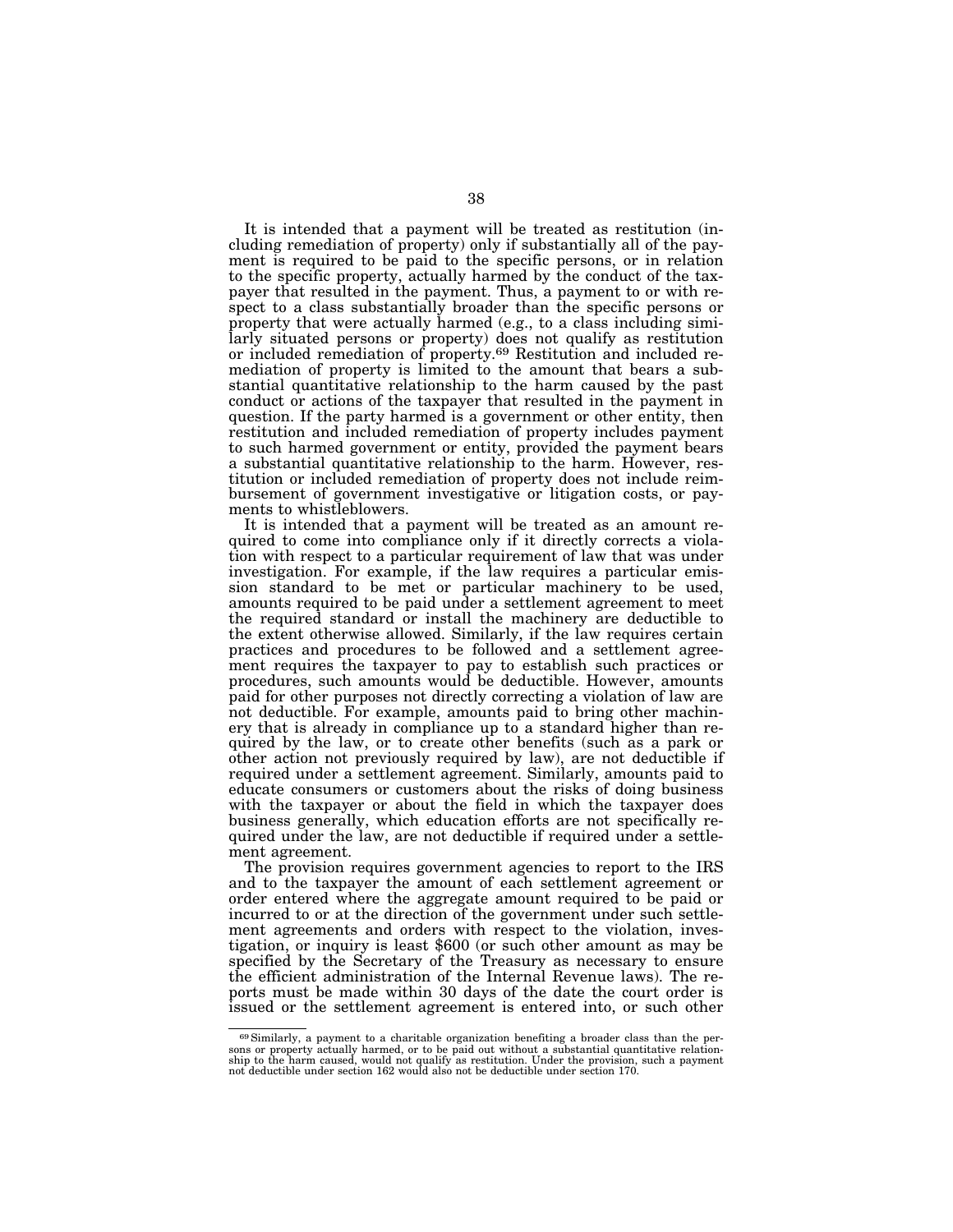time as may be required by Secretary. The report must separately identify any amounts that are restitution or remediation of property, or correction of noncompliance.70

The IRS is encouraged to require taxpayers to identify separately on their tax returns the amounts of any such settlements with respect to which reporting is required under the provision, including separate identification of the nondeductible amount and of any amount deductible as restitution, remediation, or required to correct noncompliance.71

Amounts paid or incurred (whether by suit, agreement, or otherwise) to, or at the direction of, any self-regulatory entity that regulates a financial market or other market that is a qualified board or exchange under section 1256(g)(7), and that is authorized to impose sanctions (e.g., the National Association of Securities Dealers) are likewise subject to the provision if paid in relation to a violation, or investigation or inquiry into a potential violation, of any law (or any rule or other requirement of such entity). To the extent provided in regulations, amounts paid or incurred to, or at the direction of, any other nongovernmental entity that exercises selfregulatory powers as part of performing an essential governmental function are similarly subject to the provision. The exception for payments that the taxpayer establishes are paid or incurred for restitution, remediation of property, or coming into compliance and that are identified as such in the order or settlement agreement likewise applies in these cases. The requirement of reporting to the IRS and the taxpayer also applies in these cases.

No inference is intended as to the treatment of payments as nondeductible fines or penalties under present law. In particular, the provision is not intended to limit the scope of present-law section 162(f) or the regulations thereunder.

#### EFFECTIVE DATE

The provision is effective for amounts paid or incurred on or after the date of enactment; however the provision does not apply to amounts paid or incurred under any binding order or agreement entered into before such date. Any order or agreement requiring court approval is not a binding order or agreement for this purpose unless such approval was obtained before the date of enactment.

E. REVISION OF TAX RULES ON EXPATRIATION OF INDIVIDUALS

(Sec. 205 of the bill and secs. 102, 877, 2107, 2501, 7701 and 6039G of the Code)

#### PRESENT LAW

# *In general*

U.S. citizens and residents generally are subject to U.S income taxation on their worldwide income. The U.S. tax may be reduced or offset by a credit allowed for foreign income taxes paid with re-

<sup>70</sup> As in the case of the identification requirement, if the agreement does not specify a specific amount to be expended to come into compliance but simply requires that to occur, it is expected<br>that the report may state simply that the taxpayer is required to come into compliance but no<br>specific dollar amount has been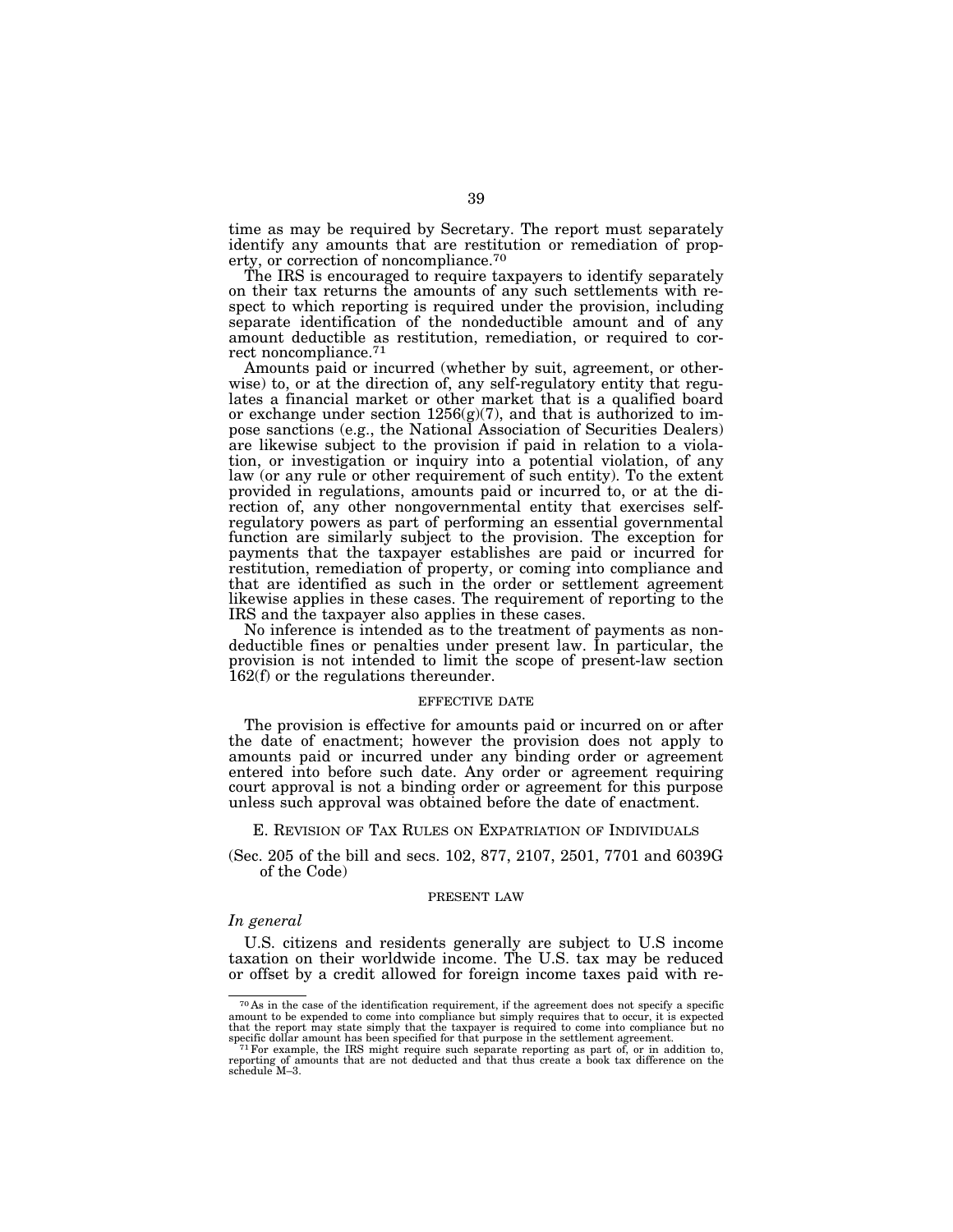spect to foreign source income. Nonresident aliens are taxed at a flat rate of 30 percent (or a lower treaty rate) on certain types of passive income derived from U.S. sources, and at regular graduated rates on net profits derived from a U.S. trade or business. The estates of nonresident aliens generally are subject to estate tax on U.S.-situated property (e.g., real estate and tangible property located within the United States and stock in a U.S. corporation). Nonresident aliens generally are subject to gift tax on transfers by gift of U.S.-situated property (e.g., real estate and tangible property located within the United States), but excluding intangibles, such as stock, regardless of where they are located.

# *Income tax rules with respect to expatriates*

For the 10 taxable years after an individual relinquishes his or her U.S. citizenship or terminates his or her U.S. long-term residency, unless certain conditions are met, the individual is subject to an alternative method of income taxation than that generally applicable to nonresident aliens (the "alternative tax regime"). Generally, the individual is subject to income tax for the 10-year period at the rates applicable to U.S. citizens, but only on U.S.-source in- $\rm{come.}^{72}$ 

A ''long-term resident'' is a noncitizen who is a lawful permanent resident of the United States for at least eight taxable years during the period of 15 taxable years ending with the taxable year during which the individual either ceases to be a lawful permanent resident of the United States or commences to be treated as a resident of a foreign country under a tax treaty between such foreign country and the United States (and does not waive such benefits).

A former citizen or former long-term resident is subject to the alternative tax regime for a 10-year period following citizenship relinquishment or residency termination, unless the former citizen or former long-term resident: (1) establishes that his or her average annual net income tax liability for the five preceding years does not exceed \$124,000 (adjusted for inflation after 2004) and his or her net worth is less than \$2 million, or alternatively satisfies limited, objective exceptions for certain dual citizens and minors who have had no substantial contacts with the United States; and (2) certifies under penalties of perjury that he or she has complied with all U.S. Federal tax obligations for the preceding five years and provides such evidence of compliance as the Secretary of the Treasury may require.

Anti-abuse rules are provided to prevent the circumvention of the alternative tax regime.

#### *Estate tax rules with respect to expatriates*

Special estate tax rules apply to individuals who die during a taxable year in which he or she is subject to the alternative tax regime. Under these special rules, certain closely-held foreign stock owned by the former citizen or former long-term resident is includible in his or her gross estate to the extent that the foreign corporation owns U.S.-situated assets. The special rules apply if, at the time of death: (1) the former citizen or former long-term resident

<sup>72</sup>For this purpose, however, U.S.-source income has a broader scope than it does typically in the Code.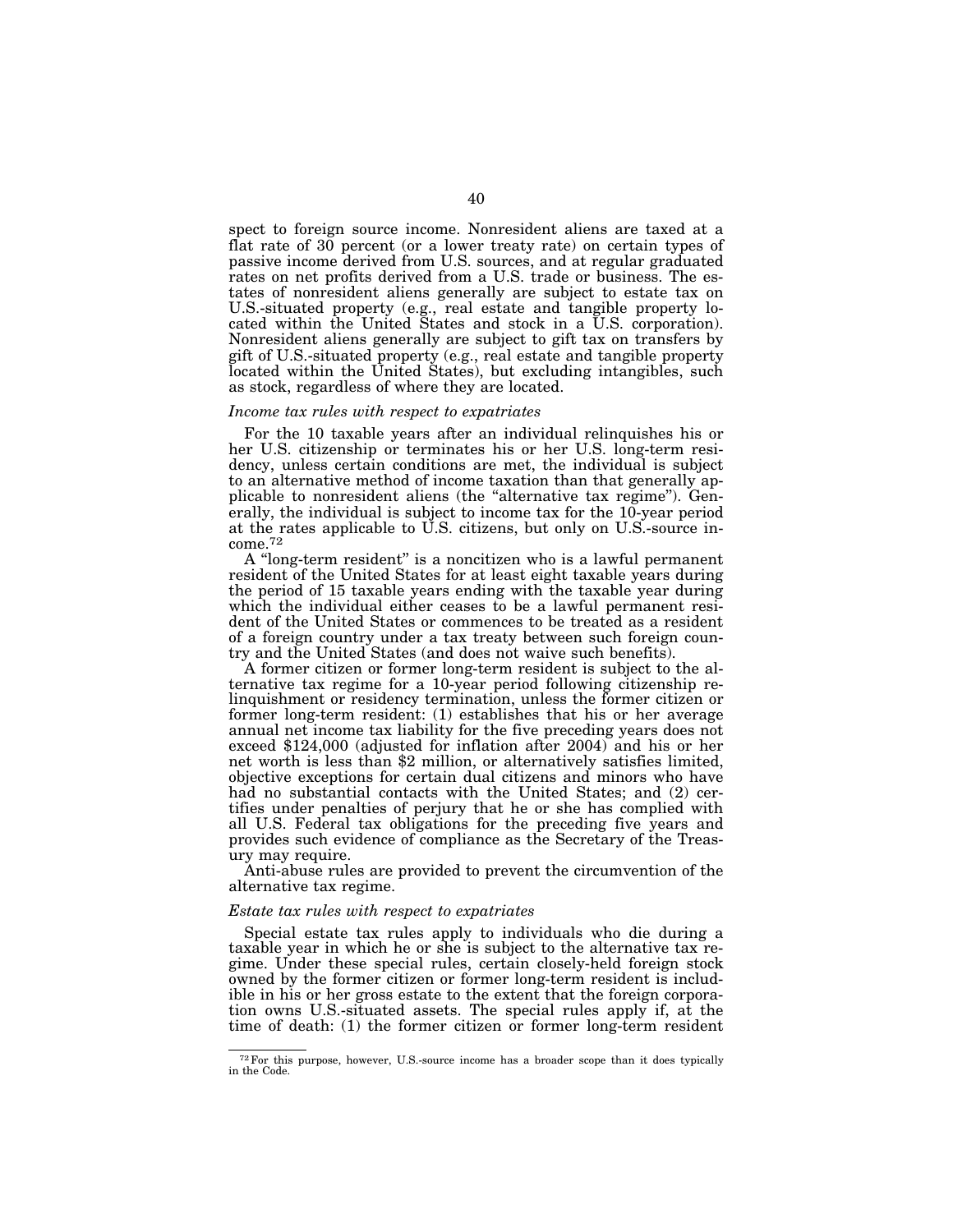directly or indirectly owns 10 percent or more of the total combined voting power of all classes of stock entitled to vote of the foreign corporation; and (2) directly or indirectly, is considered to own more than 50 percent of (a) the total combined voting power of all classes of stock entitled to vote in the foreign corporation, or (b) the total value of the stock of such corporation. If this stock ownership test is met, then the gross estate of the former citizen or former long-term resident includes that proportion of the fair market value of the foreign stock owned by the individual at the time of death, which the fair market value of any assets owned by such foreign corporation and situated in the United States (at the time of death) bears to the total fair market value of all assets owned by such foreign corporation (at the time of death).

#### *Gift tax rules with respect to expatriates*

Special gift tax rules apply to individuals who make gifts during a taxable year in which he or she is subject to the alternative tax regime. The individual is subject to gift tax on gifts of U.S.-situated intangibles made during the 10 years following citizenship relinquishment or residency termination. In addition, gifts of stock of certain closely-held foreign corporations by a former citizen or former long-term resident are subject to gift tax, if the gift is made during the time that such person is subject to the alternative tax regime. The operative rules with respect to these gifts of closelyheld foreign stock are the same as described above relating to the estate tax, except that the relevant testing and valuation date is the date of gift rather than the date of death.

# *Termination of U.S. citizenship or long-term resident status for U.S. Federal income tax purposes*

An individual continues to be treated as a U.S. citizen or longterm resident for U.S. Federal tax purposes, including for purposes of section  $7701(b)(10)$ , until the individual: (1) gives notice of an expatriating act or termination of residency (with the requisite intent to relinquish citizenship or terminate residency) to the Secretary of State or the Secretary of Homeland Security, respectively; and (2) provides a statement to the Secretary of the Treasury in accordance with section 6039G.

#### *Sanction for individuals subject to the individual tax regime who return to the United States for extended periods*

The alternative tax regime does not apply to any individual for any taxable year during the 10-year period following citizenship relinquishment or residency termination if such individual is present in the United States for more than 30 days in the calendar year ending in such taxable year. Such individual is treated as a U.S. citizen or resident for such taxable year and, therefore, is taxed on his or her worldwide income.

Similarly, if an individual subject to the alternative tax regime is present in the United States for more than 30 days in any calendar year ending during the 10-year period following citizenship relinquishment or residency termination, and the individual dies during that year, he or she is treated as a U.S. resident, and the individual's worldwide estate is subject to U.S. estate tax. Likewise, if an individual subject to the alternative tax regime is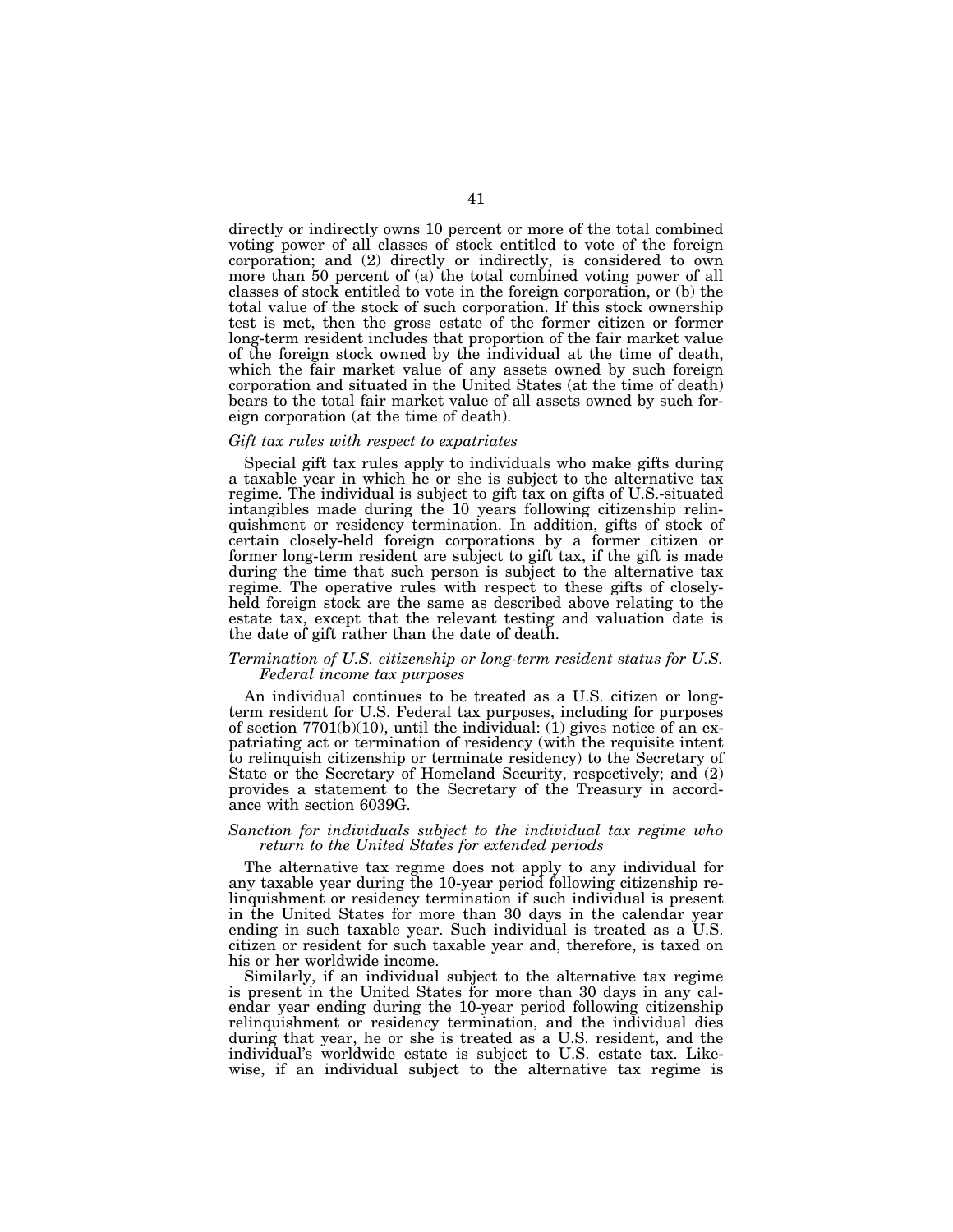present in the United States for more than 30 days in any year during the 10-year period following citizenship relinquishment or residency termination, the individual is subject to U.S. gift tax on any transfer of his or her worldwide assets by gift during that taxable year.

For purposes of these rules, an individual is treated as present in the United States on any day if such individual is physically present in the United States at any time during that day. The present-law exceptions from being treated as present in the United States for residency purposes 73 generally do not apply for this purpose. However, for individuals with certain ties to countries other than the United States 74 and individuals with minimal prior physical presence in the United States,75 a day of physical presence in the United States is disregarded if the individual is performing services in the United States on such day for an unrelated employer (within the meaning of sections 267 and 707(b)), who meets the requirements the Secretary of the Treasury may prescribe in regulations. No more than 30 days may be disregarded during any calendar year under this rule.

#### *Annual return*

Former citizens and former long-term residents are required to file an annual return for each year following citizenship relinquishment or residency termination in which they are subject to the alternative tax regime. The annual return is required even if no U.S. Federal income tax is due. The annual return requires certain information, including information on the permanent home of the individual, the individual's country of residence, the number of days the individual was present in the United States for the year, and detailed information about the individual's income and assets that are subject to the alternative tax regime. This requirement includes information relating to foreign stock potentially subject to the special estate and gift tax rules.

If the individual fails to file the statement in a timely manner or fails correctly to include all the required information, the individual is required to pay a penalty of \$10,000. The \$10,000 penalty does not apply if it is shown that the failure is due to reasonable cause and not to willful neglect.

#### *Immigration rules with respect to expatriates*

Under U.S. immigration laws, any former U.S. citizen who officially renounces his or her U.S. citizenship and who is determined by the Attorney General to have renounced for the purpose of U.S. tax avoidance is ineligible to receive a U.S. visa and will be denied entry into the United States. This provision was included as an

<sup>&</sup>lt;sup>73</sup> Secs. 7701(b)(3)(D), 7701(b)(5) and 7701(b)(7)(B)–(D).  $\frac{74 \text{ An individual has such a relationship to a foreign country if (1) the individual becomes a}}{74 \text{ An individual becomes a significant amount of the original.}}$ citizen or resident of the country in which the individual was born, such individual's spouse was born, or either of the individual's parents was born, and (2) the individual becomes fully liable

for income tax in such country.<br><sup>75</sup> An individual has a minimal prior physical presence in the United States if the individual<br>was physically present for no more than 30 days during each year in the ten-year period endin poses of this test, an individual is not treated as being present in the United States on a day if the individual remained in the United States because of a medical condition that arose while the individual was in the United States. Sec. 7701(b)(3)(D)(ii).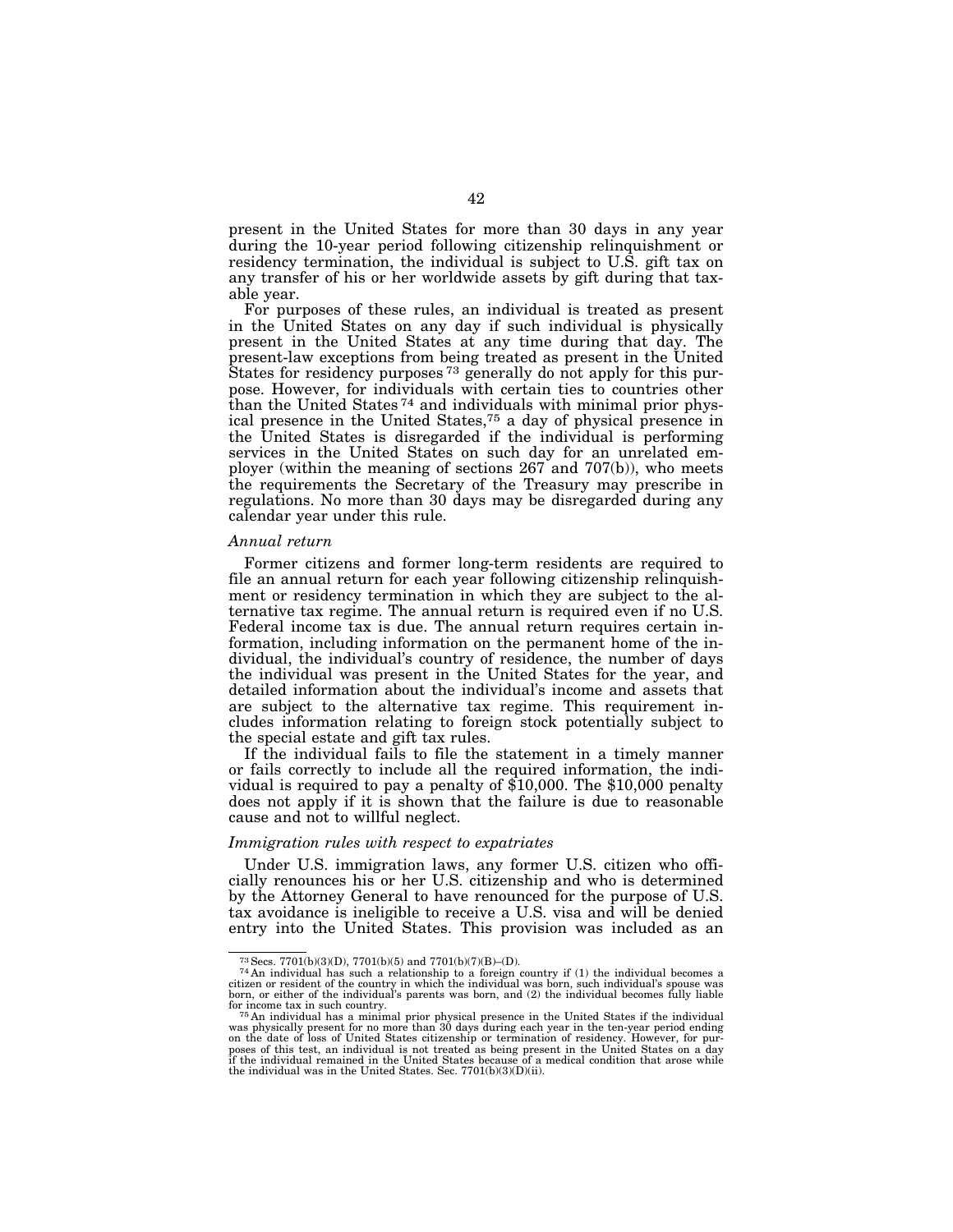amendment (the ''Reed amendment'') to immigration legislation that was enacted in 1996.

# REASONS FOR CHANGE

The Committee is aware that some individuals each year relinquish their U.S. citizenship or terminate their U.S. residency for the purpose of avoiding U.S. income, estate, and gift taxes. By so doing, such individuals reduce their annual U.S. income tax liability and reduce or eliminate their U.S. estate and gift tax liability.

The Committee recognizes that citizens and residents of the United States have a right not only physically to leave the United States to live elsewhere, but also to relinquish their citizenship or terminate their residency. The Committee does not believe that the Internal Revenue Code should be used to stop U.S. citizens and residents from relinquishing citizenship or terminating residency; however, the Committee also does not believe that the Code should provide a tax incentive for doing so. In other words, to the extent possible, an individual's decision to relinquish citizenship or terminate residency should be tax-neutral.

The Committee recognizes that the American Jobs Creation Act of 2004 altered prior law regarding expatriation in a number of respects, including the replacement of the subjective "principal purpose of tax avoidance test'' with objective rules. Notwithstanding these changes, the Committee remains concerned that the presentlaw expatriation tax rules (as modified in 2004) are difficult to administer and could be made more effective. In addition, the Committee is concerned that the alternative method of taxation under section 877 can be avoided by postponing the realization of U.S. source income for 10 years.

Consequently, the Committee believes that the present-law expatriation tax rules should be replaced with a new tax regime applicable to former citizens and residents. Because U.S. citizens and residents who retain their citizenship or residency generally are subject to income tax on accrued appreciation when they dispose of their assets, as well as estate tax on the full value of assets that are held until death, the Committee believes it fair to tax individuals on the appreciation in their assets when they relinquish their citizenship or terminate their residency. The Committee believes that an exception from such a tax should be provided for individuals with a relatively modest amount of appreciated assets. The Committee also believes that, where U.S. estate or gift taxes are avoided with respect to a transfer of property to a U.S. person by reason of the expatriation of the donor, it is appropriate for the recipient to be subject to an income tax based on the value of the property.

The Committee also believes that the present-law immigration rules applicable to former citizens are ineffective. The Committee believes that the rules should be modified to eliminate the requirement of proof of a tax avoidance purpose, and to coordinate the application of those rules with the tax rules provided under the new regime.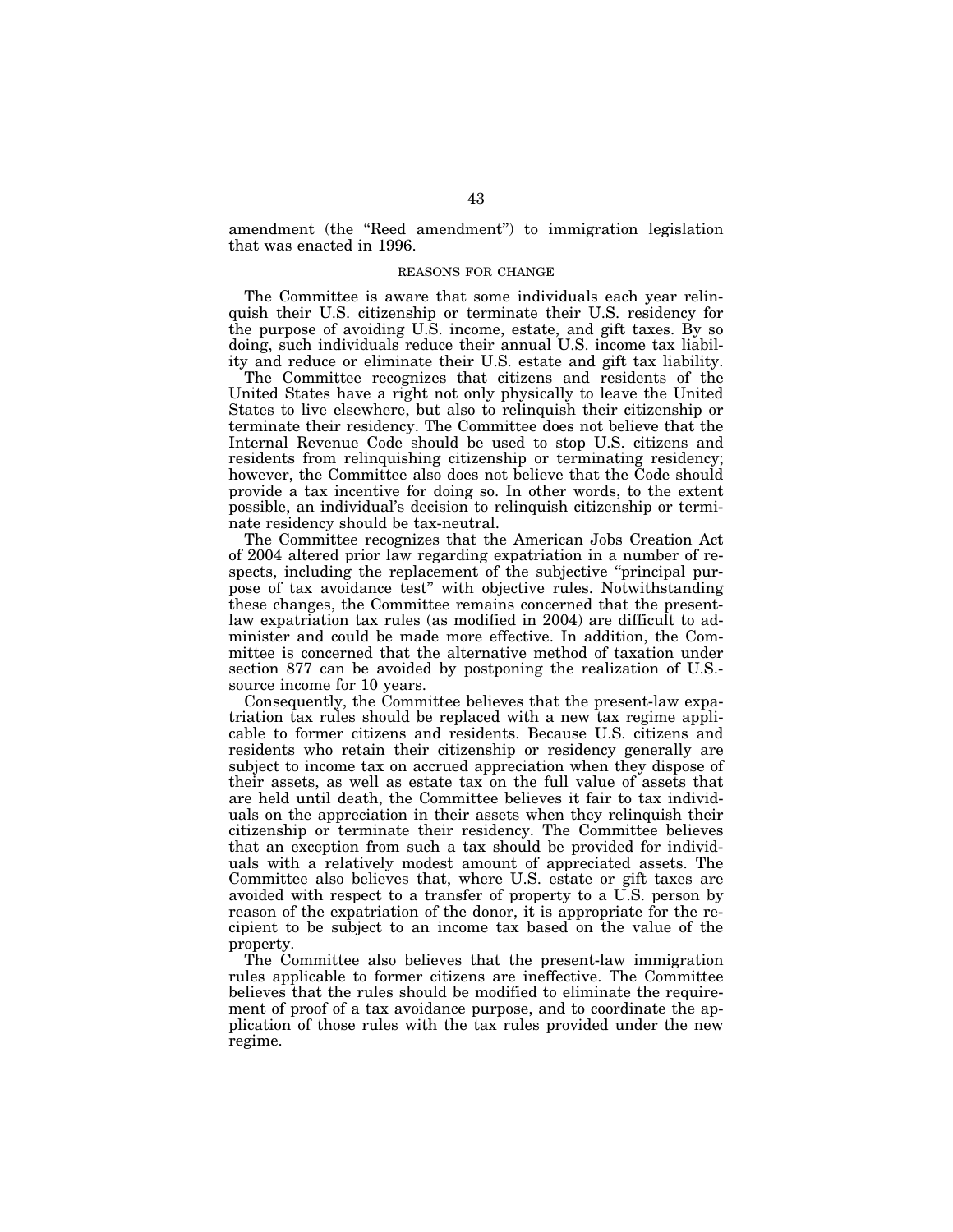#### EXPLANATION OF PROVISION

# *In general*

The provision generally subjects certain U.S. citizens who relinquish their U.S. citizenship and certain long-term U.S. residents who terminate their U.S. residence to tax on the net unrealized gain in their property as if such property were sold for fair market value on the day before the expatriation or residency termination (''mark-to-market tax''). Gain from the deemed sale is taken into account at that time without regard to other Code provisions. Any loss from the deemed sale generally is taken into account to the extent otherwise provided in the Code, except that the wash sale rules of section 1091 do not apply. Any net gain on the deemed sale is recognized to the extent it exceeds \$600,000 per covered expatriate. The \$600,000 amount is increased by a cost of living adjustment factor for calendar years after 2007.

#### *Individuals covered*

The mark-to-market tax applies to U.S. citizens who relinquish citizenship and long-term residents who terminate U.S. residency (collectively, ''covered expatriates''). The definition of ''long-term resident'' under the provision is the same as that under present law. As under present law, an individual is considered to terminate long-term residency when the individual either ceases to be a lawful permanent resident (i.e., loses his or her green card status), or is treated as a resident of another country under a tax treaty and does not waive the benefits of the treaty.

Exceptions to an individual's classification as a covered expatriate are provided in two situations. The first exception applies to an individual who was born with citizenship both in the United States and in another country; provided that  $(1)$  as of the expatriation date the individual continues to be a citizen of, and is taxed as a resident of, such other country, and (2) the individual was not a resident of the United States for the five taxable years ending with the year of expatriation. The second exception applies to a U.S. citizen who relinquishes U.S. citizenship before reaching age 181⁄2, provided that the individual was a resident of the United States for no more than five taxable years before such relinquishment.

For purposes of the mark-to-market tax, an individual is treated as having relinquished U.S. citizenship on the earliest of four possible dates: (1) the date that the individual renounces U.S. nationality before a diplomatic or consular officer of the United States (provided that the voluntary relinquishment is later confirmed by the issuance of a certificate of loss of nationality); (2) the date that the individual furnishes to the State Department a signed statement of voluntary relinquishment of U.S. nationality confirming the performance of an expatriating act (again, provided that the voluntary relinquishment is later confirmed by the issuance of a certificate of loss of nationality); (3) the date that the State Department issues a certificate of loss of nationality; or (4) the date that a U.S. court cancels a naturalized citizen's certificate of naturalization.

In addition, the provision provides that, for all tax purposes (i.e., not limited to the mark-to-market tax), a U.S. citizen continues to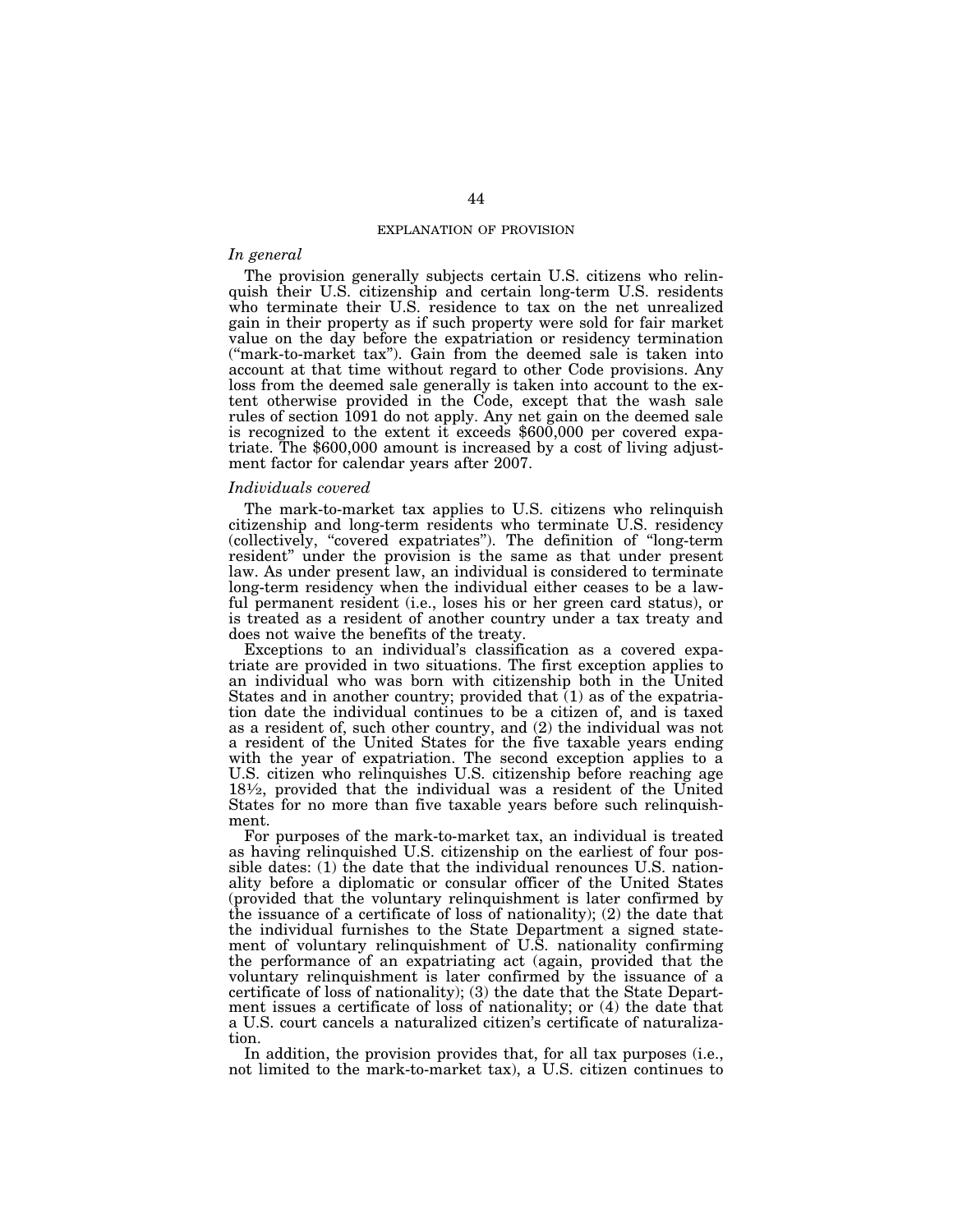be treated as a U.S. citizen for tax purposes until that individual's citizenship is treated as relinquished under the rules of the immediately preceding paragraph. However, under Treasury regulations, relinquishment may occur earlier with respect to an individual who became at birth a citizen of the United Sates and of another country.

# *Election to be treated as a U.S. citizen*

Under the provision, a covered expatriate is permitted to make an irrevocable election to continue to be taxed as a U.S. citizen with respect to all property that otherwise is covered by the expatriation tax. This election is an ''all or nothing'' election; an individual is not permitted to elect this treatment for some property but not for other property. The election, if made, applies to all property that would be subject to the expatriation tax and to any property the basis of which is determined by reference to such property. Under this election, following expatriation the individual continues to pay U.S. income taxes at the rates applicable to U.S. citizens on any income generated by the property and on any gain realized on the disposition of the property. In addition, the property continues to be subject to U.S. gift, estate, and generation-skipping transfer taxes. In order to make this election, the taxpayer is required to waive any treaty rights that would preclude the collection of the tax.

The individual is also required to provide security to ensure payment of the tax under this election in such form, manner, and amount as the Secretary of the Treasury requires. The amount of mark-to-market tax that would have been owed but for this election (including any interest, penalties, and certain other items) becomes a lien in favor of the United States on all U.S.-situated property owned by the individual. This lien arises on the expatriation date and continues until the tax liability is satisfied, the tax liability has become unenforceable by reason of lapse of time, or the Secretary of the Treasury is satisfied that no further tax liability may arise by reason of this provision. The rules of section  $6324A(d)(1)$ , (3), and (4) (relating to liens arising in connection with the deferral of estate tax under section 6166) apply to liens arising under this provision.

# *Deemed sale of property upon expatriation or residency termination and tentative tax*

The deemed sale rule of the provision generally applies to all property interests held by the individual on the date of relinquishment of citizenship or termination of residency. Special rules apply in the case of trust interests, as described below. U.S. real property interests (which remain subject to U.S. tax in the hands of nonresident noncitizens), with the exception of stock of certain former U.S. real property holding corporations, are exempted from the provision. Regulatory authority is granted to the Treasury to exempt other types of property from the provision.

Under the provision, an individual who is subject to the markto-market tax is required to pay a tentative tax equal to the amount of tax that would be due for a hypothetical short tax year ending on the date the individual relinquishes citizenship or terminates residency. Thus, the tentative tax is based on all income,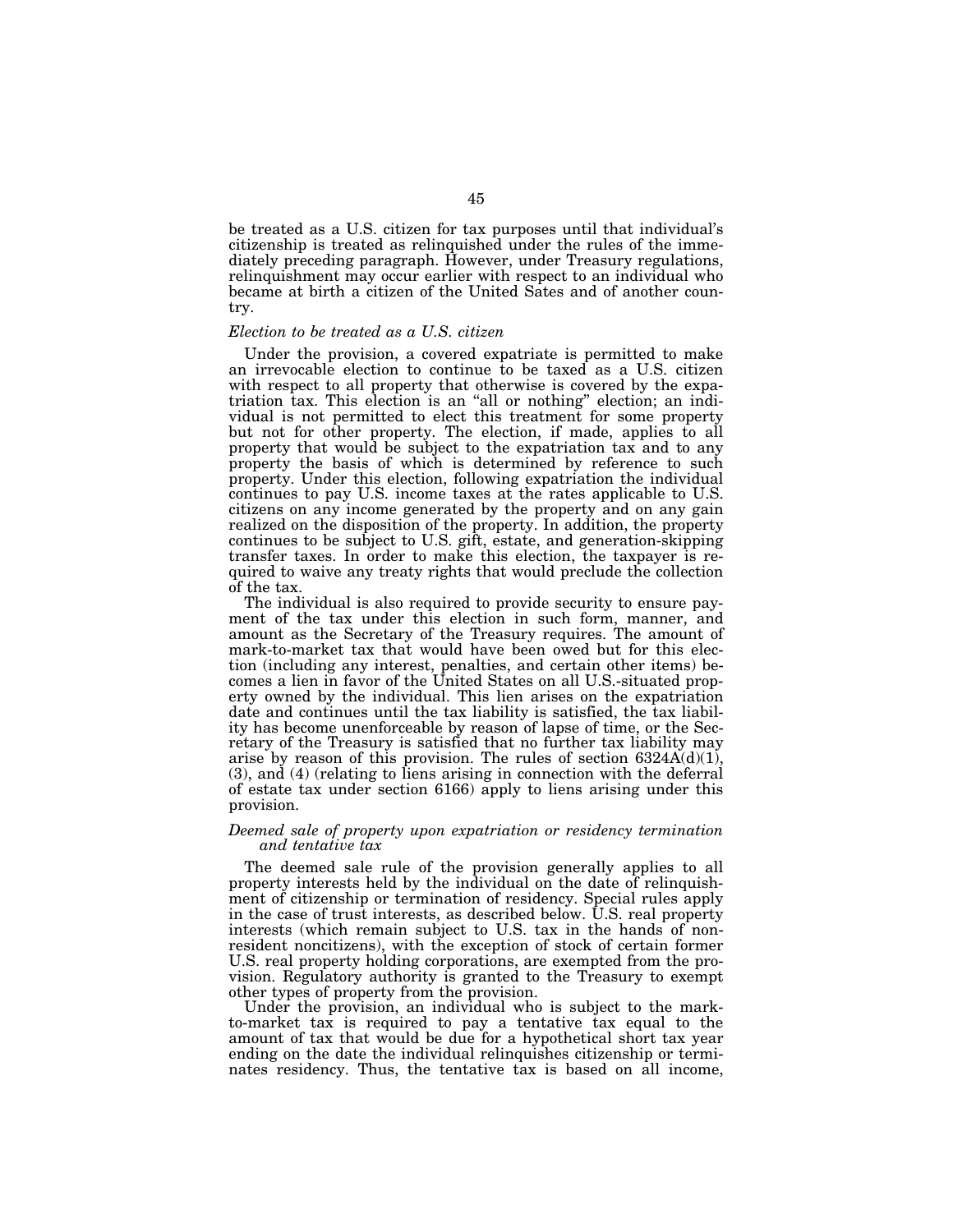gains, deductions, losses, and credits of the individual for the year through such date, including amounts realized from the deemed sale of property. Moreover, notwithstanding any other provision of the Code, any period during which recognition of income or gain had been deferred terminates on the day before relinquishment of citizenship or termination of residency (and, therefore, such income or gain recognition becomes part of the tax base of the tentative tax). The tentative tax is due on the 90th day after the date of relinquishment of citizenship or termination of residency, subject to the election, described below, to defer payments of the mark-tomarket tax. In addition, notwithstanding any other provision of the Code, any extension of time for payment of tax ceases to apply on the day before relinquishment of citizenship or termination of residency, and the unpaid portion of such tax becomes due and payable at the time and in the manner prescribed by the Secretary of the Treasury.

# *Deferral of payment of mark-to-market tax*

Under the provision, an individual is permitted to elect to defer payment of the mark-to-market tax imposed on the deemed sale of property. Interest is charged for the period the tax is deferred at a rate two percentage points higher than the rate normally applicable to individual underpayments. The election is irrevocable and is made on a property-by-property basis. Under the election, the deferred tax attributable to a particular property is due when the property is disposed of (or, if the property is disposed of in a transaction in which gain is not recognized in whole or in part, at such other time as the Secretary of the Treasury may prescribe). The deferred tax attributable to a particular property is an amount that bears the same ratio to the total mark-to-market tax as the gain taken into account with respect to such property bears to the total gain taken into account under these rules. The deferral of the mark-to-market tax may not be extended beyond the due date of the return for the taxable year which includes the individual's death.

In order to elect deferral of the mark-to-market tax, the individual is required to provide a bond in the amount of the deferred tax to the Secretary of the Treasury. Other security mechanisms are permitted provided that the individual establishes to the satisfaction of the Secretary of the Treasury that the security is adequate. In the event that the security provided with respect to a particular property subsequently becomes inadequate and the individual fails to correct the situation, the deferred tax and the interest with respect to such property will become due. As a further condition to making the election, the individual is required to consent to the waiver of any treaty rights that would preclude the collection of the tax.

The deferred tax amount (including any interest, penalties, and certain other items) becomes a lien in favor of the United States on all U.S.-situated property owned by the individual. This lien arises on the expatriation date and continues until the tax liability is satisfied, the tax liability has become unenforceable by reason of lapse of time, or the Secretary is satisfied that no further tax liability may arise by reason of this provision. The rules of section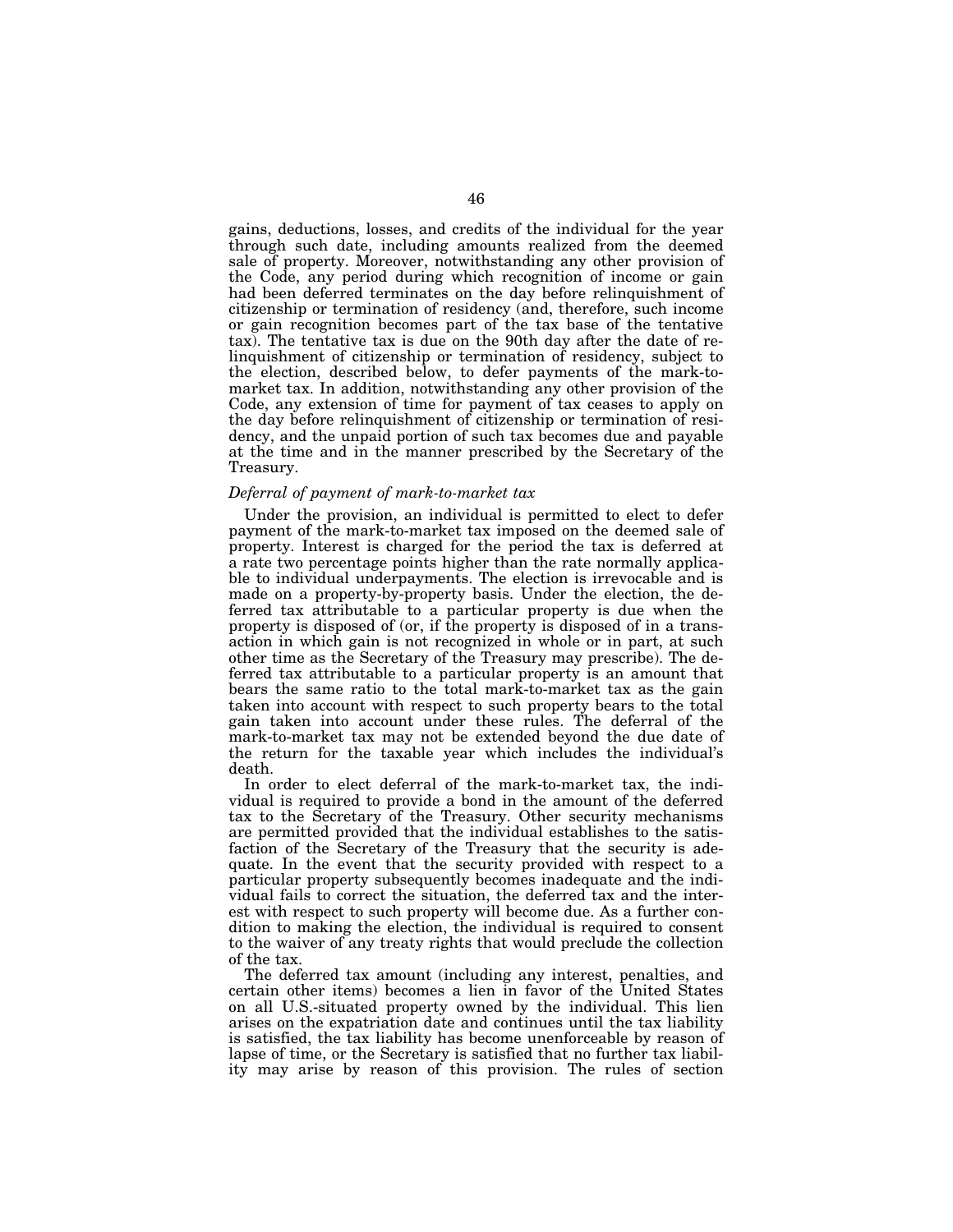$6324A(d)(1)$ ,  $(3)$ , and  $(4)$  (relating to liens arising in connection with the deferral of estate tax under section 6166) apply to such liens.

# *Retirement plans and similar arrangements*

Subject to certain exceptions, the provision applies to all property interests held by covered expatriates at the time of relinquishment of citizenship or termination of residency. Accordingly, such property includes an interest in an employer-sponsored qualified plan or deferred compensation arrangement as well as an interest in an individual retirement account or annuity (i.e., an IRA).76 However, the provision contains a special rule for an interest in a ''retirement plan.'' For purposes of the provision, a ''retirement plan'' includes an employer-sponsored qualified plan (sec.  $401(a)$ ), a qualified annuity (sec. 403(a)), a tax-sheltered annuity (sec. 403(b)), an eligible deferred compensation plan of a governmental employer (sec.  $457(b)$ , an individual retirement account (sec.  $408(a)$ ), and an individual retirement annuity (sec. 408(b)). The special retirement plan rule also applies, to the extent provided in regulations, to any foreign plan or similar retirement arrangement or program. An interest in a trust that is part of a retirement plan is subject to the special retirement plan rules and not to the rules for interests in trusts (discussed below).

Under the special retirement plan rules, in lieu of the deemed sale rule, an amount equal to the present value of the individual's vested, accrued benefit under a retirement plan is treated as having been received by the individual as a distribution under the retirement plan on the day before the individual's relinquishment of citizenship or termination of residency. In the case of any later distribution to the individual from the retirement plan, the amount otherwise includible in the individual's income as a result of the distribution is reduced to reflect the amount previously included in income under the special retirement plan rule. The amount of the reduction applied to a distribution is the excess of: (1) the amount included in income under the special retirement plan rule, over (2) the total reductions applied to any prior distributions. It is not intended that the retirement plan would be deemed to have made a distribution at the time of expatriation for purposes of the tax-favored status of the retirement plan, such as whether a plan may permit distributions before a participant has severed employment. However, the retirement plan, and any person acting on the plan's behalf, will treat any later distribution in the same manner as the distribution would be treated without regard to the special retirement plan rule.

It is expected that the Treasury Department will provide guidance for determining the present value of an individual's vested, accrued benefit under a retirement plan, such as the individual's account balance in the case of a defined contribution plan or an IRA, or present value determined under the qualified joint and survivor annuity rules applicable to a defined benefit plan (sec. 417(e)).

<sup>76</sup> Application of the provision is not limited to an interest that meets the definition of prop-erty under section 83 (relating to property transferred in connection with the performance of services).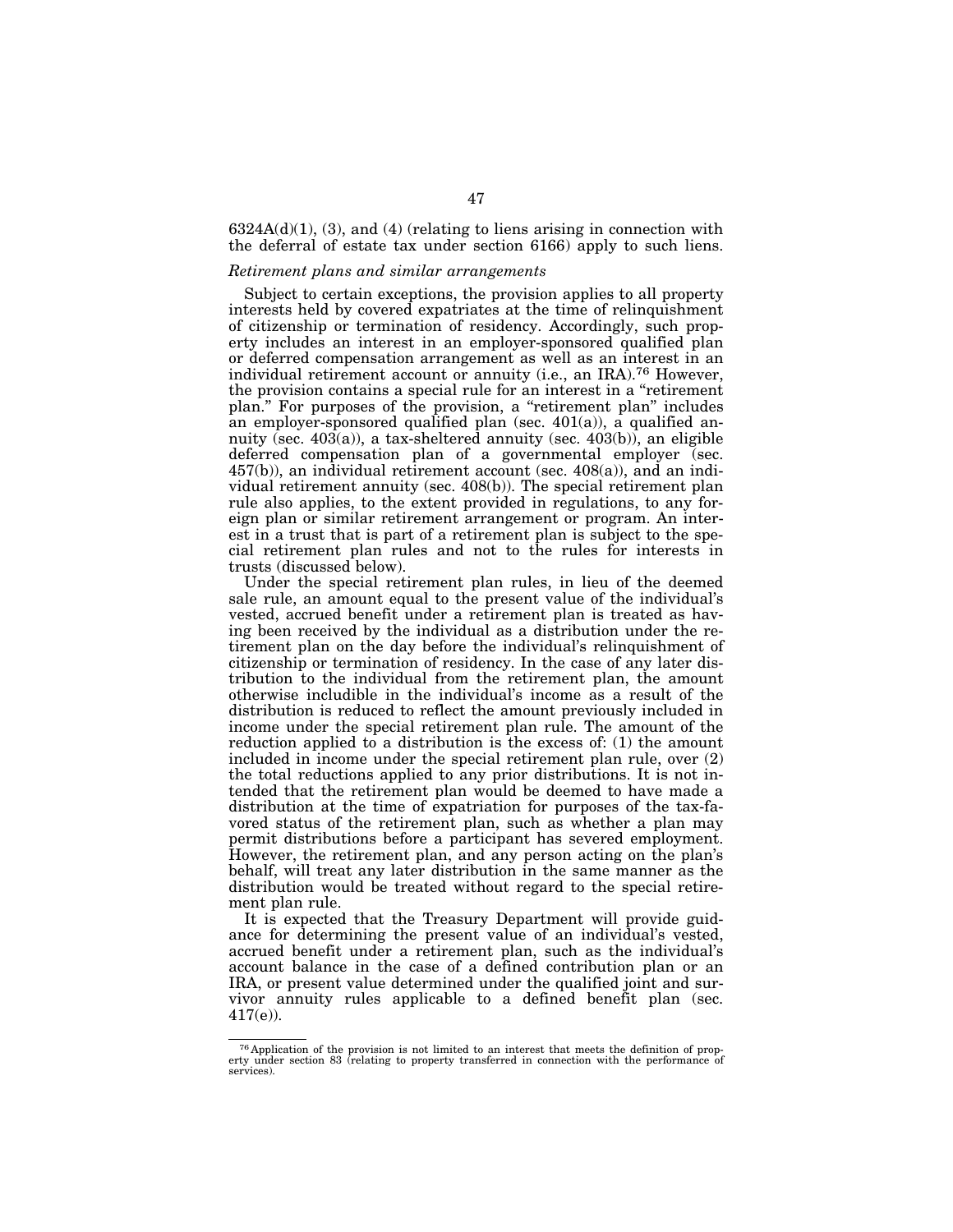# *Interests in trusts*

# *In general*

Detailed rules apply under the provision to trust interests held by an individual at the time of relinquishment of citizenship or termination of residency. The treatment of trust interests depends on whether the trust is a "qualified trust." A trust is a qualified trust if a court within the United States is able to exercise primary supervision over the administration of the trust and one or more U.S. persons have the authority to control all substantial decisions of the trust.

Constructive ownership rules apply to a trust beneficiary that is a corporation, partnership, trust, or estate. In such cases, the shareholders, partners, or beneficiaries of the entity are deemed to be the direct beneficiaries of the trust. In addition, an individual who holds (or who is treated as holding) a trust instrument at the time of relinquishment of citizenship or termination of residency is required to disclose on his or her tax return the methodology used to determine his or her interest in the trust, and whether such individual knows (or has reason to know) that any other beneficiary of the trust uses a different method.

# *Nonqualified trusts*

If an individual holds an interest in a trust that is not a qualified trust, a special rule applies for purposes of determining the amount of the mark-to-market tax due with respect to such trust interest. The individual's interest in the trust is treated as a separate trust consisting of the trust assets allocable to such interest. Such separate trust is treated as having sold its net assets for their fair market value on the day before the date of relinquishment of citizenship or termination of residency and having distributed the assets to the individual, who then is treated as having recontributed the assets to the trust. Any income, gain, or loss of the individual arising from the deemed distribution from the trust is taken into account as if it had arisen under the deemed sale rules.

The election to defer payment is available for the mark-to-market tax attributable to a nonqualified trust interest. A beneficiary's interest in a nonqualified trust is determined under all the facts and circumstances, including the trust instrument, letters of wishes, historical patterns of trust distributions, and the existence of, and function performed by, a trust protector or any similar advisor.

# *Qualified trusts*

If an individual has an interest in a qualified trust, the amount of mark-to-market tax on unrealized gain allocable to the individual's trust interest (''allocable expatriation gain'') is calculated at the time of expatriation or residency termination, but is collected as the individual receives distributions from the qualified trust. The allocable expatriation gain is the amount of gain which would be allocable to the individual's trust interest if the individual directly held all the assets allocable to such interest.77 If any individual's interest in a trust is vested as of the day before the expatria-

<sup>77</sup> Allocable expatriation gain is subject to the \$600,000 exemption (adjusted for cost of living increases).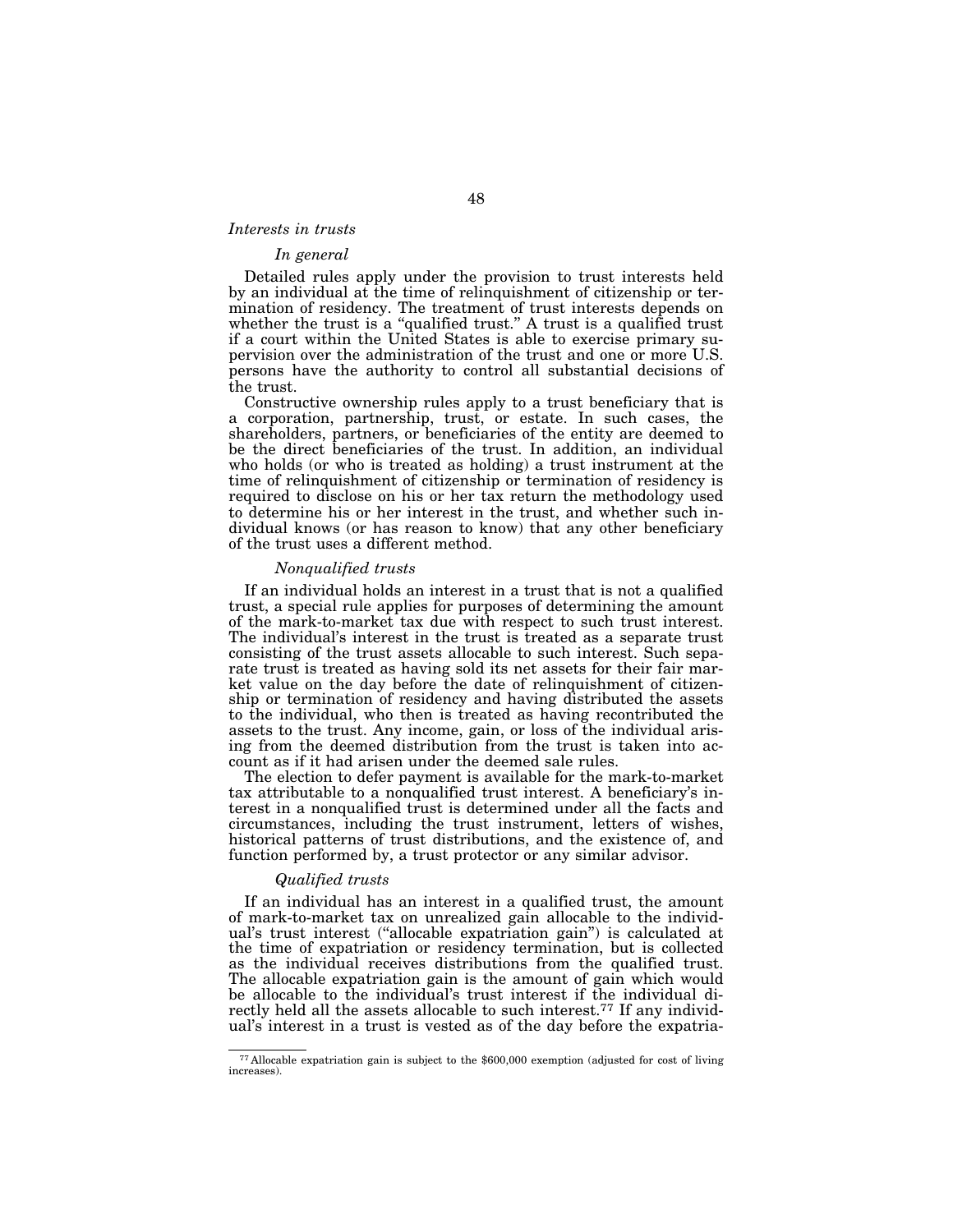tion date (e.g., if the individual's interest in the trust is non-contingent and non-discretionary), the gain allocable to the individual's trust interest is determined based on the trust assets allocable to his or her trust interest. If the individual's interest in the trust is not vested as of the expatriation date (e.g., if the individual's trust interest is a contingent or discretionary interest), the gain allocable to his or her trust interest is determined based on all of the trust assets that could be allocable to his or her trust interest, determined by resolving all contingencies and discretionary powers in the individual's favor (i.e., the individual is allocated the maximum amount that he or she could receive).

Taxes are imposed on each distribution from a qualified trust. These distributions also may be subject to other U.S. income taxes. If a distribution from a qualified trust is made after the individual relinquishes citizenship or terminates residency, the mark-to-market tax is imposed in an amount equal to the amount of the distribution multiplied by the highest tax rate generally applicable to trusts and estates for the taxable year which includes the date of expatriation, but in no event will the tax imposed exceed the balance in the ''deferred tax account'' with respect to the trust interest. For this purpose, the balance in the deferred tax account is equal to (1) the hypothetical tax calculated under the ''regular'' deemed sale rules with respect to the allocable expatriation gain, (2) increased by interest charged on the balance in the deferred tax account at a rate two percentage points higher than the rate normally applicable to individual underpayments, for periods beginning after the 90th day after the expatriation date and calculated up to 30 days prior to the date of the distribution, (3) reduced by any mark-to-market tax imposed on prior trust distributions to the individual, and (4) to the extent provided in Treasury regulations, in the case of a covered expatriate holding a nonvested interest, reduced by mark-to-market taxes imposed on trust distributions to other persons holding nonvested interests.

The tax that is imposed on distributions from a qualified trust generally is to be deducted and withheld by the trustees. If the individual does not agree to waive treaty rights that would preclude collection of the tax, the tax with respect to such distributions is imposed on the trust, the trustee is personally liable for the tax, and any other beneficiary has a right of contribution against such individual with respect to the tax.

Mark-to-market taxes become due immediately if the trust ceases to be a qualified trust, the individual disposes of his or her qualified trust interest, or the individual dies. In such cases, the amount of mark-to-market tax equals the lesser of (1) the tax calculated under the rules for nonqualified trust interests as of the date of the triggering event, or (2) the balance in the deferred tax account with respect to the trust interest immediately before that date. Such tax is imposed on the trust, the trustee is personally liable for the tax, and any other beneficiary has a right of contribution against such individual (or his or her estate) with respect to such tax.

# *Regulatory authority*

The provision authorizes the Secretary of the Treasury to prescribe such regulations as may be necessary or appropriate to carry out the purposes of the provision. In addition, the Secretary of the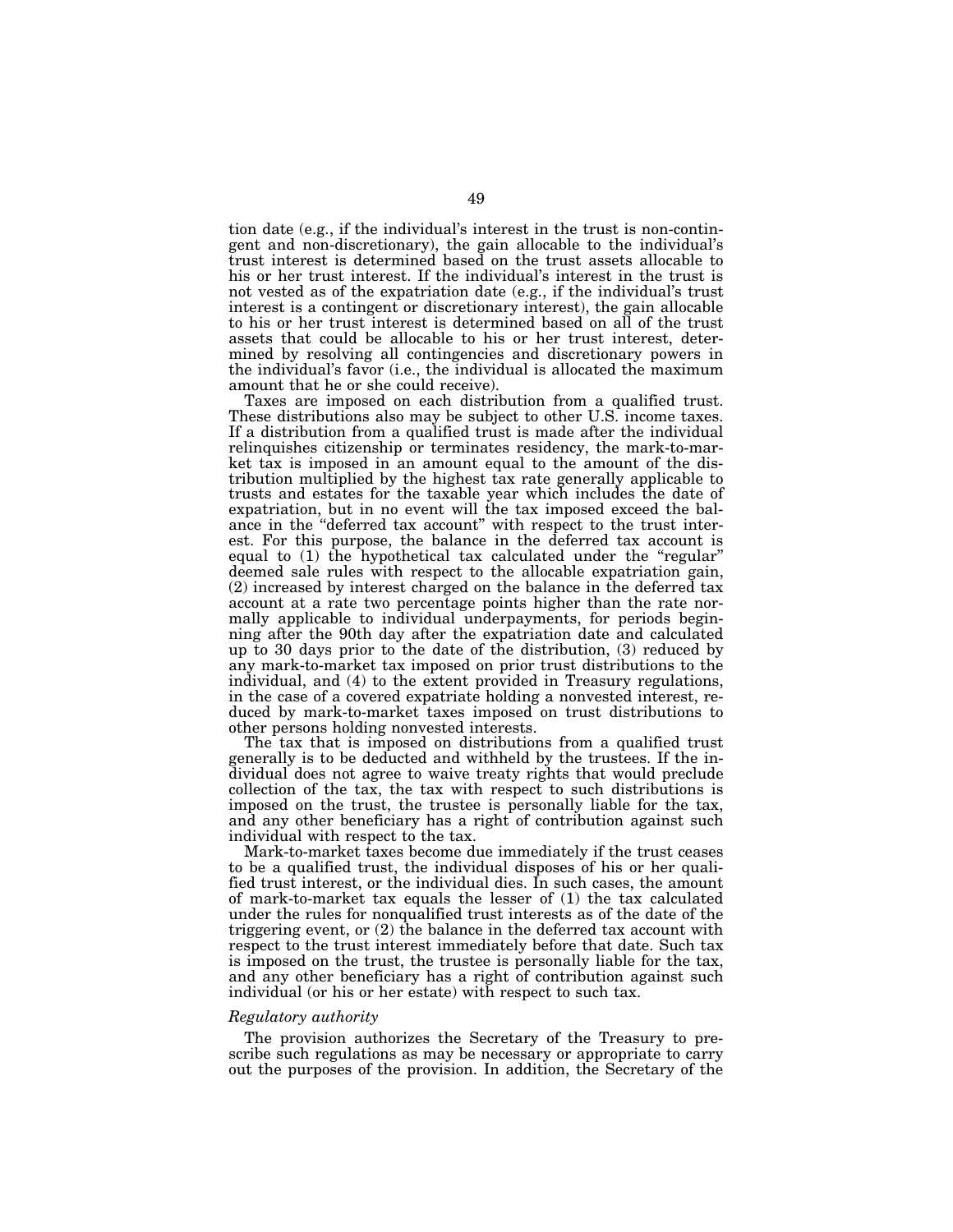Treasury may provide for adjustments to the bases of assets in a trust or a deferred tax account, and the timing of such adjustments, to ensure that gain is taxed only once.

# *Income tax treatment of gifts and inheritances from a former citizen or former long-term resident*

Under the provision, the exclusion from income provided in section 102 (relating to exclusions from income for the value of property acquired by gift or inheritance) does not apply to the value of any property received by gift or inheritance from a covered expatriate. Accordingly, a U.S. taxpayer who receives a gift or inheritance from such an individual is required to include the value of such gift or inheritance in gross income and is subject to U.S. tax on such amount. Having included the value of the property in income, the recipient takes a basis in the property equal to that value. The tax does not apply to property that is shown on a timely filed gift tax return and that is a taxable gift by the former citizen or former long-term resident, or property that is shown on a timely filed estate tax return and included in the gross U.S. estate of the former citizen or former long-term resident (regardless of whether the tax liability shown on such a return is reduced by credits, deductions, or exclusions available under the estate and gift tax rules). In addition, the tax does not apply to property in cases in which no estate or gift tax return was filed, but no such return would have been required to be filed if the former citizen or former long-term resident had not relinquished citizenship or terminated residency, as the case may be.

# *Coordination with present-law alternative tax regime*

The provision provides a coordination rule with the present-law alternative tax regime. Under the provision, the present-law expatriation income tax rules under section 877, and the special present-law expatriation estate and gift tax rules under sections  $2107$  and  $2501(a)(3)$  (generally described above), do not apply to a covered expatriate whose expatriation or residency termination occurs on or after the date of enactment.

#### *Information reporting*

Certain information reporting requirements under the law presently applicable to former citizens and former long-term residents (sec. 6039G) also apply for purposes of the provision.

#### *Immigration rules*

The provision amends the immigration rules that deny tax-motivated expatriates reentry into the United States by removing the requirement that the expatriation be tax-motivated, and instead denies former citizens reentry into the United States if the individual is determined not to be in compliance with his or her tax obligations under the provision's expatriation tax provisions (regardless of the subjective motive for expatriating). For this purpose, the provision permits the IRS to disclose certain items of return information of an individual, upon written request of the Attorney General or his delegate, as is necessary for making a determination under section  $212(a)(10)(E)$  of the Immigration and Nationality Act. Specifically, the provision permits the IRS to disclose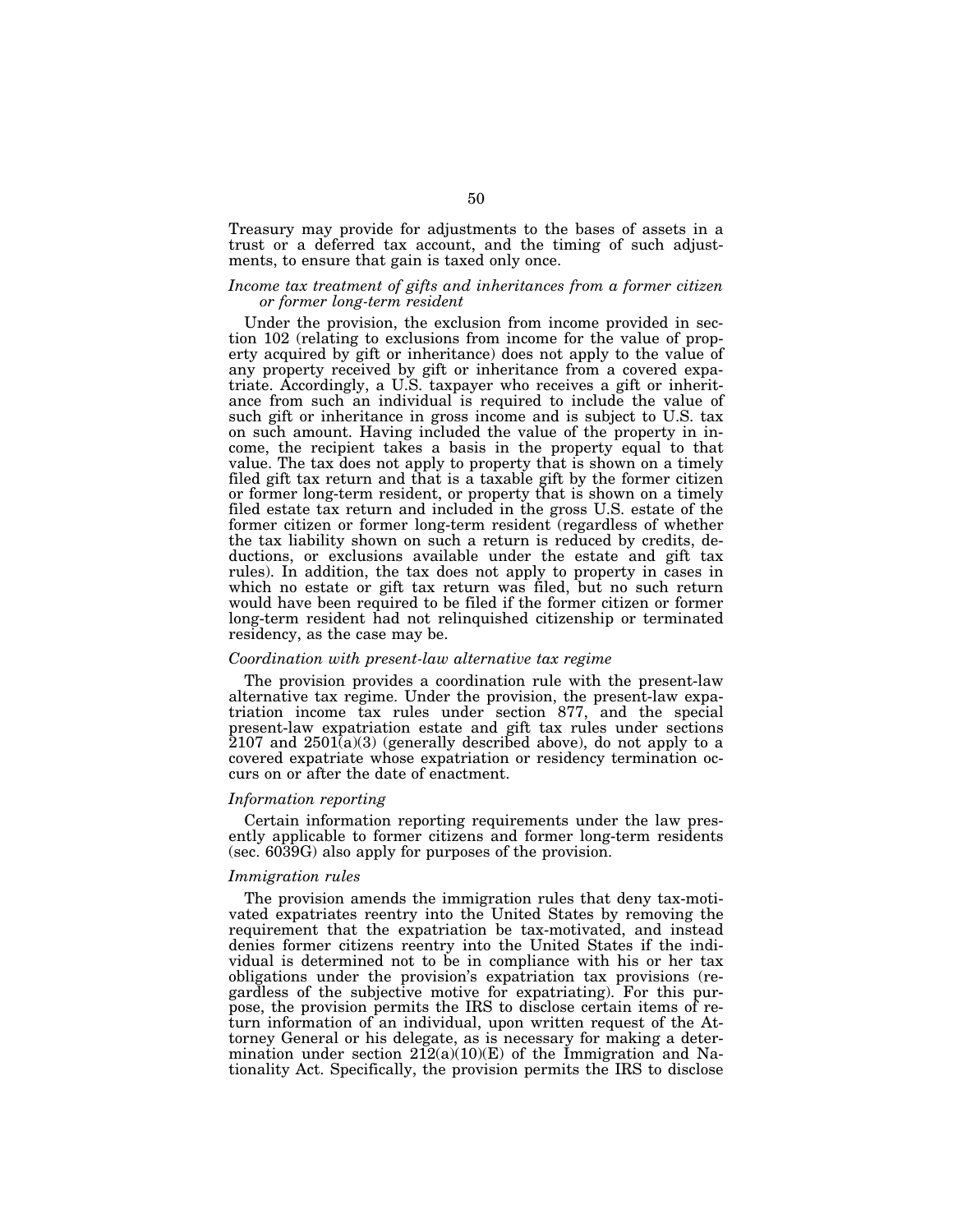to the agency administering section  $212(a)(10)(E)$  whether such taxpayer is in compliance with the new tax rules, and to identify the items of any noncompliance. Recordkeeping requirements, safeguards, and civil and criminal penalties for unauthorized disclosure or inspection apply to return information disclosed under this provision.

# EFFECTIVE DATE

The provision generally is effective for U.S. citizens who relinquish citizenship or long-term residents who terminate their residency on or after the date of enactment. The due date for tentative tax, however, may not occur before the 90th day after the date of enactment. The portion of the provision relating to income taxes on gifts and inheritances is effective for gifts and inheritances received from former citizens or former long-term residents (or their estates) on or after the date of enactment, whose relinquishment of citizenship or residency termination occurs after such date. The portion of the provision relating to immigration and disclosure with respect to former citizens is effective with respect to individuals who relinquish citizenship on or after the date of enactment.

# F. LIMIT AMOUNTS OF ANNUAL DEFERRALS UNDER NONQUALIFIED DEFERRED COMPENSATION PLANS

# (Sec. 206 of the bill and sec. 409A of the Code)

## PRESENT LAW

Amounts deferred under a nonqualified deferred compensation plan for all taxable years are currently includible in gross income to the extent not subject to a substantial risk of forfeiture and not previously included in gross income, unless certain requirements are satisfied.78 The requirements include rules relating to distributions, acceleration of benefits and funding. For example, distributions from a nonqualified deferred compensation plan may be allowed only upon certain times and events. Rules also apply for the timing of elections. In general, elections to defer compensation for a taxable year must be made not later than the close of the preceding taxable year. Section 409A does not include rules limiting the amount that may be deferred under a nonqualified deferred compensation plan.

A nonqualified deferred compensation plan generally includes any plan that provides for the deferral of compensation other than a qualified employer plan or any bona fide vacation leave, sick leave, compensatory time, disability pay, or death benefit plan. A qualified employer plan means a qualified retirement plan, tax-deferred annuity, simplified employee pension, and SIMPLE. A qualified governmental excess benefit arrangement (sec. 415(m)) and an eligible deferred compensation plan (sec. 457(b)) is a qualified employer plan.

If the requirements of section 409A are not satisfied, in addition to current income inclusion, interest at the underpayment rate plus one percentage point is imposed on the underpayments that would have occurred had the compensation been includible in income

<sup>78</sup> Code sec. 409A.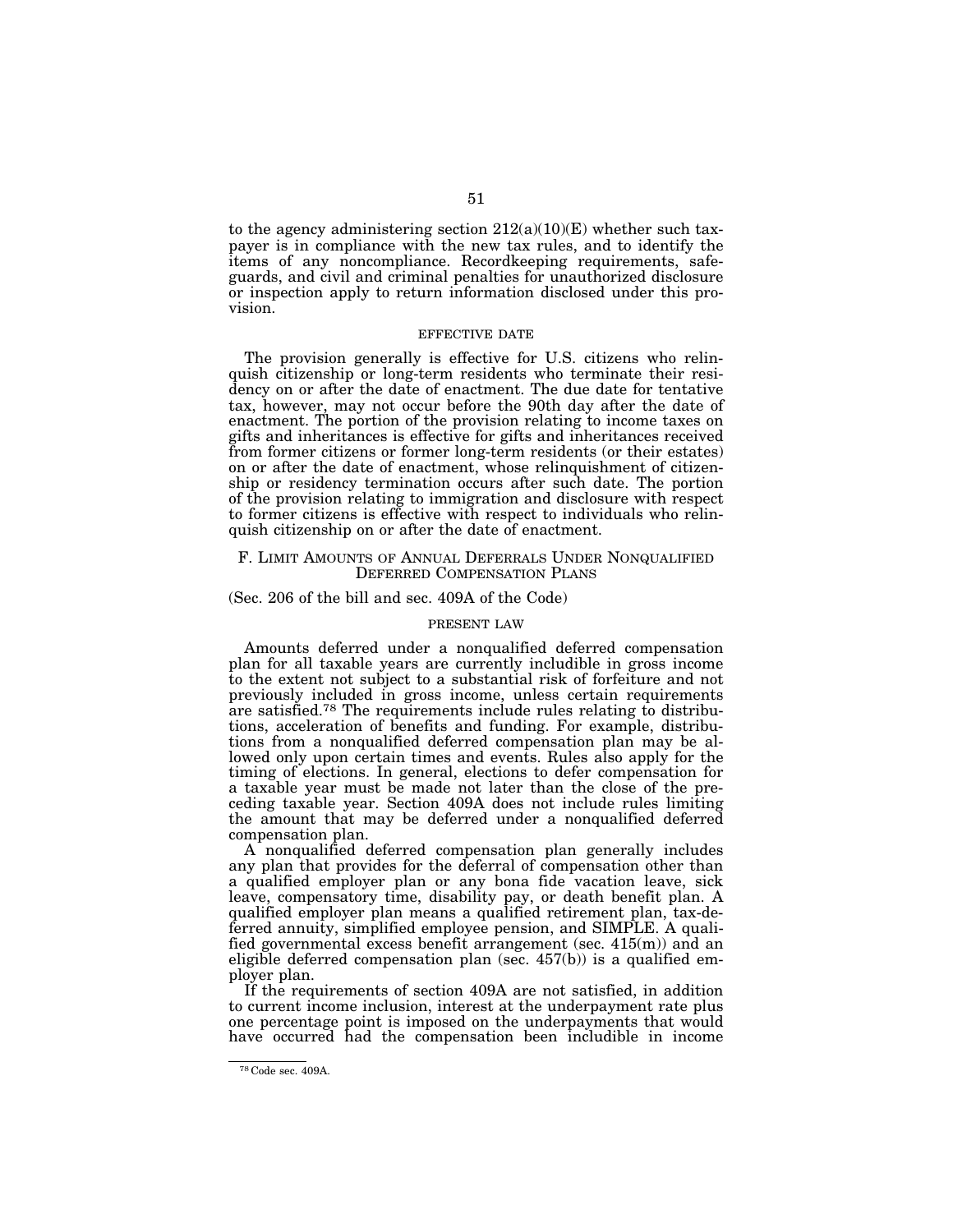when first deferred, or if later, when not subject to a substantial risk of forfeiture. The amount required to be included in income is also subject to a 20-percent additional tax.

Under present law, Treasury is authorized to prescribe regulations as are necessary or appropriate to carry out the purposes of the provision.

#### REASONS FOR CHANGE

The Committee is concerned with the large amount of executive compensation that is deferred in order to avoid the payment of income taxes. Rank and file employees generally do not have the opportunity to defer taxation on otherwise includible income in excess of the qualified plan limits. However, it is common for nonqualified deferred compensation arrangements to allow executives to choose the amount of income inclusion they wish to defer.79 The Committee is concerned that the ability to defer unlimited amounts of compensation gives executives more control over the timing of income inclusion than rank and file employees. The Committee believes that the amount of compensation that can be deferred to avoid the payment of tax should be limited.

# EXPLANATION OF PROVISION

The provision adds an additional requirement to the rules governing the income inclusion of amounts deferred under a nonqualified deferred compensation plan. Under the provision, the annual aggregate amounts deferred under a nonqualified deferred compensation plan by an individual may not exceed the applicable dollar amount for the taxable year. The applicable dollar amount is the lesser of (1) \$1 million or (2) the average annual compensation payable during the base period to the participant by the employer maintaining the nonqualified deferred compensation plan (or a predecessor or related entity) and which was includible in the participant's gross income for taxable years in the base period. Earnings (whether actual or notional) attributable to nonqualified deferred compensation are treated as additional deferred compensation and are subject to the provision. Thus, such amounts are taken into account in determining whether the limit on the amount deferred is exceeded.

If the requirement is not satisfied, the present-law sanctions for failure to satisfy section 409A apply. Thus, if the requirement is not satisfied, all amounts deferred under the nonqualified deferred compensation plan for all taxable years are currently includible in gross income to the extent not subject to a substantial risk of forfeiture and not previously included in gross income. If the requirements of the provision are not satisfied, as under present law, in addition to current income inclusion, interest at the underpayment rate plus one percentage point is imposed on the underpayments that would have occurred had the compensation been includible in income when first deferred, or if later, when not subject to a sub-

<sup>79</sup>See, e.g., Ellen E. Schultz and Theo Francis, As Workers' Pensions Wither, Those for Executives Flourish, Wall St. J., June 23, 2006, at A1, and Deferring Compensation Also Creates A<br>Company Debt to Executives, June 23, 2006, at A8. Theo Francis, 'Phantom' Accounts for CEOs<br>Draw Scrutiny, Wall St. J., June 13,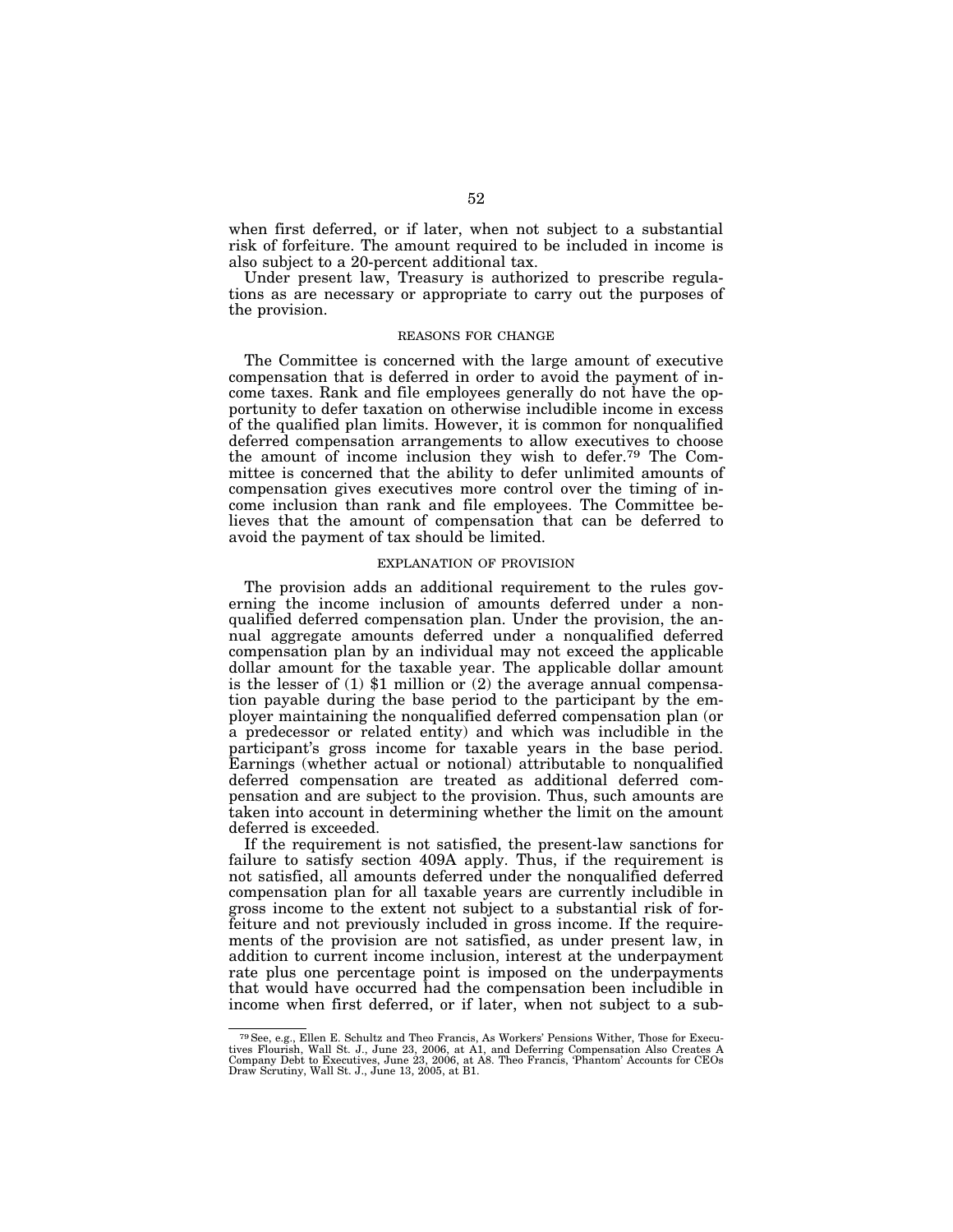stantial risk of forfeiture. The amount required to be included in income is also subject to a 20-percent additional tax.80

Earnings (whether actual or notional) in a subsequent taxable year on amounts included in income under the provision are includible in income in such subsequent taxable year to the extent such earnings are not subject to a substantial risk of forfeiture and not previously included in gross income. The present-law sanctions under 409A (interest at the underpayment rate plus one percentage point and a 20-percent additional tax) also apply.

The base period is the five-taxable-year period ending with the taxable year preceding the taxable year for which the limitation is being determined (the "computation year"). If, before the beginning of the computation year, an election is made to defer compensation for services performed in the computation year, the base period is the five-taxable-year period ending with the taxable year preceding the taxable year in which the election is made. For example, suppose an executive elects in 2008 to defer a portion of compensation to be earned in 2009. The base period for the 2009 computation year would be 2003 to 2007. In the case that the individual does not perform services for the employer for the entire five-year period, the base period is the portion of such period during which the individual performs services for the employer (or a predecessor employer). It is intended that the Secretary of the Treasury issue guidance similar to that under section 280G regarding the base period determination in cases in which the individual does not perform services for the employer for the entire five-year period.

As under section 409A generally, except as provided by the Secretary, aggregation rules similar to the rules under section 414(b) and (c) apply. In addition, all nonqualified deferred compensation plans maintained by all employers treated as a single employer under these aggregation rules are treated as one plan.

The provision applies to all amounts deferred under nonqualified deferred compensation plans (as defined under section 409A), including plans of both private and publicly-held corporations.

As under section 409A generally, this limitation is not intended to prevent the inclusion of amounts in gross income under any provision or rule of law earlier than the time provided in the provision. The provision does not affect the rules regarding the timing of an employer's deduction for nonqualified deferred compensation.

The regulatory authority of the Secretary of the Treasury to prescribe regulations as are necessary to carry out the purposes of section 409A generally applies to the provision. Under such existing regulatory authority, it is expected that the Secretary of the Treasury will issue guidance relating to defined benefit arrangements, including the application of the annual limitation and determination of the amounts deferred.

#### EFFECTIVE DATE

The provision applies to taxable years beginning after December 31, 2006, with respect to amounts deferred after such date (and earnings on such amounts). Amounts deferred (and earnings on amounts deferred) in taxable years beginning before January 1,

<sup>80</sup>These consequences apply under the provision to amounts deferred after the effective date of the provision.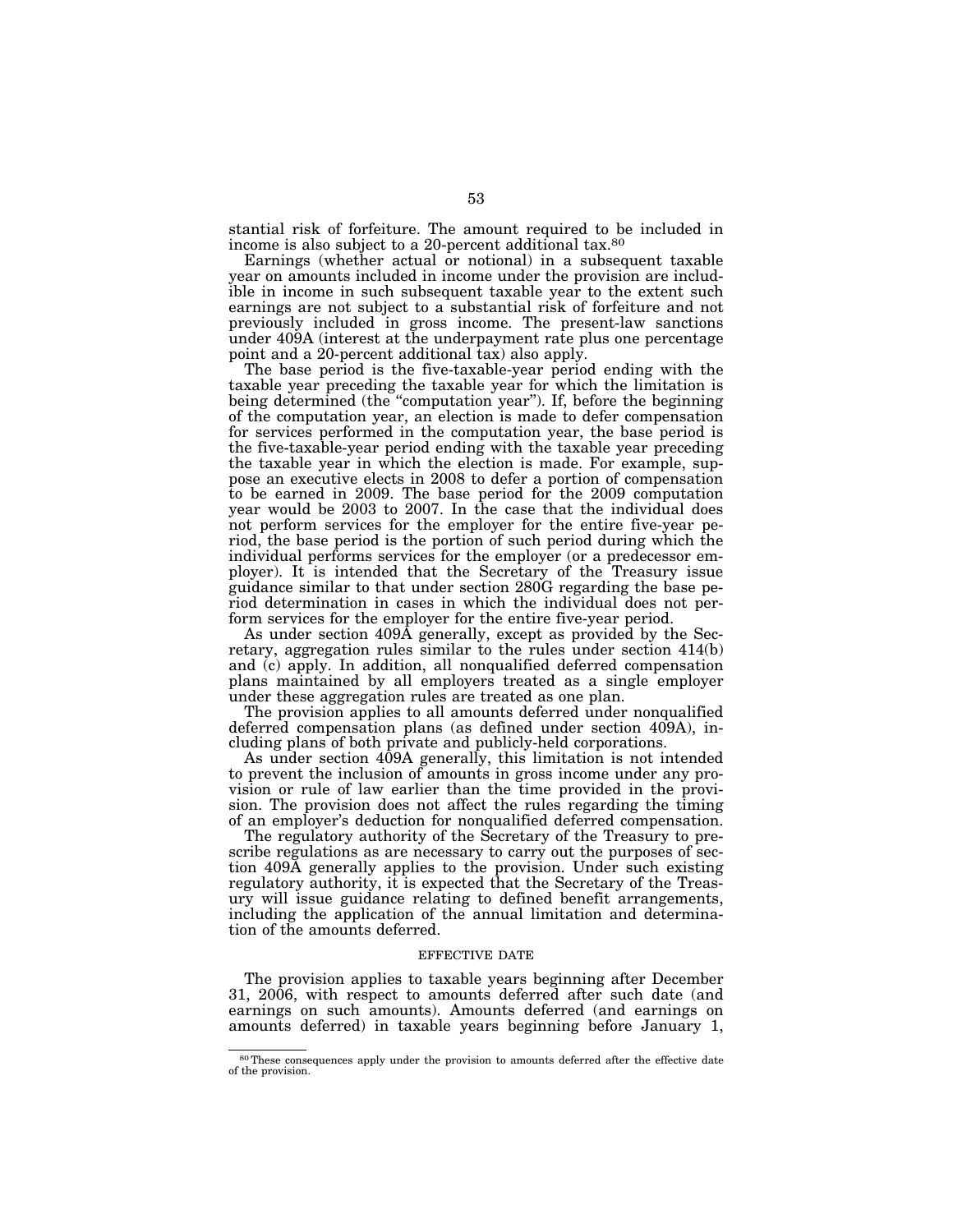2007, are not subject to the provision. Taxable years beginning on or before December 31, 2006, are taken into account in determining the average annual compensation of a participant during any base period.

The provision directs the Secretary of the Treasury, within 60 days after enactment, to issue guidance providing a limited time period during which a nonqualified deferred compensation plan adopted before December 31, 2006, may, without violating the requirements of section 409A, be amended to provide that a participant may, no later than December 31, 2007, cancel or modify an outstanding deferral election with regard to all or a portion of amounts deferred after December 31, 2006, to the extent necessary to meet the requirements of the provision. Amounts subject to the cancellation or modification are currently includible in income to the participant to the extent not subject to a substantial risk of forfeiture and not previously included in income. Such guidance must also allow nonqualified deferred compensation plans adopted before December 31, 2006, to be amended to conform to the requirements of the provision with regard to amounts deferred after December 31, 2006.

# G. INCREASE IN CRIMINAL MONETARY PENALTY LIMITATION FOR THE UNDERPAYMENT OR OVERPAYMENT OF TAX DUE TO FRAUD

(Sec. 207 of the bill and secs. 7201, 7203, and 7206 of the Code)

#### PRESENT LAW

#### *Attempt to evade or defeat tax*

In general, section 7201 imposes a criminal penalty on persons who willfully attempt to evade or defeat any tax imposed by the Code. Upon conviction, the Code provides that the penalty is up to \$100,000 or imprisonment of not more than five years (or both). In the case of a corporation, the Code increases the monetary penalty to a maximum of \$500,000.

# *Willful failure to file return, supply information, or pay tax*

In general, section 7203 imposes a criminal penalty on persons required to make estimated tax payments, pay taxes, keep records, or supply information under the Code and who willfully fail to do so. Upon conviction, the Code provides that the penalty is up to \$25,000 or imprisonment of not more than one year (or both). In the case of a corporation, the Code increases the monetary penalty to a maximum of \$100,000.

#### *Fraud and false statements*

In general, section 7206 imposes a criminal penalty on persons who make fraudulent or false statements under the Code. Upon conviction, the Code provides that the penalty is up to \$100,000 or imprisonment of not more than three years (or both). In the case of a corporation, the Code increases the monetary penalty to a maximum of \$500,000.

#### *Uniform sentencing guidelines*

Under the uniform sentencing guidelines established by 18 U.S.C. 3571, a defendant found guilty of a criminal offense is sub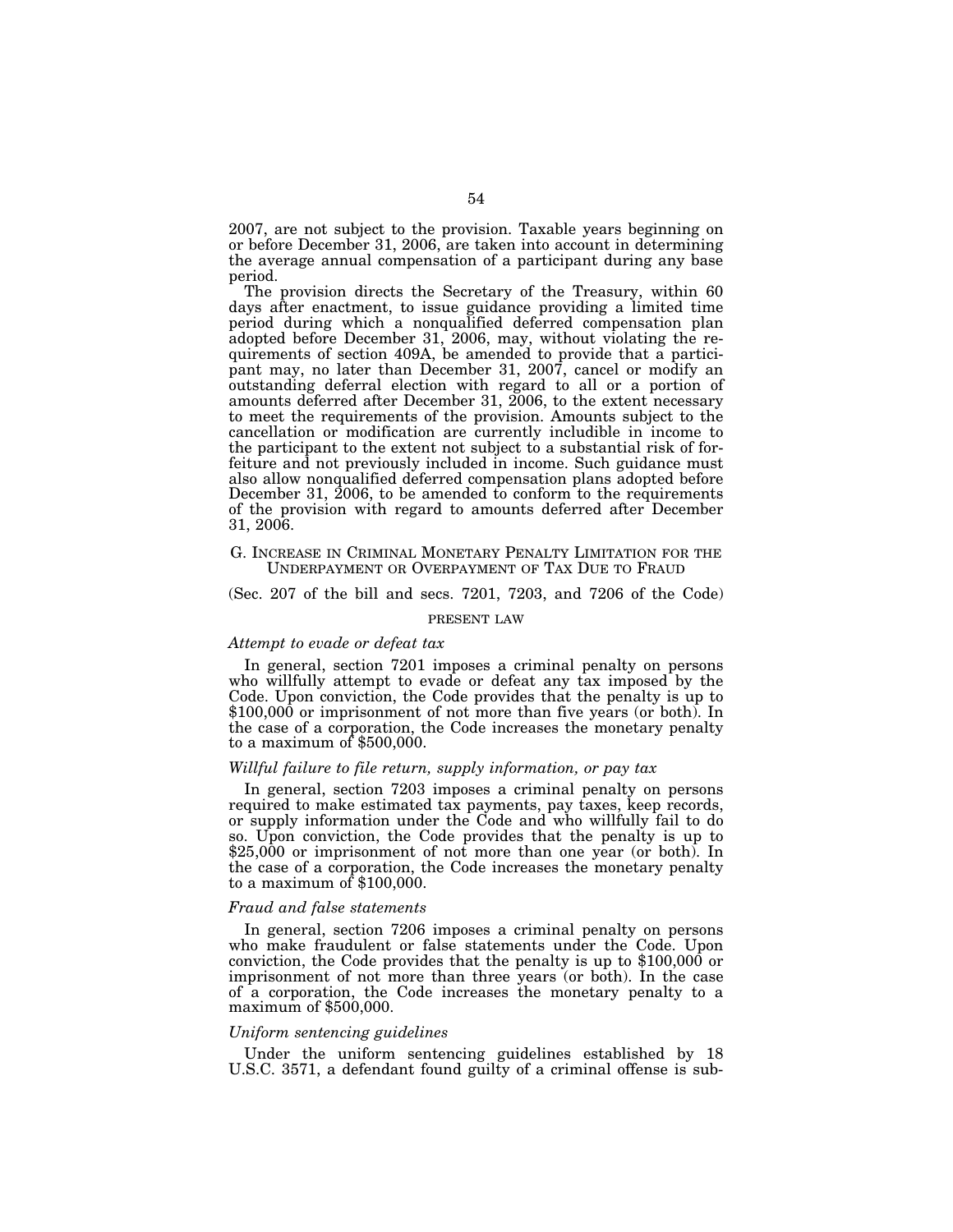ject to a maximum fine that is the greatest of: (a) the amount specified in the underlying provision; (b) for a felony,  $81 \text{ } $250,000$  for an individual or \$500,000 for an organization; or (c) twice the gross gain if a person derives pecuniary gain from the offense. This Title 18 provision applies to all criminal provisions in the United States Code, including those in the Internal Revenue Code.<sup>82</sup> For example, for an individual, the maximum fine under present law upon conviction of violating section 7206 is \$250,000 or, if greater, twice the amount of gross gain from the offense.

#### REASONS FOR CHANGE

The Committee believes that existing criminal tax penalties do not adequately deter criminal behavior, which results in increased noncompliance and an increase in the tax gap. Increasing monetary penalties will raise the economic risk of failing to comply with tax laws. In addition, classifying certain willful failure to file cases as felonies should discourage criminal tax violations by substantially increasing the monetary and sentencing consequences of the offense together with the long term repercussions associated with a felony record.

#### EXPLANATION OF PROVISION

# *Attempt to evade or defeat tax*

The provision increases the criminal penalty under section 7201 of the Code for individuals to \$500,000 and for corporations to \$1,000,000. The provision increases the maximum prison sentence to ten years.

# *Willful failure to file return, supply information, or pay tax*

The provision increases the criminal penalty under section 7203 of the Code for individuals from \$25,000 to \$50,000 and, in the case of an ''aggravated failure to file'' (defined as a failure to file a return for a period of three or more consecutive taxable years if the aggregated tax liability for such period is at least \$100,000), changes the crime from a misdemeanor to a felony and increases the maximum prison sentence to ten years.

#### *Fraud and false statements*

The provision increases the criminal penalty for making fraudulent or false statements to \$500,000 for individuals and \$1,000,000 for corporations. The provision increases the maximum prison sentence for making fraudulent or false statements to five years. The provision provides that in no event shall the amount of the monetary penalty under the provision be less than the amount of the underpayment or overpayment attributable to fraud.

<sup>81</sup>Section 7206 states that making fraudulent or false statements under the Code is a felony. In addition, this offense is a felony pursuant to the classification guidelines of 18 U.S.C.

<sup>3559(</sup>a)(5).<br><sup>82</sup> In *United States v. Booker*, 543 U.S. 220 (2005), the Supreme Court held that mandatory<br>contractive contractive with the Sixth Amendment application of the Federal Sentencing Guidelines is incompatible with the Sixth Amendment jury trial requirement. As a result of this decision, the Federal Sentencing Guidelines are effectively advisory, i.e., requiring a sentencing court to consider the sentencing ranges under the Guidelines, but permitting it to tailor a sentence in light of other statutory concerns.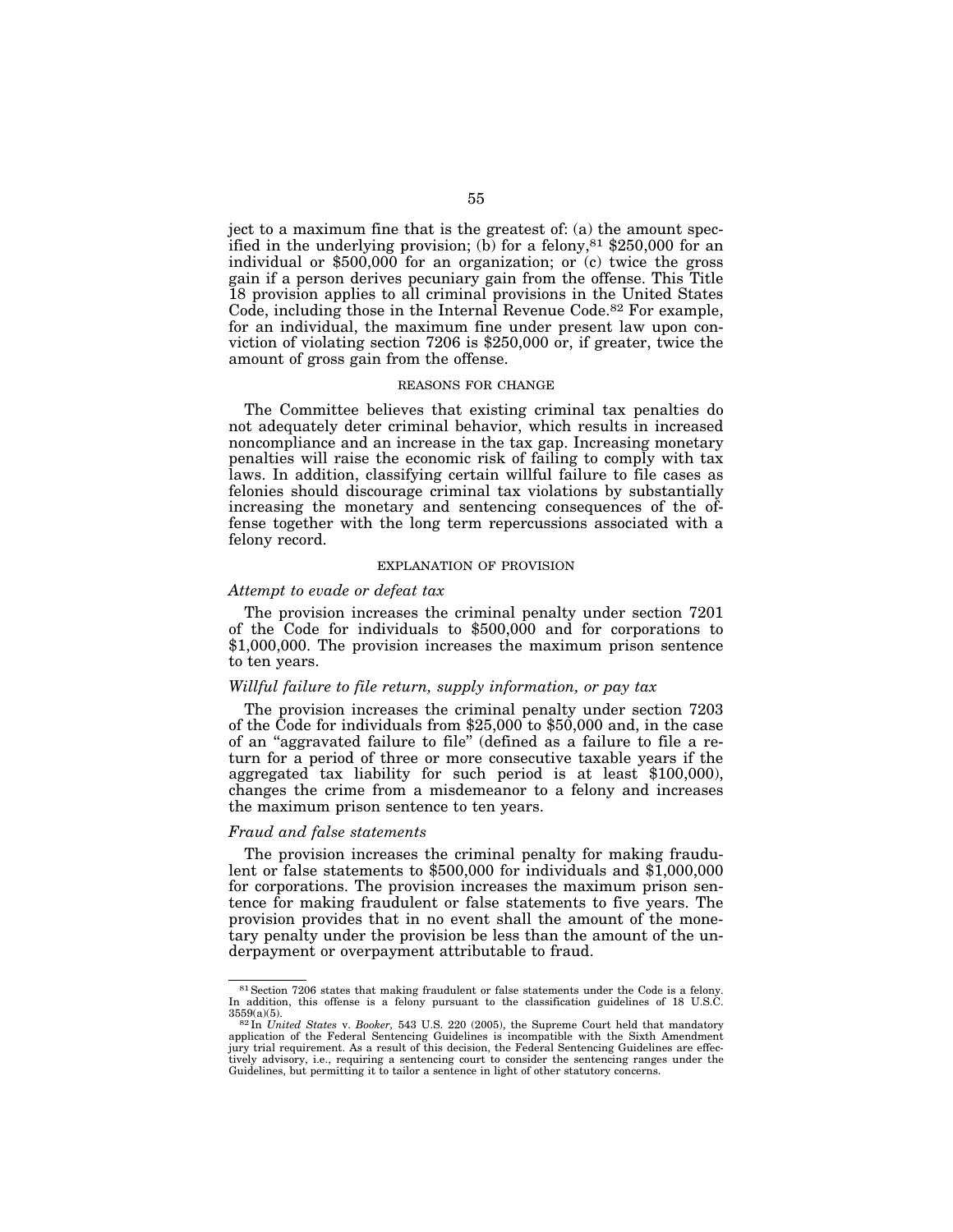#### EFFECTIVE DATE

The provision is effective for actions and failures to act occurring after the date of enactment.

H. DOUBLING OF CERTAIN PENALTIES, FINES, AND INTEREST ON UN-DERPAYMENTS RELATED TO CERTAIN OFFSHORE FINANCIAL AR-RANGEMENTS

(Sec. 208 of the bill)

# PRESENT LAW

# *In general*

The Code contains numerous civil penalties, such as the delinquency, accuracy-related, fraud, and assessable penalties. These civil penalties are in addition to any interest that may be due as a result of an underpayment of tax. If all or any part of a tax is not paid when due, the Code imposes interest on the underpayment, which is assessed and collected in the same manner as the underlying tax and is subject to the respective statutes of limitations for assessment and collection.

#### *Delinquency penalties*

# *Failure to file*

Under present law, a taxpayer who fails to file a tax return on a timely basis is generally subject to a penalty equal to 5 percent of the net amount of tax due for each month that the return is not filed, up to a maximum of five months or 25 percent. An exception from the penalty applies if the failure is due to reasonable cause. In the case of fraudulent failure to file, the penalty is increased to 15 percent of the net amount of tax due for each month that the return is not filed, up to a maximum of five months or 75 percent. The net amount of tax due is the excess of the amount of the tax required to be shown on the return over the amount of any tax paid on or before the due date prescribed for the payment of tax.

#### *Failure to pay*

Taxpayers who fail to pay their taxes are subject to a penalty of 0.5 percent per month on the unpaid amount, up to a maximum of 25 percent. If a penalty for failure to file and a penalty for failure to pay tax shown on a return both apply for the same month, the amount of the penalty for failure to file for such month is reduced by the amount of the penalty for failure to pay tax shown on a return. If an income tax return is filed more than 60 days after its due date, then the penalty for failure to pay tax shown on a return may not reduce the penalty for failure to file below the lesser of \$100 or 100 percent of the amount required to be shown on the return. For any month in which an installment payment agreement with the IRS is in effect, the rate of the penalty is half the usual rate (0.25 percent instead of 0.5 percent), provided that the taxpayer filed the tax return in a timely manner (including extensions).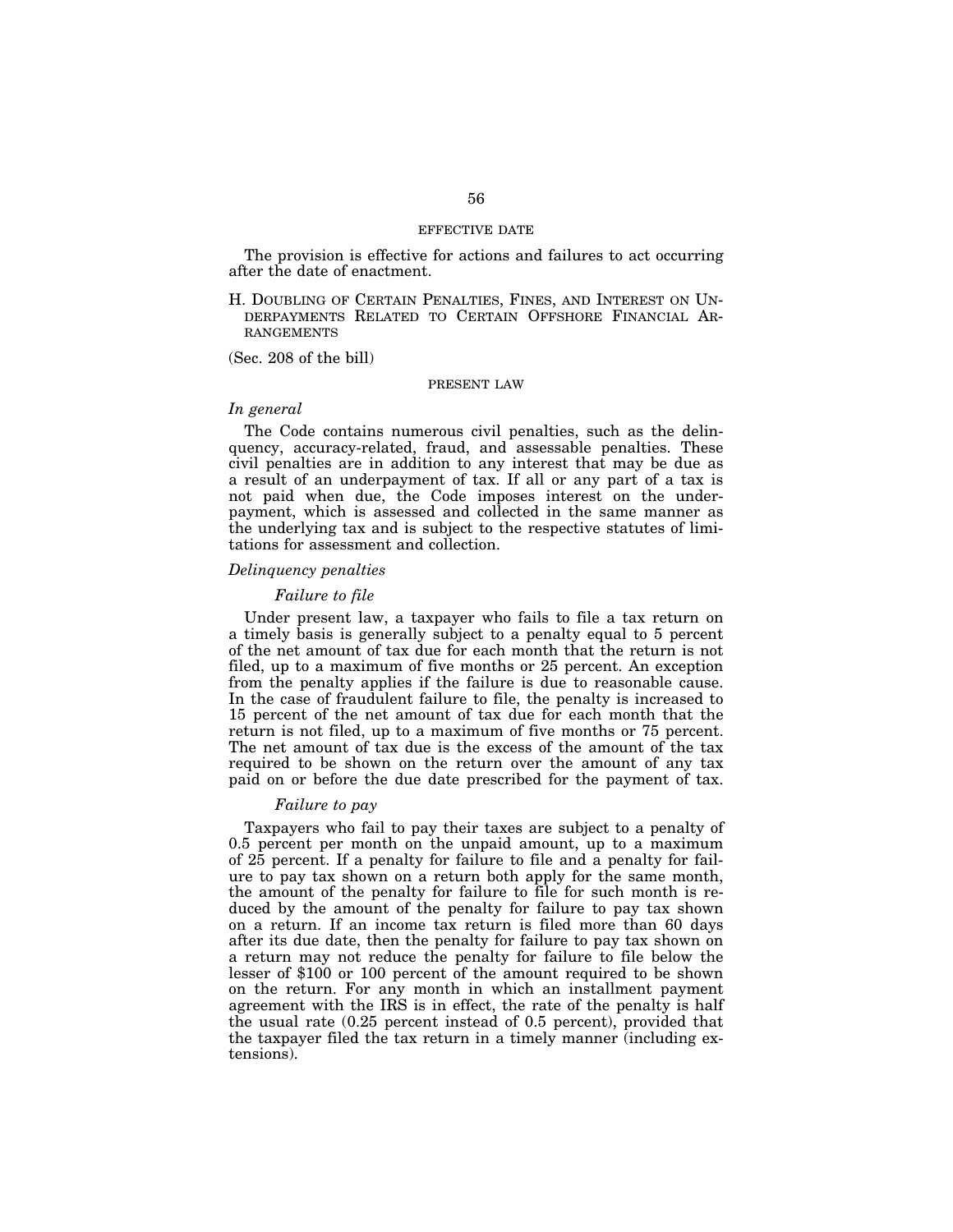# *Failure to make timely deposits of tax*

The penalty for the failure to make timely deposits of tax consists of a four-tiered structure in which the amount of the penalty varies with the length of time within which the taxpayer corrects the failure. A depositor is subject to a penalty equal to 2 percent of the amount of the underpayment if the failure is corrected on or before the date that is five days after the prescribed due date. A depositor is subject to a penalty equal to 5 percent of the amount of the underpayment if the failure is corrected after the date that is five days after the prescribed due date but on or before the date that is 15 days after the prescribed due date. A depositor is subject to a penalty equal to 10 percent of the amount of the underpayment if the failure is corrected after the date that is 15 days after the due date but on or before the date that is 10 days after the date of the first delinquency notice to the taxpayer (under sec. 6303). Finally, a depositor is subject to a penalty equal to 15 percent of the amount of the underpayment if the failure is not corrected on or before earlier of 10 days after the date of the first delinquency notice to the taxpayer and 10 days after the date on which notice and demand for immediate payment of tax is given in cases of jeopardy.

An exception from the penalty applies if the failure is due to reasonable cause. In addition, the Secretary may waive the penalty for an inadvertent failure to deposit any tax by specified first-time depositors.

# *Accuracy-related penalties*

#### *In general*

The accuracy-related penalties are imposed at a rate of 20 percent of the portion of any underpayment that is attributable, in relevant part, to (1) negligence, (2) any substantial understatement of income tax, (3) any substantial valuation misstatement, and (4) any reportable transaction understatement. The penalty for a substantial valuation misstatement is doubled for certain gross valuation misstatements. In the case of a reportable transaction understatement for which the transaction is not disclosed, the penalty rate is 30 percent. These penalties are coordinated with the fraud penalty. This statutory structure operates to eliminate any stacking of the penalties.

No penalty is to be imposed if it is shown that there was reasonable cause for an underpayment and the taxpayer acted in good faith, and in the case of a reportable transaction understatement, the relevant facts of the transaction have been disclosed, there is or was substantial authority for the taxpayer's treatment of such transaction, and the taxpayer reasonably believed that such treatment was more likely than not the proper treatment.

# *Negligence or disregard for the rules or regulations*

If an underpayment of tax is attributable to negligence, the negligence penalty applies only to the portion of the underpayment that is attributable to negligence. Negligence means any failure to make a reasonable attempt to comply with the provisions of the Code. Disregard includes any careless, reckless, or intentional disregard of the rules or regulations.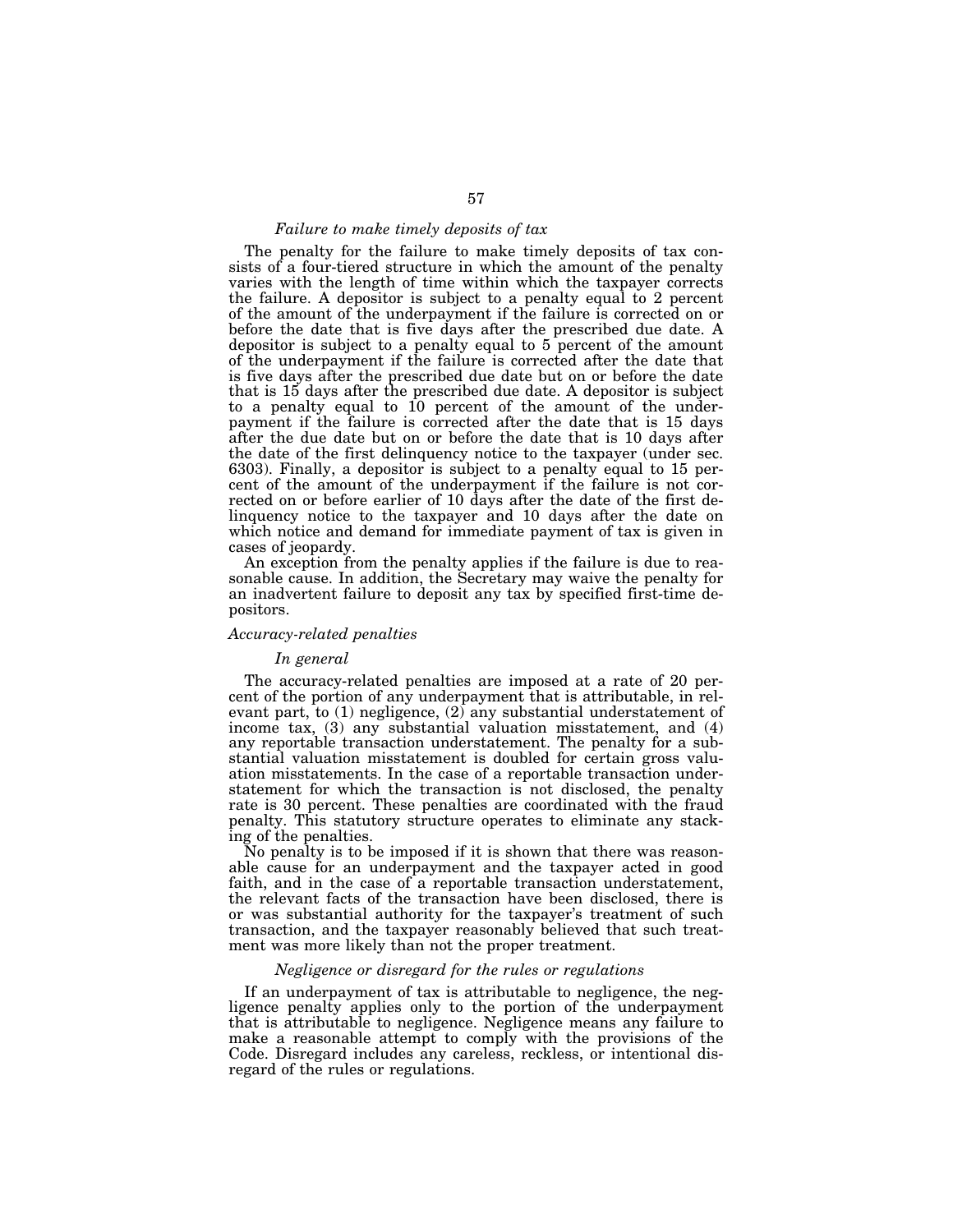## *Substantial understatement of income tax*

Generally, an understatement is substantial if the understatement exceeds the greater of (1) 10 percent of the tax required to be shown on the return for the tax year, or (2) \$5,000. In determining whether a substantial understatement exists, the amount of the understatement is reduced by any portion attributable to an item if (1) the treatment of the item on the return is or was supported by substantial authority, or (2) facts relevant to the tax treatment of the item were adequately disclosed on the return or on a statement attached to the return.

#### *Substantial valuation misstatement*

A penalty applies to the portion of an underpayment that is attributable to a substantial valuation misstatement. Generally, a substantial valuation misstatement exists if the value or adjusted basis of any property claimed on a return is 200 percent or more of the correct value or adjusted basis. The amount of the penalty for a substantial valuation misstatement is 20 percent of the amount of the underpayment if the value or adjusted basis claimed is 200 percent or more but less than 400 percent of the correct value or adjusted basis. If the value or adjusted basis claimed is 400 percent or more of the correct value or adjusted basis, then the overvaluation is a gross valuation misstatement.

# *Reportable transaction understatement*

A penalty applies to any item that is attributable to any listed transaction, or to any reportable transaction (other than a listed transaction) if a significant purpose of such reportable transaction is tax avoidance or evasion.

# *Fraud penalty*

The fraud penalty is imposed at a rate of 75 percent of the portion of any underpayment that is attributable to fraud. The accuracy-related penalty does not apply to any portion of an underpayment on which the fraud penalty is imposed.

#### *Assessable penalties*

In addition to the penalties described above, the Code imposes a number of additional penalties, including, for example, penalties for failure to file (or untimely filing of) information returns with respect to foreign trusts, and penalties for failure to disclose any required information with respect to a reportable transaction.

#### *Interest provisions*

Taxpayers are required to pay interest to the IRS whenever there is an underpayment of tax. An underpayment of tax exists whenever the correct amount of tax is not paid by the last date prescribed for the payment of the tax. The last date prescribed for the payment of the income tax is the original due date of the return.

Different interest rates are provided for the payment of interest depending upon the type of taxpayer, whether the interest relates to an underpayment or overpayment, and the size of the underpayment or overpayment. Interest on underpayments is compounded daily.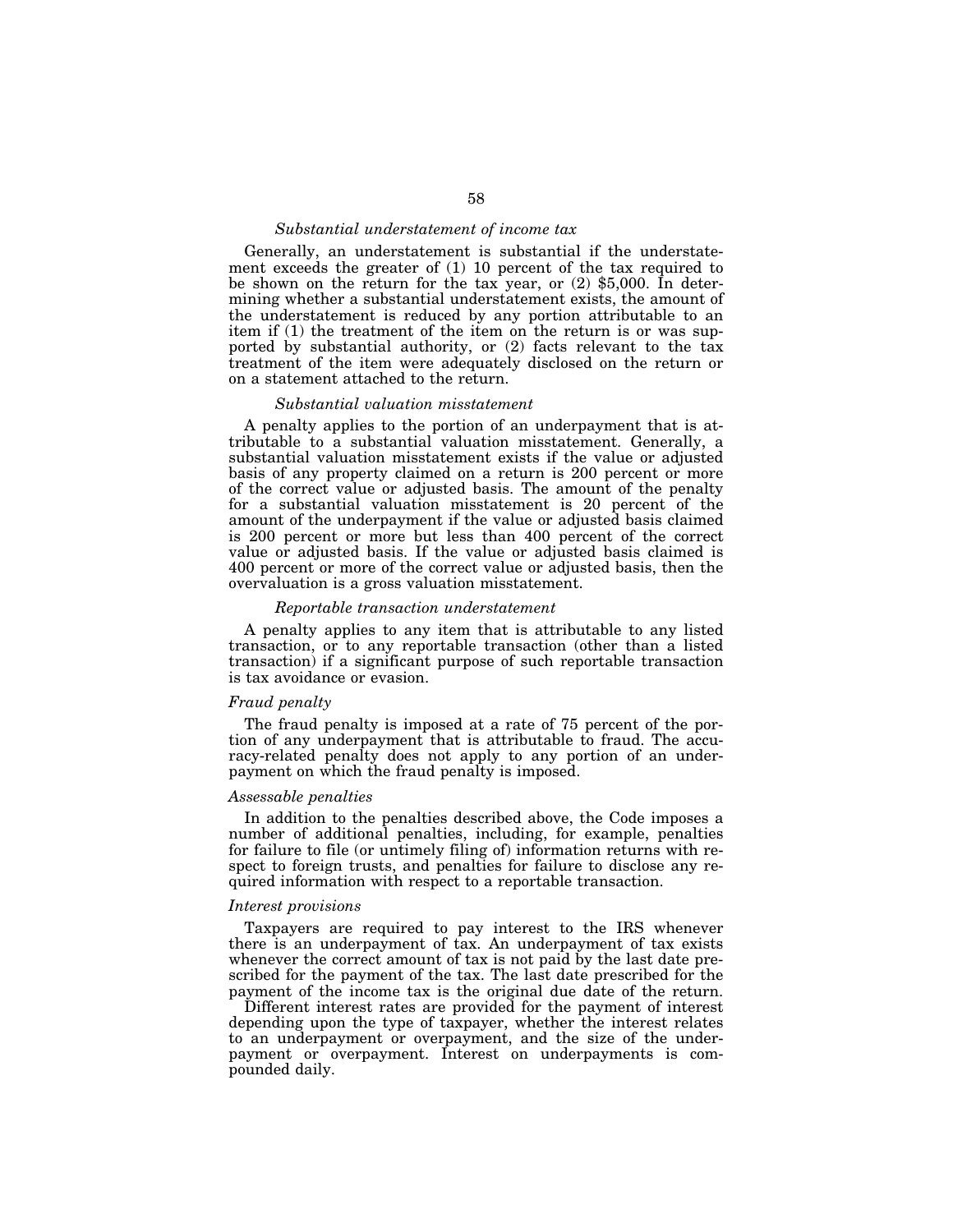# *Offshore Voluntary Compliance Initiative*

In January 2003, Treasury announced the Offshore Voluntary Compliance Initiative ("OVCI") to encourage the voluntary disclosure of previously unreported income placed by taxpayers in offshore accounts and accessed through credit card or other financial arrangements. A taxpayer had to comply with various requirements in order to participate in the OVCI, including sending a written request to participate in the program by April 15, 2003. This request had to include information about the taxpayer, the taxpayer's introduction to the credit card or other financial arrangements and the names of parties that promoted the transaction. A taxpayer entering into a closing agreement under the OVCI is not liable for the civil fraud penalty, the fraudulent failure to file penalty, or the civil information return penalties. Such a taxpayer is responsible for back taxes, interest, and certain accuracyrelated and delinquency penalties.83

# *Voluntary disclosure policy*

A taxpayer's timely, voluntary disclosure of a substantial unreported tax liability has long been an important factor in deciding whether the taxpayer's case should ultimately be referred for criminal prosecution. The voluntary disclosure must be truthful, timely, and complete. The taxpayer must show a willingness to cooperate (as well as actual cooperation) with the IRS in determining the correct tax liability. The taxpayer must make good-faith arrangements with the IRS to pay in full the tax, interest, and any penalties determined by the IRS to be applicable. A voluntary disclosure does not guarantee immunity from prosecution. It creates no substantive or procedural rights for taxpayers.84 The IRS treats participation in the OVCI as a voluntary disclosure.85

#### REASONS FOR CHANGE

The Committee is aware that individuals and corporations, through sophisticated transactions, are placing unreported income in offshore financial accounts accessed through credit or debit cards or other financial arrangements in order to avoid or evade Federal income tax. Such a phenomenon poses a serious threat to the efficacy of the tax system because of both the potential loss of revenue and the potential threat to the integrity of the self-assessment system. The IRS estimates there may be several hundred thousand taxpayers using offshore financial arrangements to conceal taxable income from the IRS, potentially costing the government billions of dollars in lost revenue. On February 10, 2004, the IRS announced that over 1,300 applications to participate in the OVCI initiative were received, and that it had received over \$175 million in taxes, interest, and penalties from these cases.86 At the start of the program, the clear message to taxpayers was that those who failed to come forward would be pursued by the IRS and would be subject to more significant penalties and possible criminal sanctions. The Committee believes that doubling the civil penalties, fines, and in-

 $^{83}\,$  Rev. Proc. 2003–11, 2003–4 C.B. 311.<br> $^{84}\,$ Internal Revenue News Release 2002–135, IR–2002–135 (December 11, 2002).<br> $^{85}\,$  Rev. Proc. 2003–11, 2003–4 C.B. 311.<br> $^{11}\,$ E.B. 2014–19, IR–2002–19 (February 10, 2004)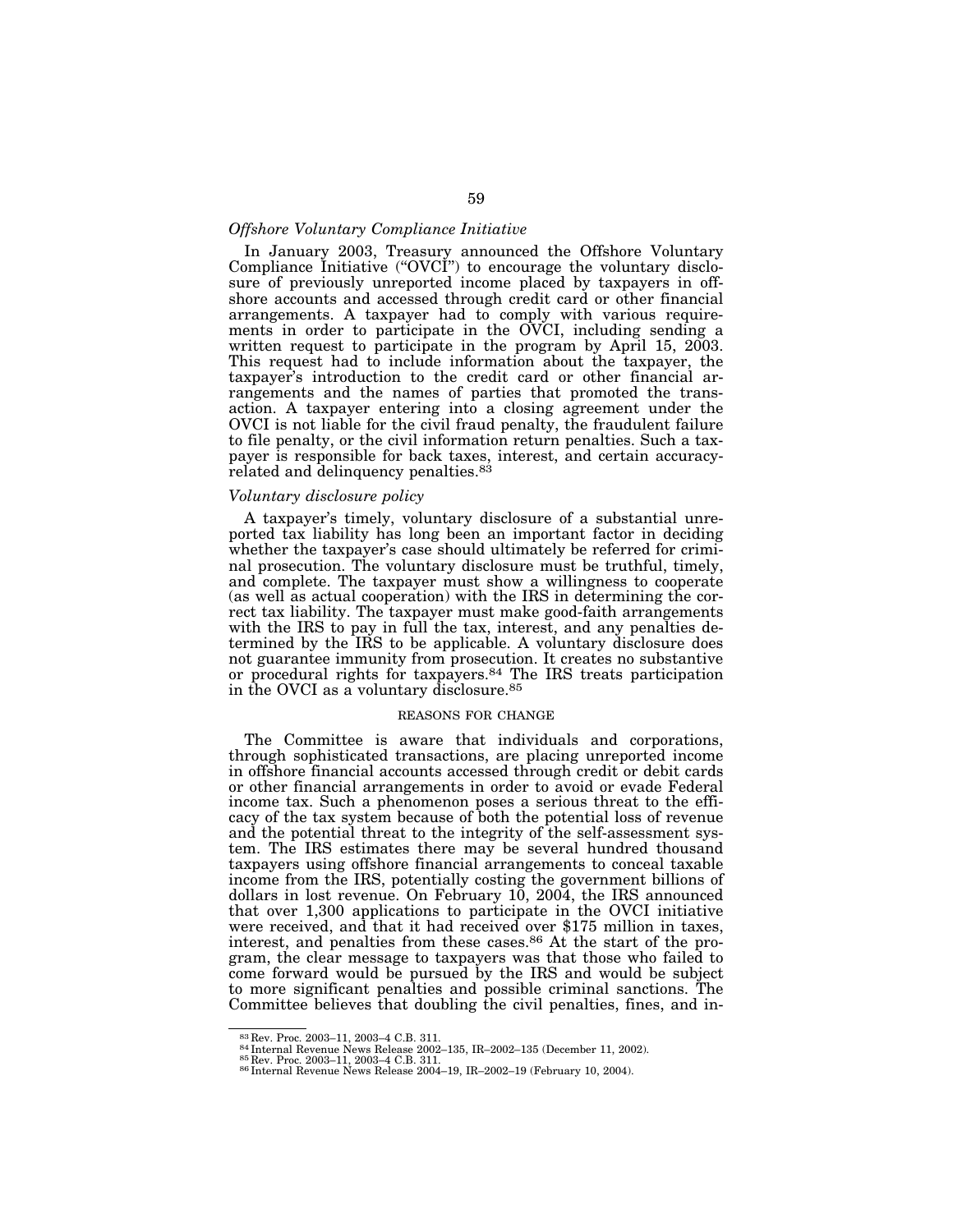terest applicable to taxpayers who participate in these types of arrangements and who do not voluntarily disclose such arrangements (through the OVCI or otherwise) will provide the IRS with the significant sanctions needed to stem the promotion of, and participation in, these abusive schemes.

#### EXPLANATION OF PROVISION

The provision doubles the amounts of civil penalties, interest, and fines related to taxpayers' underpayments of U.S. income tax liability through the direct or indirect use of certain offshore financial arrangements. The provision applies to taxpayers who did not (or do not) voluntarily disclose such arrangements through the OVCI or otherwise. Under the provision, the determination of whether any civil penalty is to be applied to such underpayment is made without regard to whether a return has been filed, whether there was reasonable cause for such underpayment, and whether the taxpayer acted in good faith.

The proscribed financial arrangements include, but are not limited to, the use of certain foreign leasing corporations for providing domestic employee services, $87$  certain arrangements whereby the taxpayer may hold securities trading accounts through offshore banks or other financial intermediaries, certain arrangements whereby the taxpayer may access funds through the use of offshore credit, debit, or charge cards, and offshore annuities or trusts.

The Secretary of the Treasury is granted the authority to waive the application of the provision if the use of the offshore financial arrangements is incidental to the transaction and, in the case of a trade or business, such use is conducted in the ordinary course of the type of trade or business in which the taxpayer is engaged.

# EFFECTIVE DATE

The provision generally is effective with respect to a taxpayer's open tax years on or after the date of enactment.

# I. INCREASE IN PENALTY FOR BAD CHECKS AND MONEY ORDERS

(Sec. 209 of the bill and sec. 6657 of the Code)

#### PRESENT LAW

The Code 88 imposes a penalty on a person who tenders a bad check or money orders. The penalty is two percent of the amount of the bad check or money order. For checks or money orders that are less than \$750, the minimum penalty is \$15 (or, if less, the amount of the check or money order).

#### REASONS FOR CHANGE

The Committee believes that it is appropriate to increase the minimum amount of this penalty so that it is more consistent with amounts charged by the private sector for bad checks.

<sup>87</sup>These arrangements were described and classified as listed transactions in Notice 2003–22, 2003–1 C.B. 851.<br><sup>88</sup> Sec. 6657.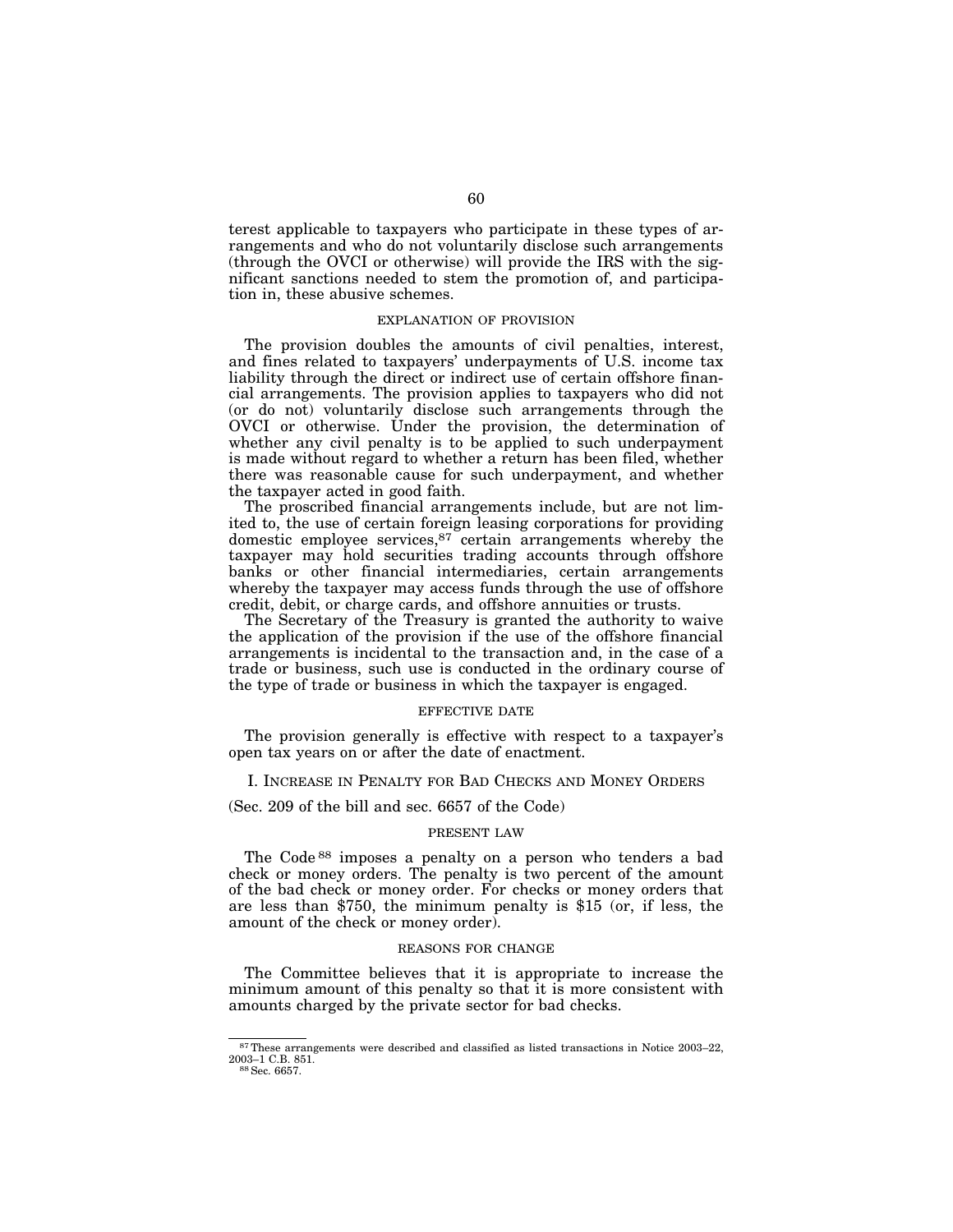#### EXPLANATION OF PROVISION

The provision increases the minimum penalty to \$25 (or, if less, the amount of the check or money order), applicable to checks or money orders that are less than \$1,250.

#### EFFECTIVE DATE

The provision is effective with respect to checks or money orders received after the date of enactment.

# J. TREATMENT OF CONTINGENT PAYMENT CONVERTIBLE DEBT **INSTRUMENTS**

#### (Sec. 210 of the bill and sec. 1275 of the Code)

# PRESENT LAW

Under present law, a taxpayer generally deducts the amount of interest paid or accrued within the taxable year on indebtedness issued by the taxpayer. In the case of original issue discount (''OID''), the issuer of a debt instrument generally accrues and deducts, as interest, the OID over the life of the obligation, even though the amount of the OID may not be paid until the maturity of the instrument. The holder of the instrument includes the OID in income over the term of the instrument.

The amount of OID with respect to a debt instrument is equal to the excess of the stated redemption price at maturity over the issue price of the debt instrument. The stated redemption price at maturity includes all amounts that are payable on the debt instrument by maturity. The amount of OID with respect to a debt instrument is allocated over the life of the instrument through a series of adjustments to the issue price for each accrual period. The adjustment to the issue price is determined by multiplying the adjusted issue price (i.e., the issue price increased or decreased by adjustments prior to the accrual period) by the instrument's yield to maturity, and then subtracting any payments on the debt instrument (other than non-OID stated interest) during the accrual period. Thus, in order to compute the amount of OID and the portion of OID allocable to a particular period, the stated redemption price at maturity and the time of maturity must be known. Issuers of debt instruments with OID accrue and deduct the amount of OID as interest expense in the same manner as the holders of such instruments accrue and include in gross income the amount of OID as interest income.

Treasury regulations provide special rules for determining the amount of OID allocated to a period with respect to certain debt instruments that provide for one or more contingent payments of principal or interest.89 The regulations provide that a debt instrument does not provide for contingent payments merely because it provides for an option to convert the debt instrument into the stock of the issuer, into the stock or debt of a related party, or into cash or other property in an amount equal to the approximate value of such stock or debt.<sup>90</sup> The regulations also provide that a payment is not a contingent payment merely because of a contingency that,

 $89$ Treas. Reg. sec. 1.1275–4.<br> $90$ Treas. Reg. sec. 1.1275–4(a)(4).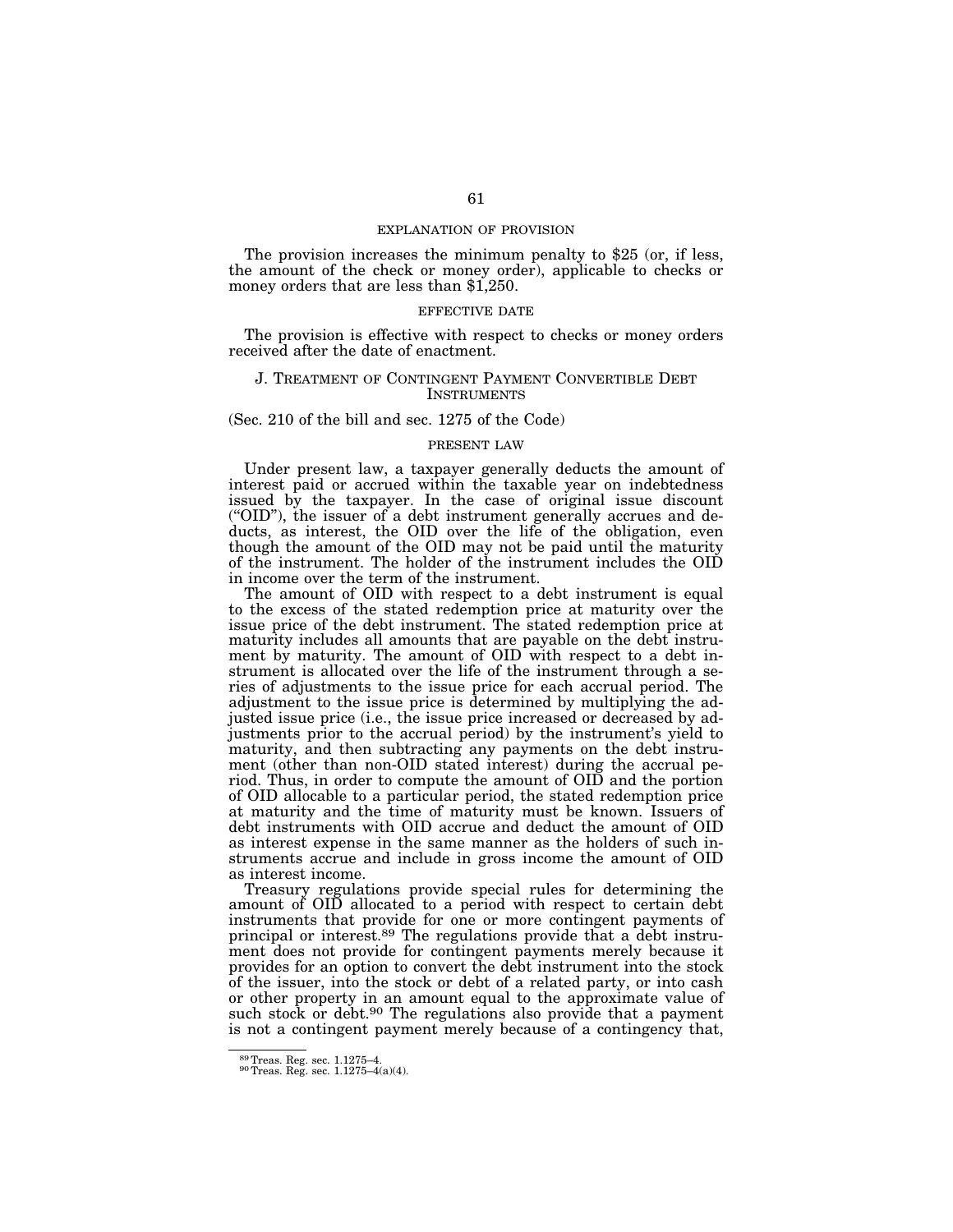as of the issue date of the debt instrument, is either remote or incidental.91

In the case of contingent payment debt instruments that are issued for money or publicly traded property,<sup>92</sup> the regulations provide that interest on a debt instrument must be taken into account (as OID) whether or not the amount of any payment is fixed or determinable in the taxable year. The amount of OID that is taken into account for each accrual period is determined by constructing a comparable yield and a projected payment schedule for the debt instrument, and then accruing the OID on the basis of the comparable yield and projected payment schedule by applying rules similar to those for accruing OID on a noncontingent debt instrument (the "noncontingent bond method"). If the actual amount of a contingent payment is not equal to the projected amount, appropriate adjustments are made to reflect the difference. The comparable yield for a debt instrument is the yield at which the issuer would be able to issue a fixed-rate noncontingent debt instrument with terms and conditions similar to those of the contingent payment debt instrument (i.e., the comparable fixed-rate debt instrument), including the level of subordination, term, timing of payments, and general market conditions.93

With respect to certain debt instruments that are convertible into the common stock of the issuer and that also provide for contingent payments (other than the conversion feature)—often referred to as ''contingent convertible'' debt instruments—the IRS has stated that the noncontingent bond method applies in computing the accrual of OID on the debt instrument.94 In applying the noncontingent bond method, the IRS has stated that the comparable yield for a contingent convertible debt instrument is determined by reference to a comparable fixed-rate nonconvertible debt instrument, and the projected payment schedule is determined by treating the issuer stock received upon a conversion of the debt instrument as a contingent payment.

#### REASONS FOR CHANGE

The Committee is aware that, in recent years, several corporate taxpayers have issued convertible debt instruments that also include a separate contingent feature, usually consisting of an interest rate reset provision. The Committee understands that the primary intent of these corporations is simply to issue straight convertible debt instruments, and that the contingency is unlikely to have any meaningful impact on either the stated interest rate or overall economic yield of the debt instrument. Rather, the contingency is incorporated into the financing for the purpose of subjecting the debt instrument to the contingent payment OID regulations, which would not otherwise apply solely on the basis of the conversion feature. As with straight convertible debt instruments, the stated interest rate on contingent payment convertible debt instruments typically is substantially less than the stated interest rate would be on a nonconvertible debt instrument, usually less than 400 basis points.

<sup>%91&</sup>lt;br/>Treas. Reg. sec. 1.1275–4(a)(5). 92 Treas. Reg. sec. 1.1275–4(b)<br/>(A). 93 Treas. Reg. sec. 1.1275–4(b)(4)(i)(A). 94 Rev. Rul. 2002–31, 2002–1 C.B. 1023.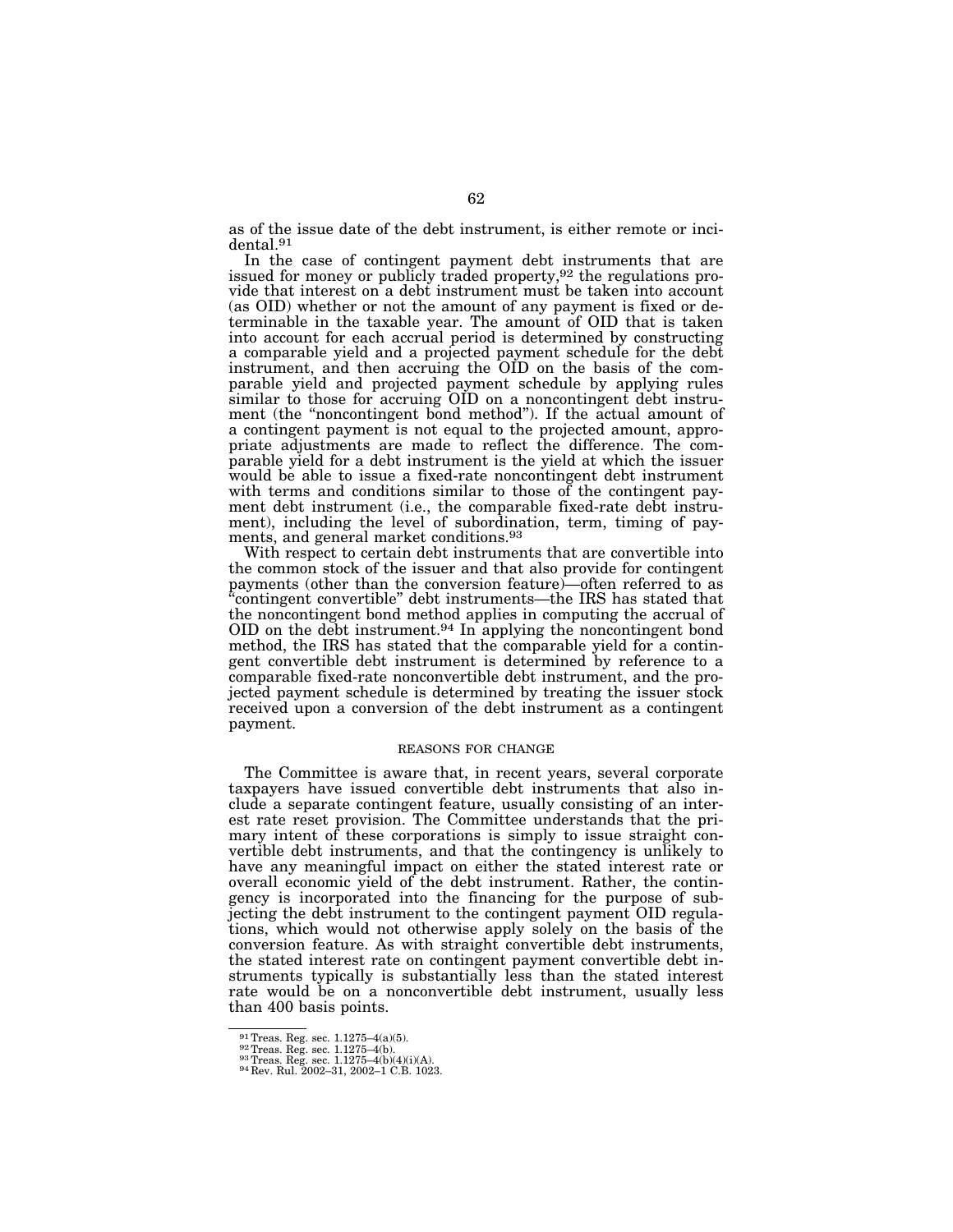The Committee is aware that, in determining the comparable yield on contingent payment convertible debt instruments under the contingent payment OID regulations, borrowers and their advisors take the position that the regulations call for using a comparable noncontingent debt instrument that is also nonconvertible. The net effect of applying the contingent payment OID regulations in this manner (i.e., determining the comparable yield on the basis of a noncontingent, nonconvertible—rather than noncontingent, convertible—debt instrument), is to significantly and artificially enhance the interest deductions generated by what is essentially a straight convertible debt instrument. Because the corresponding interest income inclusions to holders of these debt instruments likewise is significantly and artificially enhanced, the Committee understands that the debt instruments almost exclusively are sold to and purchased by tax indifferent holders.

Notwithstanding the endorsement of the taxpayer position by the IRS in Rev. Rul. 2002–31, the Committee believes that applying the contingent payment OID regulations in this manner is inappropriate, from an economic standpoint and based upon a reasonable interpretation of the plain meaning of the regulations. Furthermore, applying the regulations in this manner creates disparate tax treatment between contingent payment convertible debt instruments and straight convertible debt instruments that differ only on the basis of an economically meaningless contingency.

The Committee believes that the methodology mandated by this provision would require the comparable yield on a contingent payment convertible debt instrument to be based upon a truly comparable noncontingent debt instrument (i.e., one that is convertible, like the actual debt instrument issued by the taxpayer). This methodology would provide parity between straight convertible debt instruments and contingent payment convertible debt instruments, and eliminate the unwarranted tax benefits that are currently attained merely by incorporating an essentially meaningless contingency into an otherwise ordinary convertible debt instrument.

In its ruling, the IRS indicated that determining the comparable yield on contingent payment convertible debt instruments based upon a contingent nonconvertible debt instrument is more consistent with the overall economic rationale of the contingent payment OID regulations. However, the Committee believes that this view incorrectly assumes that the economic rationale of these regulations deviates from the rest of the OID rules—and, for that matter, general tax principles—in giving tax significance to a conversion feature in a debt instrument. The Committee recognizes that contingent payment convertible debt instruments highlight a potential flaw in the current tax system whereby both the Code and general tax principles typically disregard the economic yield provided by convertibility features in debt instruments. However, the Committee believes that this issue should be addressed legislatively through comprehensive reform of the tax treatment of financial products, rather than through administrative acquiescence in taxpayer self-help that is achieved using a particular financial product designed specifically to obtain a favorable tax result, particularly if that result is in conflict with the current operation of the Code and general tax principles.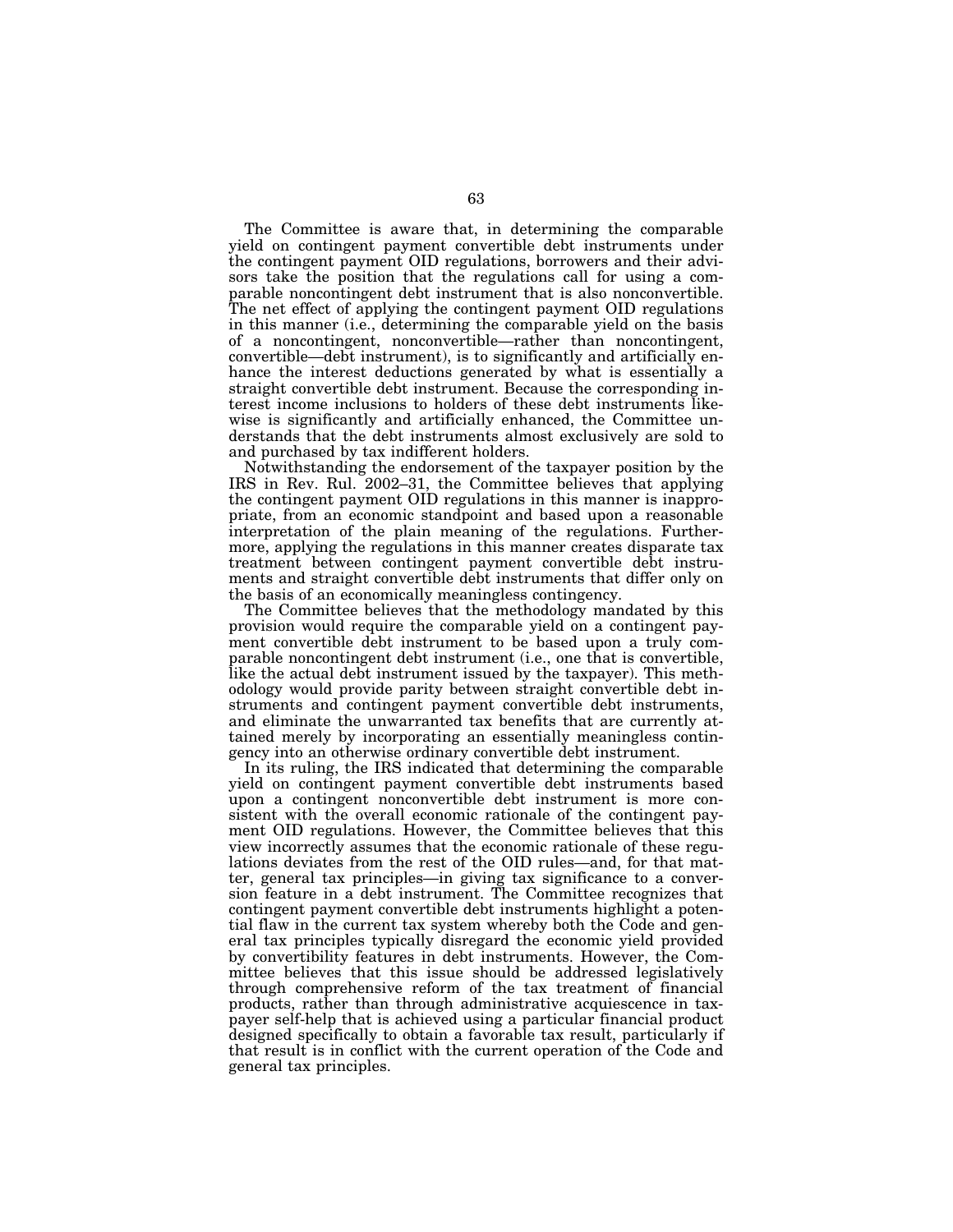## EXPLANATION OF PROVISION

The provision provides that, in the case of a contingent convertible debt instrument,95 any Treasury regulations which require OID to be determined by reference to the comparable yield of a noncontingent fixed-rate debt instrument shall be applied as requiring that such comparable yield be determined by reference to a noncontingent fixed-rate debt instrument which is convertible into stock. For purposes of applying the provision, the comparable yield shall be determined without taking into account the yield resulting from the conversion of a debt instrument into stock. Thus, the noncontingent bond method in the Treasury regulations shall be applied in a manner such that the comparable yield for contingent convertible debt instruments shall be determined by reference to comparable noncontingent fixed-rate convertible (rather than nonconvertible) debt instruments.

#### EFFECTIVE DATE

The provision is effective for debt instruments issued on or after date of enactment.

#### K. EXTENSION OF IRS USER FEES

(Sec. 211 of the bill and sec. 7528 of the Code)

#### PRESENT LAW

The IRS generally charges a fee for requests for a letter ruling, determination letter, opinion letter, or other similar ruling or determination.<sup>96</sup> These user fees are authorized by statute through September 30, 2014.

#### REASONS FOR CHANGE

The Committee believes that it is appropriate to provide an extension of these user fees.

#### EXPLANATION OF PROVISION

The provision extends the statutory authorization for IRS user fees for two years, through September 30, 2016.

#### EFFECTIVE DATE

The provision is effective for requests made after the date of enactment.

#### L. MODIFICATION OF COLLECTION DUE PROCESS PROCEDURES FOR EMPLOYMENT TAX LIABILITIES

(Sec. 212 of the bill and sec. 6330 of the Code)

#### PRESENT LAW

Levy is the IRS's administrative authority to seize a taxpayer's property to pay the taxpayer's tax liability. The IRS is entitled to

<sup>95</sup> Under the provision, a contingent convertible debt instrument is defined as a debt instrument that: (1) is convertible into stock of the issuing corporation, or a corporation in control of, or controlled by, the issuing corporation; and (2) provides for contingent payments. 96 Sec. 7528.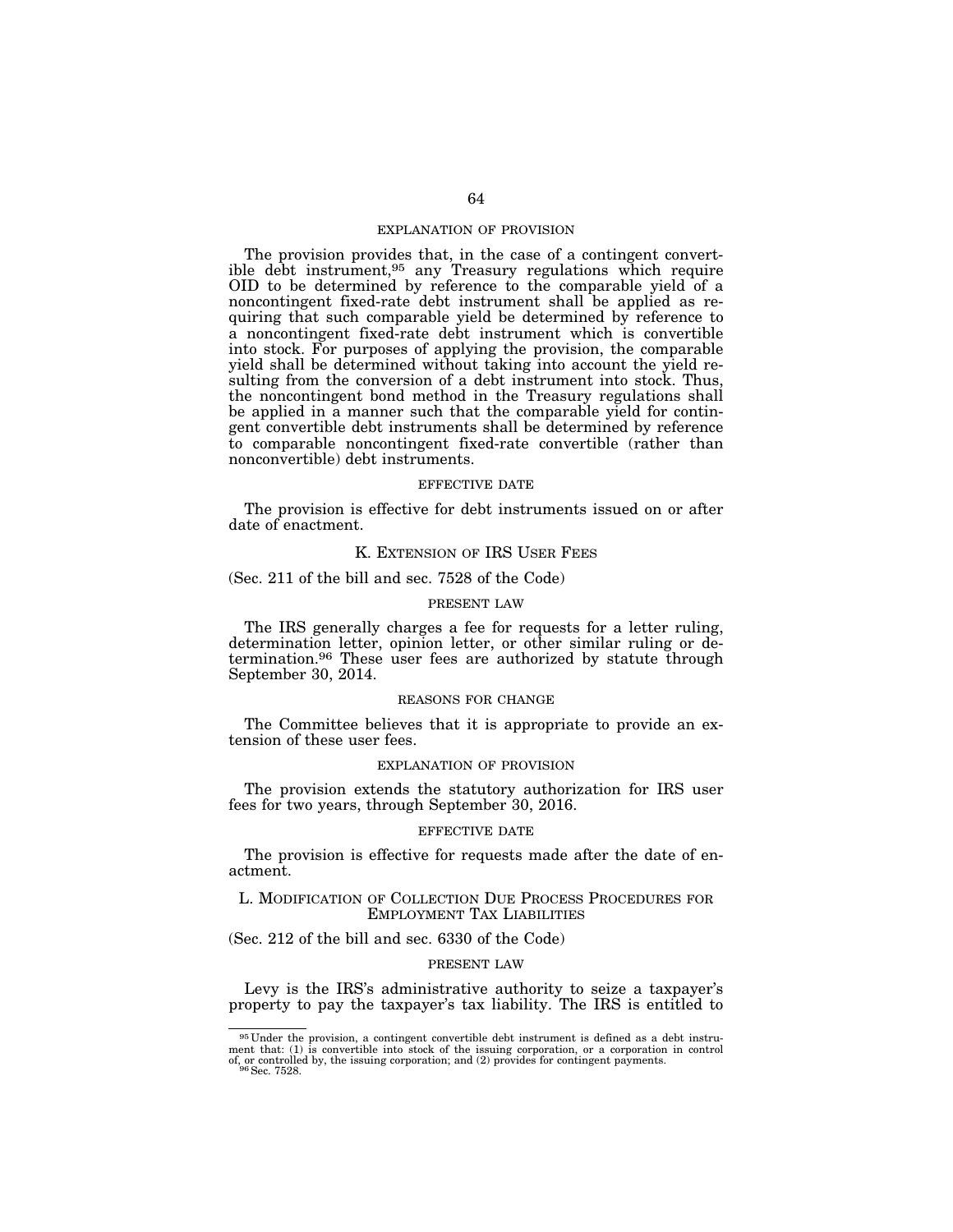seize a taxpayer's property by levy if a Federal tax lien has attached to such property. A Federal tax lien arises automatically when (1) a tax assessment has been made, (2) the taxpayer has been given notice of the assessment stating the amount and demanding payment, and (3) the taxpayer has failed to pay the amount assessed within 10 days after the notice and demand.

In general, the IRS is required to notify taxpayers that they have a right to a fair and impartial collection due process (''CDP'') hearing before levy may be made on any property or right to property.97 Similar rules apply with respect to notices of tax liens, although the right to a hearing arises only on the filing of a notice.98 The CDP hearing is held by an impartial officer from the IRS Office of Appeals, who is required to issue a determination with respect to the issues raised by the taxpayer at the hearing. The taxpayer is entitled to appeal that determination to a court. Under present law, taxpayers are not entitled to a pre-levy CDP hearing if a levy is issued to collect a Federal tax liability from a State tax refund or if collection of the Federal tax is in jeopardy. However, levies related to State tax refunds or jeopardy determinations are subject to post-levy review through the CDP hearing process.

Employment taxes generally consist of the taxes under the Federal Insurance Contributions Act ("FICA"), the tax under the Federal Unemployment Tax Act ("FUTA"), and the requirement that employers withhold income taxes from wages paid to employees (''income tax withholding'').99 Income tax withholding rates vary depending on the amount of wages paid, the length of the payroll period, and the number of withholding allowances claimed by the employee.

## REASONS FOR CHANGE

Congress enacted the CDP hearing procedures to afford taxpayers adequate notice of collection activity and a meaningful hearing before the IRS deprives them of their property. However, the Committee understands that some taxpayers abuse the CDP procedures by raising frivolous arguments simply for the purpose of delaying or evading collection of tax. The opportunity to delay collection of employment tax liabilities presents a greater risk to the government than delay may present in other contexts because employment tax liabilities continue to increase as ongoing wage payments are made to employees. A Governmental Accountability Office study found that businesses with employment tax liabilities were delinquent on more than twice as many periods than individuals. On average, businesses requesting a CDP appeal for delinquent employment taxes had not paid for nearly  $1\frac{1}{2}$  years and had a median employment tax liability of \$30,000.100 Thus, the Committee believes it is appropriate to revise the CDP procedures in cases where taxpayers are liable for unpaid employment taxes.

<sup>&</sup>lt;sup>97</sup> Sec. 6330(a).<br><sup>98</sup> Sec. 6320.<br><sup>99</sup> Secs. 3101–3128 (FICA), 3301–3311 (FUTA), and 3401–3404 (income tax withholding). FICA<br>taxes consist of an employer share and an employee share, which the employer withholds from

employees' wages.<br><sup>100</sup> Government Accountability Office, Tax Administration: Little Evidence of Procedural Errors in Collection Due Process Appeals Cases, but Opportunities Exist to Improve the Program,<br>GAO-07-112, Octobe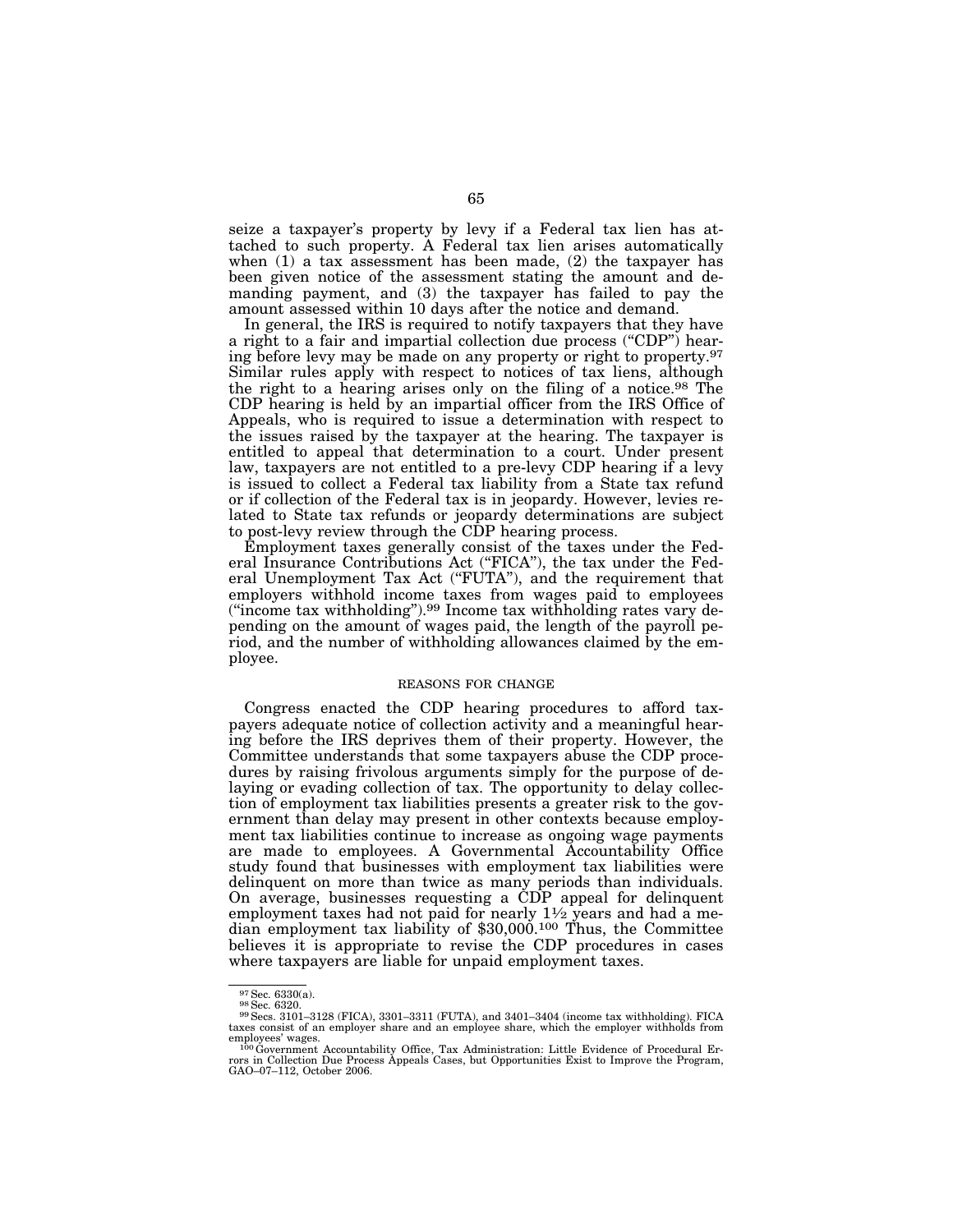# EXPLANATION OF PROVISION

Under the provision, levies issued to collect Federal employment taxes are excepted from the pre-levy CDP hearing requirement. Thus, under the provision, taxpayers have no right to a CDP hearing before a levy is issued to collect employment taxes. However, the taxpayer is provided an opportunity for a hearing within a reasonable period of time after the levy. Collection by levy is permitted to continue during the CDP proceedings.

#### EFFECTIVE DATE

The provision is effective for levies issued on or after the date that is 120 days after the date of enactment.

# M. WHISTLEBLOWER REFORMS

(Sec. 213 of the bill and sec. 7623 of the Code)

#### PRESENT LAW

The Code authorizes the IRS to pay such sums as deemed necessary for:  $(1)$  detecting underpayments of tax; and  $(2)$  detecting and bringing to trial and punishment persons guilty of violating the internal revenue laws or conniving at the same."<sup>101</sup> Generally, amounts are paid based on a percentage of tax, fines, and penalties (but not interest) actually collected based on the information provided.

The Tax Relief and Health Care Act of 2006 (the "Act")<sup>102</sup> established an enhanced reward program for actions in which the tax, penalties, interest, additions to tax, and additional amounts in dispute exceed \$2,000,000 and, if the taxpayer is an individual, the individual's gross income exceeds \$200,000 for any taxable year. The reward floor in such cases is 15 percent of the collected proceeds (including penalties, interest, additions to tax and additional amounts) if the IRS moves forward with an administrative or judicial action based on information brought to the IRS's attention by an individual. The available reward in such cases is limited to 30 percent of the collected proceeds.

Under present law, the Secretary is required to issue guidance within one year of the date of enactment of the Act for the establishment of the Whistleblower Office within the IRS to administer the reward program. The Whistleblower Office may seek assistance from the individual providing information or from his or her legal representative, and may reimburse the costs incurred by any legal representative out of the amount of the reward. To the extent the disclosure of returns or return information is required to render such assistance, the disclosure must be pursuant to an IRS tax administration contract.

The Act permits an individual to appeal the amount or a denial of an award determination to the United States Tax Court (the "Tax Court") within 30 days of such determination. Tax Court review of an award determination may be assigned to a special trial judge.

 $\frac{101}{102}$  Sec. 7623.<br>
102 Pub. L. No. 109–432.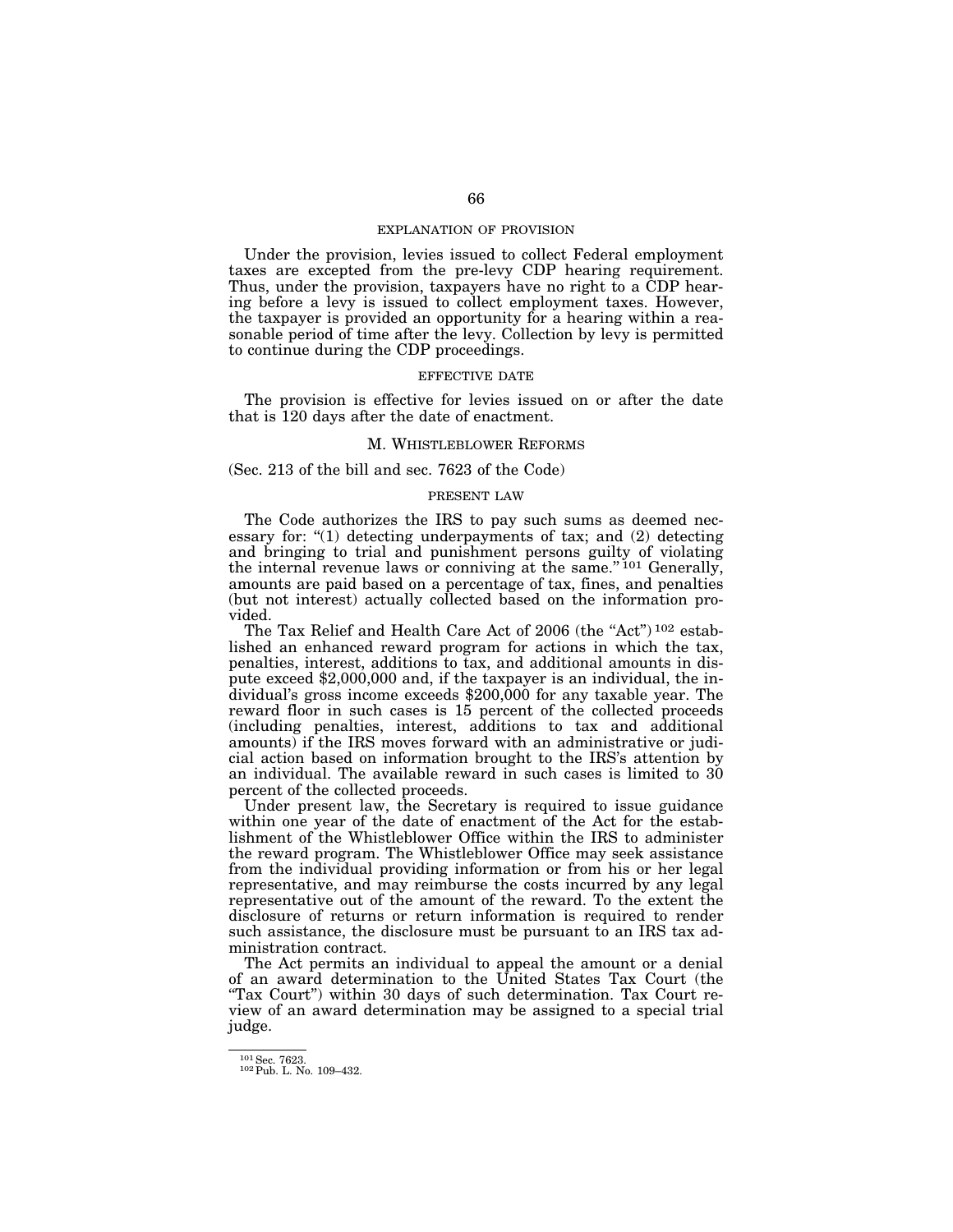The Act also required the Secretary to conduct a study and report to Congress on the effectiveness of the whistleblower reward program and any legislative or administrative recommendations regarding the administration of the program.

#### REASONS FOR CHANGE

A recent report by the Treasury Inspector General for Tax Administration concluded that the IRS's informant reward program has been an effective method of identifying and collecting unpaid taxes.103 The report made several recommendations for enhancing the effectiveness of the program, including centralizing management of the reward program and reducing the processing time for claims. The Act enhanced the reward program by establishing a minimum reward for certain cases and requiring the Secretary to establish a centralized office. The Committee believes that further enhancements to the reward program would make the program more attractive to future informants wishing to report violations of the tax laws. The Committee also believes that enhancements to the program will provide assurance that informants' claims are not lost, overlooked or forgotten, and that award amounts are determined in a consistent and equitable manner.

# EXPLANATION OF PROVISION

The provision modifies the reward program established under the Act. Under the provision, this reward program applies to any actions in which the tax, penalties, interest, additions to tax, and additional amounts in dispute exceed \$20,000 and, if the taxpayer is an individual, the individual's gross income exceeds \$200,000 for any taxable year.

The provision also establishes the Whistleblower Office under the Code, rather than pursuant to regulation as provided in the Act. Although recognizing that many functions of the IRS may be involved in evaluating or otherwise addressing an informant's claim, the Congress intends that one office within the IRS ultimately is responsible and accountable for monitoring informant claims for reward and determining the amounts to be rewarded. This will ensure that all claims are considered and that awards are issued in a consistent, timely and equitable manner.

In addition, the provision requires the Secretary to report to Congress within six months of the date of enactment on the implementation of this provision, including the operation of the Whistleblower Office and the implementation of the recommendations of the Treasury Inspector General for Tax Administration.104

Finally, the provision authorizes the Tax Court to adopt rules to preserve the anonymity, privacy, or confidentiality of any person that may be identified during the appeal of an award determination appeal.

<sup>&</sup>lt;sup>103</sup> Treasury Inspector General for Tax Administration, The Informants' Rewards Program<br>Needs More Centralized Management Oversight, 2006–30–092 (June 2006).

<sup>&</sup>lt;sup>104</sup> Treasury Inspector General for Tax Administration, The Informants' Rewards Program Needs More Centralized Management Oversight, 2006–30–092 (June 2006).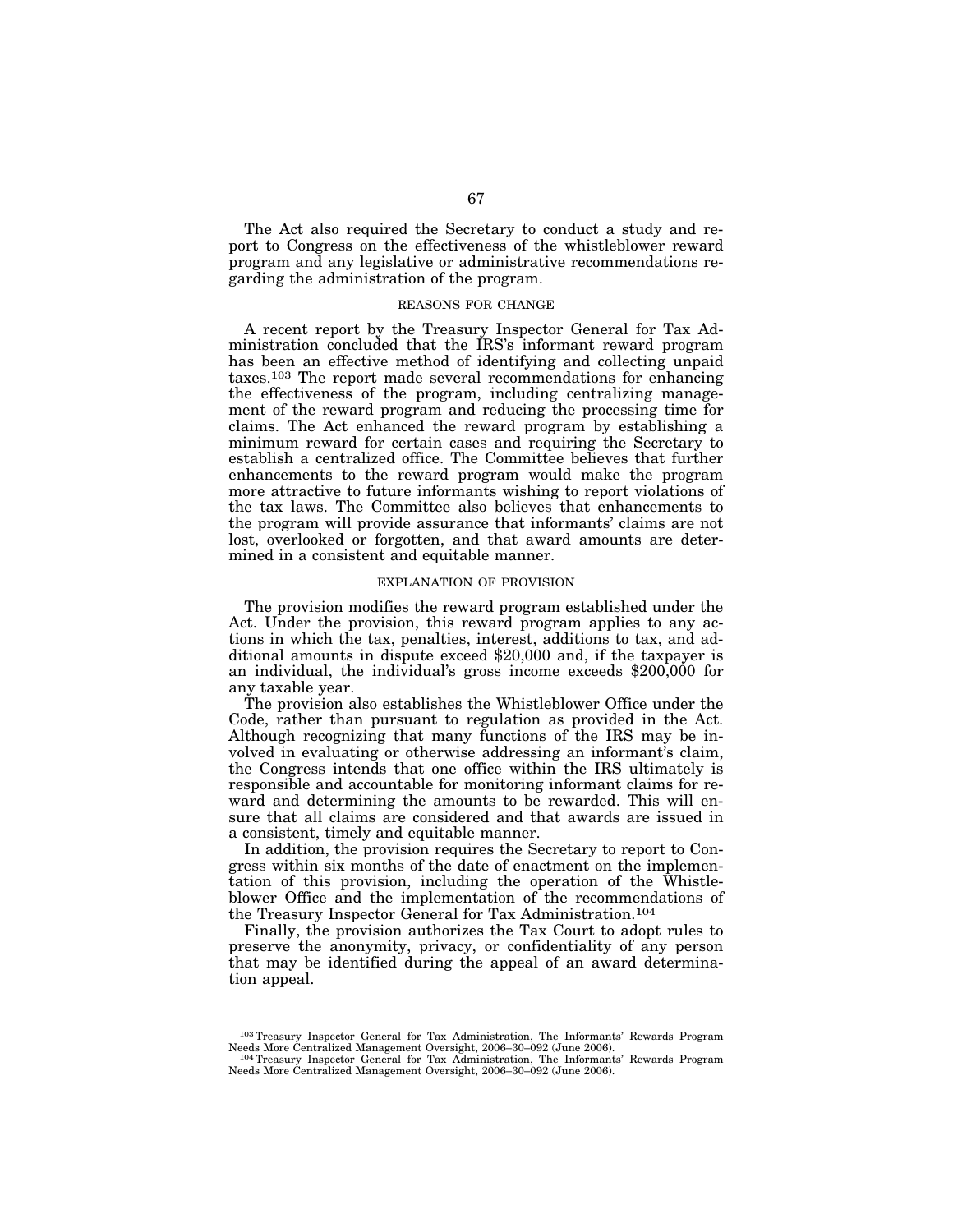# EFFECTIVE DATE

The provision generally is effective for information provided on or after the date of enactment. The provision authorizing the Tax Court to adopt rules to preserve the anonymity, privacy, or confidentiality of any person that may be identified in the appeal of an award determination is effective as if included in section 406 of the Act.

# N. EXPAND DENIAL OF DEDUCTION FOR CERTAIN EXCESSIVE EMPLOYEE REMUNERATION

#### (Sec. 214 of the bill and sec.  $162(m)$  of the Code)

#### PRESENT LAW

Under present law, compensation in excess of \$1 million paid by a publicly-held corporation to the corporation's ''covered employees'' generally is not deductible.105 Covered employees are the chief executive officer as of the close of the taxable year and the four other most highly compensated officers of the company as reported in the company's proxy statement.

Subject to certain exceptions, the deduction limitation applies to all otherwise deductible compensation of a covered employee for a taxable year, regardless of the form in which the compensation is paid, whether the compensation is for services as a covered employee, and regardless of when the compensation was earned. The deduction limitation applies when the deduction would otherwise be taken.

Performance-based compensation is not subject to the deduction limitation and is not taken into account in determining whether other compensation exceeds \$1 million. In general, performancebased compensation is compensation payable solely on account of the attainment of one or more performance goals and with respect to which certain requirements are satisfied, including a shareholder approval requirement.<sup>106</sup>

#### REASONS FOR CHANGE

The Securities and Exchange Commission recently modified the group of executives for whom compensation is required to be disclosed under the Securities Exchange Act of 1934. Given these modifications, the Committee believes that it is appropriate to delink the definition of covered employee from the Securities laws. The Committee also believes that the denial of the deduction for certain excess employee remuneration should apply to any individual who serves as the Chief Executive Officer during the year, regardless of whether that position is retained on the last day of the taxable year. Under present law, the deduction limitations for certain excess employee remuneration can be avoided by delaying payment of compensation to a year in the future in which the individual is no longer a covered employee. The Committee believes

<sup>&</sup>lt;sup>105</sup>Sec. 162(m). 10<sup>5</sup> In addition, the following types of compensation are not subject to the deduction limitation and are not taken into account in determining whether other compensation exceeds \$1 million: (1) compensation payable on a commission basis; (2) payments to a tax-qualified retirement plan (including salary reduction contributions); and (3) amounts that are excludable from the individual's gross income (such as employer-provided health benefits). Sec. 162(m)(4).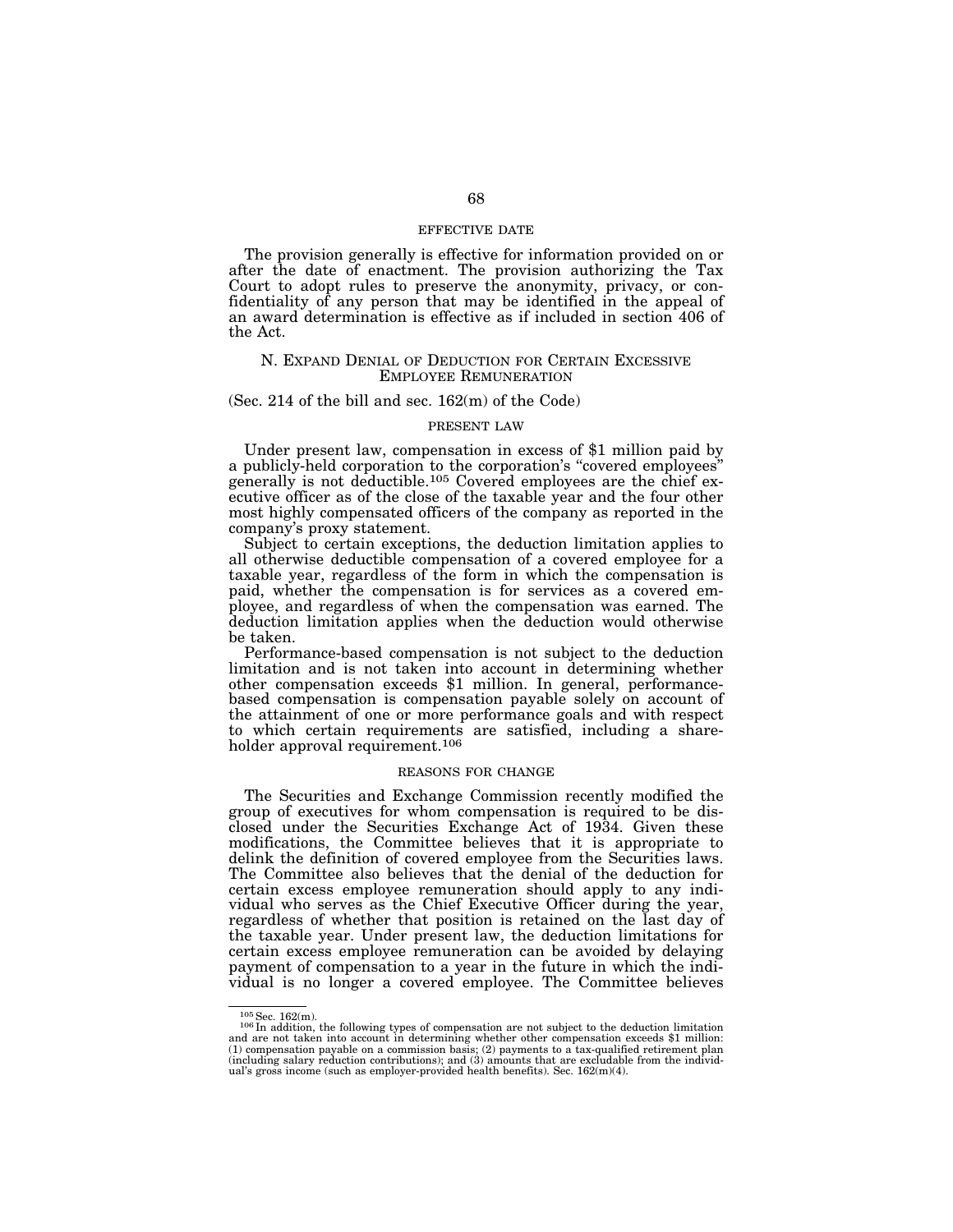that it is appropriate to continue to treat individuals as covered employees if they had been covered employees in a preceding taxable year.

# EXPLANATION OF PROVISION

The provision modifies the definition of covered employee. Under the provision, covered employees include any individual who was the Chief Executive Officer of the company (or individual acting in such a capacity) at any time during the taxable year. In addition, covered employees include the four officers with the highest compensation for the year (other than the Chief Executive Officer). Under the provision, covered employees also include individuals who previously were covered employees for any preceding taxable year beginning after December 31, 2006, with respect to the corporation or any predecessor. In the case of an individual who is a covered employee after December 31, 2006, covered employees also include beneficiaries of such employees with respect to any remuneration for services performed by such employee as a covered employee (whether or not such services are performed during the taxable year in which the remuneration is paid). For example, under the provision, if the Chief Executive Officer retires in November, compensation received in the year of retirement, or paid under a deferral agreement in a succeeding year, is subject to the deduction limitations for a covered employee.

#### EFFECTIVE DATE

The provision is effective for taxable years beginning after December 31, 2006.

# **II. BUDGET EFFECTS OF THE BILL**

#### A. COMMITTEE ESTIMATES

In compliance with paragraph 11(a) of rule XXVI of the Standing Rules of the Senate, the following statement is made concerning the estimated budget effects of the revenue provisions of the ''Small Business and Work Opportunity Act of 2007'' as reported.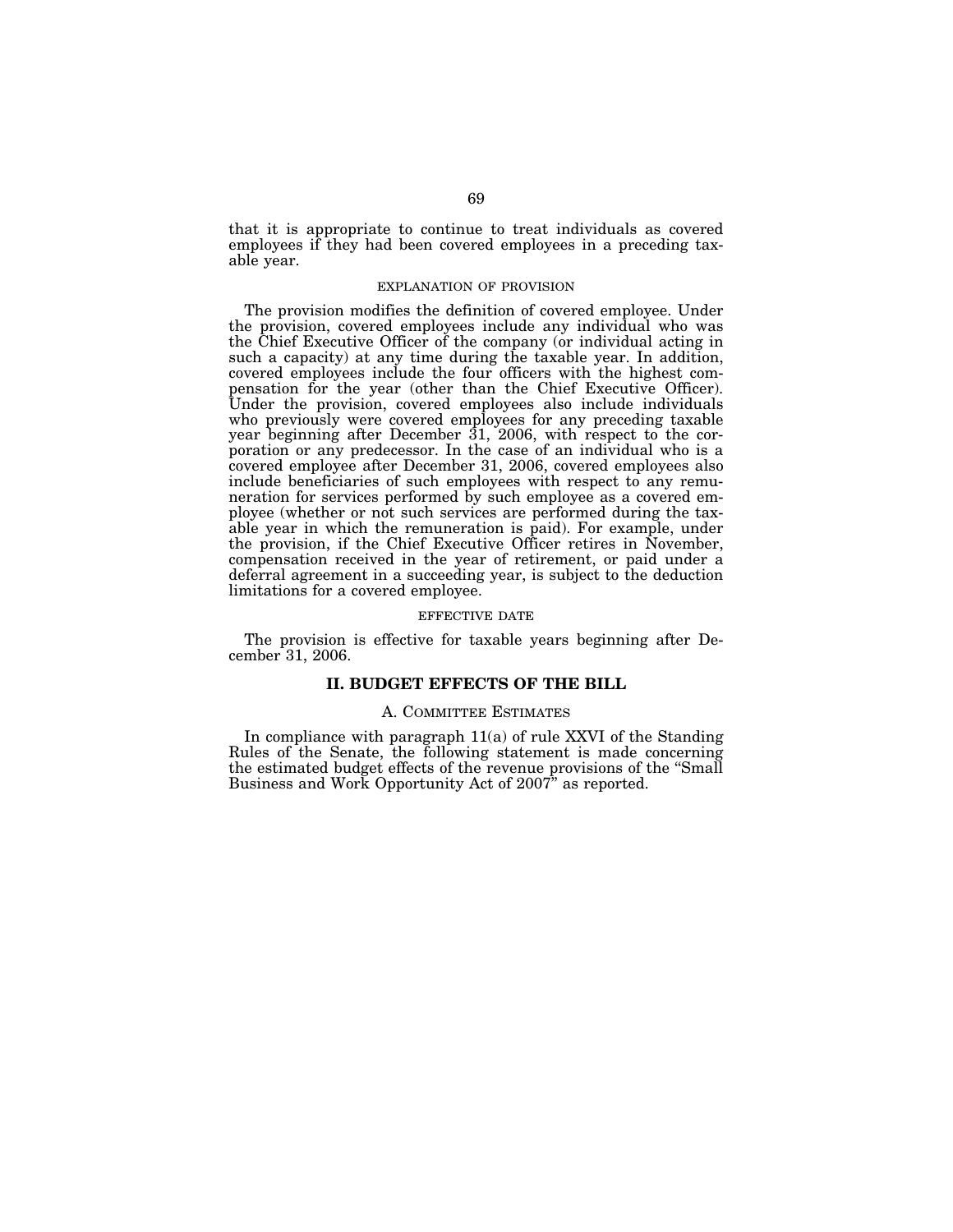| Provision                                                                                                                                                                                                                                                                                                                         | <b>Effective</b>           | 2007  | 2008   | 2009   | 2010     | 2011     | 2012   | 2013   | 2014   | 2015   | 2016   | 2007-11       | $2007 - 16$ |
|-----------------------------------------------------------------------------------------------------------------------------------------------------------------------------------------------------------------------------------------------------------------------------------------------------------------------------------|----------------------------|-------|--------|--------|----------|----------|--------|--------|--------|--------|--------|---------------|-------------|
| I. Small Business Provisions                                                                                                                                                                                                                                                                                                      |                            |       |        |        |          |          |        |        |        |        |        |               |             |
| A. General Provisions                                                                                                                                                                                                                                                                                                             |                            |       |        |        |          |          |        |        |        |        |        |               |             |
| 1. Extension of increased expensing for small tyba 12/31/09<br>business-increase section 179 expensing<br>from \$25,000 to \$100,000 and increase<br>the phaseout threshold amount from<br>\$200,000 to \$400,000; include software in<br>section 179 property; and extend indexing<br>of both the deduction limit and the phase- |                            |       |        |        | $-2,964$ | $-1.897$ | 1.732  | 1.092  | 792    | 613    | 375    | $-4,861$      | $-257$      |
| out threshold (sunset 12/31/10).                                                                                                                                                                                                                                                                                                  |                            |       |        |        |          |          |        |        |        |        |        |               |             |
| 2. Extension of the 15-year straight-line cost<br>recovery period for qualified leasehold and<br>restaurant improvements (sunset 3/31/08).                                                                                                                                                                                        | ppisa 12/31/<br>07.        |       | $-30$  | $-88$  | $-114$   | $-112$   | $-109$ | $-100$ | $-95$  | $-100$ | $-98$  | $-345$        | $-847$      |
| 3. 15-year recovery period for new restaurant<br>buildings (sunset 3/31/08).                                                                                                                                                                                                                                                      | ppisa DOE                  | $-22$ | $-66$  | $-94$  | $-99$    | $-99$    | $-98$  | $-97$  | $-95$  | $-93$  | $-86$  | $-379$        | $-847$      |
| 4. 15-year recovery period for retail improve-<br>ments (sunset 3/31/08).                                                                                                                                                                                                                                                         | ppisa DOE                  | $-22$ | $-76$  | $-119$ | $-127$   | $-123$   | $-114$ | $-106$ | $-108$ | $-109$ | $-108$ | $-467$        | $-1,012$    |
| 5. Increase gross receipts threshold for cash tyba DOE<br>accounting to \$10M regardless of inven-<br>tories, index for inflation, and reset testing<br>period.                                                                                                                                                                   |                            | $-9$  | $-278$ | $-151$ | $-52$    | $-57$    | $-63$  | $-69$  | $-76$  | $-84$  | $-92$  | $-547$        | $-931$      |
| 6. Extension and modification of combined<br>Work Opportunity Tax Credit and Welfare-<br>to-work credit-expansions on post 9/11<br>disabled veterans, high-risk youth, and vo-<br>cational rehabilitation referrals (sunset 12/<br>$31/12$ ).                                                                                     | wpoifibwa 12/<br>$31/07$ . |       | $-150$ | $-411$ | $-569$   | $-657$   | $-726$ | $-591$ | $-302$ | $-143$ |        | $-75 - 1.788$ | $-3.624$    |
| 7. Treatment of certified professional em- (1)<br>ployer organizations as employers.                                                                                                                                                                                                                                              |                            |       |        |        |          |          |        |        | $-5$   | $-5$   | — ჩ    | -8            | $-32$       |
| <b>B.</b> Subchapter S Provisions                                                                                                                                                                                                                                                                                                 |                            |       |        |        |          |          |        |        |        |        |        |               |             |
| 1. Exclude capital gains from passive invest- tyba DOE<br>ment income.                                                                                                                                                                                                                                                            |                            |       | $-15$  | $-30$  | $-32$    | $-34$    | $-35$  | $-37$  | $-40$  | $-43$  | $-46$  | $-111$        | $-312$      |
| 2. Treatment of qualifying director shares  tyba 12/31/06                                                                                                                                                                                                                                                                         |                            | -4    | $-10$  | $-14$  | $-18$    | $-20$    | $-21$  | $-22$  | $-23$  | $-23$  | $-23$  | $-66$         | $-178$      |

# ESTIMATED REVENUE EFFECTS OF S. 349, THE ''SMALL BUSINESS AND WORK OPPORTUNITY ACT OF 2007,'' AS REPORTED BY THE COMMITTEE ON FINANCE—FISCAL YEARS 2007–2016

[Millions of Dollars]

 $\mathfrak{S}$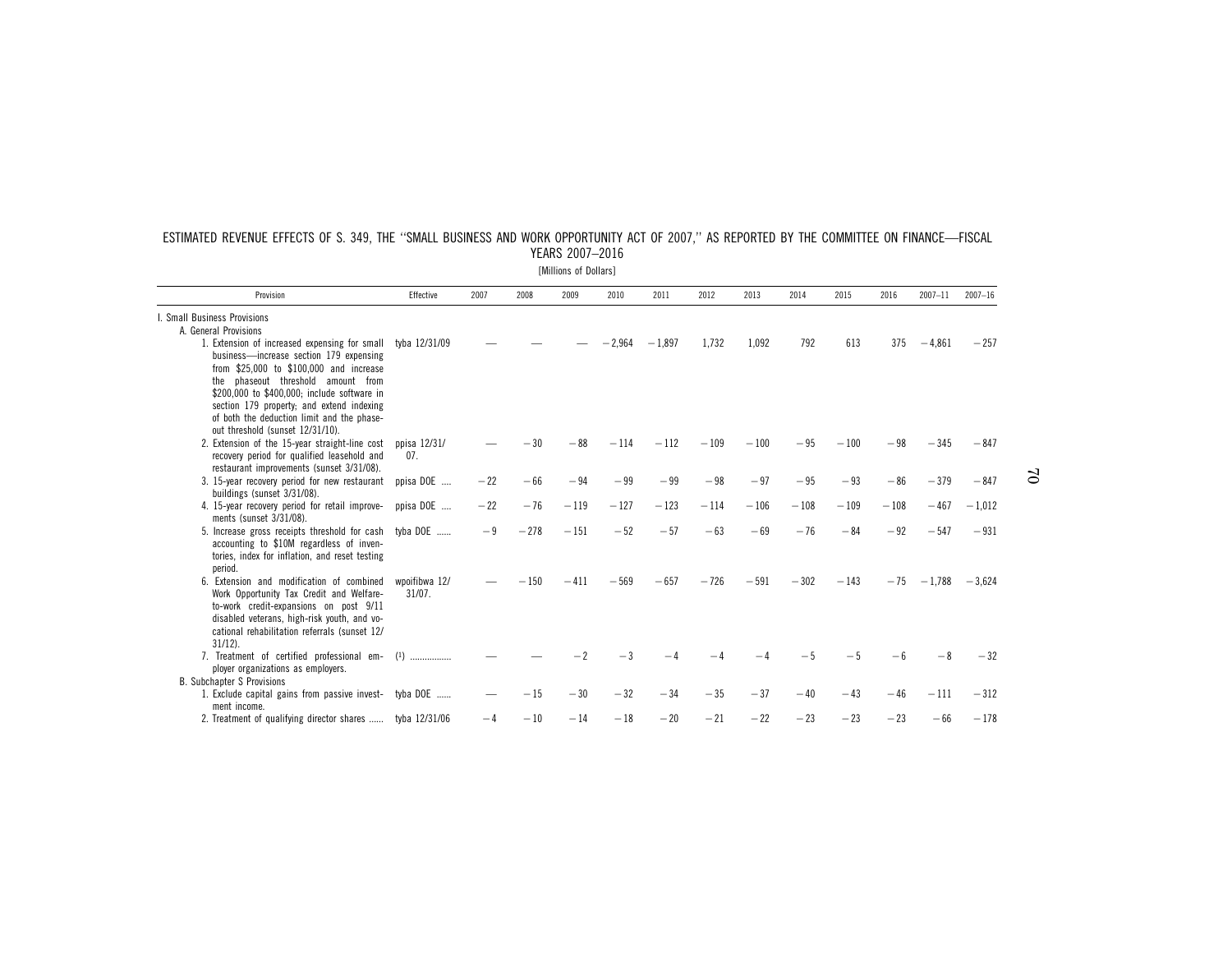| 3. Recapture of bad debt reserves<br>4. Treatment of sale of interest in a qualified                                                                             | tyba 12/31/06<br>tyba 12/31/06 | 11<br>$-1$               | 27<br>$-3$          | $-22$<br>$-3$        | $-40$<br>$-4$  | $-36$<br>$-4$        | $-23$<br>$-4$  | $-21$<br>$-5$  | $-22$<br>$-5$  | $-23$<br>$-5$  | $-24$<br>$-6$  | $-60$<br>$-15$ | $-173$<br>$-40$ |    |
|------------------------------------------------------------------------------------------------------------------------------------------------------------------|--------------------------------|--------------------------|---------------------|----------------------|----------------|----------------------|----------------|----------------|----------------|----------------|----------------|----------------|-----------------|----|
| subchapter S subsidiary.<br>5. Elimination of all earnings and profits at- tyba DOE                                                                              |                                | $-3$                     | $-2$                | $-2$                 | $-2$           | $-2$                 | $-2$           | $-2$           | $-2$           | $-2$           | $-2$           | $-11$          | $-21$           |    |
| tributable to pre-1983 years.<br>6. Expansion of qualifying beneficiaries of an DOE                                                                              |                                |                          | $-1$                | $-2$                 | $-3$           | $-4$                 | $-4$           | $-4$           | $-5$           | $-5$           | $-5$           | $-10$          | $-33$           |    |
| electing small business trust.                                                                                                                                   |                                | $-50$                    | $-604$              | $-938$               | $-4,027$       | $-3.049$             | 529            | 34             | 14             | $-22$          | $-196$         | $-8,668$       | $-8,307$        |    |
| <b>Provisions That Raise Revenue</b><br>1. Modify the effective date for the application of<br>the AJCA 2004 leasing (SILO) provision-apply                      | tyba 12/31/06                  | 1,018                    | 1,662               | 896                  | 407            | 290                  | 288            | 260            | 135            | $-239$         | $-629$         | 4,273          | 4,088           |    |
| loss limitation to leases with foreign entities re-<br>gardless of when the lease was entered into.                                                              |                                |                          |                     |                      |                |                      |                |                |                |                |                |                |                 |    |
| 2. Tax treatment of inversion transactions                                                                                                                       | tyba 2006<br>dpoio/a DOE       | 42<br>$\overline{3}$     | 86<br>37            | 99<br>29             | 107<br>30      | 115<br>31            | 123<br>32      | 123<br>33      | 143<br>34      | 153<br>35      | 162<br>36      | 449<br>130     | 1.153<br>299    |    |
| 3. Deny deduction for punitive damages                                                                                                                           |                                |                          |                     | 31                   |                | 15                   |                | 15             |                |                | 15             |                |                 |    |
| 4. Denial of deduction for certain fines, penalties,<br>and other amounts.                                                                                       | generally<br>apoio/a<br>DOE.   | 25                       | 87                  |                      | 15             |                      | 15             |                | 15             | 15             |                | 172            | 244             |    |
| 5. Impose mark-to-market on individuals who ex-<br>patriate.                                                                                                     |                                | 13                       | 57                  | 54                   | 50             | 46                   | 43             | 41             | 39             | 38             | 36             | 220            | 417             | 51 |
| 6. Limitation on annual amounts which may be de-<br>ferred under nonqualified deferred compensation<br>arrangements.                                             | tyba 12/31/06                  | 43                       | 59                  | 60                   | 63             | 83                   | 94             | 97             | 100            | 103            | 106            | 307            | 806             |    |
| 7. Increase in certain criminal penalties                                                                                                                        | aaftaoa DOE                    | (3)                      | (3)                 | (3)                  | (3)            | (3)                  | (3)            | (3)            | (3)            | (3)            | (3)            |                | 5               |    |
| 8. Double certain penalties, fines, and interest on<br>underpayments related to certain offshore finan-<br>cial arrangements.                                    | oyo/a DOE                      | $\mathbf{1}$             | $\overline{1}$      | $\overline{1}$       | $\overline{1}$ | $\mathbf{1}$         | $\mathbf{1}$   | $\overline{1}$ | $\mathbf{1}$   | $\overline{1}$ | $\overline{1}$ | 5              | 10              |    |
| 9. Increase in penalty for bad checks and money<br>orders.                                                                                                       | comora DOE                     | $\overline{2}$           | $\overline{2}$      | $\overline{2}$       | $\overline{c}$ | $\overline{c}$       | $\overline{c}$ | $\overline{c}$ | $\overline{c}$ | $\overline{2}$ | $\overline{2}$ | 10             | 20              |    |
| 10. Change the tax treatment of contingent con-<br>vertible debt instruments.                                                                                    | diio/a DOE                     | 8                        | 37                  | 52                   | 62             | 63                   | 58             | 49             | 45             | 39             | 35             | 222            | 448             |    |
| 11. Extension of IRS user fees (sunset 9/30/16) (4)                                                                                                              | ra 9/30/14                     |                          |                     |                      |                |                      |                |                |                | 30             | 30             |                | 60              |    |
| 12. Modification of collection due process proce-<br>dures for employment tax liabilities.                                                                       | lio/a 120da<br>DOE.            | $\overline{\phantom{0}}$ | 58                  | 50                   | 28             | 20                   | 17             | 20             | 23             | 26             | 29             | 156            | 271             |    |
| 13. Modifications to Whistleblower reforms (5)<br>14. Modify definition of covered employee for denial<br>of deduction for excessive employee remunera-<br>tion. | ipo/a DOE<br>tyba 12/31/06     | 1<br>$\mathbf{1}$        | 6<br>$\overline{3}$ | 15<br>$\overline{4}$ | 23<br>5        | 32<br>$\overline{7}$ | 42<br>10       | 51<br>14       | 63<br>18       | 79<br>20       | 90<br>23       | 77<br>20       | 402<br>105      |    |
| Total of Provisions That Raise Revenue                                                                                                                           |                                | 1,157                    | 2,095               | 1,293                | 793            | 705                  | 725            | 706            | 618            | 302            | $-64$          | 6,042          | 8,328           |    |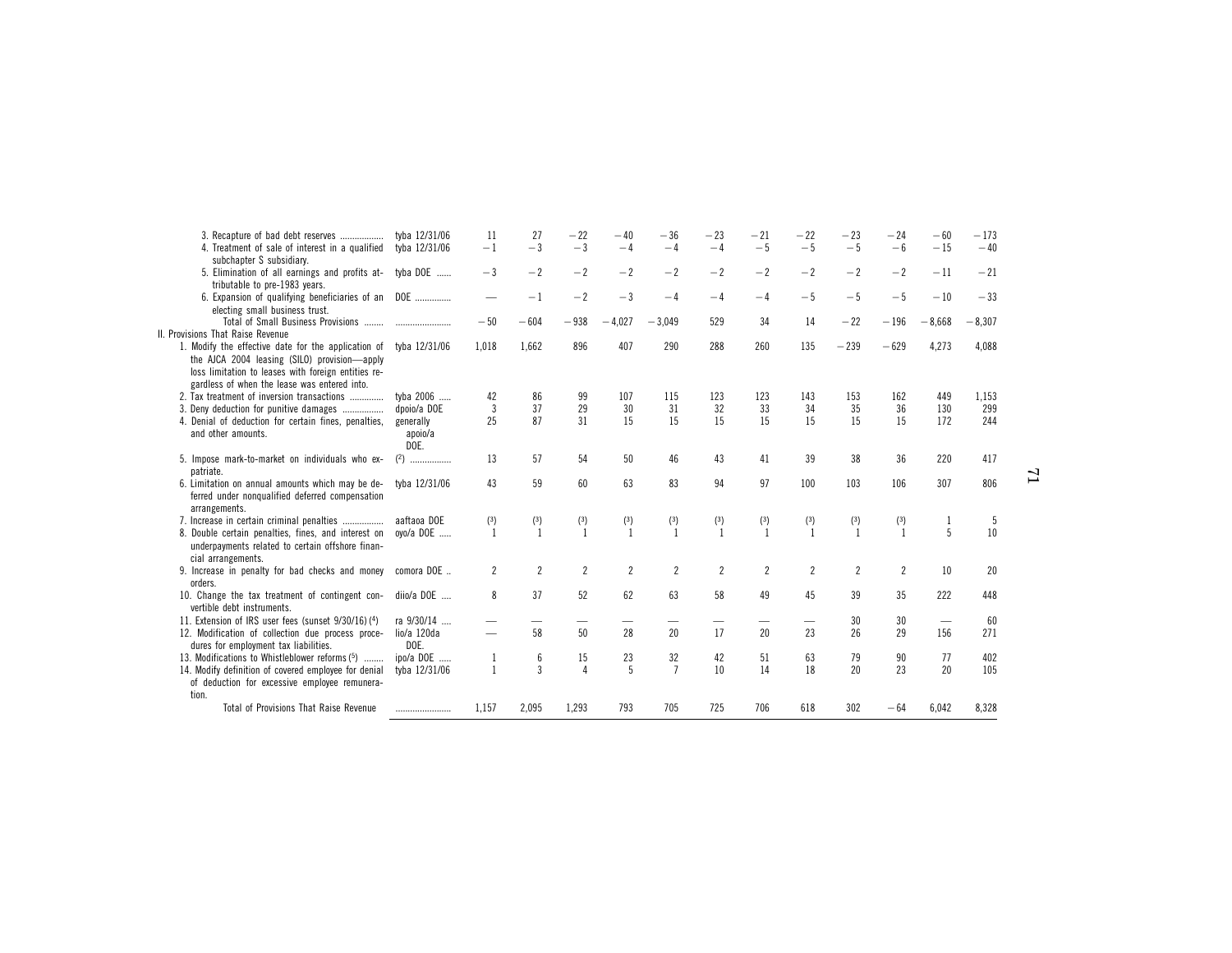#### ESTIMATED REVENUE EFFECTS OF S. 349, THE ''SMALL BUSINESS AND WORK OPPORTUNITY ACT OF 2007,'' AS REPORTED BY THE COMMITTEE ON FINANCE—FISCAL YEARS 2007–2016—Continued

[Millions of Dollars]

| 'rovision               | Effective<br>. | 000<br>ZUU '    | 2008<br>.       | 2009<br>.      | 2010          | 201<br>the contract of the contract of | 2012<br>the contract of the contract of | 201, | 2014<br>the contract of the contract of   | 2015                 | 2016 | $2007 - 1$<br>the contract of the contract of the | $2007 -$ |
|-------------------------|----------------|-----------------|-----------------|----------------|---------------|----------------------------------------|-----------------------------------------|------|-------------------------------------------|----------------------|------|---------------------------------------------------|----------|
| NE <sup>1</sup><br>TOT/ |                | 1.107<br>$\sim$ | 1,491<br>$\sim$ | コド<br>ບບບ<br>. | .<br>$\cdots$ | _<br>"ن.∟                              | $\mathbf{r}$<br><b>1.LV</b><br>$\sim$   | .    | $\mathbf{a} \mathbf{a} \mathbf{b}$<br>03Z | 280<br>$\sim$ $\sim$ | Zbl  | $\sim$<br>$-$<br>n/<br>د . مد<br>$\cdots$         |          |

<sup>1</sup> Effective with respect to wages paid for services performed on or after January 1 of the first calendar year beginning more than 12 months after the date of enactment.<br>2 Conceally offective for U.S. citizens who eventy

<sup>2</sup> Generally effective for U.S. citizens who expatriate or long-term residents who terminate their residency on or after the date of enactment.

<sup>3</sup> Gain of less than \$500,000.

4 Estimate provided by the Congressional Budget Office.

5 Net of outlays.

Note.—Details may not add to totals due to rounding. Date of enactment is assumed to be April 1, 2007.<br>Legend for "Effective" column: aaftaoa = actions and failure to act occurring after, apoio/a = amounts paid or incurred

Source: Joint Committee on Taxation.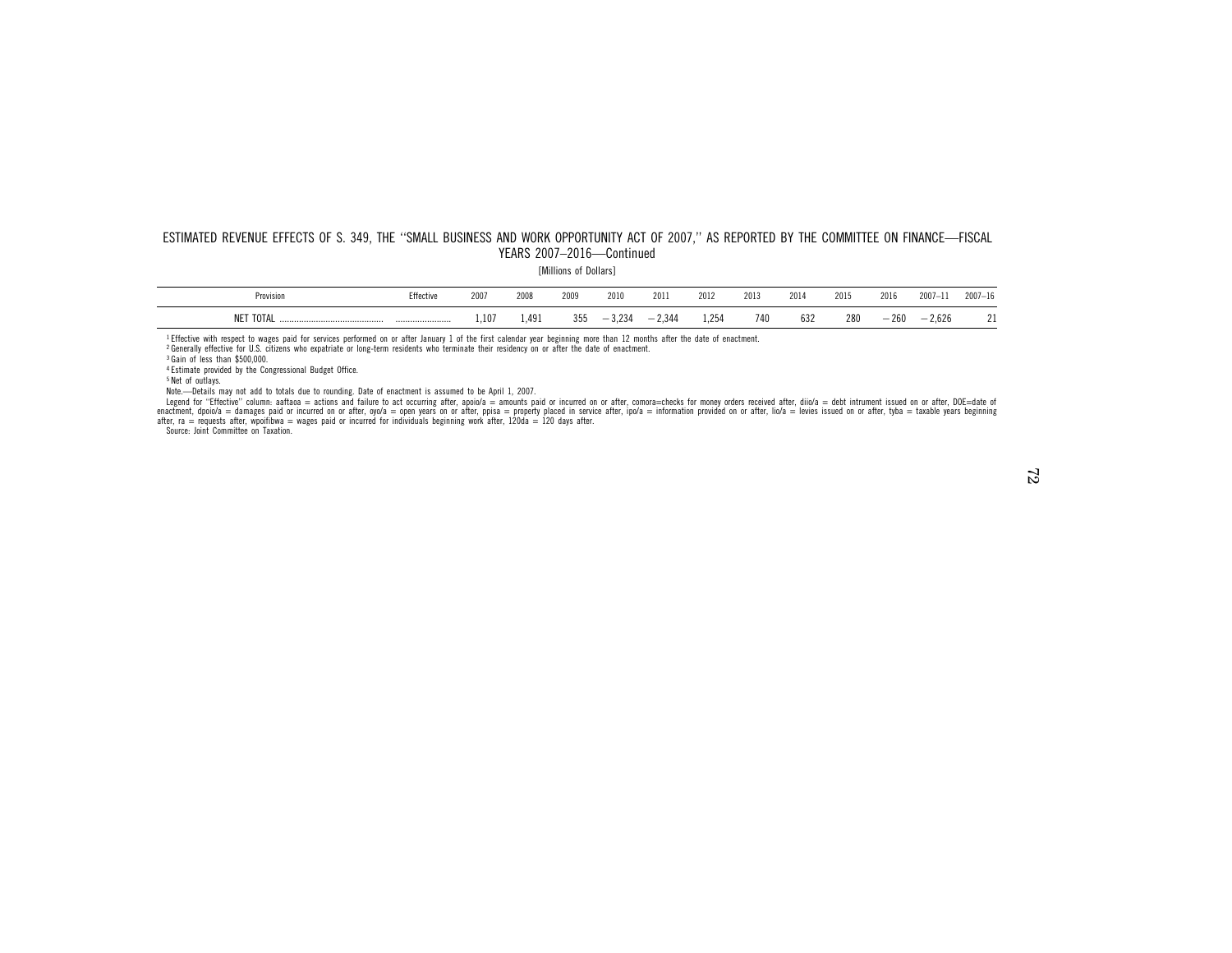#### B. BUDGET AUTHORITY AND TAX EXPENDITURES

# *Budget authority*

In compliance with section  $308(a)(1)$  of the Budget Act, the Committee states that no provisions of the bill as reported involve new or increased budget authority.

## *Tax expenditures*

In compliance with section  $308(a)(2)$  of the Budget Act, the Committee states that the revenue-reducing provisions of the bill involve increased tax expenditures (see revenue table in Part A, above). The revenue-increasing provisions of the bill involve reduced tax expenditures (see revenue table in part A, above).

#### C. CONSULTATION WITH CONGRESSIONAL BUDGET OFFICE

In accordance with section 403 of the Budget Act, the Committee advises that the Congressional Budget Office has not submitted a statement on the bill. The letter from the Congressional Budget Office has not been received, and therefore will be provided separately.

# **III. VOTES OF THE COMMITTEE**

In compliance with paragraph 7(b) of rule XXVI of the standing rules of the Senate, the Committee states that, with a majority and quorum present, the ''Small Business and Work Opportunity Act of 2007,'' as amended, was ordered favorably reported by a voice vote on January 17, 2007.

The Committee accepted the following resolution: It is the sense of the Committee on Finance that the small business provisions should be extended beyond the dates contained in the Mark.

# **IV. REGULATORY IMPACT AND OTHER MATTERS**

## A. REGULATORY IMPACT

Pursuant to paragraph 11(b) of rule XXVI of the Standing Rules of the Senate, the Committee makes the following statement concerning the regulatory impact that might be incurred in carrying out the provisions of the bill as amended.

# *Impact on individuals and businesses, personal privacy and paperwork*

The bill includes provisions to extend present-law tax benefits, expand eligibility for other benefits, and update Subchapter S of the Code. The bill also includes provisions increasing certain penalties and extending IRS user fees. The bill modifies the treatment of corporate inversion transactions and individuals who expatriate, and imposes limitations on the amount of compensation which may be deducted by employers or deferred by employees under the Code. The bill includes a provision to improve employment tax compliance by providing rules under which certain professional employer organizations is treated as the employer of employees provided to customers.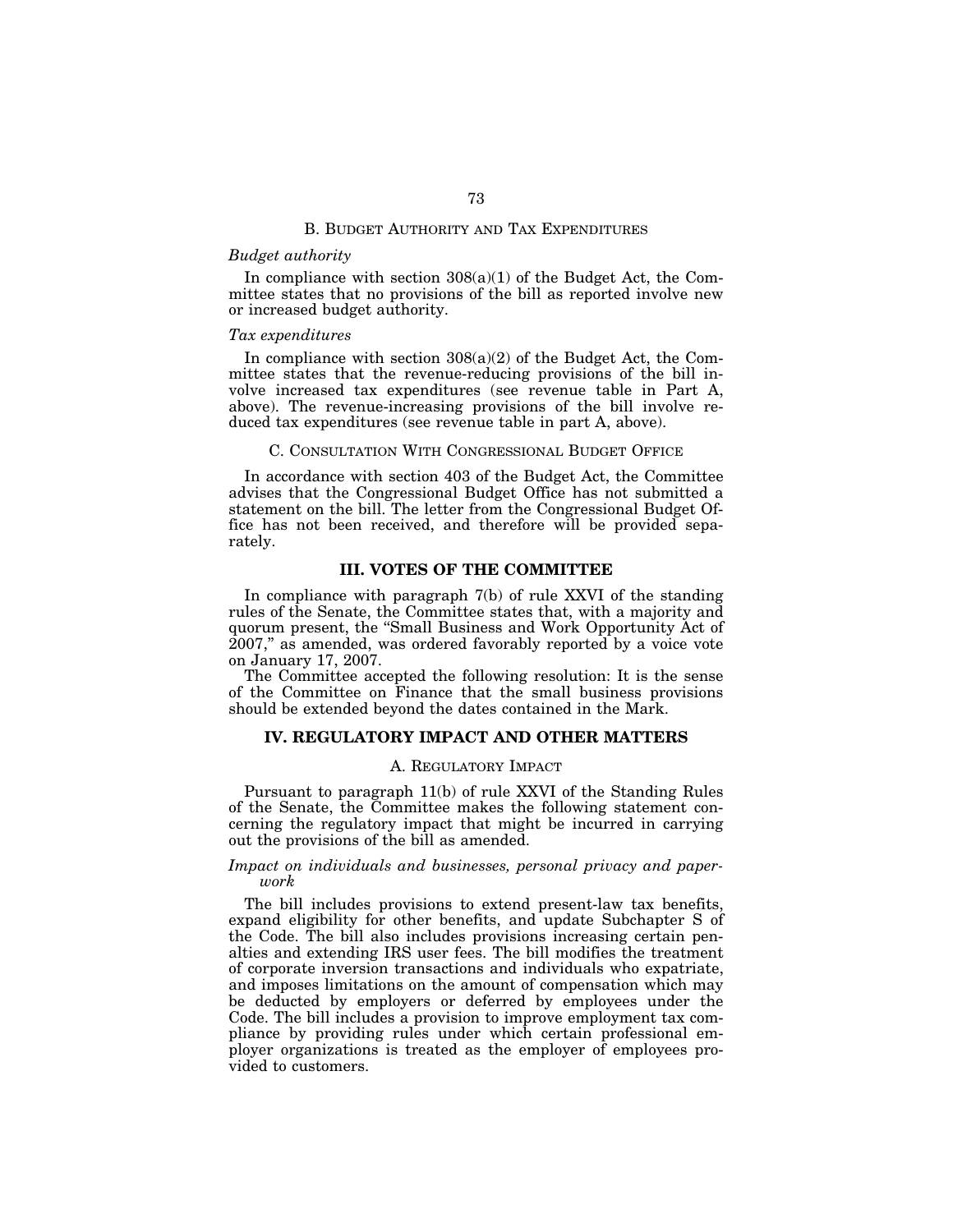The bill includes various other provisions that are not expected to impose additional administrative requirements or regulatory burdens on individuals or businesses.

The provisions of the bill do not impact personal privacy.

## B. UNFUNDED MANDATES STATEMENT

This information is provided in accordance with section 423 of the Unfunded Mandates Reform Act of 1995 (Pub. L. 104–4).

The Committee has determined that the following two tax provisions of the reported bill contain Federal private sector mandates within the meaning of Public Law 104–4, the Unfunded Mandates Reform Act of 1995: (1) modifying the effective date for the application of the AJCA 2004 leasing (''SILO'') provision—apply loss limitation to leases with foreign entities regardless of when the lease was entered into; and (2) tax treatment of inversion transactions. The tax provisions of the reported bill do not impose a Federal intergovernmental mandate on State, local, or tribal governments within the meaning of Public Law 104–4, the Unfunded Mandates Reform Act of 1995.

The costs required to comply with each Federal private sector mandate generally are no greater than the aggregate estimated budget effects of the provision. Benefits from the provisions include improved administration of the tax laws and a more accurate measurement of income for Federal income tax purposes.

#### C. TAX COMPLEXITY ANALYSIS

Section 4022(b) of the Internal Revenue Service Restructuring and Reform Act of 1998 (the ''IRS Reform Act'') requires the Joint Committee on Taxation (in consultation with the Internal Revenue Service and the Department of the Treasury) to provide a tax complexity analysis. The complexity analysis is required for all legislation reported by the Senate Committee on Finance, the House Committee on Ways and Means, or any committee of conference if the legislation includes a provision that directly or indirectly amends the Internal Revenue Code (the "Code") and has widespread applicability to individuals or small businesses.

The staff of the Joint Committee on Taxation has determined that a complexity analysis is not required under section 4022(b) of the IRS Reform Act because the bill contains no provisions that have ''widespread applicability'' to individuals or small businesses.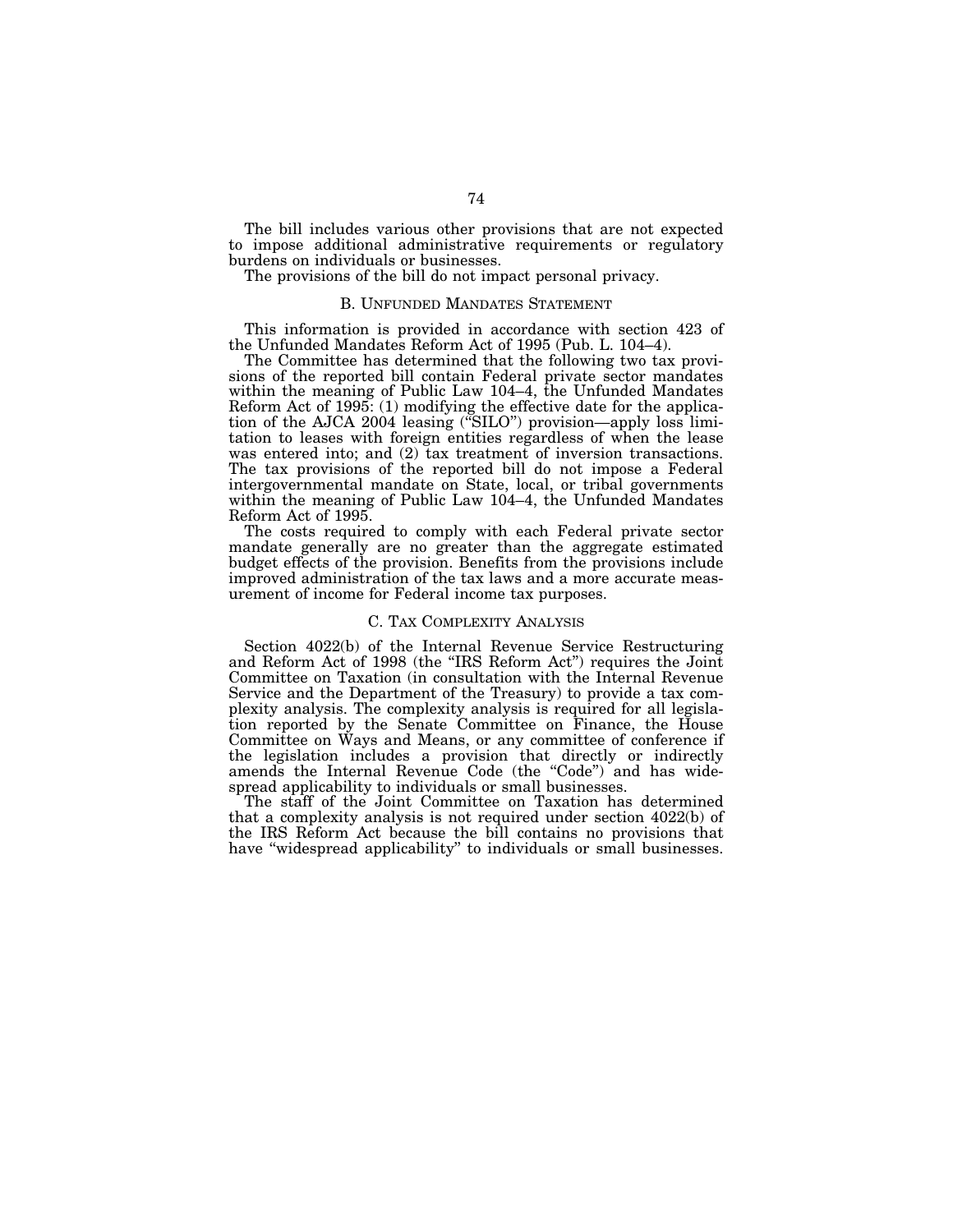# **V. ADDITIONAL VIEWS OF SENATOR JOHN F. KERRY**

I support the majority of the provisions in the Small Business and Work Opportunity Act of 2007. I would have preferred that this package move separately rather than in tandem with a minimum wage bill. However, the reality is that we need a tax package in order to advance minimum wage legislation.

Most of the provisions are targeted and will help small businesses. For example, the provision to provide fifteen-year straight line cost recovery for qualified retail improvement will help small businesses that own their stores. However, there is one provision that I find troubling. This provision would treat professional employer organizations as employers for employment tax purposes.

The reason for including this provision is to improve compliance. I am concerned that the provision which that makes certified professional employer organizations liable for payroll taxes may not actually result in improved compliance. The Joint Committee on Taxation has estimated that this provision has a ten-year cost of \$33 million. If this provision truly improved compliance, I would expect it to raise revenue.

This proposal lets the workers' real employer off the hook for payroll taxes, and creates confusion about who is an employer under labor laws. I know the language says it will not affect other laws, but as a practical matter it will. It confuses workers, who will not be able to tell who their real employer is, and it sets a bad precedent that could make it harder for workers to protect their rights under important labor laws.

I realize the Committee has reported out this provision in the past, but I believe this provision will result in unintended consequences. The Committee should review this proposal in order to address concerns that have been raised.